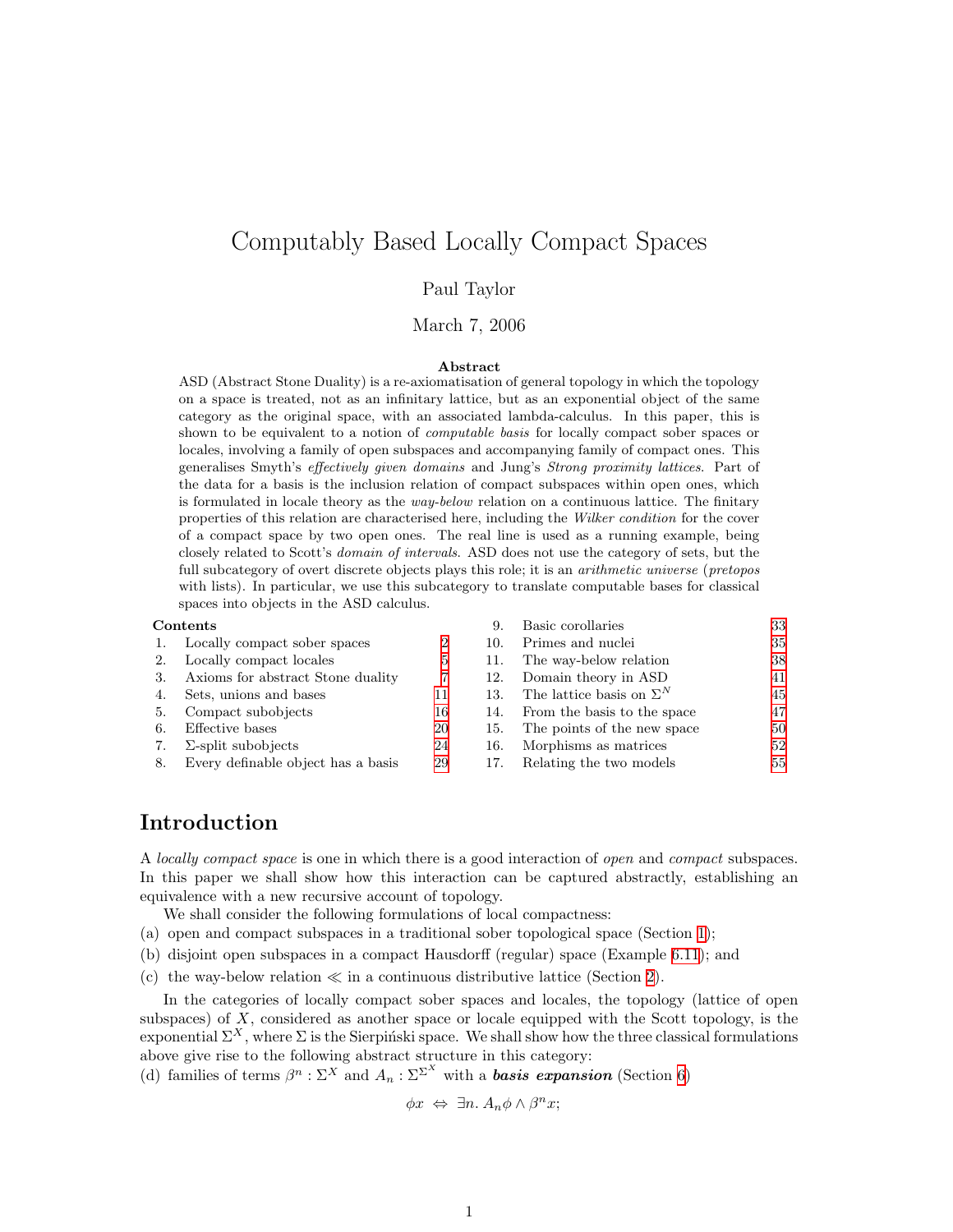- <span id="page-1-0"></span>(e) a  $\Sigma$ -split inclusion  $i: X \rightarrow \Sigma^N$  and  $I: \Sigma^X \triangleleft \Sigma^{\Sigma^N}$  with  $\Sigma^i \cdot I = id_{\Sigma^X}$  (Section [7](#page-23-1));
- (f) an idempotent  $\mathcal{E} \equiv I \cdot \Sigma^i$  on  $\Sigma^{\Sigma^N}$  (Section [10\)](#page-34-1);
- (g) an abstract way-below relation  $n \ll m \equiv A_n \beta^m$  on N (Section [11](#page-37-1)); and
- (h) an Eilenberg–Moore algebra for the monad arising from the adjunction  $\Sigma^{(-)} \dashv \Sigma^{(-)}$  [\[B](#page-60-0)].

We will give complete axiomatisations of each of these structures, and define the translations amongst them, doing this in a new  $\lambda$ -calculus (Abstract Stone Duality). We consider several special cases, in particular the real line, the interval domain (Definition [7.10\)](#page-26-0), continuous dcpos and various kinds of domains (Section [12](#page-40-1)).

It may help you to find your way around this lengthy paper if I explain that Section [6](#page-19-1) was the first to be written. It shows how the classical notions of locally compact space and locale can be expressed in a  $\lambda$ -calculus.

However, the present paper was the first to put this calculus to work to do topology. The previous ones[[A](#page-60-1), [B](#page-60-0), [C\]](#page-60-2) had examined components of the theory as abstract categorical ideas, without being aware of how many (in fact, few) more such components would be needed to build a logically complete account of topology. Sections [3–](#page-7-0)[4](#page-10-1) and [7–](#page-23-1)[10](#page-34-1) discuss the way in which these components go together to make a viable theory. This discussion has, in fact, spilled over into several additional papers, in particular [\[E](#page-60-3), [H\]](#page-60-4). If you would prefer to read a dry summary of the axioms in a "user manual" style, please see [\[I\]](#page-60-5).

Once all this structure is in place, Section [11](#page-37-1) begins to take it apart again, characterising the finitary properties of the way below relation in an abstract way. This corresponds to the concrete treatment in Sections [1](#page-1-1) and [2](#page-5-0). Sections [13–](#page-44-1)[16](#page-51-1) construct an object of the ASD calculus from any such abstract relation (with a "practice run" for domains in Section [12\)](#page-40-1) and the final section completes the circle with the traditional theory.

### <span id="page-1-1"></span>1 Locally compact sober spaces

<span id="page-1-3"></span>**Definition 1.1** The traditional definition of local compactness was generalised from Hausdorff to soberspaces in [[HM81,](#page-59-0) p. 211]: Whenever a point is contained in an open subspace  $(x \in V)$ , there is a compact subspace K and an open one U such that  $x \in U \subset K \subset V$ .

It is an easy exercise in the "finite open sub-cover" definition of compactness to replace the point  $x$  by another compact subspace:

<span id="page-1-2"></span>**Lemma 1.2** Let  $L \subset V \subset X$  be compact and open subspaces of a locally compact space. Then there are  $L \subset U \subset K \subset V \subset X$  with U open and K compact.

We call this result the *interpolation property*. Alternating inclusions of open and compact subspaces like this will be very common in this paper, and compact subspaces will be more important than points.

<span id="page-1-4"></span>Notation 1.3 We write  $U \ll V$  and  $K \ll L$  if there is such an interpolating compact or open subspace,respectively. The second version, in which  $K \supset L$ , follows the usage of [[HM81](#page-59-0), [JS96](#page-59-1)]. cf. our Theorem [5.18.](#page-19-2)

Now consider what we might mean by a computably defined locally compact space.

Suppose that you have some computational representation of a space. It can only encode some of the points and open and compact subspaces, since in classical topology there are uncountably many of them in any interesting case. Hence your "space" cannot be literally sober, or have arbitrary unions of open subspaces. We understand the intended space to be the corresponding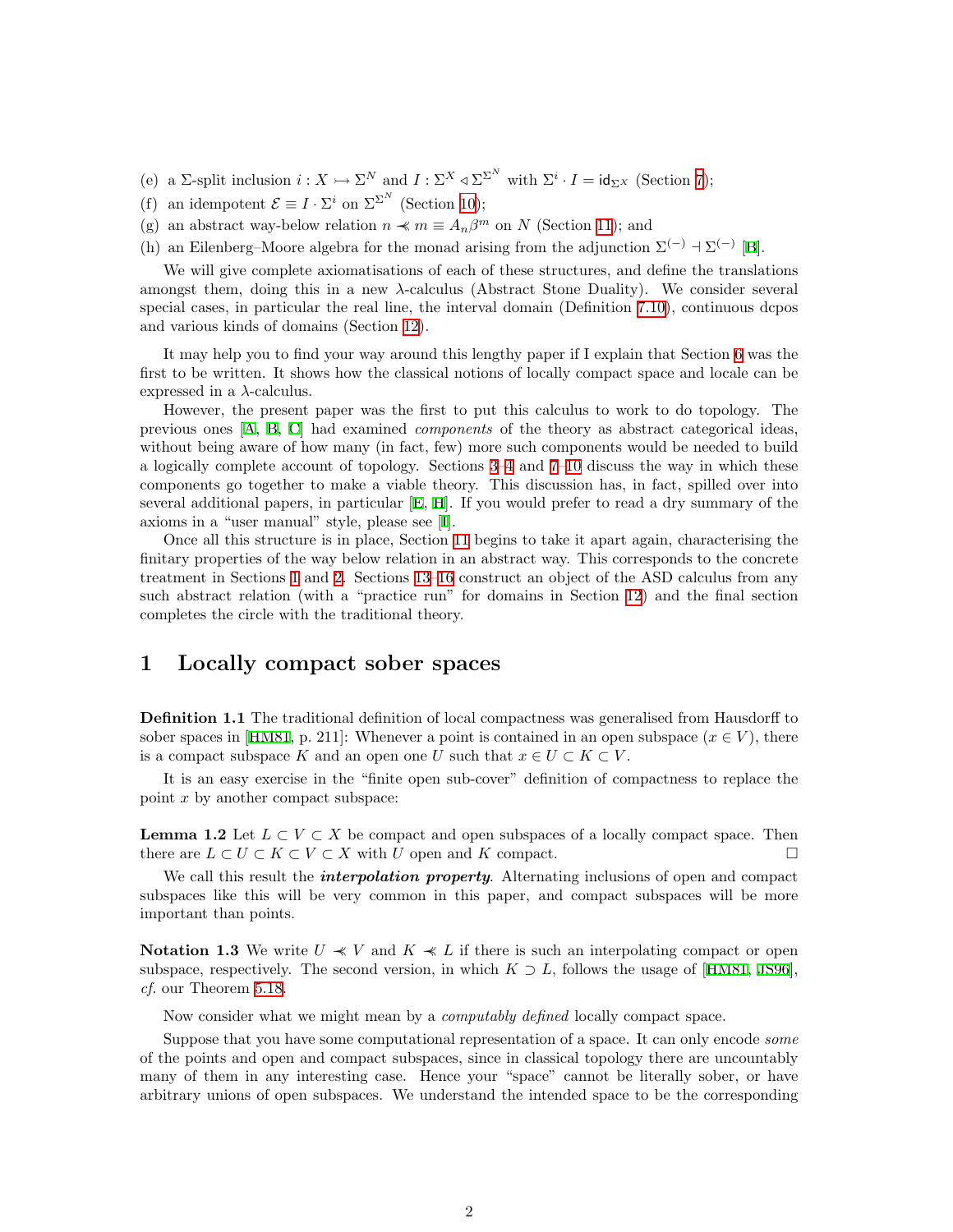sober one, in which arbitrary unions of opens have also been adjoined. Those points, open and compact subspaces that have codes are called **basic**.

<span id="page-2-0"></span>**Example 1.4** A computable definition of  $\mathbb{R}$  as a locally compact space might have

- (a) as basic points, (encodings of) the rationals;
- (b) as basic open subspaces, the (names of) open intervals  $(q \pm \epsilon) \equiv (q \epsilon, q + \epsilon) \equiv \{x \mid |x q| < \epsilon\}$ with rational or infinite endpoints; and
- (c) as basic compact subspaces, the closed intervals  $[q \pm \delta] \equiv [q \delta, q + \delta] \equiv \{x \mid |x q| \leq \delta\}$  with finite rational endpoints.

Notice that both open and closed intervals are used, although treatments of exact real arithmetic often just use one or the other,  $cf.$  Example [7.12.](#page-26-1) Also, by "rationals" we might actually mean all pairs  $p/q$  with integers p and  $q \neq 0$ , or the dyadic rationals  $p/2^n$ , or continued fractions, or whatever our favourite countable dense set of reals may be. Unlike Dedekind cuts, this example readily generalises: for  $\mathbb{R}^3$  we use open and closed cuboids whose vertices have rational co-ordinates (or, better, a system based on close packing of spheres[[CS88](#page-58-0)]).

In the Example, the intersection of two basic opens is again basic, but for technical reasons we shall also need to extend the families to include *finite unions* of open (respectively, compact) intervals or cuboids. It's an exercise that's a little too complicated to be called algebra, but easy programming, to test inclusion and compute the representations of such unions and intersections.

<span id="page-2-1"></span>Definition 1.5 A computably based locally compact space consists of a set of codes for basic "points", "open" and "compact" subspaces, together with an interpretation of these codes in a locally compact sober space. We require of the space that every open subspace be a union of basic ones. We also want to be able to compute

- (a) codes (that we shall just call 0 and 1) for the empty set and the entire space, considered as open and compact subspaces (if, that is, the entire space is in fact compact);
- (b) codes for the union and intersection of two open subspaces, and for the union of two compact ones, given their codes (we write + and  $\star$  instead of  $\cup$  and  $\cap$  for these binary operations, to emphasise that they act on codes, rather than on the subspaces that the codes name);
- (c) whether a particular representable point belongs to a particular basic open subspace, given their codes; but we only need a positive answer to this question if there is one, as failure of the property is indicated by non-termination;
- (d) more generally, whether an open subspace includes a compact one, given their codes;
- (e) codes for U and K such that  $L \subset U \subset K \subset V$ , given codes for  $L \subset V$  as above.
- <span id="page-2-3"></span>(f) In fact, we shall require the basic compact and open subspaces to come in pairs, with  $U^n \subset K^n$ asin  $[JS96]$  $[JS96]$  $[JS96]$ , where the superscript n names the pair, and we also need part (e) to yield such a pair as the interpolant.

Extensional equivalence of computable functions is not captured within the strength of the logic that we wish to study. So, for the "computations" above, we mean a particular program to be specified — at least up to provable equivalence, which means that we don't have to nominate a programming language.

<span id="page-2-2"></span>**Definition 1.6 A computably continuous function** between such spaces is a continuous function  $f: X \to Y$  between the topological spaces themselves, for which the binary relation

$$
fK^m \ \subset \ U^n
$$

(between the codes  $(n, m)$  for a compact subspace  $K^m \subset X$  and an open one  $U^n \subset Y$ ) is recursively enumerable, cf. part (c) of the previous definition.

In particular, *computably equivalent bases* for the same space are those for which the identities in both directions are computably continuous functions. This means that the relations  $K^n \subset U^m$  and  $K^m \subset U^n$  between n and m are recursively enumerable. For example, whilst there are several choices for the "rationals" and intervals in Example [1.4,](#page-2-0) all of the reasonable ones are computably equivalent.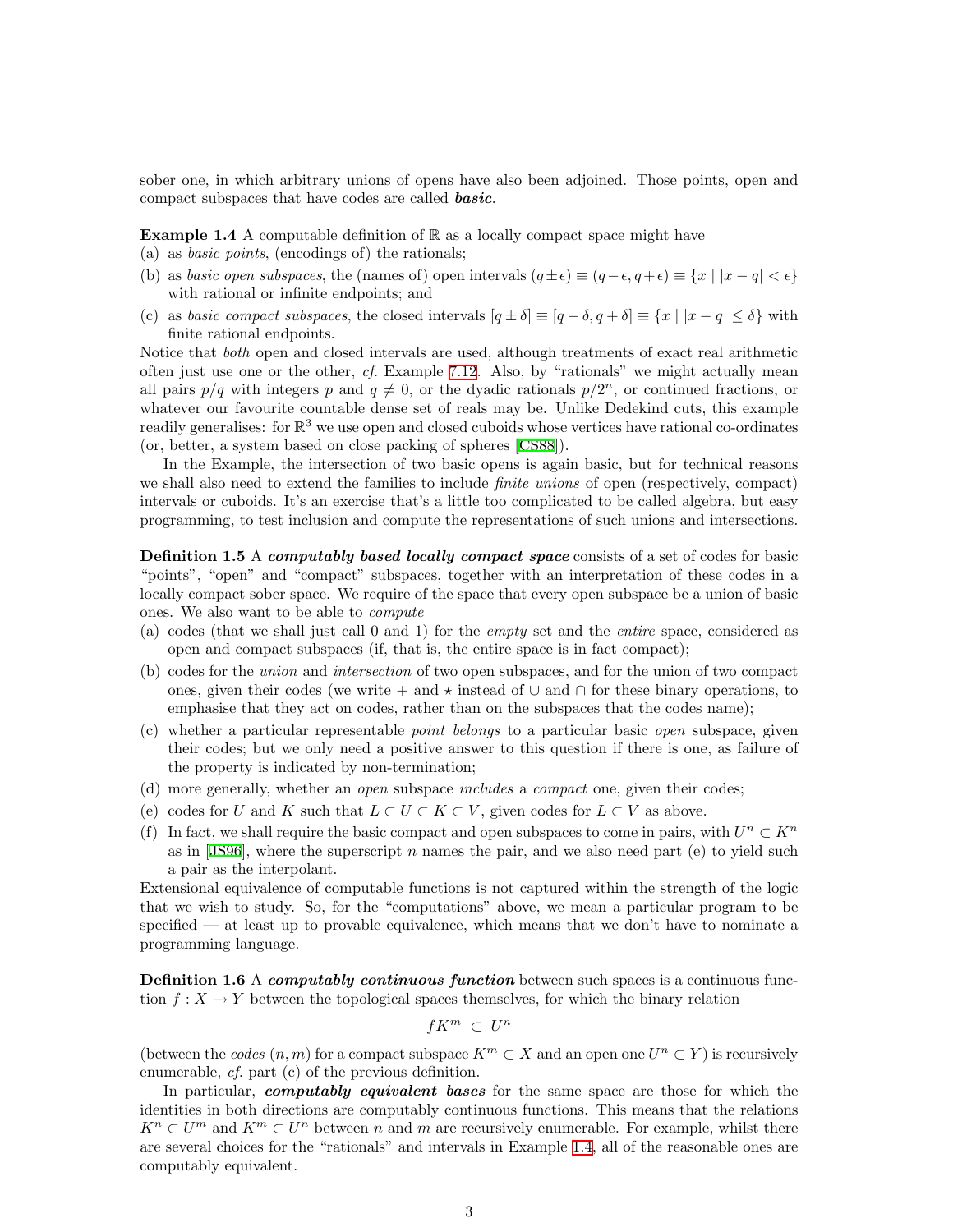<span id="page-3-1"></span>**Remark 1.7** It is out of place in the definition of something *computable* to specify a topological space: this was only included to guarantee topological consistency of the computations of union, intersection, containment and interpolation. This is also the reason why the codes for basic points played no actual role in Definition [1.5](#page-2-1) — there needn't be any of them. Since we said that the spaces are sober, continuous functions are determined entirely by their effect on basic open and compact subspaces, as they are in locale theory. Neither the (optional) basic points, nor the computable ones that we recover in Section [15](#page-49-1), nor the uncountably many points of the classical theory, are actually needed to specify continuous functions, or prove topological properties such as compactness.

At the technical level, therefore, what we call a computably based locally compact "space" is really just a system of codes and programs acting on them, for which *there exists* a topological space in which these codes may be interpreted as compact and open subspaces. Likewise, a computably "continuous function" is just an equivalence class of programs, for which there exists a continuous function that agrees with the program in the way that we have said.

The particular way in which computations are set up is of course a matter for discussion: I still have to convince you of the merits of my way, in comparison to the many other ways that have been used to calculate in  $\mathbb{R}^n$  over the millennia, and of course any theoretical picture is subject to technical optimisation. However, these other ways share the same pattern, in that they have a technical definition that is (a) used for applied computation but (b) justified by the existence of an interpretation in some "pure" theory of (Euclidean) space. The pure theory is not the computation, at any rate if it is based on twentieth century topology. So the practical situation is illustrated by Example [1.4:](#page-2-0) we have a classical definition of a topological space, equipped with a basis that is defined in some conventional way, and which we want to use to obtain values in the space. So long as the above features of the basis are computable, the classical space guarantees the consistency conditions.

In Section [11](#page-37-1) we shall formulate this consistency in terms of finitary conditions on the transformations of encodings themselves, eliminating the topological space, i.e. we prove necessity of the abstract conditions. Then in Section [14](#page-46-1) we prove sufficiency, *i.e.* that *any* such encoding (such as the one for R above) satisfying these consistency requirements does define a locally compact sober space, and this is unique up to homeomorphism.

This construction is done, not in traditional topology itself, which is not computable, but in a  $\lambda$ -calculus. Therefore, the construction imports the classical data into the computational world (Section [17](#page-54-1)). But again there is a distinction between the technical and philosophical meaning: whilst our theory (ASD) starts from (and is reducible back to) *computational* foundations, it adapts these to give a new account of the mathematical theory that is ultimately intended to be usable by pure mathematicians in place of the old one.

<span id="page-3-0"></span>**Remark 1.8** The operations  $\star$  and + become ∩ and ∪ when we interpret them *via* the basic open subspaces that they encode. Amongst the abstract consistency requirements, therefore, we would expect  $(0, 1, +, \star)$  to define a *distributive lattice*.

However, we have only asked for the ability to test inclusion of a compact subspace in an open one, not inclusion or equality of two open or two compact subspaces, nor of an open subspace in a compact one (the inclusion  $U^n \subset K^n$  is given, not tested). Even if these happen to be possible, it is computationally quite reasonable for different codes to denote the same subspace, but for this fact to be potentially undecidable.

On the other hand, as we want to stress the computable aspect of the names of basic subspaces, we shall often represent  $+$  and  $\star$  as concatenations of lists. This clumsiness actually serves an expository purpose, keeping this "imposed" structure on codes separate in our minds from the "intrinsic" structure in the topology on  $X$ . (We shall regard this topology as another space.) If we used the notation and equations of a distributive lattice for the set  $N$  of codes, it would be all too easy to lapse into confusing it with the actual topology on the space. This would in fact make logical assumptions that amount to a solution of the Halting Problem (or worse).

The topological information is actually contained, not in the quasi-lattice structure  $(0, 1, +, \star)$ on N, but in the inclusion relation between compact and open subspaces. This satisfies some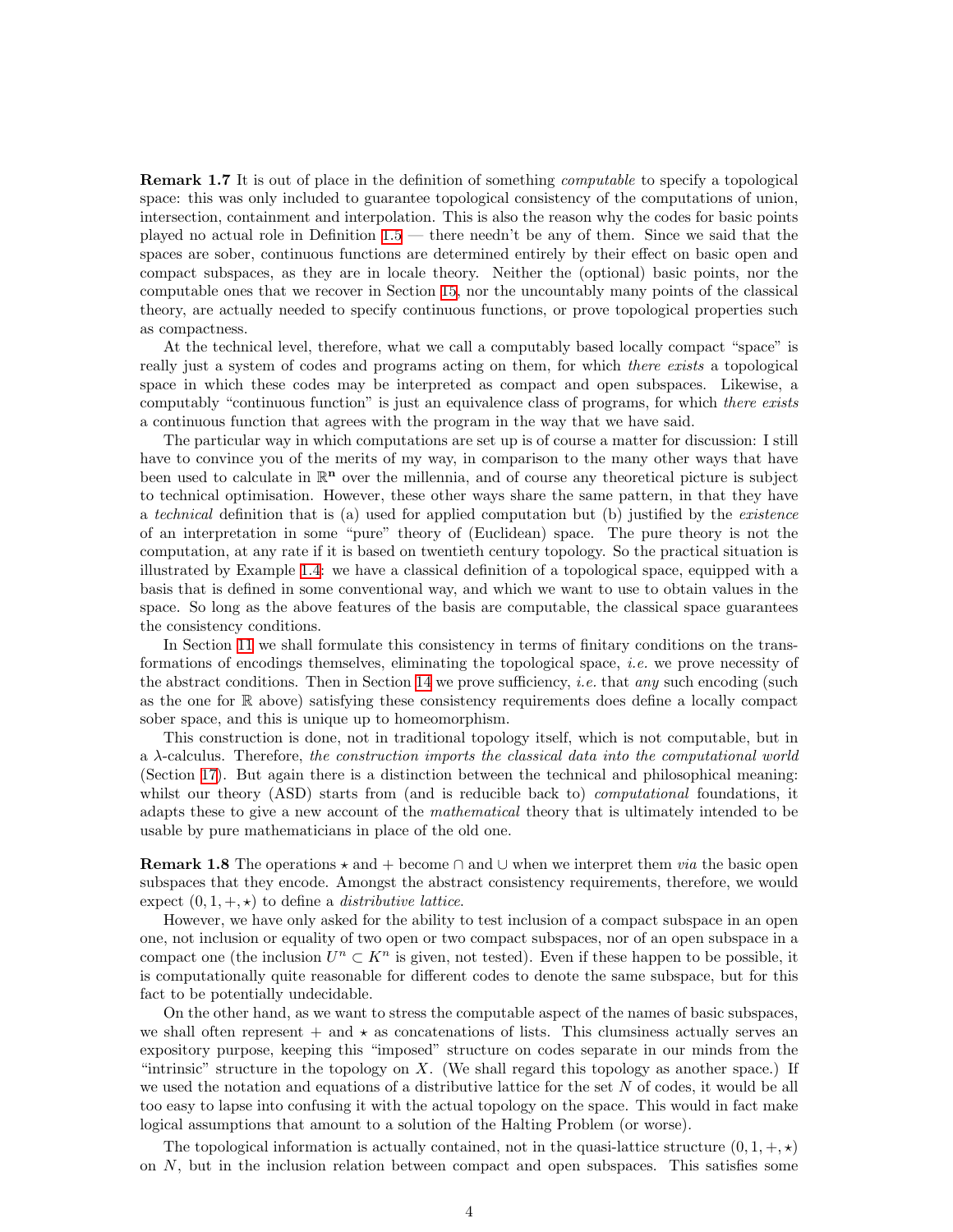<span id="page-4-1"></span><span id="page-4-0"></span>easily verified properties:

**Lemma 1.9** 
$$
\emptyset \subset V
$$
,  
\n $\begin{array}{c|c|c|c} \nK \subset L \subset U \subset V & K \subset V & L \subset V & K \subset U & K \subset V \\ \hline\nK \subset V & K \cup L \subset V & K \subset U \cap V & K \subset U \cap V & \end{array}$ 

Finally, there is a property similar to Lemma [1.2](#page-1-2) that concerns binary unions. Easy enough though this property may be to prove — when you see it — it is not something whose significance one would identify in advance. Various forms of it were originally studied by Peter Wilker[[Wil70](#page-59-2)].

<span id="page-4-2"></span>**Lemma 1.10** Let  $K$  be a compact subspace covered by two open subspaces of a locally compact sober space X, that is,  $K \subset U \cup V$ . Then there are compact subspaces L and M and open ones  $U'$  and  $V'$  such that

$$
K\subset U'\cup V' \qquad U'\subset L\subset U \quad \text{and} \quad V'\subset M\subset V.
$$

**Proof** Classically,  $K \setminus V$  is a closed subspace of a compact space, and is therefore compact too, whilst  $K \setminus V \subset U$ , so by the interpolation property (Lemma [1.2\)](#page-1-2) we have

$$
K \setminus V \subset U' \subset L \subset U \subset X
$$

for some U' open and L compact. Then  $K \setminus U' \subset K \setminus (K \setminus V) \subset V$  so

$$
K \setminus U' \subset V' \subset M \subset V \subset X
$$

for some V' open and M compact. Finally,  $K = (K \cap U') \cup (K \setminus U') \subset U' \cup V'$ . — Первый проста в сервести проста в сервести проста в сервести проста в сервести проста в сервести проста в<br>В сервести проста в сервести проста в сервести проста в сервести проста в сервести проста в сервести проста в<br>П

We didn't mention the *intersection* of two compact subspaces in Definition [1.5,](#page-2-1) because there are spaces in which this need not be compact.

**Definition 1.11** A locally compact sober space is called *stably locally compact* if the whole space is compact and the intersection of any two compact subspaces is again compact.

#### <span id="page-4-3"></span>Examples 1.12

- (a) Consider two copies of the real unit interval  $[0, 1]$  identified on their interiors (or, if you prefer, an interval with duplicated endpoints). Then the two copies of the interval are compact subspaces, but their intersection is not [\[Kel55](#page-59-3), Problem 5 B(a)].
- <span id="page-4-4"></span>(b) A combinatory algebra has constants k and s and a (non-associative) binary operation  $\cdot$ such that  $(k \cdot x) \cdot y = x$  and  $((s \cdot x) \cdot y) \cdot z = (x \cdot z) \cdot (y \cdot z)$ . In the free such algebra A, terms can be enumerated, and proved equal, using these rules. But, since this structure can be used to encode computation [\[Bar81\]](#page-58-1), proving *inequality* in  $\vec{A}$  is like solving the Halting problem. (Similar unsolvable word problems can also be set up in other algebraic theories, such as groups.)

#### Hence A is discrete but not Hausdorff.

Since it is discrete, its compact subspaces are the **Kuratowski-finite** ones, *i.e.* those that can be listed, possibly with repetition. In particular, singletons  $\{x\}$  are open and compact, but not closed. However, the intersection  $\{x\} \cap \{y\}$  is compact (Kuratowski-finite, listable) iff it is either empty  $(x \neq y)$  or a singleton  $(x = y)$ , *i.e.* iff equality is decidable, which it isn't.  $\Box$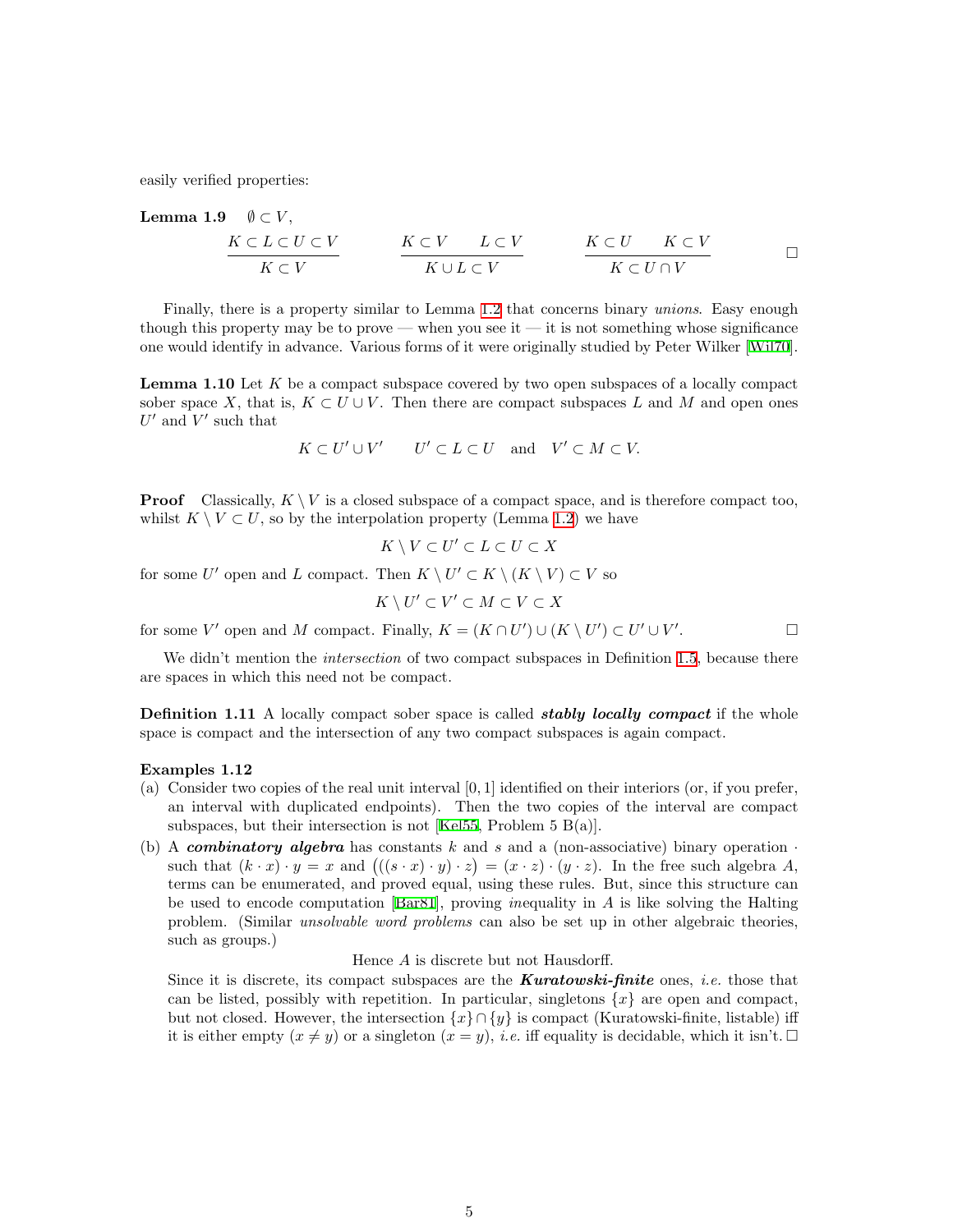### <span id="page-5-0"></span>2 Locally compact locales

Points disappeared from the discussion right at the beginning, and we saw in Example [1.4](#page-2-0) that it is easier to specify R with the Euclidean topology using open and compact subspaces than using open subspaces and points. Arguably, topology should be axiomatised in this way, just as traditional geometry was axiomatised in terms of lines and circles that were entities in themselves, rather than being sets of points.

**Locale theory** reduces the description further, to one involving *open* subspaces alone. To do this for locally compact spaces, we must represent *compact* subspaces in terms of their systems of neighbourhoods. We also have to characterise the situation  $(U \ll V) \equiv \exists K \, (U \subset K \subset V)$ . We shall see that the way in which this is done for locales is subtly different from that for spaces, especially in the non-stably locally compact case (Remark [6.17](#page-23-2)).

#### Definition 2.1 Let L be a complete lattice.

- <span id="page-5-5"></span>(a) A family  $(\psi_s) \subset L$  is called **directed**<sup>[1](#page-5-1)</sup> if it is inhabited, and whenever  $\psi_r$  and  $\psi_s$  belong to the family, there is some  $\psi_t \geq \psi_r, \psi_s$ . The join of the family is written  $\bigvee \psi_s$ .
- <span id="page-5-4"></span>(b) Now, for  $\beta, \phi \in L$ , we write  $\beta \ll \phi$  (**way-below**) if, whenever  $\phi \leq \bigvee_s \psi_s$ , there is already some s for which  $\beta \leq \psi_s$ . (So  $\beta \ll \phi$  implies  $\beta \leq \phi$ .)
- <span id="page-5-6"></span><span id="page-5-3"></span>(c) Then L is a **continuous lattice** [[GHK](#page-58-2)<sup>+</sup>80, [HM81\]](#page-59-0) if, for all  $\phi \in L$ ,  $\phi = \mathcal{V} {\{\beta | \beta \ll \phi\}}$ .

Proposition 2.2 The topology of any locally compact space is a distributive continuous lattice, in which  $U \ll V$  iff  $U \ll V$  [[HM81](#page-59-0), p. 212].

**Proof**  $U \ll V$  implies  $U \ll V$  by compactness of K with  $U \subset K \subset V$ , and

$$
V = \bigcup \{ W \mid W \prec V \}
$$

by Definition [1.1](#page-1-3). This union is directed by Lemma [1.9,](#page-4-1) so it may be used in the definition of  $U \ll V$ , giving  $U \subset W \ll V$  for some W, but then  $U \ll V$  too. Hence  $U \ll V$  iff  $U \ll V$ , but notice that the proof does not supply an interpolating compact subspace  $U \subset K \subset V$ .

Conversely, every distributive continuous lattice is the lattice of open subspaces of some locally compact sober space. However, this result relies on the axiom of choice, and even then it is not a trivial matter to prove it (Remark [17.6](#page-56-0), [\[HL78\]](#page-59-4)).

Definition [1.5](#page-2-1) for spaces has a simpler analogue for locales, since it's all lattice theory.

<span id="page-5-2"></span>**Definition 2.3** A computable basis  $(N, 0, 1, +, \star, \star)$  for a continuous distributive lattice L is a set N with constants  $0, 1 \in N$ , computable binary operations  $+, * : N \times N \to N$ , a recursively enumerable binary relation  $\prec$  and an interpretation  $\beta^{(-)}$ :  $N \to L$  that takes  $(0,1, +, \star)$  to the lattice structure in L, such that  $n \ll m$  iff  $\beta^n \ll \beta^m$  and

for each 
$$
\phi \in L
$$
,  $\phi = \bigvee \{ \beta^n \mid \beta^n \ll \phi \}.$ 

If  $L_1$  and  $L_2$  have bases  $(\beta^m)$  and  $(\gamma^n)$  then  $H: L_2 \to L_1$  is a **computable frame homomorphism** if H preserves  $\top$ ,  $\wedge$  and  $\bigvee$ , and the relation  $(\beta^m \ll H\gamma^n)$  is recursively enumerable. The interested reader may like to translate the abstract conditions on this relation that are set out in Section [16](#page-51-1) into locale theory, and thereby recover the frame homomorphism  $H$ .

Once again we seek to remove the locale or continuous lattice from the definition, this time with the goal of eliminating the infinitary joins in favour of finitary properties of the way-below relation. Of course, since  $\ll$  was itself defined using directed joins, in Section [11](#page-37-1) it will have to

<span id="page-5-1"></span><sup>&</sup>lt;sup>1</sup>The letter  $s$  stands for semilattice, but see Definition [4.13.](#page-13-0)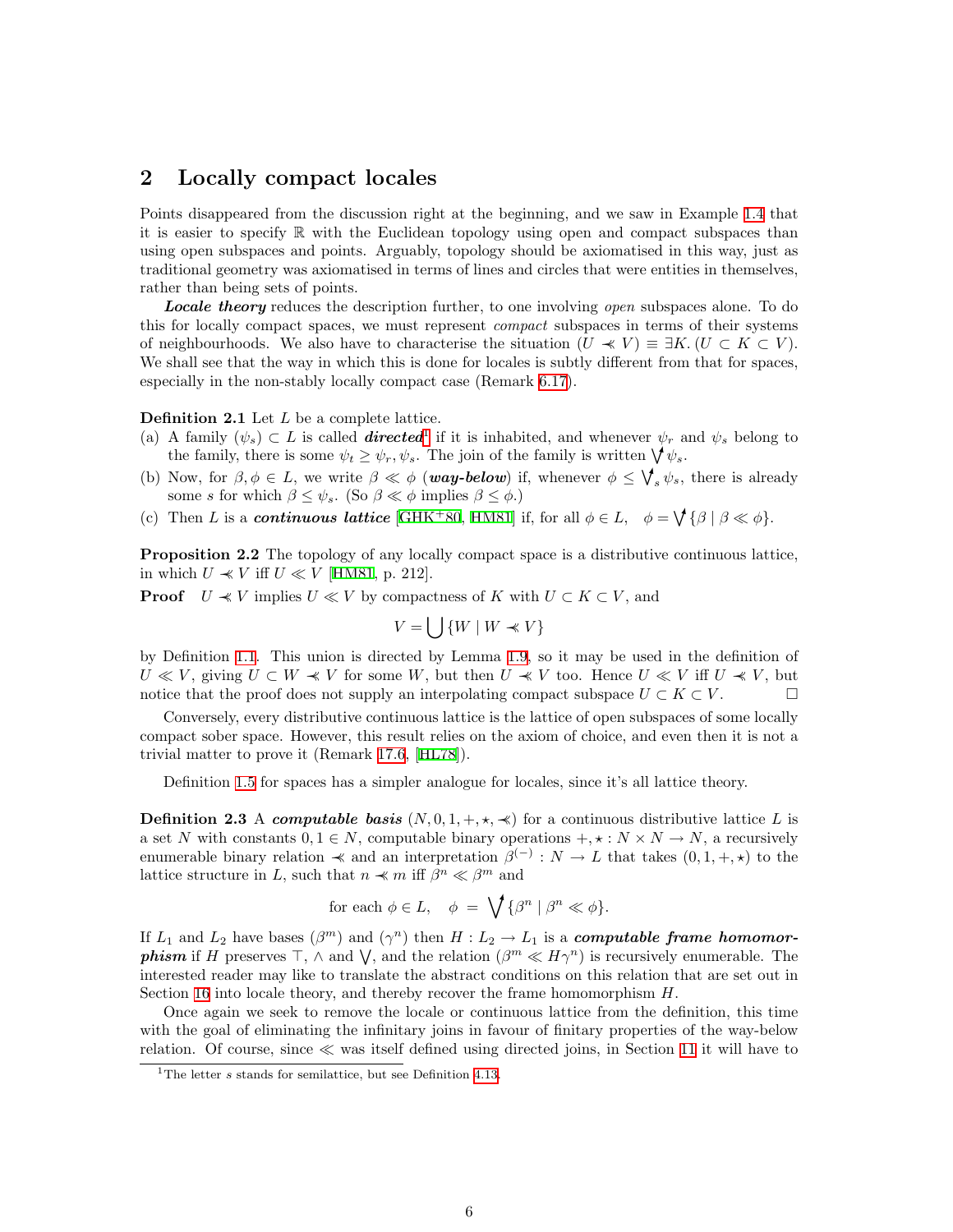<span id="page-6-0"></span>be replaced by an abstract relation ≺≺. This will satisfy axioms based on the following properties, which are the analogues of Lemmas [1.2](#page-1-2), [1.9](#page-4-1) and [1.10:](#page-4-2)

**Lemma 2.4** If  $\beta' \leq \beta \ll \phi \leq \phi'$  then  $\beta' \ll \phi'$ .

**Lemma 2.5** The relation  $\ll$  is *transitive* and *interpolative*: if  $\alpha \ll \beta \ll \gamma$  then  $\alpha \ll \gamma$ , and conversely given  $\alpha \ll \gamma$ , there is some  $\beta$  with  $\alpha \ll \beta \ll \gamma$ .

<span id="page-6-3"></span>**Lemma 2.6**  $\perp \ll \phi$ , and if  $\alpha \ll \phi$  and  $\beta \ll \phi$  then  $(\alpha \lor \beta) \ll \phi$ .

The Wilker property in Lemma [1.10](#page-4-2) used excluded middle, but its analogue for continuous lattices is both intuitionistic and very simple: it follows from the observation that binary joins distribute over joins of inhabited, and in particular directed, families.

<span id="page-6-1"></span>**Lemma 2.7** In any continuous lattice, if  $\alpha \ll \beta \lor \gamma$  then  $\alpha \ll \beta' \lor \gamma'$  for some  $\beta' \ll \beta$  and  $\gamma' \ll \gamma$ . Proof Since any directed set is inhabited,

$$
\beta \vee \gamma = \bigvee \{ \beta' \vee \gamma \mid \beta' \ll \beta \} = \bigvee \{ \beta' \vee \gamma' \mid \beta' \ll \beta, \gamma' \ll \gamma \}.
$$

Then if  $\alpha \ll \beta \lor \gamma$ , we have  $\alpha \ll \beta' \lor \gamma'$  for some term in this join.

The relationship between  $\ll$  and  $\land$  is more subtle.

<span id="page-6-4"></span><span id="page-6-2"></span>**Lemma 2.8** If  $\alpha \ll \beta \ll \phi$  and  $\beta \ll \psi$  then  $\alpha \ll \phi \land \psi$ .

**Definition 2.9** A *stably locally compact locale* is one in which  $\top \ll \top$ , and if  $\beta \ll \phi$  and  $\beta \ll \psi$  then  $\beta \ll \phi \wedge \psi$ .

Examples [1.12](#page-4-3) can be adapted to yield locally compact locales that are not stably locally compact, and therefore only obey the weaker rule in the Lemma.

Remark 2.10 Stably locally compact objects enjoy many superior properties, illustrating the dualitybetween compact and open subspaces. Jung and Sünderhauf [[JS96\]](#page-59-1) set out "consistency conditions" for them that are similar to ours, except that they choose to make  $(0, 1, +, \star)$  a genuine ("strong proximity") lattice.

However, as Examples [1.12](#page-4-3) illustrated, not all of the locally compact objects that we wish to consider are stably so, either in geometric topology or recursion theory. Most obviously for the former, in R, the whole space (the trivial intersection) is not compact.

Another reason why we consider the more general situation is that it corresponds to the monadic Axiom [3.3\(c\)](#page-8-0) that was the fundamental idea behind the research programme of which this paper is a part. This correspondence, which has no counterpart in[[JS96\]](#page-59-1), is the main technical goal of this paper; the consistency conditions are just an intermediate step.

We shall see at the end of Section [6](#page-19-1) that the non-stable situation also highlights an interesting difference (separate from the usually mentioned ones of constructivity) between locales and sober spaces as ways of presenting topological information.

Applying G.H. Hardy's test [\[Har40](#page-58-3)], we may wonder which of the stable and non-stable theories is "beautiful" and which is "ugly". My suspicion is that stably locally compact spaces and the "relational" morphisms that they describe([\[JKM01](#page-59-5)] and our [9.11](#page-34-2), [12.13](#page-43-0), [15.5](#page-50-0) and [16.15\)](#page-54-2) play a different role in the bigger picture, whilst we are right to study "functional" morphisms in the non-stable case.

The logic that we use is a very weak computational one, but on closer examination, we see that a great deal of the work that has been done in domain theory, using many notions of "basis" or "information system" could actually be formulated in such a logic.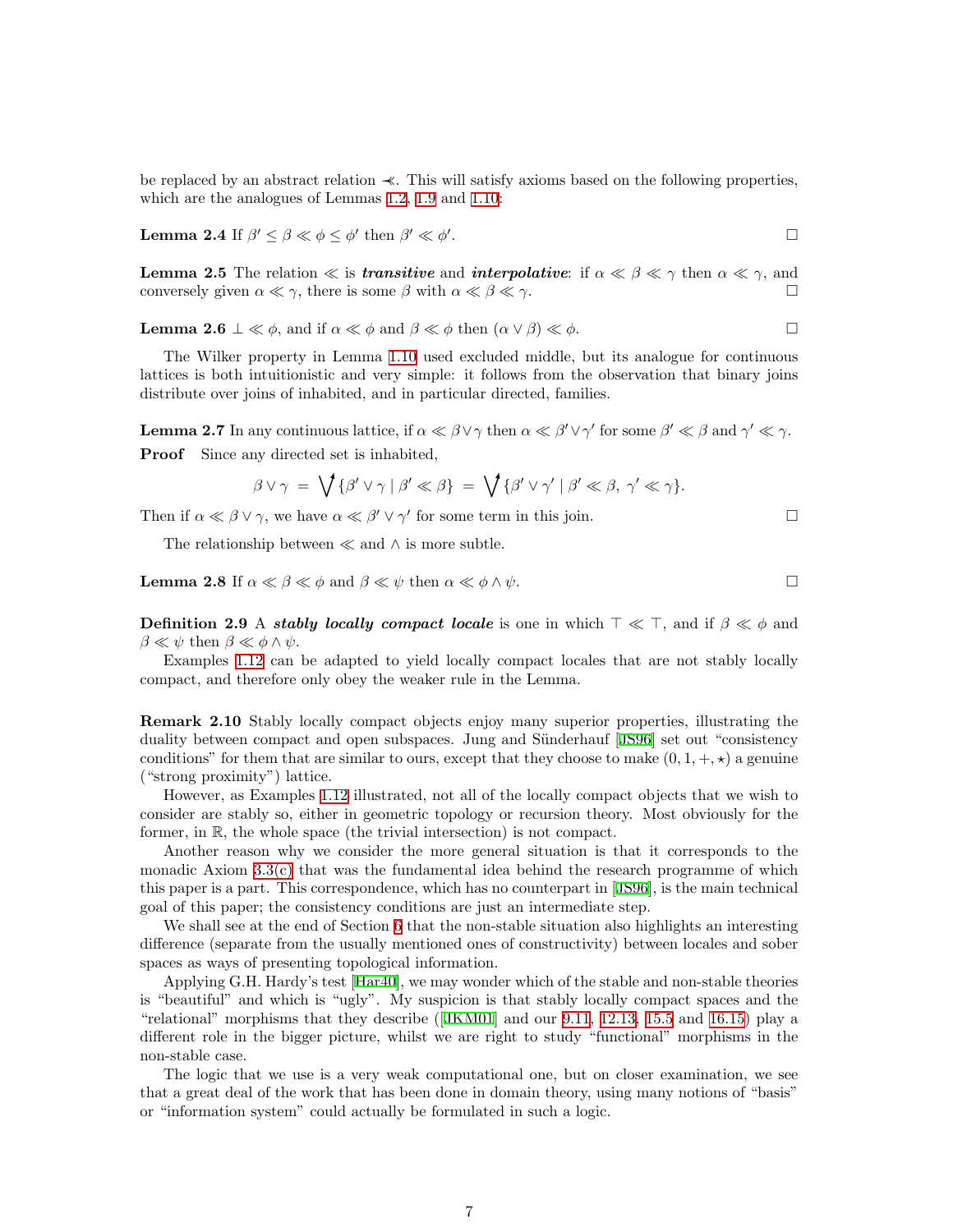### <span id="page-7-0"></span>3 Axioms for abstract Stone duality

In this paper we develop a computable account of locally compact sober spaces and locales, but using a  $\lambda$ -calculus in place of the usual infinitary lattice theory, which conflicts with computable ideas. This calculus, called Abstract Stone Duality, exploits the fact that, for any such space  $X$ , its lattice of open subspaces provides the exponential  $\Sigma^X$  in the category. Here  $\Sigma$  is the Sierpiński space (which, classically, has one open and one closed point), and the lattice  $\Sigma^X$  is equipped with the Scott topology. Its relationship to the "consistency conditions" in the previous sections and in [\[JS96](#page-59-1)] will be examined in Sections [11](#page-37-1)[–16](#page-51-1).

In this section and the next we present the axiomatisation of ASD in a reflective fashion that is intended to examine the reasons for our choices. For a straightforward summary of the calculus intended for applications, see[[I\]](#page-60-5) instead.

<span id="page-7-1"></span>Remark 3.1 We are primarily interested in two particular models of the calculus:

- (a) as a source of topological intuition, the classical ones, namely the categories of locally compact sober spaces (LKSp) and of locally compact locales (LKLoc), maybe over an elementary topos other than Set;
- (b) for computation, the term model.

The classical side has a wealth of concepts motivated by geometry and analysis, but its traditional foundations are logically very strong, being able to define many functions that are neither continuous nor computable, besides many other famous pathologies. Having created such a wild theory, we have to rein it back in again, with a double bridle. The topological bridle is constructed with infinitary lattice theory, whilst in recursion theory we are reduced to using Gödel numberings of manipulations of codes for basic elements. Abstract Stone duality avoids all of this by only introducing computably continuous functions in the first place. (We pay a logical price for this in not being able to define objects and functions anything like so readily as in set theory.)

On the other hand, logically motivated discussions often read the foundational aspects more literally than their topological authors ever intended. They are so bound up in their own questions of what constitutes "constructivity" that they lose sight of the conceptual structure behind the mathematics itself. For one example, in several constructive approaches to topology, the closed real interval fails to be compact. For another, whilst the *mathematician* in hot pursuit of a proof typically postulates a *least* counterexample, in order to rule it out, it is impertinent of the *logician* to emphasise that this uses excluded middle, since proofs of this kind (once found) can very often be recast in terms of the induction scheme[[Tay99,](#page-59-6) Section 2.5]. As a result, foundational work often fails to reach "ground level" in the intended construction.

The lesson that we draw from this is that logic and topology readily drift apart, if ever we let go of either of them for just one moment. So we have to tell their stories in parallel. This means that we must often make do with rough-and-ready versions of parts of one, in order to make progress with the other. For example, we use concepts such as compactness to motivate our  $\lambda$ calculus, which itself underlies the technical machinery that eventually justifies the correspondence with traditional topology and the use of its language. We shall make a point of explaining how each step (Definition, Lemma, etc.) of the new argument corresponds to some idea in traditional topology.

This means that you will have to be prepared for some sudden switches between contexts. This paper is highly experimental. It introduces  $\lambda$ -calculus formulations of topological concepts and arguments, which it has to try out in the traditional categories for topology, even though these are defective for the purpose. When we are sure that we have all of the axioms in place (which was certainly not the case before this investigation began, but is close to being so after it) the best way to handle the relationship will not be to interpret ASD in locale theory, but vice versa [[H](#page-60-4)].

In this section we have to set up some *logical* structure to which the *topologically* minded reader may prefer to return after first reading Section [6](#page-19-1). We catch up on some of the justifications in Sections [9](#page-32-1) and [10,](#page-34-1) for example characterising our morphisms in terms of preservation of meets and joins. In this section too, we interleave the axioms and definitions of the  $\lambda$ -calculus with the technical issues that they are intended to handle.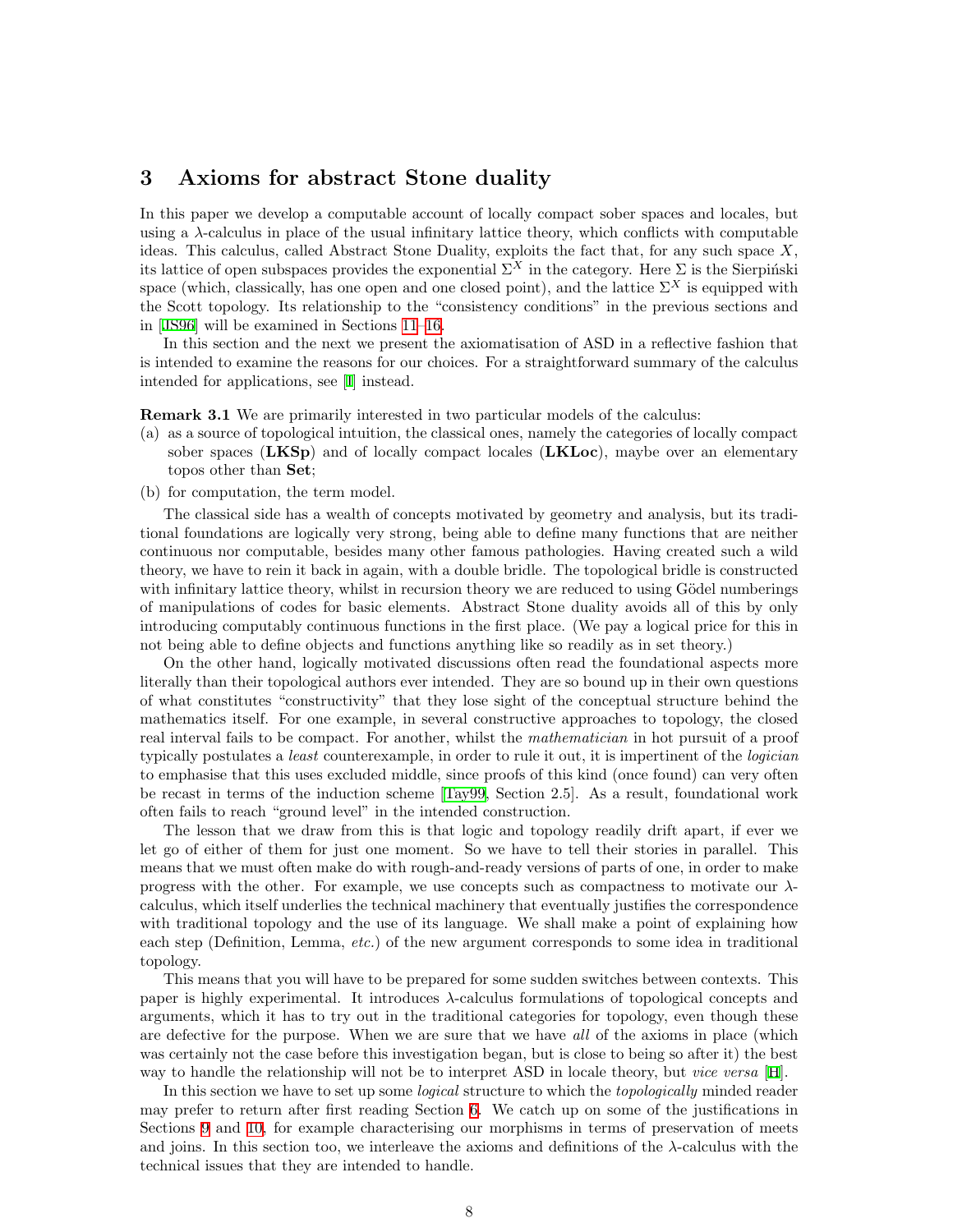<span id="page-8-1"></span>Remark 3.2 Recall first the universal properties of the Sierpinski space,  $\Sigma$ . Any open subspace  $U \subset X$  is *classified* by a continuous function  $\phi: X \to \Sigma$ , in the sense that  $U = \phi^{-1}(\top)$ , where  $\top$  is the open point of  $\Sigma$ , and  $\phi$  is unique with this property. This is summed up by the pullback diagram



In our calculus, we shall use the  $\lambda$ -term  $\phi : \Sigma^X$  instead of the subset  $U \subset X$ . A similar diagram, using the closed point  $\bot \in \Sigma$  instead of  $\top$ , classifies (or, as we shall say, co-classifies) the closed subspace, that, classically, is complementary to  $U$ . We follow topology rather than logic in retaining the bijection between open and closed subspaces, even though they are not actually complementary in the sense of constructive set theory. This is because it is not sets but topological spaces that we wish to capture.

Unions and intersections of open and closed subspaces make the topology  $\Sigma^X$ , and in particular the object Σ, into distributive lattices — honest ones now, not consisting of codes as in Remark [1.8](#page-3-0). We therefore have to axiomatise the exponential and the lattice structure.

<span id="page-8-3"></span>Axiom 3.3 The category S of "spaces" has finite products and an object  $\Sigma$  of which all exponentials  $\Sigma^X$  exist. Then the adjunction  $\Sigma^{(-)}$  +  $\Sigma^{(-)}$  that relates  $S^{\text{op}}$  to  $S$  is to be *monadic*. This categorical statement has an associated symbolic form, consisting of

- (a) the simply typed  $\lambda$ -calculus, except that we may only introduce types of the form  $\Sigma^{X \times Y \times \cdots}$ (or  $X \to Y \to \cdots \to \Sigma$  if you prefer), and therefore  $\lambda$ -abstractions whose bodies already have such types;
- <span id="page-8-2"></span>(b) an additional term-forming operation, focus, which may only be applied to a term  $P$  of type  $\Sigma^{\Sigma^{X}}$  that satisfies a certain **primality** equation capturing the situation  $P = \lambda \phi$ .  $\phi a$ , and then focus  $P = a$ ; the use of focus makes the space X sober [\[A\]](#page-60-1);
- <span id="page-8-0"></span>(c) and an additional type-forming operation (with associated term calculus) that provides a formal subspace  $i: X \equiv \{Y \mid E\} \rightarrow Y$  with  $I: \Sigma^X \triangleleft \Sigma^Y$  such that  $\Sigma^i \cdot I = id_{\Sigma^X}$  given an endomorphism  $E: \Sigma^Y \to \Sigma^Y$  satisfying a certain equation, and then  $E = I \cdot \Sigma^I$ ; members of the formal subspace are then the **admissible** terms  $a:Y, i.e.$  those satisfying yet another equation, for which we may then introduce  $\text{admit } a : X [B].$  $\text{admit } a : X [B].$  $\text{admit } a : X [B].$

<span id="page-8-4"></span>Remark 3.4 The equations required in parts (b) and (c) can each be formulated in two different ways: an abstract one that states the underlying monadic idea in λ-notation, and a lattice-theoretic one that takes advantage of the additional "topological" structure of the calculus. One of our many tasks in this paper (Section [10](#page-34-1)) is to prove the equivalence of these formulations.

In (b), we shall find that  $P : \Sigma^{\Sigma^X}$  is prime iff it is a lattice homomorphism:

 $P\top \Leftrightarrow \top$   $P\bot \Leftrightarrow \bot$   $P(\phi \wedge \psi) \Leftrightarrow P\phi \wedge P\psi$  and  $P(\phi \vee \psi) \Leftrightarrow P\phi \vee P\psi$ ,

whilst for (c), the term E is of the form  $I \cdot \Sigma^i$  iff

 $E(\phi \wedge \psi) = E(E\phi \wedge E\psi)$  and  $E(\phi \vee \psi) = E(E\phi \vee E\psi)$ .

We call such a term  $E$  a **nucleus**, shamelessly appropriating this word from locale theory, in which a nucleus is a monotone endofunction  $j : L \to L$  of a frame such that  $id \leq j = j \cdot j$ . A nucleus E in our sense must be Scott continuous, but need not be order-related to the identity, but the senses agree when  $E \geq id$  and j is Scott continuous.

We discuss Σ-split subspaces in Section [7,](#page-23-1) and give the admissibility equation in Definition [12.8](#page-42-0), which is where we first use it in this paper.

<span id="page-8-5"></span>Remark 3.5 We have said that we are interested in the term model of the calculus. Now, this is powerful enough to encode computations, because domain theory can be developed in it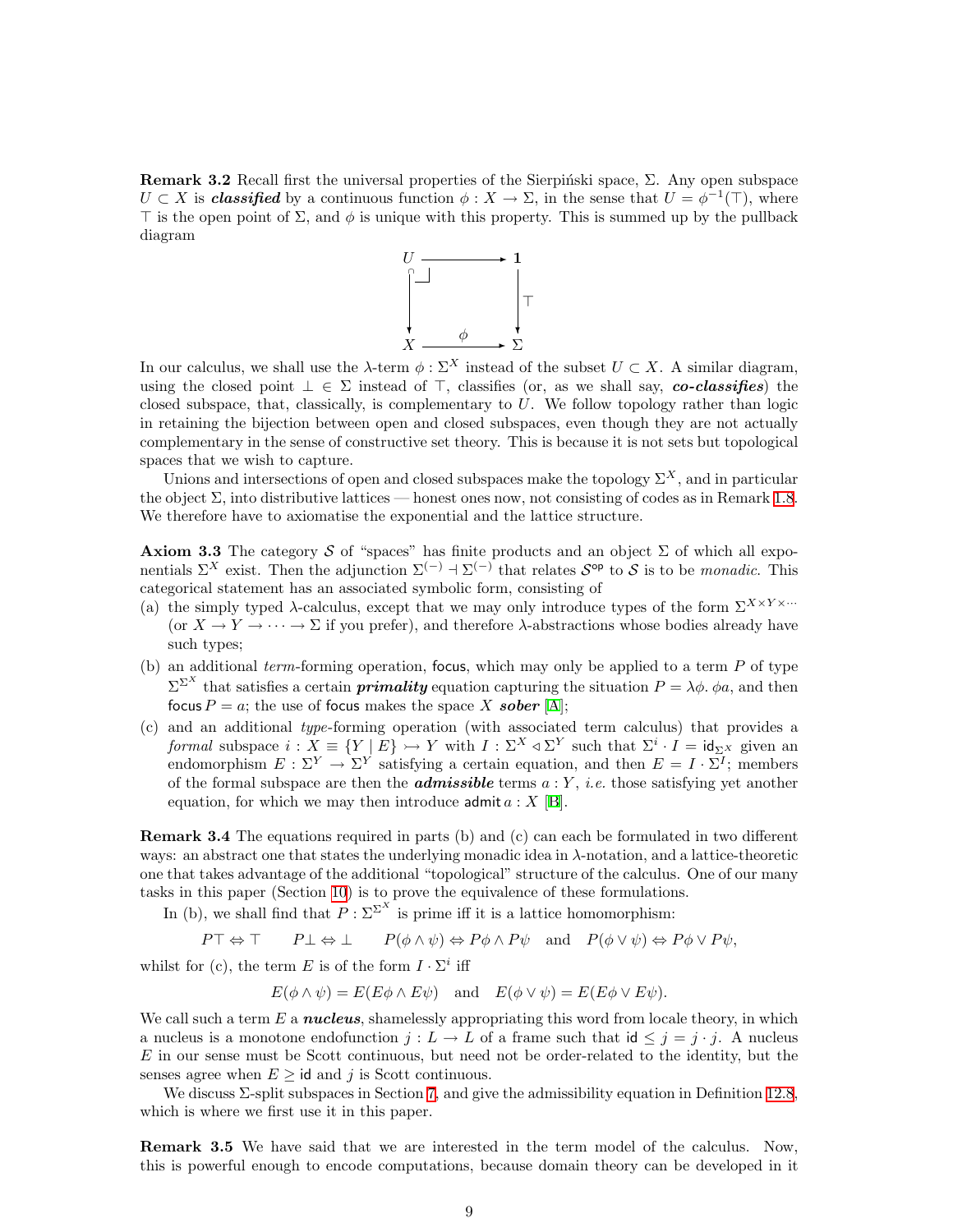(Section [12](#page-40-1)) and programming languages such as Plotkin's PCF can be interpreted using standard techniques of denotational semantics [\[Plo77\]](#page-59-7). This means that we cannot hope to give an explicit description of the term model: the best we can do is to indicate how the topological features of ASD can be "compiled out", to yield programs in some recognisable programming language.

In [\[B](#page-60-0),  $\S\$ –11], arbitrarily complicated combinations of  $\Sigma$ -split subspaces and exponentials are reduced to a single Σ-split subspace of a (still complicated) exponential. In this paper (Section [8](#page-28-1)) we shall reduce this even further, to a  $\Sigma$ -split subspace of  $\Sigma^N$ , showing that this description is equivalent to giving an  $N$ -indexed basis for  $X$ . The terms also have a corresponding normalisation.

This leaves focus, the quantifiers, recursion etc. on  $\Sigma^{\mathbb{N}}$ . The idea of focus is that it recovers a point of a space from its Scott-open prime filter of neighbourhoods, which can be characterised usingeither infinitary lattice theory  $[A, \S 2]$  $[A, \S 2]$  $[A, \S 2]$  or the  $\lambda$ -calculus arising from the monad  $[A, \S 4]$ . In this calculus, focus is pushed to the outside of any term, and is shown to be redundant at all objects except  $\mathbb{N}$  [[A](#page-60-1), §8].

Using the (abstract) lattice structure and primitive recursion, focus on  $\mathbb N$  is inter-definable withdefinition by description  $[A, \S \S 9-10]$  $[A, \S \S 9-10]$  $[A, \S \S 9-10]$ . General recursion can also be defined. Finally,  $[A, \S 1]$ §11] sketches how everything apart from disjunction and recursion strongly normalises, to what is essentially a PROLOG clause. Restoring those two features yields a (parallel) PROLOG program. On the other hand, normalising the λ-applications may not be such a good idea, so it's better to think of ASD terms as parallel  $\lambda$ -Prolog programs.

The free model of the calculus therefore satisfies the Church–Turing thesis  $(i.e.$  it is equivalent to thousands of other ways of writing programs) so we do not need to introduce Kleene-style notation with Gödel numbers in order to justify calling it a *computable* account of topology. In particular, the "computations" referred to in Definitions [1.5,](#page-2-1) [1.6](#page-2-2) and [2.3](#page-5-2) may be defined by terms of our calculus.

<span id="page-9-1"></span>**Axiom 3.6** Returning to the Sierpiński space itself,  $(\Sigma, \top, \bot, \wedge, \vee)$  is an internal distributive lattice in  $S$ , which also satisfies the **Phoa principle**,

$$
F: \Sigma^{\Sigma}, \sigma: \Sigma \vdash F\sigma \Leftrightarrow F\bot \vee \sigma \wedge F\top.
$$

This equation (which is bracketable either way, by distributivity) is used to ensure that terms of type  $\Sigma^X$  yield data for the open or closed subspace of X, as required by the monadic axiom [\[C](#page-60-2), Sections 2–3, and hence the pullback in Remark [3.2.](#page-8-1) It thereby enforces the bijective correspondences amongst open and closed subspaces and terms of type  $\Sigma^X$ . We shall assert an "infinitary" generalisation of the Phoa principle shortly.

<span id="page-9-0"></span>**Definition 3.7** The lattice structure on  $\Sigma$  and  $\Sigma^X$  defines an *intrinsic order*,  $\leq$ , where  $\phi \leq \psi$ iff  $\phi = \phi \wedge \psi$  iff  $\phi \vee \psi = \psi$ . In the case of terms of type  $\Sigma$  (which we call **propositions**), we shall write  $\Rightarrow$  and  $\Leftrightarrow$  instead of  $\leq$  and  $=$ . The order is inherited by other objects:

$$
\Gamma \vdash a \leq b : X \quad \text{if} \quad \Gamma \vdash (\lambda \phi : \Sigma^X \cdot \phi a) \leq (\lambda \phi, \phi b) : \Sigma^{\Sigma^X}.
$$

There are other ways of defining an order, but sobriety and the Phoa principle make them equivalent, and also say that all maps are monotone[[C,](#page-60-2) Section 5].

In LKLoc this order on hom-sets arises from the order on the objects, considered as lattices, whilst in LKSp it is the *specialisation order*,

$$
x \leq y \equiv (\forall U \subset X \text{ open. } x \in U \Rightarrow y \in U) \equiv x \in \overline{\{y\}},
$$

where  $\overline{\{y\}}$  is the smallest closed subspace containing y.

<span id="page-9-2"></span>**Lemma 3.8** Let  $i: U \longrightarrow X$  and  $j: C \longrightarrow X$  be the open and closed subspaces (co)classified by  $\phi : \Sigma^X$ . Then, with respect to the intrinsic orders on  $\Sigma$  and  $\Sigma^X$ , there are adjoints

$$
\exists_i \exists \Sigma^i \text{ and } \Sigma^j \exists \forall_j
$$

thatbehave like quantifiers [[C,](#page-60-2) Section 3]. (Note the different tails on the arrows.)  $\Box$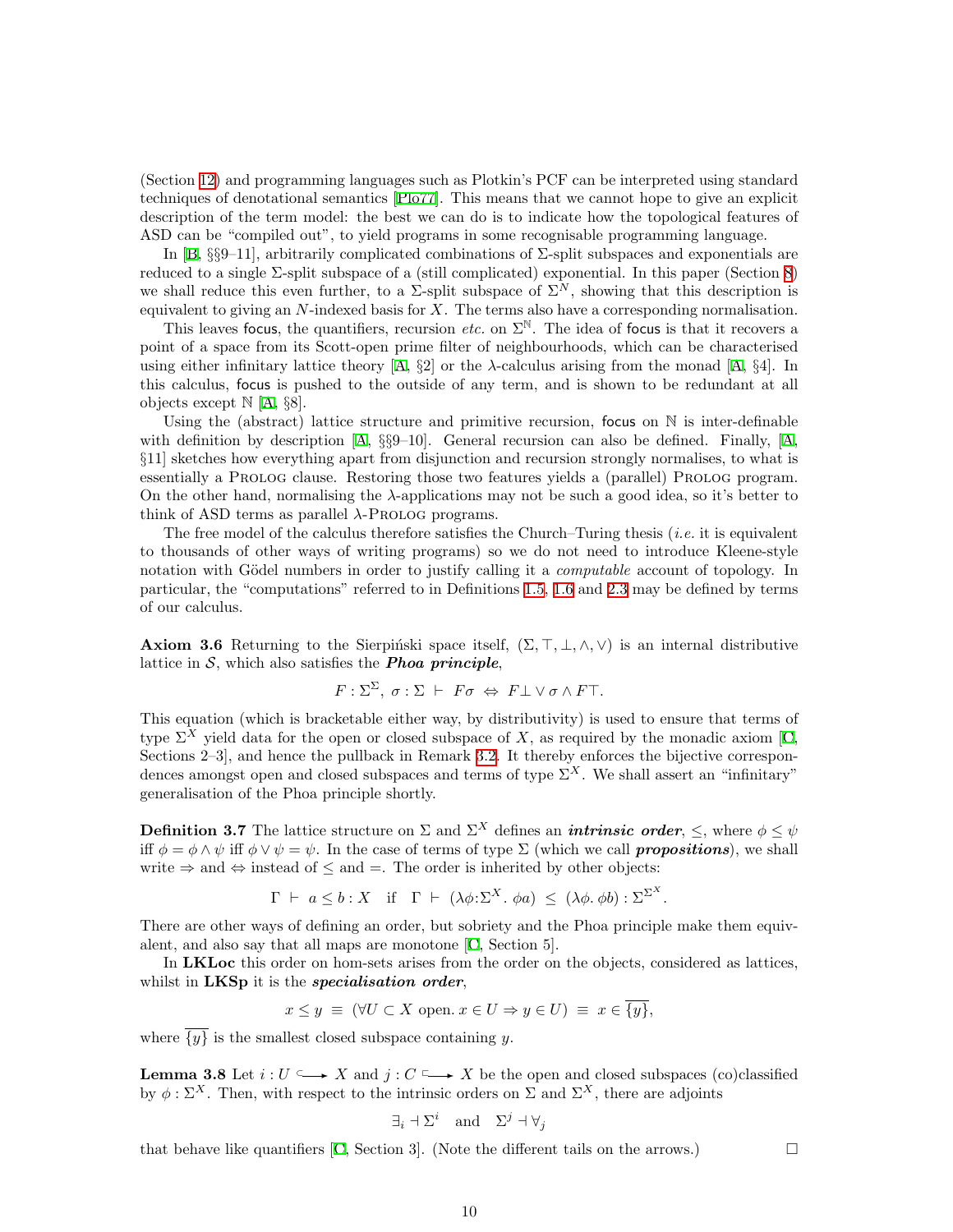<span id="page-10-2"></span><span id="page-10-0"></span>**Remark 3.9** The order  $\leq$  on  $\Sigma^X$  presents an important problem for the axiomatisation of the join in Definition [2.1\(c\),](#page-5-3)

$$
\phi = \bigvee \{ \beta \mid \beta \ll \phi \}.
$$

The condition on the right of the "|" is monotone (covariant) in  $\phi$  (indeed, Example [5.12](#page-18-0) will use the fact that it is Scott-continuous), but *contravariant* with respect to  $\beta$ :

if 
$$
(\beta' \le \beta)
$$
 then  $((\beta' \ll \phi) \Leftarrow (\beta \ll \phi))$ .

We want to regard the topology  $\Sigma^X$  as another space, but the subset  $\{\beta \mid \beta \ll \phi\}$  is not a sober subspace (in the Scott topology), since it isn't closed under  $\mathcal{V}$ .

<span id="page-10-3"></span>Remark 3.10 This means that we have, after all, to make a distinction between the exponential space  $\Sigma^X$  and the set (albeit structured) of open subspaces of X. We shall write  $\left[\Sigma^X\right]$  for the space  $\mathbb{Z}^n$  and the set (about structured) of open subspaces of  $\mathbb{Z}$ . We shall write  $|\mathbb{Z}^n|$  for the latter, since it is the set of points of the space  $\Sigma^X$ . As there are a priori no "sets" in ASD, we have to explain what special (properties of) spaces play their role in the theory. As we shall see, one of these properties is an "equality test".

Although locale theory plays down the underlying set functor  $|-|:$  Loc  $\rightarrow$  Set, since it is not faithful, this functor nevertheless exists, and the subject makes intensive use of  $|\Sigma^X|$  in particular, this being the frame corresponding to the locale X. The functor  $|-|$  may be characterised as the right adjoint to the inclusion  $\mathbf{Set} \to \mathbf{Loc}$  that equips any set with its discrete topology, *i.e.* the powerset considered as a frame. In fact, this right adjoint is precisely what we have to add to the computably motivated axioms of abstract Stone duality given in this paper, in order to make them agree with the "official" theory of locally compact locales over an elementary topos[[H](#page-60-4)] (which writes  $\Omega X$  or  $\left|\Sigma^X\right|$ ). In other words, it distinguishes between the two leading models in Remark [3.1](#page-7-1).

This adjunction says that there is a map  $\varepsilon : |\Sigma^X| \to \Sigma^X$  that is couniversal amongst maps  $\beta: N \to \Sigma^X$  from the objects N of a certain full subcategory, so  $\beta$  factors uniquely as  $N \to |\Sigma^X| \to \Sigma^X$  $\Sigma^X$ . However, the couniversal object  $\Sigma^X$  cannot exist in the computable theory: besides being uncountable, its equality test would solve the Halting Problem. So we have to develop alternatives to it. In traditional language, all we need is that any  $\phi \in \Sigma^X$  be expressible as a directed join of  $\beta^{n}$ s, as in Definition [2.3.](#page-5-2)

Returning to the problem of Definition  $2.1(c)$ , we must use *codes* for (basic) open sets, since we cannot define  $\ll$  in abstract Stone duality using the open set  $\beta : \Sigma^X$  itself. Thus Remark [6.13](#page-22-1) will replace the formula  $\beta \ll \phi$  (with variables  $\beta$  and  $\phi$ ) by

$$
n: N, \ \phi: \Sigma^{X} \ \vdash \ (\beta^{n} \ll \phi) : \Sigma,
$$

where  $\beta^n$  is the basic open subspace with code *n*.

### <span id="page-10-1"></span>4 Sets, unions and bases

Marshall Stone showed us that we should always look for the topology on mathematical objects, and ASD was called after him partly because this is its fundamental message too. However, our discussion of infinitary joins and computable bases in Definitions [1.5](#page-2-1) and [2.1\(c\)](#page-5-3) has shown that this topology may still be the discrete one, *i.e.* that we need sets after all. Since we have no sets as such, we think of these objects as "discrete" spaces. In ASD we take this particular word to mean that there is an internal notion of *equality*, but the logical structure that we need to express the join is existential quantification.

**Definition 4.1** An object  $N \in \text{obS}$  is *discrete* if there is a pullback

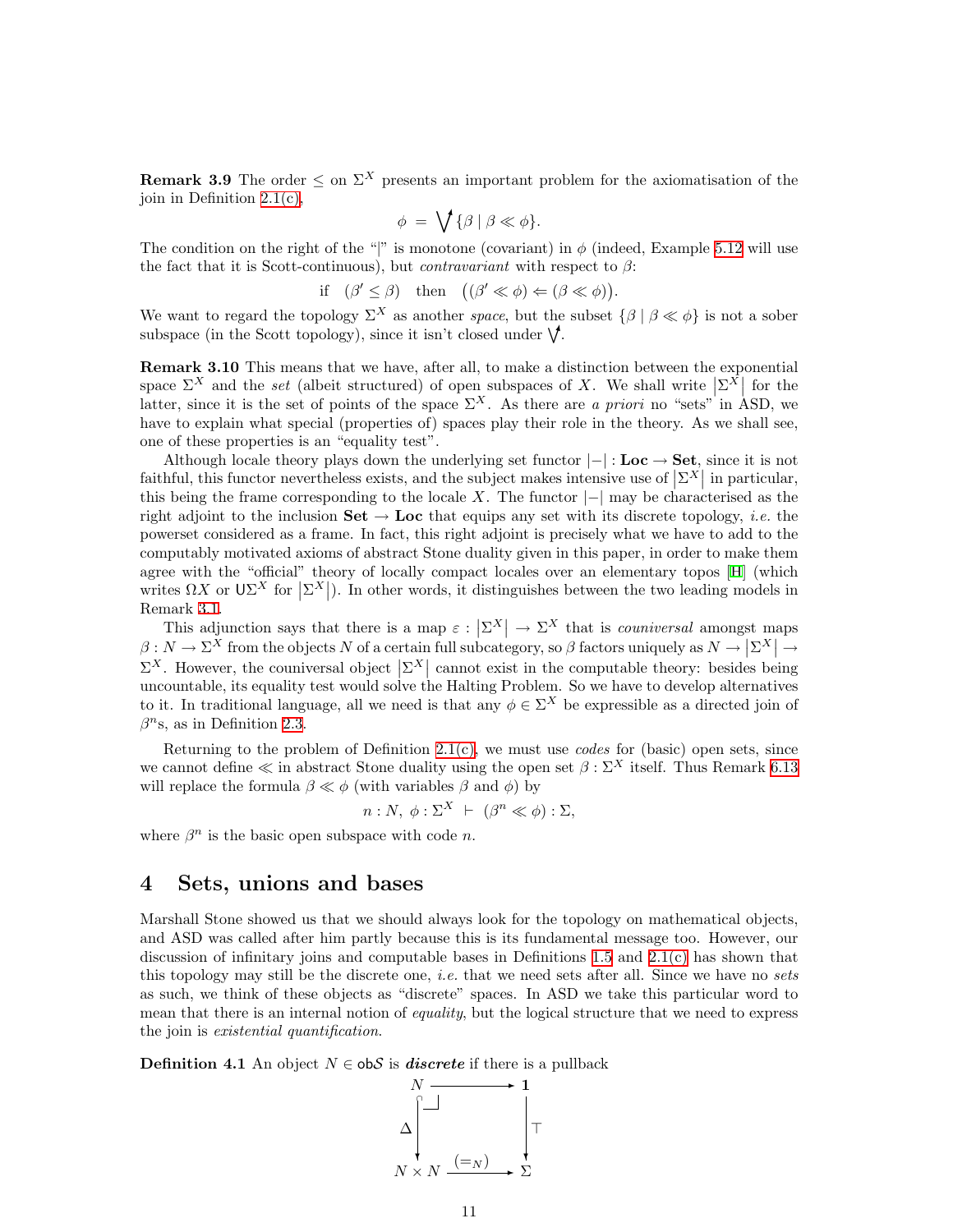*i.e.* the diagonal  $N \hookrightarrow N \times N$  is open. We may express this symbolically by the rule

for 
$$
\Gamma \vdash n, m : N
$$
,  $\frac{\Gamma \vdash n = m : N}{\Gamma \vdash (n =_N m) \Leftrightarrow \top : \Sigma}$ 

The  $(=)$  above the line denotes externally provable equality of terms of type N, whilst  $(=_N)$  below the line is the new internal structure. Categorically,  $(n, m) : \Gamma \to N \times N$  and  $! : \Gamma \to \mathbf{1}$  provide a cone for the pullback iff  $(n =_N m) \Leftrightarrow \top$ , and in just this case  $(n, m)$  factors through  $\Delta$ , *i.e.*  $n = m$ as morphisms.

We also write  ${n \in \Sigma^N}$  for the singleton predicate  $\lambda m$ .  $(n =_N m)$  but  $\{n\}$ : ListN for the singleton *list*.

Beware that this notion of discreteness says that the diagonal and singletons are open, but not necessarily that all subspaces of  $N$  are open. For example, the Gödel numbers for non-terminating programs form a closed but not open subspace of  $N$  [\[D,](#page-60-6) [F](#page-60-7)], because the classically continuous map  $\mathbb{N} \to \Sigma$  that classifies it is not computable (Definition [1.6](#page-2-2)).

<span id="page-11-1"></span>**Definition 4.2** Similarly, an object H is **Hausdorff** if  $H \longrightarrow H \times H$  is closed, i.e. co-classified by  $(\neq_H): H \times H \to \Sigma$ , so

for 
$$
\Gamma \vdash a, b : H
$$
,  $\frac{\Gamma \vdash a = b : H}{\Gamma \vdash (a \neq_H b) \Leftrightarrow \bot : \Sigma}$ .

Notice that equality of the terms  $a, b : H$  corresponds to a sort of doubly negated internal equality, so this definition carries the scent of excluded middle. Like that of a closed subspace, it was chosen on the basis of topological rather than logical intuition. As we saw in Example [1.12\(b\)](#page-4-4) discrete spaces need not be Hausdorff.

<span id="page-11-0"></span>**Definition 4.3** An object  $N \in obS$  is *overt* if  $\Sigma^{!_N}$  (where  $!_N$  is the unique map  $N \to \mathbf{1}$ ) has a left adjoint,  $\exists_N : \Sigma^N \to \Sigma$ , with respect to the intrinsic order (Definition [3.7\)](#page-9-0). Then

for 
$$
\Gamma \vdash \sigma : \Sigma
$$
,  $\phi : \Sigma^N$ ,  $\frac{\Gamma, x : N \vdash \phi x \Rightarrow \sigma : \Sigma}{\Gamma \vdash \exists x. \phi x \Rightarrow \sigma : \Sigma}$ 

where we write  $\exists x: N$ .  $\phi x$  or just  $\exists x. \phi x$  for  $\exists_N (\lambda x: N \cdot \phi x)$ . The Frobenius law,

$$
\sigma \wedge \exists x. \phi x \Leftrightarrow \exists x. \sigma \wedge \phi x
$$

may be derived from the Phoa principle (Axiom [3.6\)](#page-9-1), and Beck–Chevalley is also automatic [\[C](#page-60-2), Section 8]. The lattice dual of this definition is the subject of the next section.

<span id="page-11-2"></span>**Axiom 4.4 S** has a natural numbers object  $\mathbb{N}$ , *i.e.* an object that admits primitive recursion at all types, and so is discrete and Hausdorff. We also require  $\mathbb N$  to be overt.

In order to prove the results that we expect by induction, equational hypotheses must be allowedin the context  $\Gamma$  of each judgement. See [[E,](#page-60-3)  $\S2$ ] for a discussion of this.

<span id="page-11-3"></span>**Remark 4.5** Since the object N over which the codes range is discrete, its *intrinsic* order  $\leq$ istrivial [[C](#page-60-2), Lemma 6.2]. However, the structure  $(N, 0, 1, +, \star)$  of an abstract basis is, at least morally, supposed to be that of a distributive lattice (Remark [1.8](#page-3-0)). But this is an "imposed" structure, *i.e.* one that is only defined by the explicit specification of  $(0, 1, +, \star)$ , rather than by its relationship to the other objects in the category. We are completely at liberty to consider functions that preserve, reverse or disregard the associated *imposed* order relation  $\preccurlyeq$  that may be defined from  $+$  and  $\star$  (Definition [13.10\)](#page-45-0). Indeed, the need to use conditions that are contravariant with respect to the natural order was precisely the reason for distinguishing between  $N$  (or  $\left|\sum_{i=1}^{N} X_i\right|$ ) and  $\Sigma^X$  in Remark [3.9](#page-10-2).

We typically use the letter  $N$  for an overt discrete object, as its *topological* properties are like those of the natural numbers (N), though the foregoing remarks do not give it either arithmetical or recursive structure. So when we write  $(\beta^n)$  for the basis of open subspaces, we intend a *family*,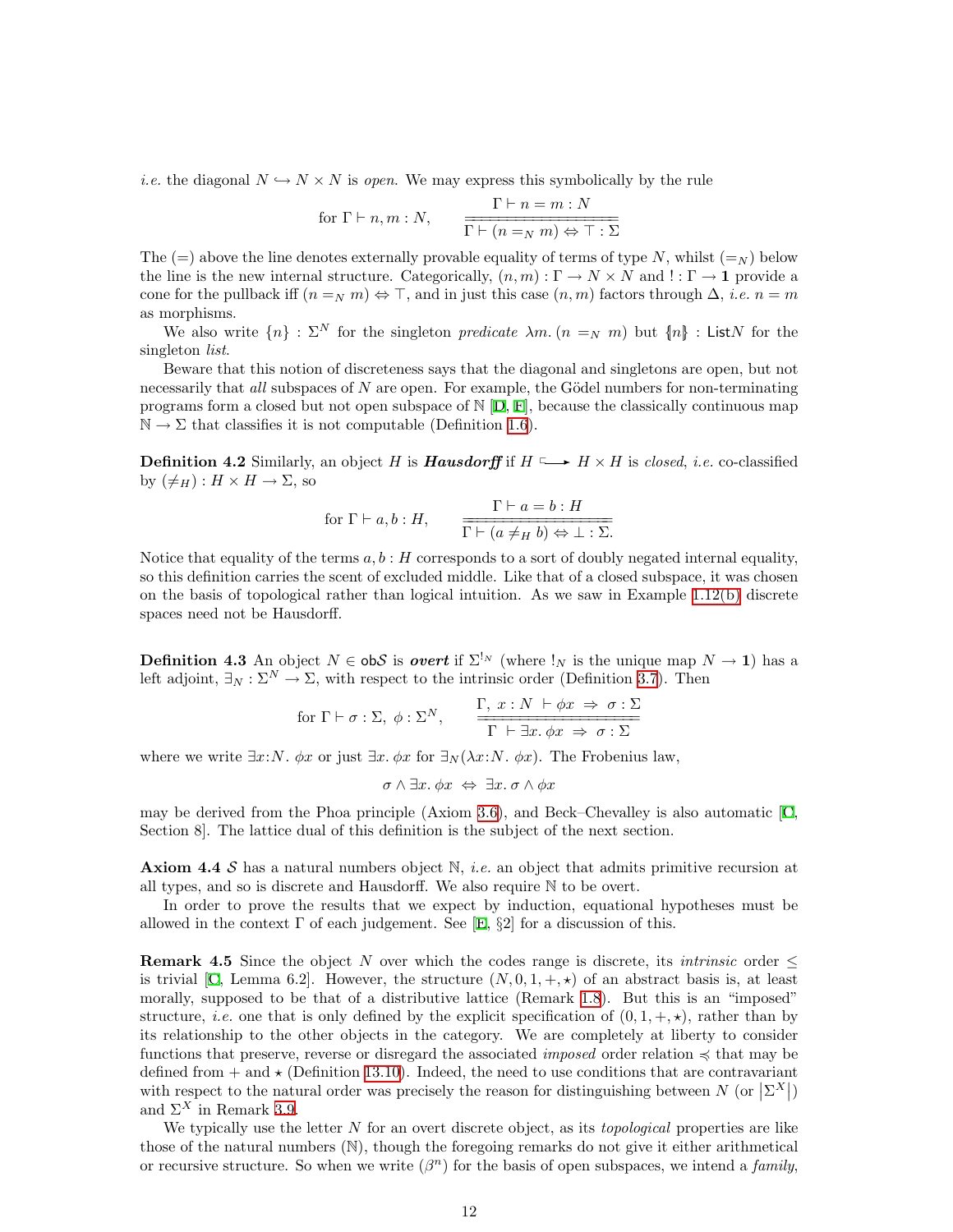not a *sequence*. The use of the letter  $N$  is merely a convention, like  $K$  for compact spaces; the letter I (for *indexing set*) is often used elsewhere in the situations where we use N below, but it has acquired another conventional use in abstract Stone duality (cf. Lemma [7.4](#page-24-0)). The notation and narrative may give the impression of countability, but bases in the classical model (Remark [3.1\(](#page-7-1)a)) may be indexed by any set, however large you please. Nevertheless, I make no apology for this impression, as I consider  $\aleph_1$  and the like to have no place in topology. I also suspect that occurrences of "sequences" and "countable sense subsets" in the subject betray the influence of objects whose significant property is overtness and not recursion.

**Theorem 4.6** The full subcategory of overt discrete spaces is a *pretopos, i.e.* we may form products, equalisers and stable disjoint unions of them, as well as quotients by open equivalence relations [\[C](#page-60-2), Section 11]. If the "underlying set" functor in Remark [3.10](#page-10-3) exists, as in the classical models LKSp and LKLoc, then the overt discrete spaces form an elementary topos [\[H\]](#page-60-4).  $\Box$ 

The combinatorial structures of most importance to us, however, are the following:

<span id="page-12-0"></span>**Theorem 4.7** Assuming a "linear fixed point" axiom (that any  $F : \Sigma^U \to \Sigma^V$  preserves joins of ascending sequences), every overt discrete object  $N$  generates a free semilattice  $KN$  and a free monoid ListN in  $S$ , which satisfy primitive recursion and equational induction schemes, and are again overt discrete objects [\[E](#page-60-3)].

This result is easy to see in the two cases of primary interest, namely the classical and term models (Remark [3.1\)](#page-7-1). In the classical ones  $(LKSp)$  and  $LKLoc$ ), overt discrete spaces are just sets with the discrete topology, and form a topos. In this case the general constructions of List(−) and  $K(-)$  are well known: KN is often called the *finite powerset*.

<span id="page-12-1"></span>Remark 4.8 In the term model, on the other hand, we shall find in Section [8](#page-28-1) that N itself is adequate to index the bases of all definable objects. Moreover, any definable overt discrete space N is in fact the subquotient of  $\mathbb N$  by a some open partial equivalence relation (Corollary [9.2](#page-32-2)). This both allows us to construct  $List(N)$  and  $K(N)$ , and also to extend any N-indexed basis to an N-indexed one. There is, therefore, no loss of generality in taking all bases in this model to be indexed by N, if only as a method of "bootstrapping" the theory.

To construct  $List(N)$ , we could use encodings of pairs, lists and finite sets of numbers as numbers. However, it is much neater to replace  $\mathbb N$  with the set  $\mathbb T$  of binary trees. Like  $\mathbb N$ ,  $\mathbb T$  has one constant (0) and one operation, but the latter is binary (pairing) instead of unary (successor), and the primitive recursion scheme is modified accordingly. Hence  $\mathbb{T} \cong \{0\} + \mathbb{T} \times \mathbb{T} \cong \mathsf{List}(\mathbb{T}),$ whereas  $\mathbb{N} \cong \{0\} + \mathbb{N}$ . The encoding of lists in T has been well known to declarative programmers since LISP: 0 denotes the empty list, and the "cons"  $h :: t$  is a pair.

Membership of a list is easily defined by list recursion, as are existential and universal quantification, i.e. finite disjunction and conjunction.

> $(\lambda m. m \in 0)n \equiv \perp \quad (\lambda m. m \in h :: t)n \equiv (h = n) \vee (\lambda m. m \in t)n$  $\forall m \in 0. \phi m \equiv \top$   $\forall m \in h :: t. \phi m \equiv \phi h \wedge \forall m \in t. \phi m$  $\exists m \in 0. \phi m \equiv \perp \qquad \exists m \in h :: t. \phi m \equiv \phi h \vee \exists m \in t. \phi m$

<span id="page-12-2"></span>Notation 4.9 The notation that we actually use in this paper conceals the preceding discussion. The letter N may just stand for  $\mathbb T$  in the term model, but may denote any overt discrete space. So, in the classical models, N is a set, or an object of the base topos, equipped with the discrete topology.

We use  $\text{Fin}(N)$  to mean  $\text{K}(N)$  or  $\text{List}(N)$  ambiguously. Since they are respectively the free monoids on  $N$  with and without the commutative and idempotent laws, this is legitimate so long as their interpretation also obeys these laws. But this is easy, as the interpretation is usually in  $\Sigma^X$ , with either  $\wedge$  or  $\vee$  for the associative operation. In fact, these two interpretations in  $\Sigma^{\Sigma^N}$  are jointly faithful[[E\]](#page-60-3).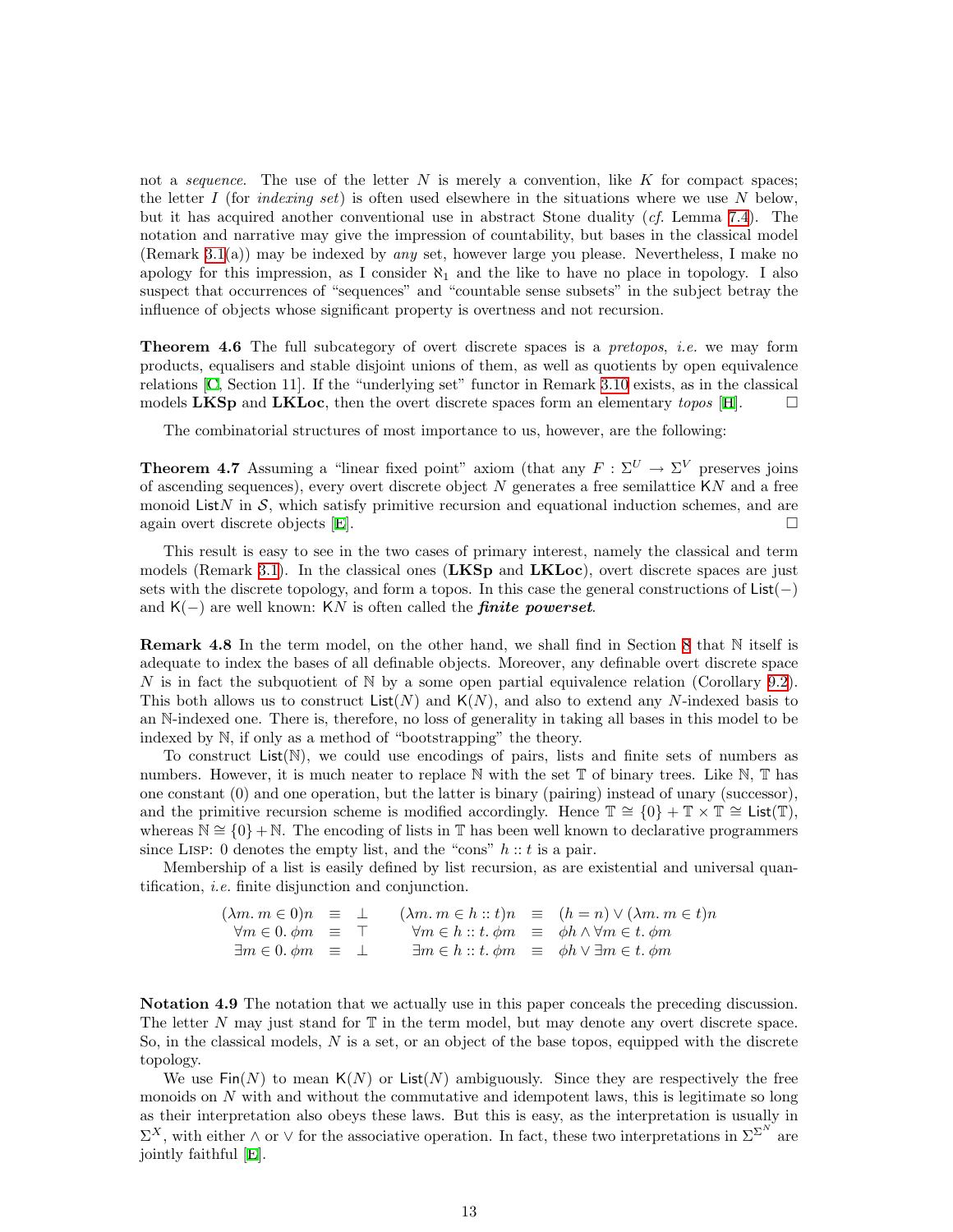We are now ready to state the central assumption of this paper.

<span id="page-13-1"></span>Axiom 4.10 The *Scott principle*: for any overt discrete object  $N$ ,

$$
\Phi: \Sigma^{\Sigma^N}, \ \xi: \Sigma^N \ \vdash \ \Phi \xi \ \Leftrightarrow \ \exists \ell : \text{Fin}(N). \ \Phi(\lambda n. \ n \in \ell) \ \land \ \forall n \in \ell. \ \xi n.
$$

Notice that the Phoa principle (Axiom [3.6\)](#page-9-1) is the special case with  $N = 1$  and so  $K(N) = \{0, 1\}$ , whilst the "linear fixed point" axiom in Theorem [4.7](#page-12-0) can easily be shown to be equivalent to the case  $N = N$ . More generally, the significance of this axiom is that it forces every object to have and every map to preserve directed joins (which we have yet to define), and so captures the important properties that are characteristic of topology and domain theory.

<span id="page-13-2"></span>**Remark 4.11** The lattice  $\Sigma^X$  has intrinsic M-indexed joins, for any overt discrete object M. These are given by  $\lambda x. \exists m: M. \phi^m x$ , and are preserved by any  $\Sigma^f$  [[C](#page-60-2), Corollary 8.4].

In speaking of such "infinitary" joins in  $\Sigma^X$ , we are making no additional assertion about lattice completeness: there are as many joins in each  $\Sigma^X$  as there are overt objects, no more, no fewer. In particular, there are not "enough" to justify impredicative definitions such as the interior of a subspace, or Heyting implication (though these can be made in the context of the "underlying set" assumption in Remark [3.10](#page-10-3)[[H](#page-60-4)]).

Moreover, we use the symbol  $\exists$  to emphasise that our joins are *internal* to our category S, whereas those in locale theory (written  $V$ ) are external to LKLoc, involving the topos (Set) over which it is defined. This distinction will, unfortunately, become a little blurred because of the need to compare the ideas of abstract Stone duality with those of traditional topology and locale theory. This happens in particular in the definition of compactness (Definition [5.2](#page-15-1)), the way-below relation (Definition [2.1\(b\)](#page-5-4) and Remark [6.14](#page-23-3)) and the characterisation of finite spaces (Theorem [9.10\)](#page-33-0)

<span id="page-13-3"></span>**Remark 4.12** When we use M-indexed joins, we shall need M to be a *dependent type*, given, in traditionalcomprehension notation (*not* that of  $[B]$  $[B]$ ), by

$$
M \equiv \{ n : N \mid \alpha_n \} \subset N,
$$

where  $\alpha_n$  selects the subset of indices n for which  $\phi^n : \Sigma^X$  is to contribute to the join. In practice, thissubset is always open, so  $\alpha_n : \Sigma$ . The sub- and super-script notation here (and in [[H](#page-60-4)]) indicates that  $\phi^n$  typically varies covariantly and  $\alpha_n$  contravariantly with respect to an imposed order on N. Indeed there would be no point in using  $\alpha_n$  to select which of the  $\phi$ s to include in the join if this had to be an upper subset, as the result would always be the greatest element, whilst it is harmless to close the subset downwards.

This means that, when using the existential quantifier, we can avoid introducing dependent types by defining

$$
\exists m: \{n: N \mid \alpha_n\}. \phi^m \quad \text{as} \quad \exists n: N. \ \alpha_n \wedge \phi^n.
$$

In Section [6](#page-19-1) we shall refer to terms like  $\alpha_n$  of type  $\Sigma$  as **scalars** and those like  $\phi^n$  of type  $\Sigma^X$  as vectors.

<span id="page-13-0"></span>Definition 4.13 A pair of families

$$
\Gamma, s : S \vdash \alpha_s : \Sigma, \quad \phi^s : \Sigma^X
$$

indexed by an overt discrete object  $S$  is called a **directed diagram**, and the corresponding

 $\exists s.\ \alpha_s \wedge \phi^s$ 

is called a **directed join** (cf. Definition [2.1\(a\)](#page-5-5)), if

(a)  $\alpha_s \Leftrightarrow \top$  for some  $s : S$  that we call 0 (but see Lemma [4.16\)](#page-14-0), and

(b)  $\alpha_{s+t} \Leftrightarrow \alpha_s \wedge \alpha_t$  and  $\phi^{s+t} \geq \phi^t \vee \phi^s$  for some binary operation  $+: S \times S \to S$ .

In this,  $\alpha_s \wedge \alpha_t$  means that both  $\phi^s$  and  $\phi^t$  contribute to the join, so for directedness in the informal sense, we require some  $\phi^{s+t}$  to be above them both (covariance), and also to count towards the join, for which  $\alpha_{s+t}$  must be true.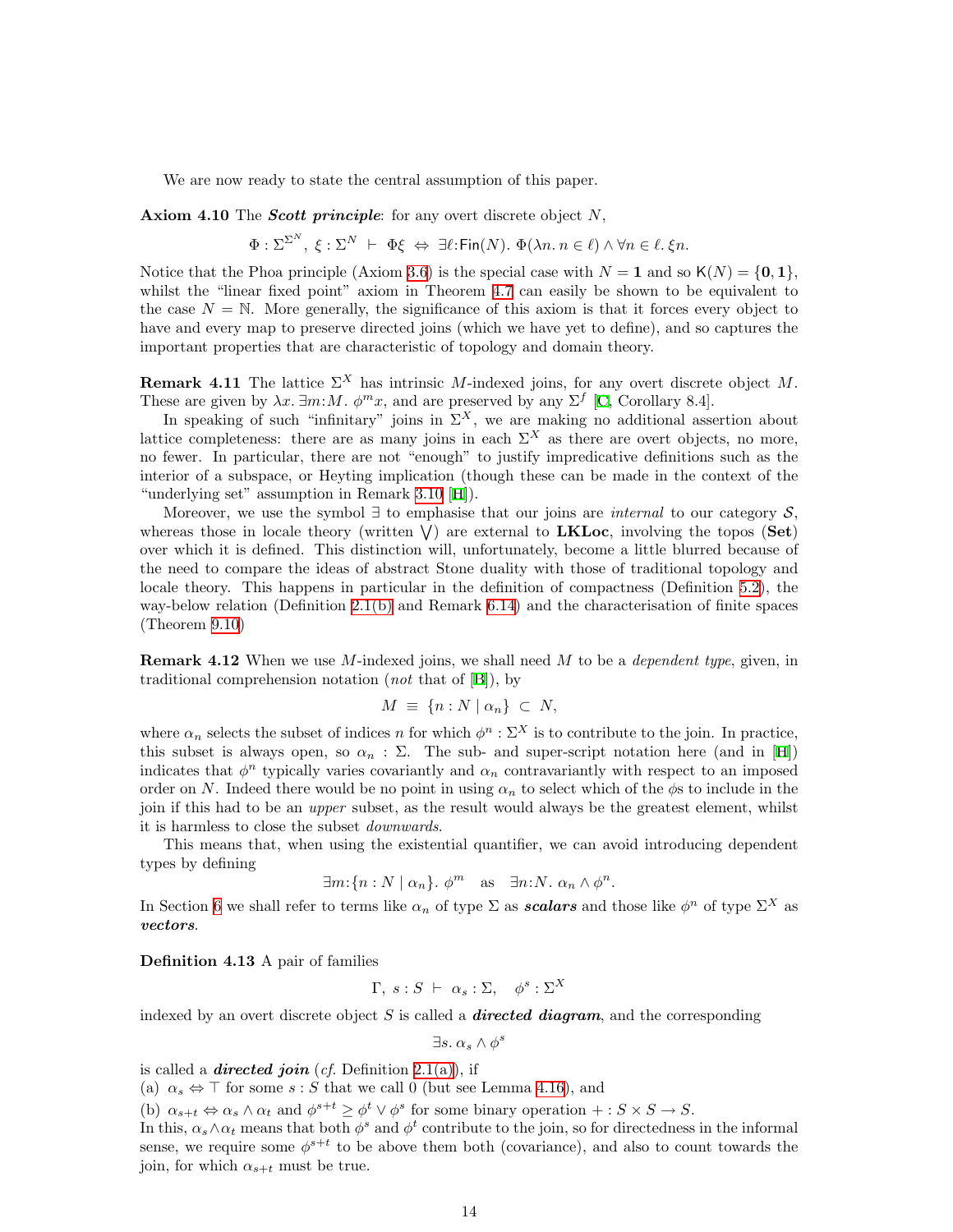Although the letter S stands for semilattice, in order to allow concatenation of lists to serve for + (and the empty list for 0), we do not require this operation to be commutative or idempotent (or even associative).

<span id="page-14-1"></span>**Remark 4.14** By the Scott principle, any  $\Gamma \vdash F : \Sigma^{\Sigma^X}$  preserves directed joins, in the sense that  $F(\exists s. \alpha_s \land \phi^s) \Leftrightarrow \exists s. \alpha_s \land F\phi^s.$ 

Notice that F is attached to the "vector"  $\phi^s$  and not to the scalar  $\alpha_s$ , since the join being considered is really that over the subset  $M \equiv \{s \mid \alpha_s\}.$ 

This is proved in Theorem [9.6](#page-33-1), so it is one of the points on which the logical proofs lag some way behind the topological intuitions. Of course, this result could have been used in place of Axiom [4.10](#page-13-1), but I feel that I made an important point in[[Tay91](#page-59-8)] by showing how sobriety (actually the slightly weaker notion of repleteness) transmits Scott continuity from the single object  $\Sigma^N$  to the whole category.

<span id="page-14-3"></span>**Remark 4.15** After the separation of directed joins from *finite* ones  $(\perp, \vee)$ , the behaviour of the latter corresponds much more closely to that of meets  $(\top, \wedge)$ . So, although Scott continuity, strictly speaking, breaks the lattice duality that we enjoyed in[[C,](#page-60-2) [D\]](#page-60-6), we shall still often be able to treat meets and joins at the same time. We sometimes use the symbol  $\odot$  for either of them, for example in Lemma [16.11](#page-53-0). This means that we can try to transform arguments about open, discrete, overt, existential, ... things into their lattice duals about closed, Hausdorff, compact, universal, ... things. Such lattice dual results seem to be far more common that anyone brought up with intuitionistic logic or locale theory might expect. For example, there is a dual basis expansion, in which ∃∧ are replaced by ∀∨, but we must leave that to later work.

<span id="page-14-0"></span>Lemma 4.16 For Scott continuity, it suffices that the family be *inhabited*, in the sense that  $\exists s: S. \alpha_s \Leftrightarrow \top$ , and have a binary operation + with the properties stated.

In this paper, 0 will typically be the empty list, but in[[I](#page-60-5), [J\]](#page-60-8) we shall use Q with max or min, which have no semilattice unit.

**Proof** Define  $S' \equiv S + \{0\}$ ,  $\alpha_0 \equiv \top$  and  $\phi^0 \equiv \bot$ . Then

$$
\exists s: S'. \ \alpha_s \wedge \phi^s \Leftrightarrow \ \alpha_0 \wedge \phi^0 \ \vee \ \exists s: S. \ \alpha_s \wedge \phi^s \Leftrightarrow \ \exists s: S. \ \alpha_s \wedge \phi^s,
$$

but we need  $\exists s: S. \alpha_s \Leftrightarrow \top$  for

$$
F \perp \Leftrightarrow F \perp \wedge \exists s: S. \ \alpha_s \Leftrightarrow \exists s: S. \ \alpha_s \wedge F \perp \Rightarrow \exists s: S. \ \alpha_s \wedge F \phi^s.
$$

Then  
\n
$$
F(\exists s: S. \alpha_s \land \phi^s) \Leftrightarrow F(\exists s: S'. \alpha_s \land \phi^s)
$$
\n
$$
\Leftrightarrow \exists s: S'. \alpha_s \land F\phi^s
$$
\n
$$
\Leftrightarrow \alpha_0 \land F\phi^0 \lor \exists s: S. \alpha_s \land F\phi^s
$$
\nRemark 4.14\n
$$
\Leftrightarrow \exists s: S. \alpha_s \land F\phi^s.
$$

Inhabitedness is all that we require of a join for it to satisfy the dual distributive or Frobenius law, cf. Lemma [2.7](#page-6-1).

<span id="page-14-2"></span>**Lemma 4.17** If  $\exists n \ldots \alpha_n \Leftrightarrow \top$  then  $\phi \lor (\exists n \ldots \alpha_n \land \psi^n) = \exists n \ldots \alpha_n \land (\phi \lor \psi)$  $\Box$ 

The most dramatic effect that Scott continuity has on the presentation of general topology is the way in which it simplifies the notion of compactness, to which we now turn.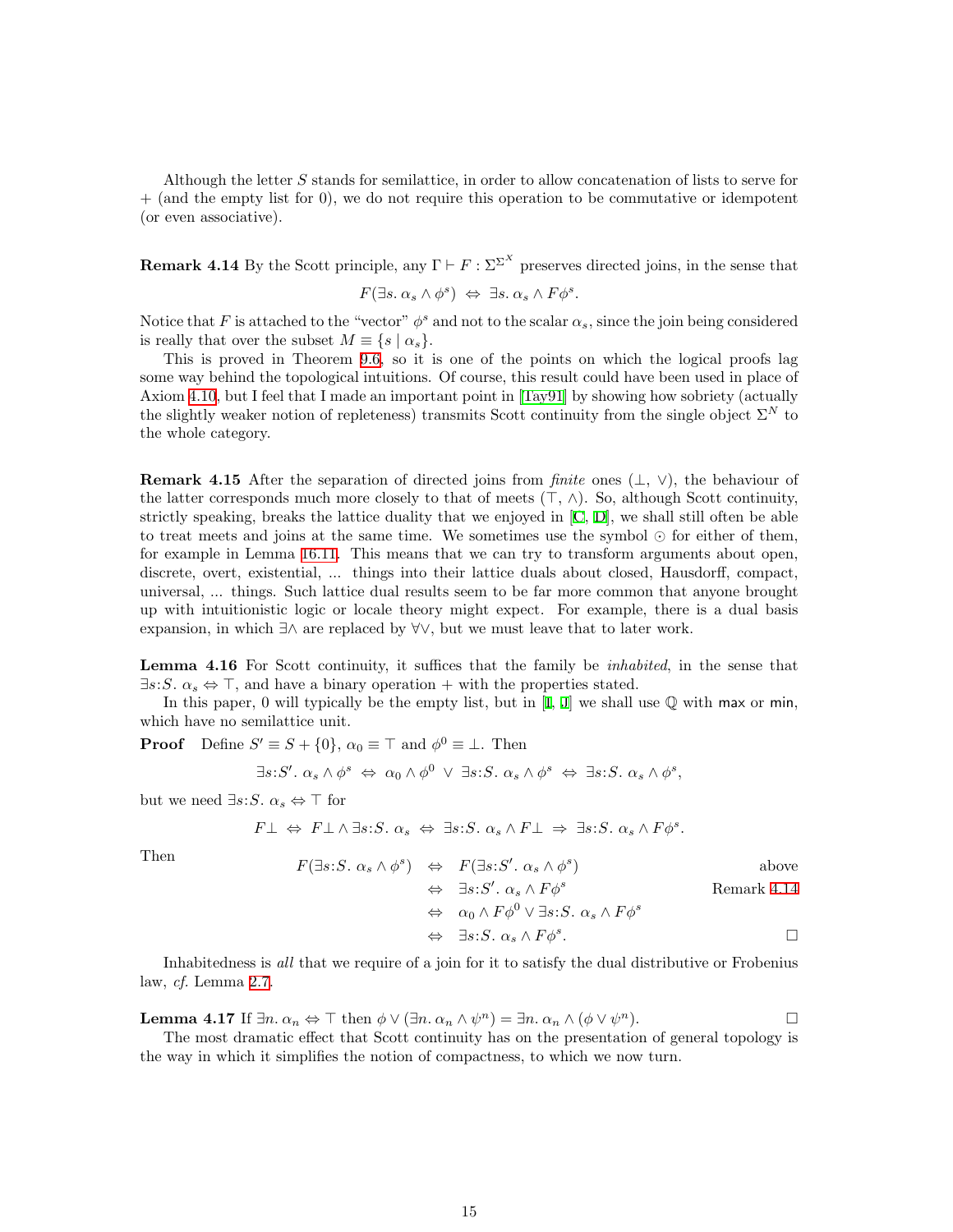#### <span id="page-15-4"></span><span id="page-15-0"></span>5 Compact subspaces

Returning from logic to topology, recall from Definition [1.5](#page-2-1) that we need to represent points, open subobjects and compact subobjects in our calculus. These will be given by terms of type  $X, \Sigma^X$ and  $\Sigma^{\Sigma^{X}}$  respectively, but whilst the first two correspond exactly, the question of which second order terms denote compact subspaces is more complicated.

We pick up the treatment of compact *objects* from [\[C](#page-60-2), Sections 7–8], and show how this leads tothe representation of compact subobjects as quantifiers or modal operators. Following [[HM81](#page-59-0)], these should preserve finite meets and directed joins, but the basic idea of ASD is that the directed joins come for free. A compact subobject is therefore represented by a term  $A: \Sigma^{\Sigma^{X}}$  for which  $A\top \Leftrightarrow \top$  and  $A(\phi \wedge \psi) \Leftrightarrow A\phi \wedge A\psi$ .

This abstract idea works very well as far as the relationship between compact and closed subspaces of a compact Hausdorff space. But then we run into some trouble, because at that point we actually need to use Scott continuity, but our logical structure will not be strong enough to do this until Section [9](#page-32-1). There is an alternative treatment in [\[J](#page-60-8)] that avoids this problem by restricting to the Hausdorff case, and in particular  $\mathbb{R}$  and  $\mathbb{R}^n$ ; you may prefer to read that instead of this section, or in parallel with it.

In the experimental spirit, we try to go further down the path laid by [\[HM81,](#page-59-0) [JS96\]](#page-59-1), but we stumble into more and more potholes, showing how much more work needs to be done in ASD to make it into a full theory of general topology. But Jung and Sünderhauf do have something interesting to show us when we make this excursion, namely a very close duality between compact and open subobjects of stably locally compact objects.

The abstract analogue of the way in which locale theory treats local compactness is much simpler than this. In that case any term  $A : \Sigma^{\Sigma^{X}}$  may be used — it doesn't have to preserve meets.

**Remark 5.1** Traditionally<sup>[2](#page-15-2)</sup>, a topological space K has been defined to be *compact* if every open cover, i.e. family  $\{U_s \mid s \in S\}$  of open subspaces such that  $K = \bigcup_s U_s$ , has a finite subcover,  $F \subset S$ with  $K = \bigcup_{s \in F} U_s$ . If the family is directed (Definition [2.1\(a\)](#page-5-5)) then F need only be a singleton, *i.e.* there is already some  $s \in S$  with  $K = U_s$ .

The Scott topology on the lattice  $|\Sigma^K|$  offers a simpler way of saying that K is compact. In this lattice,  $\top$  denotes the whole of  $\overline{K}$ , so compactness says that if we can get into the subset  $\{\top\} \subset \left|\Sigma^K\right|$  by a directed join  $\bigcup_s U_s$  then some member  $U_s$  of the family was already there<sup>[3](#page-15-3)</sup>. In other words,  $\{\top\} \subset \Sigma^K$  is an open subset in the Scott topology on the lattice.

<span id="page-15-1"></span>**Definition 5.2** In abstract Stone duality we say that an object K is *compact* if there is a pullback



Using the fact that  $\Sigma$  classifies open subobjects (Remark [3.2\)](#page-8-1), together with its *finitary* lattice structure (but not the Scott principle), [\[C](#page-60-2), Proposition 7.10] shows that  $\forall_K$  exists with this property iff it is right adjoint to  $\Sigma^{k}$  (where  $\chi$  is the unique map  $K \to 1$ ). It is then demonstrated that this map does indeed behave like a universal quantifier in logic (the corresponding existential quantifier was given by Definition [4.3\)](#page-11-0).

<span id="page-15-2"></span><sup>&</sup>lt;sup>2</sup>Infact Bourbaki [[Bou66](#page-58-4), I 9.3] relegated this formulation to Axiom C<sup>'''</sup>, also calling it "the axiom of Borel– Lebesgue". The older intuitions from analysis involve the existence of cluster points of sequences or nets of points, or of filters of subsets.

<span id="page-15-3"></span> $3$ This is therefore an externally defined join, cf. Remark [4.11](#page-13-2).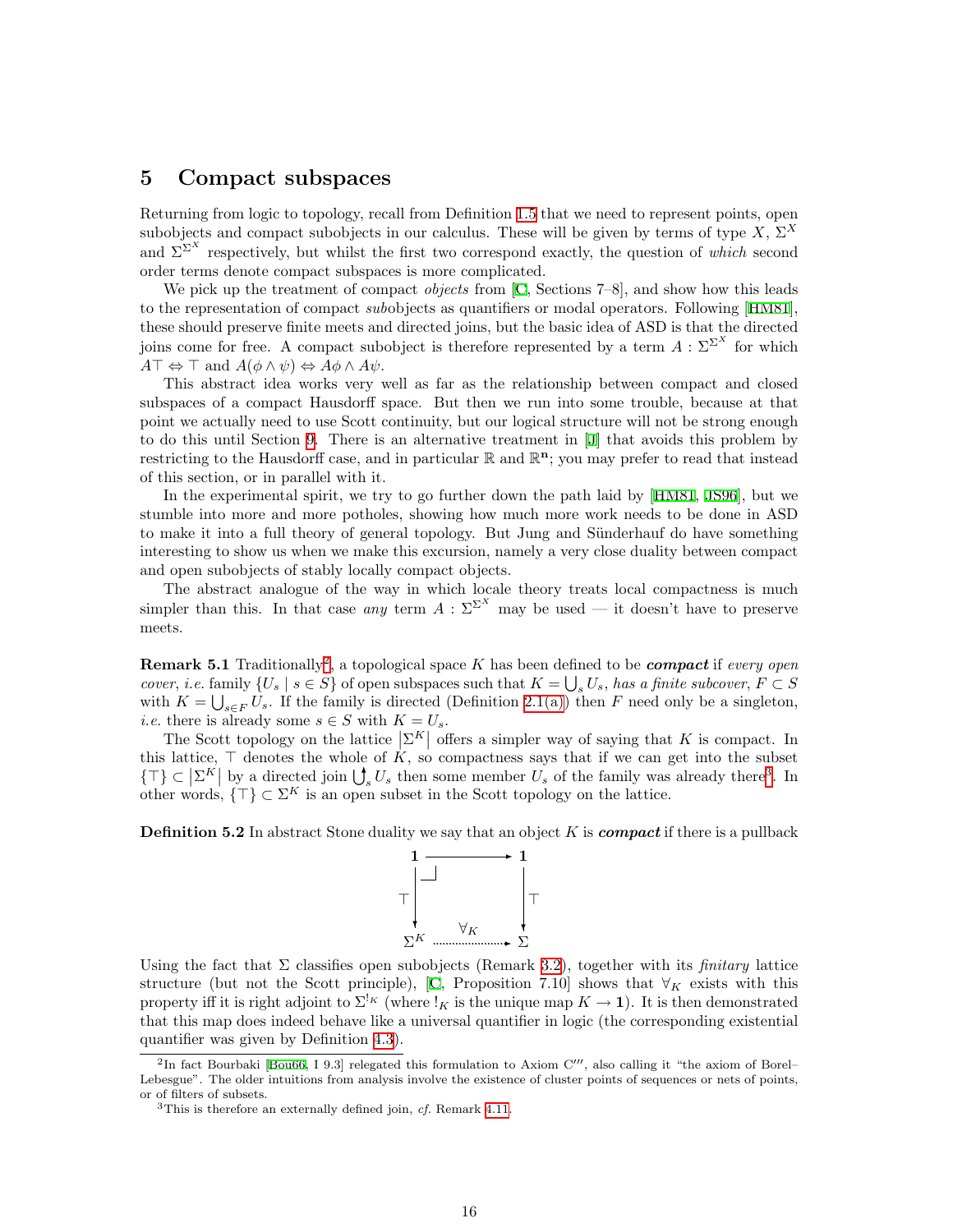<span id="page-16-1"></span>**Lemma 5.3** If K and L are compact objects then  $K + L$  is also compact, as is  $\emptyset$ .

$$
\Sigma^{K+L} \cong \Sigma^{K} \times \Sigma^{L} \xrightarrow{\forall K \times \forall K} \Sigma \times \Sigma \xrightarrow{\wedge} \Sigma
$$

**Proof**  $\forall_{K+L}(\phi, \psi) \Leftrightarrow \forall_{K} \phi \wedge \forall_{L} \psi \text{ and } \forall_{\emptyset} = \top : \Sigma^{\emptyset} \cong \mathbf{1} \to \Sigma.$ 

The following result is the well known fact that the direct image of any compact subobject is compact (whereas inverse images of open subobjects are open).

<span id="page-16-2"></span>**Lemma 5.[4](#page-16-0)** Let K be a compact object and  $p: K \rightarrow X$  be  $\Sigma$ -epi<sup>4</sup>, *i.e.* a map for which  $\Sigma^p : \Sigma^X \to \Sigma^K$  is mono. Then X is also compact, with quantifier  $\forall_X = \forall_X \cdot \Sigma^p$ .

**Proof** The given quantifier,  $\Sigma^{k} \dashv \forall K$ , satisfies the inequalities

$$
\begin{array}{rcl} \mbox{id} &\leq \ \forall_K \cdot \Sigma^p \cdot \Sigma^{!_X} \ = \ \forall_K \cdot \Sigma^{!_K} \\ \Sigma^p \cdot \Sigma^{!_X} \cdot \forall_K \cdot \Sigma^p \ = \ \Sigma^{!_K} \cdot \forall_K \cdot \Sigma^p \ \leq \ \Sigma^p \end{array}
$$

,

from which we deduce  $\Sigma^! x \dashv \forall_K \cdot \Sigma^p$ , since  $\Sigma^p$  is mono.

What becomes of the quantifier  $\forall_K$  when K no longer stands alone but is a subobject of some other object X? We see that any compact subobject  $K \subset X$  defines a map  $A: \Sigma^X \to \Sigma$  or  $A: \Sigma^{\Sigma^{X}}$  that preserves  $\top$  and  $\wedge$ . We shall call this a **necessity** ( $\square$ ) **modal operator**, rather than a quantifier, since we have lost the instantiation or  $\forall$ -elimination rule  $A\phi \Rightarrow \phi x$ .

<span id="page-16-3"></span>**Lemma 5.5** Let  $i: K \to X$  be any map, with K compact. Then  $A \equiv \forall_K \cdot \Sigma^i : \Sigma^X \to \Sigma$  preserves  $\top$  and  $\wedge$ . Moreover  $A\phi \equiv \forall_K(\Sigma^i\phi) \Leftrightarrow \top$  iff  $\Sigma^i\phi = \top_K$ .

<span id="page-16-4"></span>**Proof**  $\Sigma^i$  preserves the lattice operations and  $\forall_K$  is a right adjoint.

**Remark 5.6** In traditional language, for any open set 
$$
U \subset X
$$
 classified by  $\phi : \Sigma^X$ , the predicate  $A\phi$  says whether  $K \subset U$ . Just as  $\forall_K : \Sigma^K \to \Sigma$  classifies  $\{\top\} \subset \Sigma^K$ , the map  $A : \Sigma^X \to \Sigma$  classifies a Scott-open family  $\mathcal F$  of open subspaces of X, namely the family of *neighborhoods* of K. Preservation of  $\wedge$  and  $\top$  says that this family is a *filter*.

Notice that we have an example of the alternation  $K \subset U$  of compact and open subobjects that we saw in Lemma [1.2.](#page-1-2) Also, recall from Definition [1.5](#page-2-1) that we wanted to test  $x \in U$  and  $K \subset U$ ; these are expressed by the  $\lambda$ -applications  $\phi x$  and  $A\phi$  respectively.

#### Lemma 5.7

(a) If  $K = \emptyset$  then  $A = \lambda \phi$ . T, so in particular  $A \perp \Leftrightarrow \top$ .

- (b) If  $K = \{p\}$  then  $A = \lambda \phi$ .  $\phi p \equiv \eta_X(p)$ , which is prime (Axiom [3.3\(b\)\)](#page-8-2) and preserves all four lattice operations, in particular  $A \perp \Leftrightarrow \perp$ .
- <span id="page-16-5"></span>(c) If  $K \cup L$  exists then  $A_{K \cup L} \phi \Leftrightarrow A_K \phi \wedge A_L \phi$ .
- (d) If  $K \subset L$  then  $A_K \geq A_L$ .
- <span id="page-16-6"></span>(e) Even when  $K \cap L$  is compact,  $A_K \vee A_L$  need not be its modal operator.

#### Proof

- (a)  $\Sigma^K = \mathbf{1}$  and  $\forall_K = \lambda \psi$ . T, so  $A \equiv \forall_K \cdot \Sigma^i = \lambda \phi$ . T.
- (b)  $\Sigma^K = \Sigma$ ,  $\forall_K = id$  and  $\Sigma^i = \lambda \phi$ .  $\phi p$ .
- (c) Since  $K + L \longrightarrow K \cup L \longrightarrow X$ , we have  $A_{K \cup L} = A_{K+L} = A_{K} \wedge A_{L}$  by Lemmas [5.3](#page-16-1) and [5.4](#page-16-2).
- (d) This follows from the previous part, since  $K \cup L = L$ .
- (e) Classically, of course,  $K \cap L \subset U$  does not imply  $(K \subset U \vee L \subset U)$ . For example, let  $K = \{p\}$  and  $L = \{q\}$ , where  $p, q \in X$  are incomparable points in the specialisation order (Definition [3.7\)](#page-9-0), so  $K \cap L = \emptyset$ . Then  $A_{K \cap L} \perp \Leftrightarrow \top$  but  $\perp \Leftrightarrow A_K \perp \vee A_L \perp$ .

<span id="page-16-0"></span><sup>&</sup>lt;sup>4</sup>In our category, where every object is a subobject of some  $\Sigma^Y$ ,  $\Sigma$ -epi is the same as epi. The name has been inherited from synthetic domain theory, a model of which is a topos, only some of whose objects (namely the predomains) may be so embedded.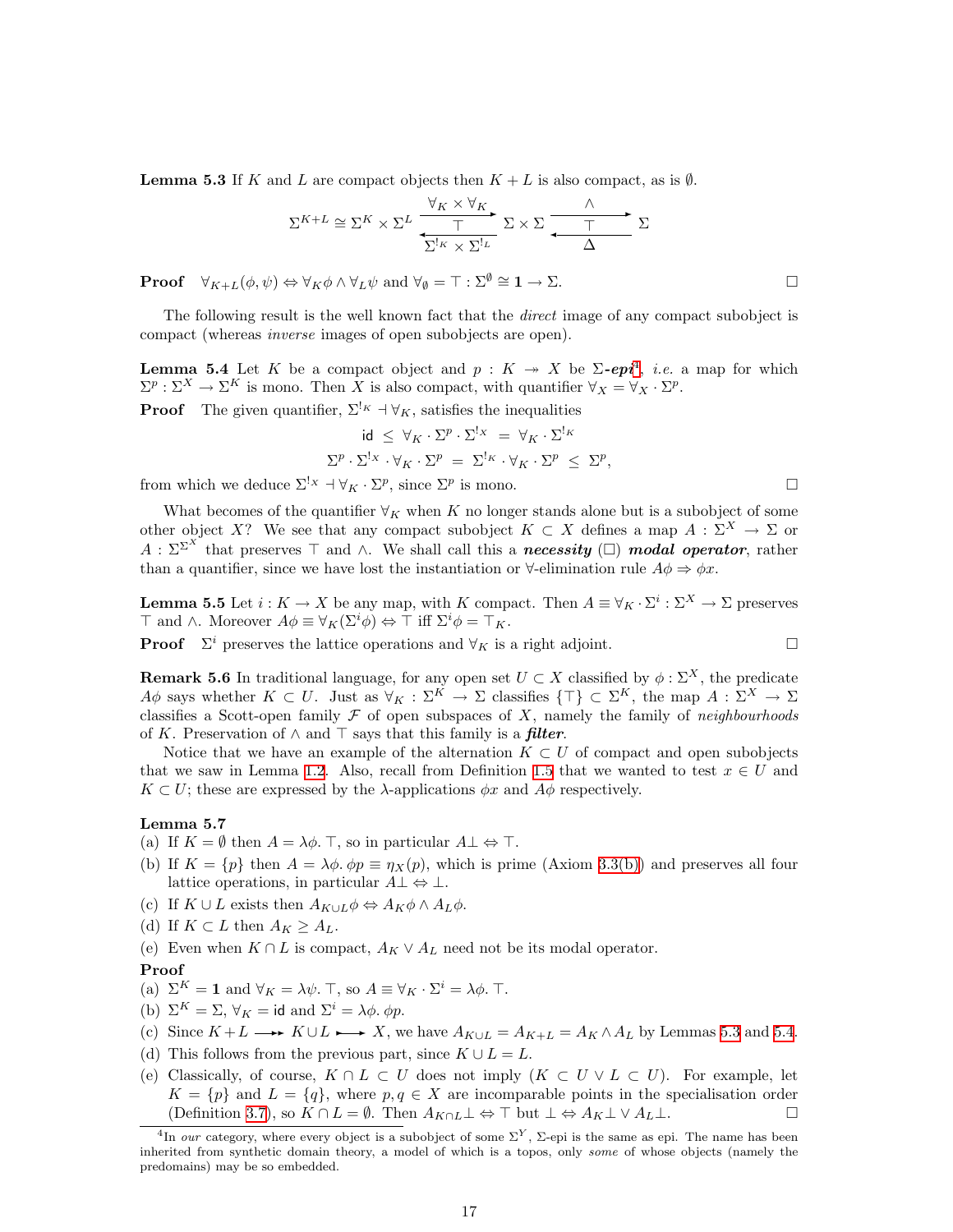<span id="page-17-1"></span>Corollary 5.8  $A_K \perp \Leftrightarrow \top$  if K is empty,  $\perp$  if it's inhabited.  $□$ 

**Remark 5.9** Classically, any compact (sub)space that satisfies  $A_K \perp \Leftrightarrow \perp$  must therefore contain a point, by excluded middle, but Choice is still needed to find it [\[Joh82,](#page-59-9) Exercise VII 4.3]. In the localic formulation, it is a typical use of the maximality principle to find a prime filter containing  $\mathcal{F},$  so  $A \leq P$  in our notation.

The situation in which open and compact subobjects interact extremely well is that of a compact Hausdorff object (Definitions [4.2](#page-11-1) and [5.2\)](#page-15-1).

**Lemma 5.10** Let X be a compact Hausdorff object and  $\phi : \Sigma^X$ . Then

$$
(x \neq y) \lor \phi x \iff (x \neq y) \lor \phi y
$$
  
\n
$$
\phi x \iff \forall y. (x \neq y) \lor \phi y
$$
  
\n
$$
(x \neq x) \iff \bot
$$
  
\n
$$
(x \neq y) \iff (y \neq x)
$$
  
\n
$$
(x \neq z) \Rightarrow (x \neq y) \lor (y \neq z)
$$

**Proof** These are the lattice duals of  $(x = y) \land \phi x \Leftrightarrow (x = y) \land \phi y$ ,  $\phi x \Leftrightarrow \exists y \ldots (x = y) \land \phi y$ , reflexivity, symmetry and transitivity in any overt discrete object, and the following proof is just the dual of that in[[C,](#page-60-2) Lemma 6.7].

The closed subobject  $\Delta: X \subset X \times X$  is co-classified by  $(\neq_X)$ , so the corresponding nucleus, in the senses of both locale theory  $(j \equiv \Delta_* \cdot \Delta^*)$  and of abstract Stone duality  $(E \equiv \forall_{\Delta} \cdot \Sigma^{\Delta})$ Axiom [3.3\(](#page-8-3)c) and Lemma [3.8\)](#page-9-2) takes

$$
\phi : \Sigma^{X \times X}
$$
 to  $\lambda xy. (x \neq y) \vee \phi y$ .

Consider in particular  $\psi \equiv \Sigma^{p_0} \phi$ , or  $\psi(x, y) \equiv \phi x$ ; then

$$
\forall_{\Delta}\phi = \forall_{\Delta}\cdot\Sigma^{\Delta}\cdot\Sigma^{p_0}\phi = \forall_{\Delta}\cdot\Sigma^{\Delta}\psi = (\forall_{\Delta}\bot)\vee\Sigma^{p_0}\phi.
$$

The same thing in  $\lambda$ -calculus notation, and its analogue for  $p_1$ , are

$$
(\forall_{\Delta}\phi)(x,y) \Leftrightarrow (x \neq y) \lor \phi x \Leftrightarrow (x \neq y) \lor \phi y.
$$

Now apply  $\forall_{p_0} \equiv \forall y$ , so  $\phi = \forall_{p_0} \cdot \forall_{\Delta} \phi = \forall_{p_0} (\forall_{\Delta} \bot \vee \Sigma^{p_0} \phi)$ , *i.e.*  $\phi x \Leftrightarrow \forall y \cdot (x \neq y) \vee \phi y$ . Inequality is irreflexive by definition. We deduce symmetry by putting  $\phi \equiv \lambda u$ .  $(y \neq u)$  and the dual of the transitive law with  $\phi \equiv \lambda u$ .  $(u \neq z)$ .

The idea of the following construction is that  $K \subset U$  iff  $U \cup V = X$ , and conversely  $x \in V$ iff  $K \subset X \setminus \{x\}$ , where K is compact and V is its complementary open subobject, encoded by A and  $\psi$  respectively. The lattice dual of this result — that open and overt subobjects coincide in anovert discrete object — was proved for  $\mathbb N$  in [[A](#page-60-1), Section 10].

<span id="page-17-0"></span>**Proposition 5.11** In any compact Hausdorff object K, there is a retraction  $\Sigma^K \triangleleft \Sigma^K$  given by

$$
\psi \mapsto \lambda \phi. \forall x. \psi x \lor \phi x \nA \mapsto \lambda x. A(\lambda y. x \neq y),
$$

where, if A is so defined from  $\psi$  then it preserves  $\top$  and  $\wedge$ .

Later we shall show that closed and compact subobjects agree exactly.

**Proof**  $\psi \mapsto A \mapsto \lambda x$ .  $A(\lambda y \cdot \psi y \vee x \neq y) = \psi$ , by the second part of the Lemma. Then  $A\top \Leftrightarrow \top$ easily, whilst  $A(\phi_1 \wedge \phi_2) \Leftrightarrow A\phi_1 \wedge A\phi_2$  by distributivity.

On the other hand,  $A \mapsto \psi \mapsto \lambda \phi$ .  $\forall x$ .  $A(\lambda y \phi y \lor x \neq y)$ , whilst the first part of the Lemma says that  $A = \lambda \phi$ .  $A(\lambda y \cdot \forall x \cdot \phi y \vee x \neq y)$ , so for the bijection between closed and compact objects we need A to commute with  $\forall x$ . To show this, we need to know about the Tychonov product topology on  $X \times X$  (Remark [8.3](#page-29-0)), and to use Scott continuity (Theorem [9.6\)](#page-33-1).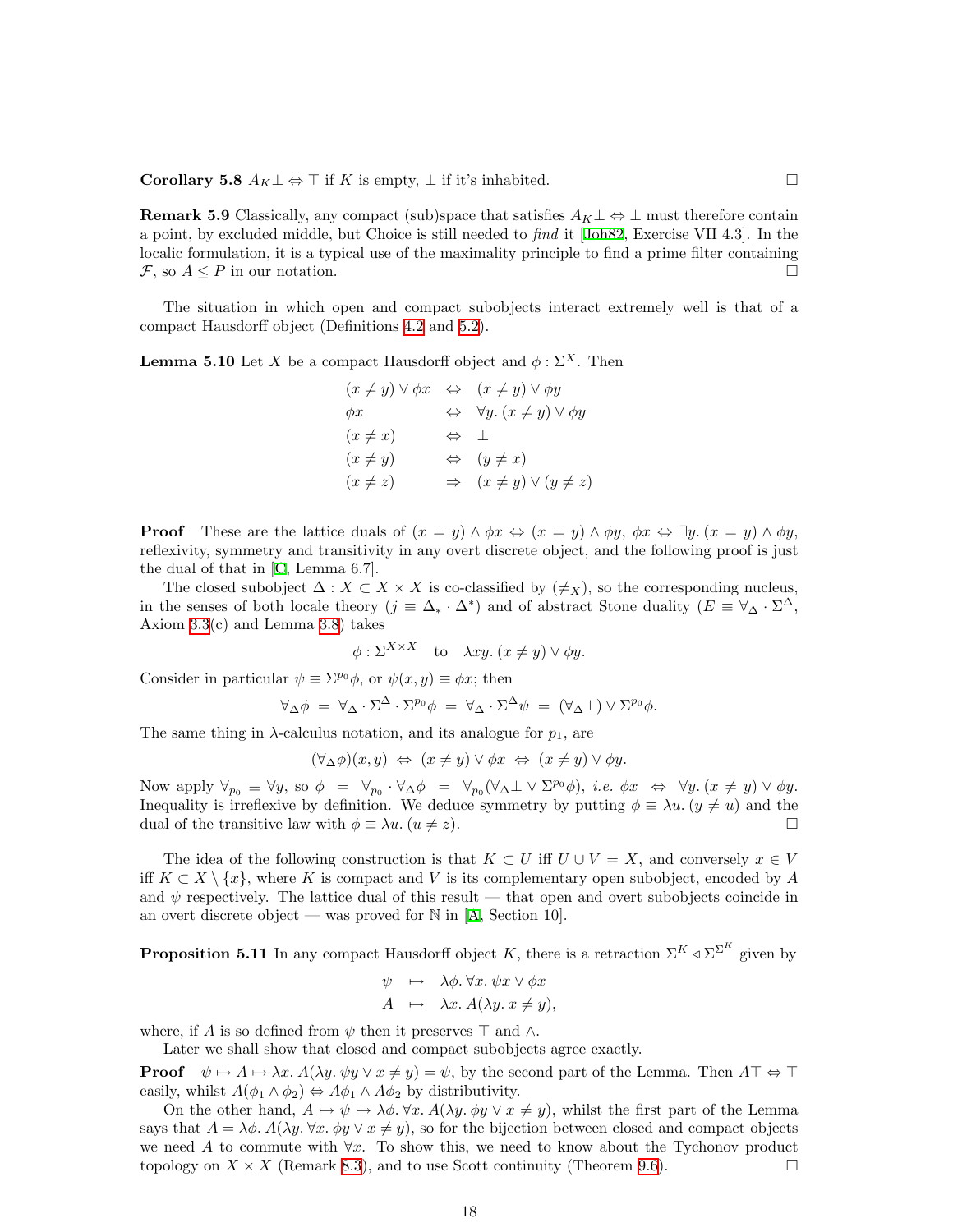As we said, it is not obligatory that the As that we shall use to define locally compact objects in the next section actually satisfy these conditions, *i.e.* preserve  $\top$  and  $\wedge$ . Consider the localic situation.

<span id="page-18-0"></span>**Example 5.12** For  $\beta \in L$  in a continuous lattice (Definition [2.1\(c\)](#page-5-3)), the subset

$$
\uparrow \beta \equiv \{\phi \mid \beta \ll \phi\} \subset L
$$

is Scott-open, and therefore classified by some  $A : \Sigma^L$  (Remark [3.2](#page-8-1)). However,  $\uparrow \beta$  need not be a filter (*cf.* Definition [2.9\)](#page-6-2), so A need not preserve  $\top$  or  $\wedge$ .

We obtain similar behaviour even in traditional topology. The following may seem a strange thing to do, but it will fall into place as we start to use the  $\lambda$ -calculus.

<span id="page-18-2"></span>**Notation 5.13** In [\[A](#page-60-1)] we found it useful to regard any map  $F : \Sigma^X \to \Sigma^Y$  (not necessarily a homomorphism for the monad or of frames, but nevertheless Scott-continuous) as a "second class" map  $\widehat{F}: Y \longrightarrow X$ , and to write  $H\mathcal{S}$  for the category composed of such maps. The work cited there explains how they interpret "control effects" such as jumps in programming languages. We shall in particular meet  $I : \Sigma^X \to \Sigma^Y$  such that  $\Sigma^i \cdot I = id$ , where  $i : X \longrightarrow Y$ .

<span id="page-18-3"></span>Remark 5.14 Just as in Lemma [5.5](#page-16-3) we formed the modal operator corresponding to the direct image iK of K along  $i: K \to X$  as the composite  $A = \forall_K \cdot \Sigma^i$ , so we may form the direct image  $\widehat{F}A$  along a second class map  $\widehat{F}: K \longrightarrow X$  as  $\forall_K \cdot F$ . Its open neighbourhoods are given, as in Remark [5.6](#page-16-4), by

$$
(\widehat{F}K \subset \phi) \Leftrightarrow (\forall_K \cdot F)\phi \Leftrightarrow A(F\phi) \Leftrightarrow (K \subset F\phi).
$$

However,  $\forall_K \cdot F$  need only be a filter when F preserves  $\top$  and  $\wedge$ .

Even when A does preserve meets, and so classifies a Scott-open filter of open subspaces, it need not correspond to a (locally) compact subspace. (It does in a compact Hausdorff object, but even there we do not yet have to tools to prove it, cf. Proposition [5.11.](#page-17-0)) We make a brief excursion into classical topology to illustrate the duality of open and compact subspaces, and their alternating inclusions (Notation [1.3](#page-1-4)). Recall from Definition [1.1](#page-1-3) that any open subspace is the union of the compact subspaces inside it: the first result answers the dual question of when a compact subspace is the intersection of the open subspaces that contain it.

<span id="page-18-4"></span>Lemma 5.15 Using excluding middle in classical topology[[HM81](#page-59-0), p221 def 2.1],

$$
\{y \in X \mid \exists x \in K. x \le y\} = \bigcap \{U \subset X \text{ open} \mid K \subset U\},\
$$

where  $\leq$  is the specialisation order (Definition [3.7\)](#page-9-0). We call this the **saturation** of K. Hence compact subspaces of X can be recovered from their modal operators iff X is  $T_1$  (when  $\leq$  is trivial). For a specific non-example, let  $X \equiv \Sigma$  and  $K \equiv \{\perp\}$ , so  $A \equiv \lambda \phi$ .  $\phi \perp$  and the saturation of K is  $\Sigma$ .

What we might hope to recover from the modal operator A, therefore, is the saturation of K, as Karl Hofmann and Michael Mislove did for sober spaces[[HM81](#page-59-0), Theorem 2.16], and Peter Johnstone did for locales [\[Joh85\]](#page-59-10). This result shows that we have identified enough of the properties of modal operators, at least in the classical model.

<span id="page-18-1"></span>**Lemma 5.16** Let  $\mathcal{F} \subset \left| \Sigma^X \right|$  be a Scott-open filter of open subspaces of a sober (but not necessarily locally compact) space. Then, assuming the axiom of choice,  $K \equiv \bigcap \mathcal{F} \subset X$  is a compact subspace, and  $\mathcal{F} = \{U \mid K \subset U\}.$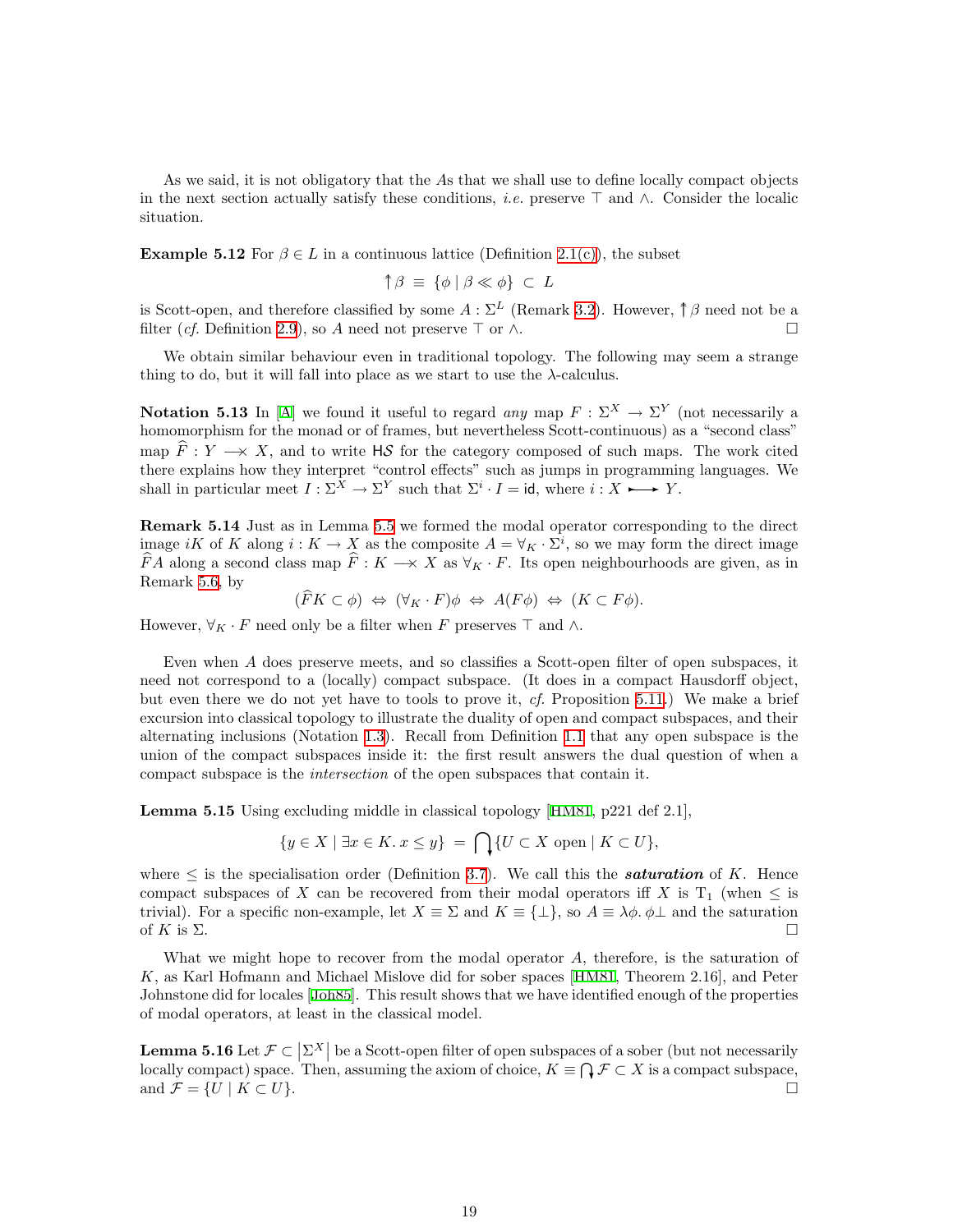<span id="page-19-3"></span><span id="page-19-0"></span>**Lemma 5.17** [[HM81](#page-59-0), p221 thm 2.16] Let  $K \equiv \bigcap_s K_s$  be a co-directed intersection of compact saturated subspaces of a sober space. Then K is also compact saturated, and  $A_K = \bigvee A_{K_s}$ . If all of the  $K_s$  are inhabited then so is K.

<span id="page-19-2"></span>**Theorem 5.18** [[Kel55,](#page-59-3) Problem 5  $F(a)$ ] Compact saturated subspaces of a locally compact sober space form a continuous preframe under reverse inclusion. That is, for any compact saturated subspace  $K \subset X$ ,

$$
K = \bigcap \{ L \text{ compact saturated} \mid L \ll K \}.
$$

Here  $L \ll K$  means that there is an open subspace U with  $K \subset U \subset L$  (sic — Notation [1.3](#page-1-4)), but this is equivalent to  $L \ll K$ , the order-reversed analogue of Definition [2.1\(b\),](#page-5-4) *i.e.* 

$$
K \supset \bigcap_s M_s \Rightarrow \exists s. \ K \supset M_s. \Box
$$

<span id="page-19-4"></span>Corollary 5.19 Using Choice in classical topology, stably locally compact sober spaces enjoy the dual Wilker property (cf. Lemma [1.10\)](#page-4-2): if  $K \cap L \subset U$  then there are open subspaces V and W and compact ones K' and L' such that  $K' \cap L' \subset U$ ,  $K \subset V \subset K'$  and  $L \subset W \subset L'$  [\[JS96,](#page-59-1) Theorem 23].

Proof Use Lemma [2.7](#page-6-1) in the continuous lattice of compact saturated subspaces under reverse inclusion. It is significant in this that the abstract joins in the lattice be given by intersections of  $\Box$ subspaces.

**Remark 5.20** There is still a problem. Even when  $X$  itself is locally compact, and we have a filter F that is Scott-open and therefore classified by a term A of type  $\Sigma^{\Sigma^X}$ , the compact subspace K that they define need not be *locally* compact. Therefore they need not be definable as actual objects in the theory that we describe in this paper. However, an extension to and beyond the category of all locales is envisaged for later work. Preliminary investigations in this suggest that any  $A: \Sigma^{\Sigma^{X}}$  that preserves  $\top$  and  $\wedge$  can be expressed as the universal quantifier of a compact subobject.

However, as we said at the beginning of this section, the "dual bases" that we shall introduce in the next section use the As and not the Ks. It is a *desirable* property of A that it be a filter, i.e. preserve  $\top$  and  $\wedge$ , because then we can fully exploit the intuitions of traditional topology. But it is not necessary: locale theory gives rise to bases that don't have this property, and both ways of doing things have their advantages.

#### <span id="page-19-1"></span>6 Effective bases

This section introduces the first of our abstract characterisations of local compactness ((d) in the Introduction) and explores its relationship to the traditional definitions in point-set topology and locale theory.

**Remark 6.1** Recall that we call a system  $(U<sup>n</sup>)$  of vectors in a vector space a basis if any other vector V can be expressed as a sum of scalar multiples of basic vectors. Likewise, we say that a system  $(U^n)$  of open subspaces of a *topological* space is a basis if any other open set V can be expressed as a "sum" (union or disjunction) of basic opens.

How do we find out which basis elements contribute to the sum, and (in the case of vector spaces) by what scalar multiple? By applying the *dual basis*  $A_n$  to the given element V, giving  $A_n \cdot V$ . Then

$$
V = \sum_{n} A_n \cdot V * U^n
$$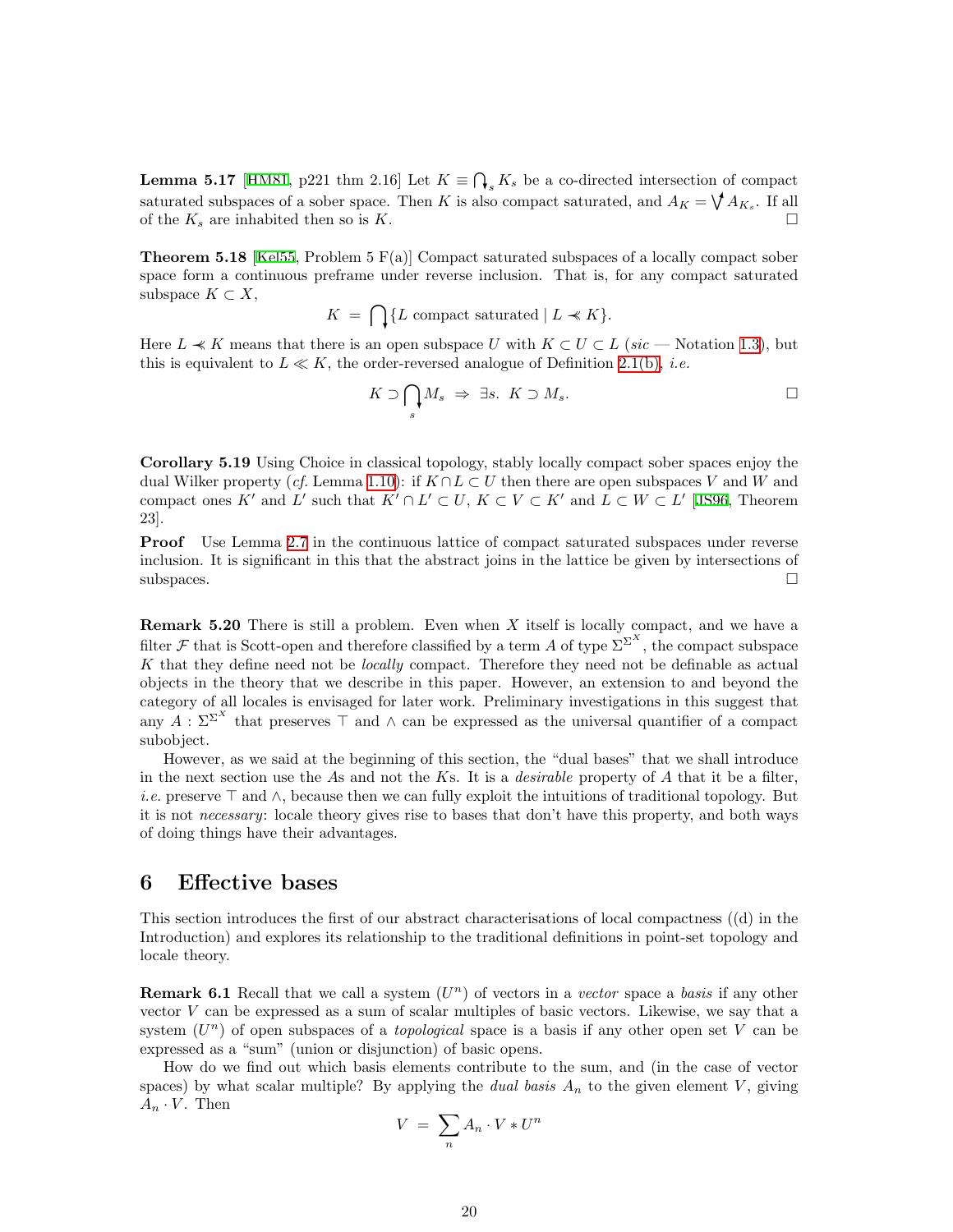where

- (a)  $\sum$  denotes linear sum, union, disjunction or existential quantification;
- (b) "scalars" in the case of topology range over the Sierpinski space;
- (c) the dot denotes
	- inner product of a dual vector with a vector to yield a scalar,
	- that V is an element of the family classified by  $A_n$ , or
	- $\lambda$ -application; and

(d) '∗' denotes multiplication by a scalar of a vector, or conjunction.

In abstract Stone duality, since the application of  $A_n$  to a predicate  $V : \Sigma^X$  yields a scalar, it must have type  $\Sigma^{\Sigma^{X}}$ . In the previous section we saw that (some) such terms play the role of compact subobjects.

<span id="page-20-3"></span>**Definition 6.2** An *effective basis* for an object  $X$  is a pair of families

$$
n: N \ \vdash \ \beta^n: \Sigma^X \qquad n: N \ \vdash \ A_n: \Sigma^{\Sigma^X},
$$

where N is an overt discrete object (Section [4\)](#page-10-1), such that every "vector"  $\phi : \Sigma^X$  has a **basis** decomposition,

$$
\phi = \exists n. A_n \phi \wedge \beta^n.
$$

This is a join  $\bigvee \{\beta^n \mid \alpha_n\}$  over a subset, with  $\alpha_n \equiv A_n \phi$ , in the sense of Remark [4.12](#page-13-3). In more traditional topological notation, this equation says that

for all 
$$
V \subset X
$$
 open,  $V = \bigcup \{U^n | V \in \mathcal{F}_n\},\$ 

where  $\beta^n, \phi : \Sigma^X$  and  $A_n : \Sigma^{\Sigma^X}$  classify open  $U^n, V \subset X$  and  $\mathcal{F}_n \subset \Sigma^X$  in the sense of Remark [3.2](#page-8-1).

We call  $(\beta^n)$  the **basis** and  $(A_n)$  the **dual basis**. The reason for saying that the basis is "effective" is that it is accompanied by a dual basis, so that the coefficients are given effectively by the above formula — it is not the computational aspect that we mean to stress at this point. The sub- and superscripts indicate the co- and contravariant behaviour of compact and open subobjects respectively with respect to continuous maps.

<span id="page-20-2"></span>Remark 6.3 We shall find in Section [8](#page-28-1) that every object that is definable in the ASD calculus (as we set it out in Sections [3–](#page-7-0)[4\)](#page-10-1) has an effective basis. However, there are plans to extend this calculus to and beyond general locales, where those results will no longer apply. Then we shall define a **locally compact** object to be one that has an effective basis in the above sense.

The first observation that we make about this definition expresses the inclusion  $U^n \subset K^n$ (cf. Definition [1.5\(f\)\)](#page-2-3). After that we see some suggestion of the role of compact subobjects, although Lemma  $6.5$  is too specific to be of much use, unless  $X$  happens to have a basis of compact open subobjects, i.e. it is a coherent object [[Joh82](#page-59-9), Section II 3].

<span id="page-20-1"></span>**Lemma 6.4** If  $\Gamma \vdash \phi : \Sigma^X$  satisfies  $\Gamma \vdash A_n \phi \Leftrightarrow \top$  then  $\Gamma \vdash \beta^n \leq \phi$ . **Proof** Since  $A_n \phi \Leftrightarrow \top$ , the basis decomposition for  $\phi$  includes  $\beta^n$  as a disjunct.

<span id="page-20-0"></span>**Lemma 6.5** If  $\vdash A_n \beta^n \Leftrightarrow \top$  then  $\beta^n$  classifies a compact open subobject.



**Proof** The equation  $A_n\beta^n \Leftrightarrow \top$  says that the square commutes. Any test map  $\phi : \Gamma \to \Sigma^X \downarrow \beta^n$ that (together with ! :  $\Gamma \to \mathbf{1}$ ) also makes a square commute must satisfy  $\Gamma \vdash A_n \phi \Leftrightarrow \top$  and  $\Gamma \vdash \phi \leq \beta^n$ , but then  $\phi = \beta^n$  by the previous result. Hence the square is a pullback, whilst  $\beta^{n} = \top_{\Sigma^{K}}$ , so the lower composite is  $\forall_{K}$ , making K compact.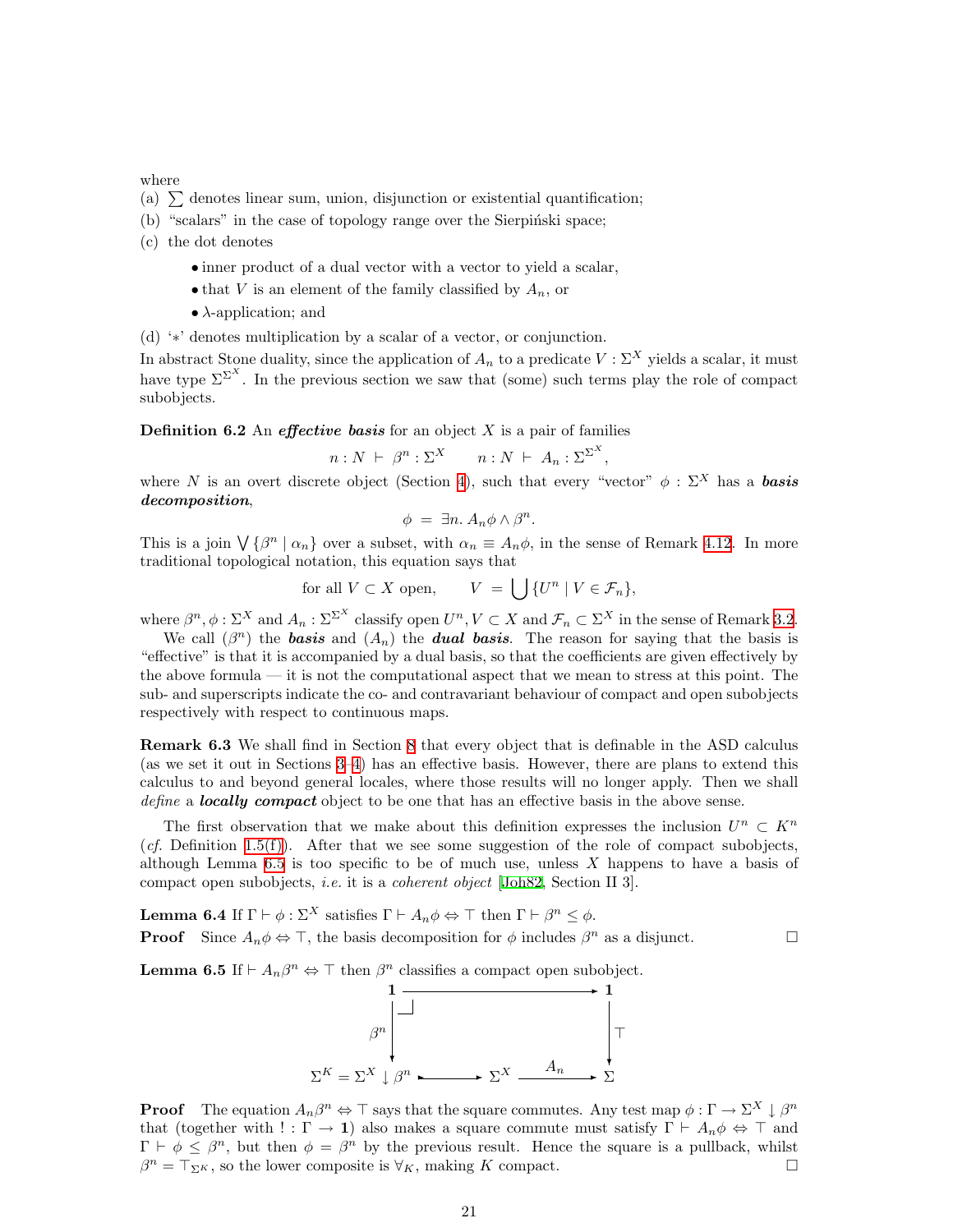The following jargon will be useful:

<span id="page-21-3"></span>**Definition 6.6** An effective basis  $(\beta^n, A_n)$  for an object X is called

(a) a **directed** or  $\vee$ -**basis** if there is some element (that we call  $0 \in N$ ) such that

 $\beta^0 = \lambda x. \perp \quad \text{and} \quad A_0 = \lambda \phi. \top$ 

(though  $A_0 = \top$  entails  $\beta^0 = \bot$  by Lemma [6.4\)](#page-20-1) and a binary operation  $+: N \times N \to N$  such that

$$
\beta^{n+m} = \beta^n \vee \beta^m \qquad \text{and} \qquad A_{n+m} = A_n \wedge A_m;
$$

this definition is designed to work with Definition [4.13;](#page-13-0) it is used first in Lemma [9.8](#page-33-2) and then extensively in Sections [11](#page-37-1)[–16](#page-51-1);

(b) an *intersection* or  $\wedge$ -basis if  $\beta^1 = \lambda x$ . T for some element (that we call  $1 \in N$ ), and there is a binary operation  $\star$  such that

$$
\beta^{n \star m} = \beta^n \wedge \beta^m \qquad A_n \le A_{n \star m} \quad \text{and} \quad A_m \le A_{n \star m},
$$

so the intersection of finitely many basic opens is basic; this is a positive way of saying that we do have a basis instead of what is traditionally known as a sub-basis;

- (c) a *lattice basis* if it is both  $\land$  and  $\lor$ ;
- (d) a **filter basis** if each  $A_n$  preserves  $\wedge$  and  $\top$ , and so corresponds in classical topology to a compact saturated (though not necessarily locally compact) subspace  $K<sup>n</sup>$ , by Lemma [5.16;](#page-18-1)
- (e) a **prime basis** if each  $A_n$  of the form  $A_n \phi \Leftrightarrow \phi p^n$  for some  $p^n : X$  (*cf.* Axiom [3.3\(b\)\)](#page-8-2), the corresponding compact subobject being  $K^n = \{p^n\}.$

Any effective basis can be "up-graded" to a lattice basis by formally adding unions and intersections (Lemma [8.4](#page-29-1)ff). It can be made into a filter ∨-basis instead (Remark [17.6\)](#page-56-0). Some of the other terminology is only applicable in special situations: if  $A_1\top \Leftrightarrow \top$  then the object is compact, with  $\forall x = A_1$ , whilst a sober topological space has a prime basis iff it is a continuous dcpo with the Scott topology (Theorem [12.11](#page-42-1)). Even when the intersection of two compact subobjects is compact, there is nothing to make  $A_{n \star m}$  correspond to it, but we shall rectify this in Proposition [12.14](#page-43-1).

<span id="page-21-0"></span>**Examples 6.7** Let  $N$  be an overt discrete object. Then

<span id="page-21-1"></span>(a) N has an N-indexed prime basis given by

$$
\beta^n \equiv \{n\} \equiv \lambda x. \left(x =_N n\right) \quad \text{and} \quad A_n \equiv \eta_N(n) \equiv \lambda \phi. \phi n,
$$

because  $\exists n. A_n \phi \wedge \beta^n x \equiv \exists n. \eta n \phi \wedge \{n\} x \Leftrightarrow \exists n. \phi n \wedge (x = n) \Leftrightarrow \phi x$ ; and

<span id="page-21-2"></span>(b)  $\Sigma^N$  has a Fin(N)-indexed prime ∧-basis given by

$$
B^{\ell} \equiv \lambda \xi. \ \forall m \in \ell. \ \xi m \quad \text{and} \quad \mathcal{A}_{\ell} \equiv \lambda \Phi. \ \Phi(\lambda m. \ m \in \ell),
$$

because  $\Phi \xi \Leftrightarrow \exists \ell \, \Phi(\lambda m, m \in \ell) \wedge \forall m \in \ell \, \xi m$  by Axiom [4.10.](#page-13-1) (The convention that super-scripts indicate covariance (Remarks [3.9](#page-10-2) and [4.12\)](#page-13-3) means that the imposed order on  $Fin(N)$ here is *reverse* inclusion of lists.)

We devote the remainder of this section to showing that every locally compact sober space or locale has an effective basis in our sense. We start with traditional topology.

Proposition 6.8 Any locally compact sober space has a filter basis.

**Proof** Definitions [1.1](#page-1-3) and [1.5\(f\)](#page-2-3) provide families  $(K<sup>n</sup>)$  and  $(U<sup>n</sup>)$  of compact and open subspaces such that

for each open  $V \subset X$ ,  $V = \begin{bmatrix} | & |V^n| & K^n \subset V \end{bmatrix}$ .

As the subspace  $K^n$  is compact, Remark [5.6](#page-16-4) defines  $A_n : \Sigma^X \to \Sigma$  such that  $K^n \subset V$  iff  $A_n \phi \Leftrightarrow \top$ , where  $\beta^n$  and  $\phi : \Sigma^X$  classify  $U^n$  and  $V \subset X$ , so  $\phi = \exists n. A_n \phi \wedge \beta$  $\overline{\phantom{a}}$ .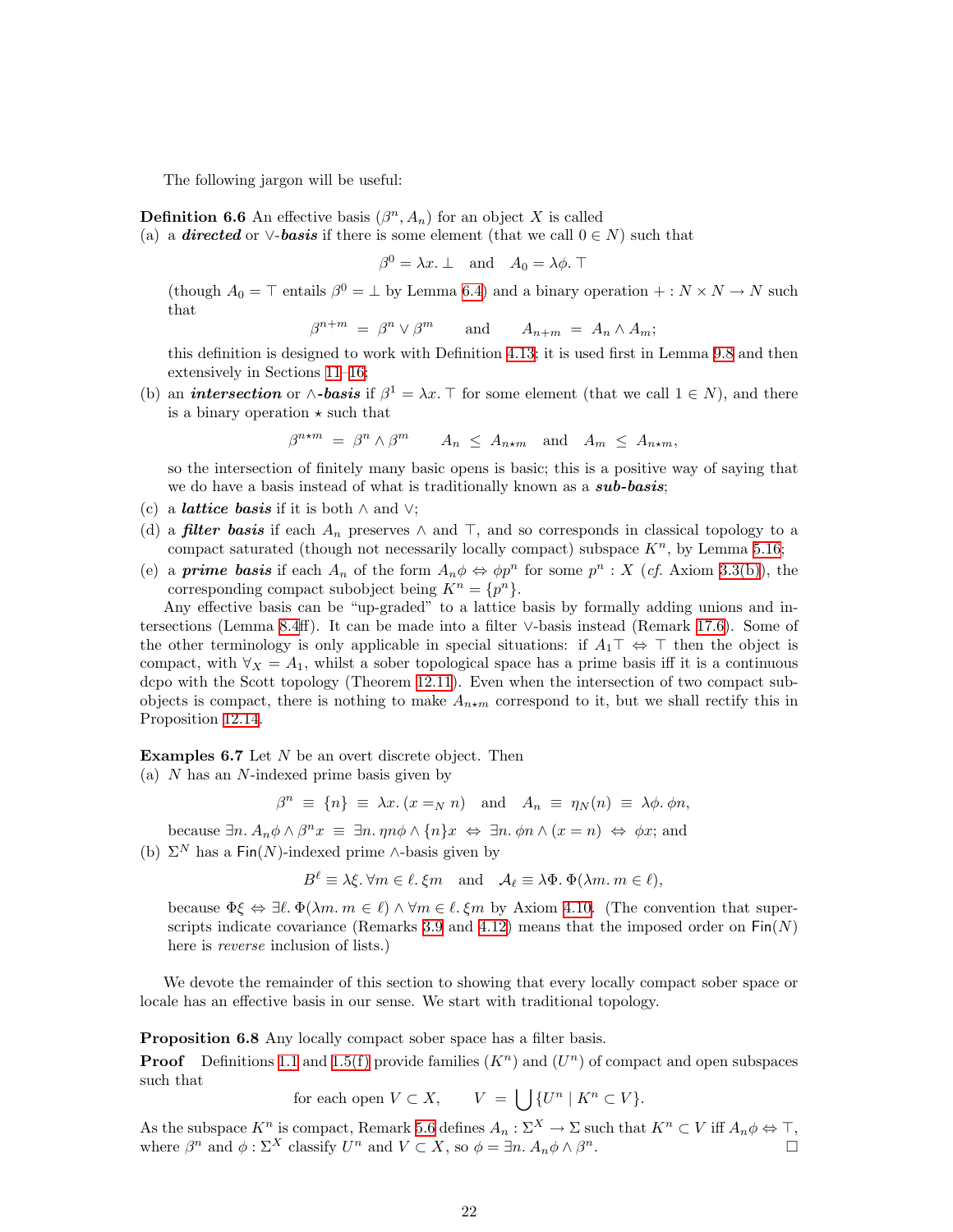Notice how the basis decomposition "short changes" us, for individual basis elements: we "pay"  $K^n \subset V$  but only receive  $U^n \subset K^n$  as a contribution to the union. Nevertheless, the interpolation property (Lemma [1.2\)](#page-1-2) ensures that we get our money back in the end.

In many examples,  $U^n$  may be chosen to be *interior* of  $K^n$ , and  $K^n$  the closure of  $U^n$ . However, this may not be possible if we require an ∨-basis. For example, such a basis for R would have as one of its members a pair of touching intervals,  $(0, 1) \cup (1, 2)$ , which is not the interior of  $[0, 1] \cup [1, 2]$ .

Remark 6.9 It is difficult to identify a substantive Theorem by way of a converse to this in traditional topology, since the  $\lambda$ -calculus can only by interpreted in topological spaces if they are already locally compact, and therefore have effective bases. Nevertheless, we can show that a filter basis  $(\beta^n, A_n)$  can only arise in the way that we have just described.

By Lemma [5.16,](#page-18-1) each  $A_n$  corresponds to some compact saturated subspace  $K^n$ , where

$$
(K^n \subset V) \iff A_n \phi \implies (U^n \subset V),
$$

 $\beta^n$  and  $\phi$  being the classifiers for  $U^n$  and V as usual. Since  $K^n = \bigcap \{V \mid K^n \subset V\}$ , we must have  $U^n \subset K^n$ . Then, given  $x \in V$ , so  $\phi x \Leftrightarrow \top$ , the basis decomposition  $\phi x \Leftrightarrow \exists n. A_n \phi \wedge \beta^n x$ , means that  $x \in U^n \subset K^n \subset V$ , as in Definition [1.1.](#page-1-3)

<span id="page-22-2"></span>Example 6.10 The closed real unit interval has a filter  $\wedge$ -basis with

$$
\begin{array}{rcl}\n\beta^{q \pm \epsilon} & \equiv & (q \pm \epsilon) \equiv \lambda x. \, |x - q| < \epsilon \\
A_{q \pm \delta} & \equiv & [q \pm \delta] \equiv \lambda \phi. \, \forall x. \, |x - q| \le \delta \Rightarrow \phi x\n\end{array}
$$

where  $\epsilon, \delta > 0$  and q are rational, and we re-deploy the interval notation of Example [1.4](#page-2-0) in our λ-calculus. We also write  $\langle q \pm \delta \rangle$  for a variable that ranges over the codes, as opposed to the open  $(q \pm \delta)$  and compact  $[q \pm \delta]$  intervals that it names. The imposed order is given by comparison of the radii  $\epsilon$  or  $\delta$ .

**Proof** Let  $x \in U \subset [0,1]$ ; then, for some  $\epsilon > 0$ ,  $\forall y$ .  $|x - y| < \epsilon \Rightarrow y \in U$ . So with  $\delta \equiv \frac{1}{2}\epsilon$ , and q rational such that  $|x - q| < \delta$ ,

$$
\forall y. \, |y - q| \le \delta \Rightarrow y \in U \quad \wedge \quad x \in \{y \mid |y - q| < \delta\},
$$

which is  $\exists \langle q \pm \delta \rangle$ .  $A_{q\pm \delta} \phi \wedge \beta^{q\pm \delta} x$  in our notation.

$$
\Box
$$

<span id="page-22-0"></span>**Example 6.11** Recall that any compact Hausdorff space  $X$  has a stronger property called regu**larity:** if  $C \subset X$  is closed with  $x \notin C$  then there are  $x \in U \nsubseteq V \cup V \supset C$  with  $U, V \subset X$  open and disjoint. Writing  $K = X \setminus V$  and  $W = X \setminus C$  for the complementary compact and open subspaces, this says that given  $x \in W$ , we can find  $x \in U \subset K \subset W$ , as in Definition [1.1.](#page-1-3) Let  $(\beta^n, \gamma_n)$  classify a sufficient computable family  $(U^n \nsubseteq V_n)$  of disjoint open pairs, and put  $A_n \equiv \lambda \phi$ .  $\forall x. \phi x \vee \gamma_n x$ , which corresponds to the compact complement of  $V_n$  (Proposition [5.11\)](#page-17-0). Then  $(\beta^n, A_n)$  is a filter basis for X. It is a lattice basis if the families  $(\beta^n)$  and  $(\gamma_n)$  are sublattices, with  $\gamma_0 = \top$ ,  $\gamma_1 = \bot$ ,  $\gamma_{n+m} = \gamma_n \wedge \gamma_m$  and  $\gamma_{n+m} = \gamma_n \vee \gamma_m$ .

Remark 6.12 In these idioms of topology, where we say that there "exists" an open or compact subobject within certain bounds, that subobject may typically be chosen to be *basic*, and the existential quantifier in the assertion ranges over the set (overt discrete object)  $N$  of *indices* for the basis, rather than over the topology  $\Sigma^X$  itself. For example, this is the case with the Wilker property in Lemmas [1.10](#page-4-2) and [2.7.](#page-6-1)

Now we turn to locale theory.

<span id="page-22-1"></span>Proposition 6.13 Any locally compact locale has a lattice basis.

**Proof** The localic definition is that the frame  $L$  be a distributive continuous lattice (Definition  $2.1(c)$ , so

for all 
$$
\phi \in L
$$
,  $\phi = \bigvee \{ \beta \in L \mid \beta \ll \phi \}$ ,

and by Example [5.12](#page-18-0),  $\uparrow \beta \equiv {\phi \mid \beta \ll \phi}$  is classified by some  $A : \Sigma^L$ .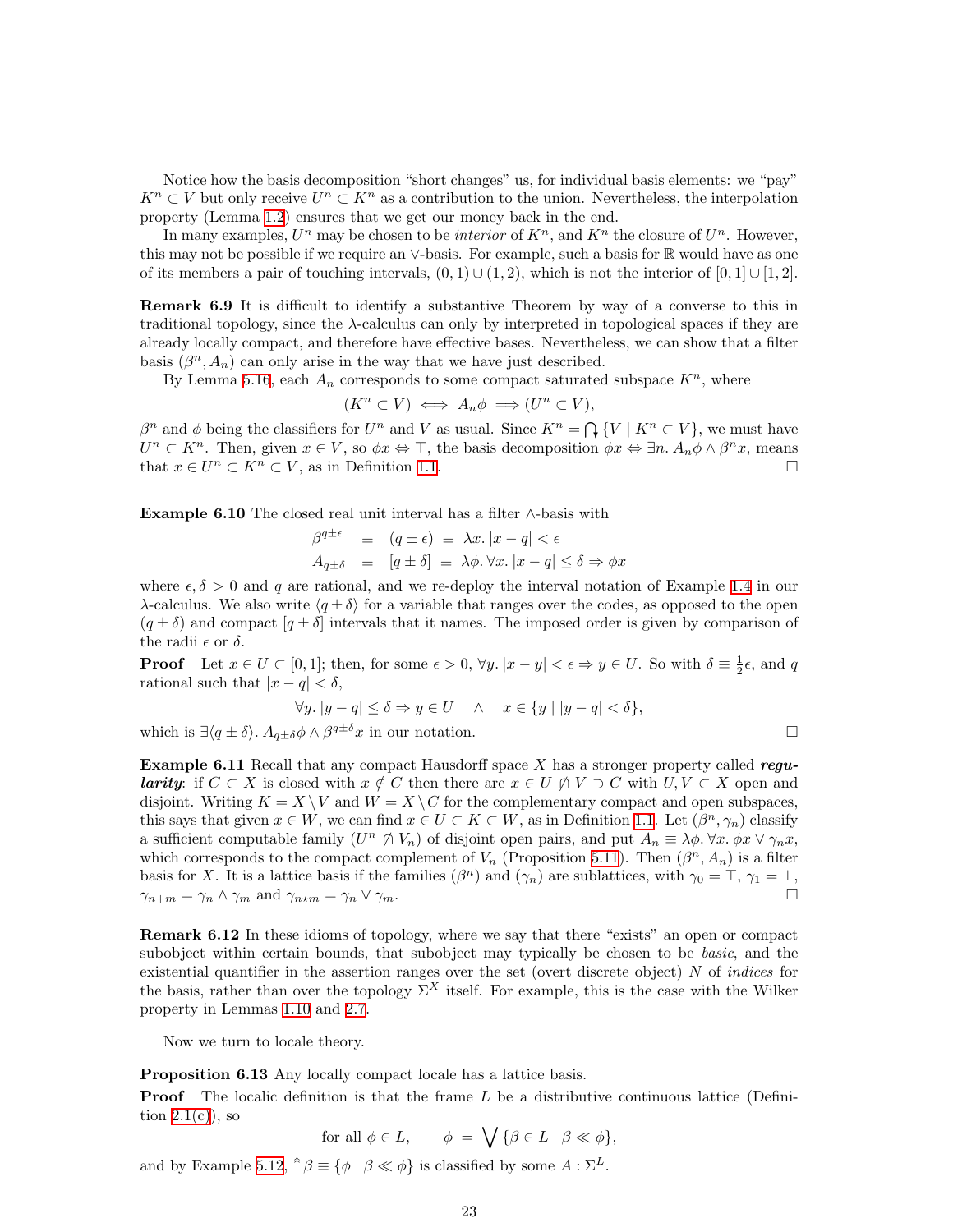<span id="page-23-0"></span>This means that there is a basis decomposition

$$
\phi = \exists n. \,\beta^n \wedge A_n \phi, \qquad \text{where} \quad A_n \equiv \lambda \phi. \, (\beta^n \ll \phi),
$$

so  $(\beta^n, A_n)$  is a lattice basis.

Recall, however, from Remark [3.9](#page-10-2) that we must consider this basis to be indexed by the underlying set, |L|, of the frame L. Thus  $N \equiv |L|$ , whilst  $\beta^{(-)} : N \to L$  is the couniversal map from an overt discrete object  $N$  to  $L$ .

In fact it is enough for the image of  $N$  to generate  $L$  under directed joins (Definition [2.3](#page-5-2)). There is no need for N to be the *couniversal* way of doing this, and so no need for the underlying set functor  $|-|$ .

<span id="page-23-3"></span>Remark 6.14 The first part of the converse to this is Lemma [6.5,](#page-20-0) but with the relative notion  $\ll$  in place of compactness itself: if  $A_n \phi \Leftrightarrow \top$  then  $\beta^n \ll \phi$  in the sense of Definition [2.1\(b\).](#page-5-4) For suppose that  $\phi \leq \bigvee_{s} \theta_s$ , so  $\top \Leftrightarrow A_n \phi \Rightarrow A_n \bigvee_{s} \theta_s \Leftrightarrow \bigvee_{s} A_n \theta_s$ . Then<sup>[5](#page-23-4)</sup>  $A_n \theta_s \Leftrightarrow \top$  for some s, so  $\beta^n \leq \theta_s$  by Lemma [6.4](#page-20-1).

Now suppose that a locale carries an effective basis in our sense. Then

$$
\phi = \exists n. A_n \phi \wedge \beta^n \equiv \bigvee \{\beta^n \mid A_n \phi\} \leq \bigvee \{\beta^n \mid \beta^n \ll \phi\} \leq \phi,
$$

<span id="page-23-6"></span>in which the second join is directed, by Lemma [2.6](#page-6-3). Hence the frame L is continuous.  $\Box$ 

**Remark 6.15** Notice that  $\beta^m \leq \beta^n$  does not imply any relationship between  $n, m \in N$ , because the function  $\beta^{(-)}: N \to L$  need not be injective. This is the reason why  $A_n$  need not be exactly  $λφ. β<sup>n</sup> \ll φ, cf. Remark 1.8.$  $λφ. β<sup>n</sup> \ll φ, cf. Remark 1.8.$  $λφ. β<sup>n</sup> \ll φ, cf. Remark 1.8.$ 

<span id="page-23-5"></span>**Proposition 6.16** A locale is stably locally compact iff it has a lattice filter basis.

**Proof**  $[\Rightarrow]$  Let  $A_n = \lambda \phi$ .  $\beta^n \ll \phi$  as before.  $[\Leftarrow]$  As we have an ∨-basis, the basis expansion is a directed join, to which we may apply the definition of  $\beta^m \ll \phi$ . In this case there is some n with  $\beta^m \leq \beta^n$  and  $A_n \phi \Leftrightarrow \top$ , so  $\beta^m \ll \top$ . Also, if  $\beta^m \ll \phi$  and  $\beta^m \ll \psi$  then, for some p, q,

 $\beta^m \leq \beta^p$ ,  $\beta^m \leq \beta^q$ ,  $A_p \phi \Leftrightarrow \top$  and  $A_q \psi \Leftrightarrow \top$ ,

so  $\beta^m \leq \beta^p \wedge \beta^q \equiv \beta^{p \star q}$ . As we have a filter  $\wedge$ -basis,  $A_{p \star q} \phi \wedge A_{p \star q} \psi \Leftrightarrow A_{p \star q} (\phi \wedge \psi) \Leftrightarrow \top$ . Hence, with  $n = p \star q$ ,  $\beta^m \leq \beta^n$  and  $A_n(\phi \wedge \psi) \Leftrightarrow \top$ , so  $\beta^m \ll \phi \wedge \psi$ .

<span id="page-23-2"></span>**Remark 6.17** In summary, the dual basis  $A_n\phi$  essentially says that there is a compact subobject  $K<sup>n</sup>$  lying between  $\beta<sup>n</sup>$  and  $\phi$ , but  $K<sup>n</sup>$  seems to play no actual role itself, and the localic definition in terms of  $\ll$  makes it redundant, cf. Proposition [2.2.](#page-5-6) Nevertheless, each definition actually has its technical advantages:

(a) in the localic one,  $\beta$  ranges over a lattice, but  $\uparrow \beta$  need not be a filter;

(b) in the spatial one we have filters, but the basis need only be indexed by a semilattice.

Effective bases in our sense can be made to behave in either fashion, though we shall only consider lattice bases  $(cf.$  the localic situation) in this paper (Remark [17.6](#page-56-0) sketches how filter bases may be obtained). Stably locally compact objects have lattice filter bases, whose properties will be improved in Proposition [12.14](#page-43-1) to take advantage of the intersections of compact subobjects.

### <span id="page-23-1"></span>7 Sigma-split subobjects

A basis for a vector space is exactly (the data for) an isomorphism with  $\mathbb{R}^N$ , where N is the dimension of the space. It is not important for the analogy that the field of scalars be  $\mathbb{R}$ , or that the dimension be finite. The significance of  $\mathbb{R}^N$  is that it carries a *standard structure* (in which the *n*th basis vector has a 1 in the *n*th co-ordinate and 0 elsewhere), which is transferred by the

<span id="page-23-4"></span> $5$ This involves the same confusion of internally and externally defined joins as in Definition [5.2,](#page-15-1) cf. Remark [4.11.](#page-13-2)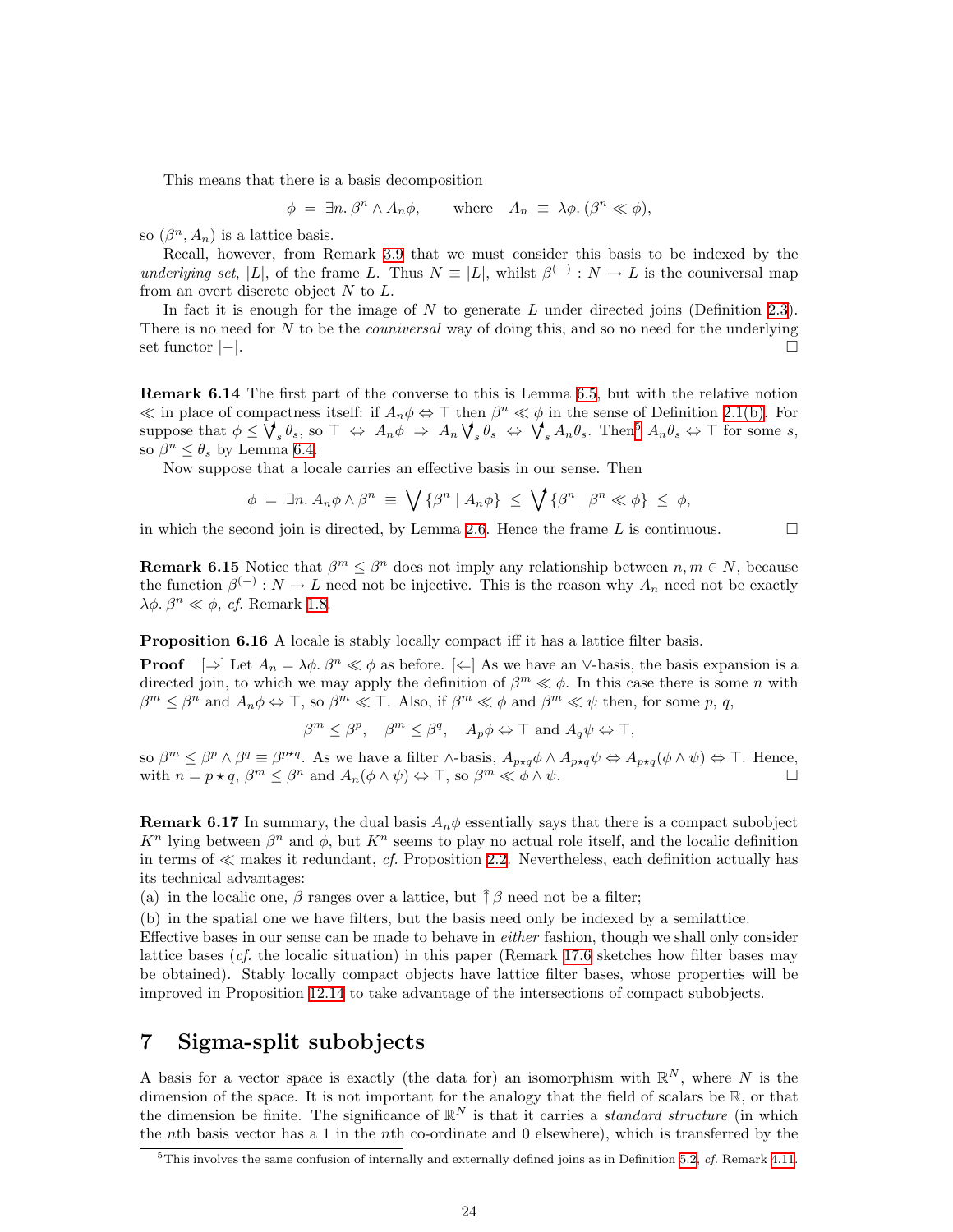isomorphism to the chosen structure on the space under study. The standard object in our case is the object  $\Sigma^N$  (or the corresponding algebra  $\Sigma^{\Sigma^N}$ ), for which Axiom [4.10](#page-13-1) defined a basis.

Bases for lattices are actually more like spanning sets than (linearly independent) bases for vector spaces, since we may add unions of members to the basis as we please, as we do in Lemma [8.4](#page-29-1) below. Consequently, instead of *isomorphisms* with the standard structure, we have  $\Sigma$ -split *embed*dings  $X \longrightarrow \Sigma^N$ . We shall see that these embeddings capture several well known constructions involving R and locally compact objects.

**Definition7.1**  $i: X \rightarrow Y$  is a  $\Sigma$ -split subobject if (it is the equaliser of some pair [[B\]](#page-60-0) and) there is a map  $I: \Sigma^X \to \Sigma^Y$  such that  $\Sigma^i \cdot I = id_{\Sigma^X}$ . Using Notation [5.13](#page-18-2), we write

$$
X \xrightarrow{\qquad i \qquad Y} Y \qquad \qquad \Sigma^X \xrightarrow{\Sigma^i} \Sigma^Y
$$

The effect of this is that  $X$  carries the subspace topology inherited from  $Y$ , in a canonical way: for an open subobject  $\phi$  of X, it provides a particular open subobject  $I\phi$  of Y for which the restriction  $\Sigma^{i}(I\phi)$  is  $\phi$ .

In the case where X is an open subobject of Y (Lemma [3.8](#page-9-2)),  $I\phi \equiv \exists_i \phi$  is the least such extension, whilst for a closed subobject,  $I\phi \equiv \forall_i \phi$  is the greatest one, but in general it need not be either of these.

The computational significance of Σ-split embeddings is that any observation (computation of type  $\Sigma$ ) on the subobject extends canonically, though not uniquely, to the whole object.

**Warning 7.2** Let  $Y \rightrightarrows Z$  be a parallel pair of continuous functions between locally compact sober spaces and  $X \equiv \{y : Y | fy = gy : Z\}$  the subset of points that satisfy the equation. We give X the subspace topology, *i.e.* its open subspaces are the restrictions of those of Y. This is the equaliser  $X \rightarrow Y \rightrightarrows Z$  in the category of sober topological spaces, but X need not be locally compact (or have an effective basis). Equalisers also exist in the category of locales, but again need not be locally compact, or even spatial.

Σ-split subspaces are therefore a very special case.

Remark 7.3 For this reason, the formulation of ASD that we gave in Axiom [3.3\(](#page-8-3)c) does not provide general equalisers. It formally adjoins [[B,](#page-60-0) §§4–6] a  $\Sigma$ -split subobject  $i : X \equiv \{Y \mid E\} \rightarrow Y$ of Y with  $I: \Sigma^X \triangleleft \Sigma^Y$  such that  $\Sigma^i \cdot I = id_{\Sigma^X}$  and  $I \cdot \Sigma^i = E$ , given any endomorphism  $E: \Sigma^Y \to \Sigma^Y$ that satisfies the appropriate equation. We shall consider the formulation of this equation in Section [10](#page-34-1).The  $\lambda$ -calculus developed in [[B,](#page-60-0)  $\S$  $88-10$ ] allows arbitrarily complicated combinations of Σ-split subobjects and exponentials, but in this section and the next we reduce them to Σ-split subobjects of  $\Sigma^N$ .

The following results link three  $(d-f)$  of the abstract characterisations of local compactness in the Introduction.

<span id="page-24-0"></span>**Lemma 7.4** Any object X that has an effective basis  $(\beta^n, A_n)$  indexed by N is a  $\Sigma$ -split subobject of  $\Sigma^N$ .

**Proof** Using the basis  $(\beta^n, A_n)$ , define

$$
i: X \to \Sigma^N \qquad \text{by} \quad x \mapsto \xi \equiv \lambda n. \beta^n x
$$

$$
I: \Sigma^X \to \Sigma^{\Sigma^N} \qquad \text{by} \quad \phi \mapsto \Phi \equiv \lambda \xi. \exists n. \ A_n \phi \wedge \xi n.
$$
Then  $\Sigma^i(I\phi) = \lambda x. (I\phi)(ix) = \lambda x. \exists n. \ A_n \phi \wedge \beta^n x = \phi.$  We also recover
$$
x = \text{focus}(\exists n. \ A_n \wedge \xi n).
$$

Incidentally, notice the use of letters here: we write  $x : X, \phi : \Sigma^X$  and  $F : \Sigma^{\Sigma^X}$  for the object under study, but  $n : N, \xi : \Sigma^N$  and  $\Phi : \Sigma^{\Sigma^N}$  for its basis, the idea being that x and  $\phi$  are represented by  $\xi$  and  $\Phi$  under the embedding.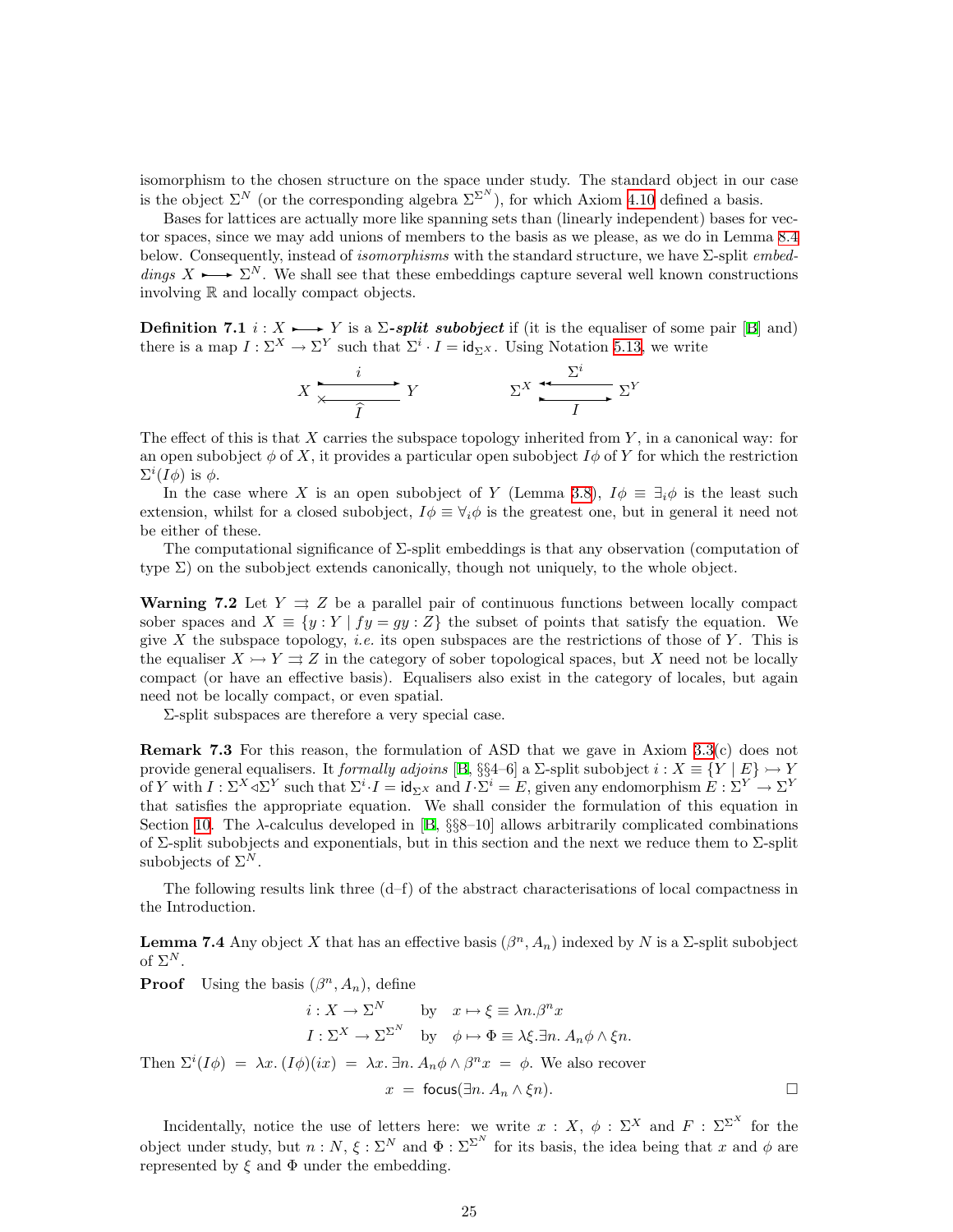Conversely, any  $\Sigma$ -split subobject inherits the basis of the ambient object, using the inverse images of the basic open subobjects along  $i: X \rightarrow Y$ . However, for the compact subobjects, we use their direct images along the "second class" map  $\hat{I}: Y \longrightarrow X$ , in the sense of Remark [5.14](#page-18-3). Since I need not preserve meets, nor need the modal operator  $\Sigma^I A \equiv A \cdot I$ . This is why we find bases in which  $A_n$  need not preserve  $\top$  and  $\wedge$ .

<span id="page-25-1"></span>**Lemma 7.5** Let  $(\beta^n, A_n)$  be an effective basis for Y and  $i: X \rightarrow Y$  a  $\Sigma$ -split subobject. Then  $(\Sigma^i\beta^n, \Sigma^I A_n)$  is an effective basis for X. If an ∨- or ∧-basis was given, the result is one too. If  $A_n$  is a filter and I preserves  $\top$  and  $\wedge$  then  $\Sigma^I A_n$  is also a filter.

In other words, Σ-split subobjects of locally compact objects are again locally compact.

**Proof** For  $\phi : \Sigma^X$ ,  $I\phi : \Sigma^Y$  has basis decomposition

$$
I\phi \Leftrightarrow \exists n. A_n(I\phi) \wedge \beta^n \equiv \exists n. (\Sigma^I A_n)\phi \wedge \beta^n.
$$

Since  $\Sigma^i$  is a homomorphism, it preserves scalars,  $\wedge$  and  $\exists$ , so

$$
\phi = \Sigma^{i}(I\phi) = \Sigma^{i}(\exists n. A_{n}(I\phi) \wedge \beta^{n}) = \exists n. A_{n}(I\phi) \wedge \Sigma^{i}\beta^{n}.
$$

**Corollary 7.6** An object has an effective basis iff it is a  $\Sigma$ -split subobject of some  $\Sigma^N$ .

In the extension of ASD, we shall take this as the definition of a locally compact object.

**Proof** The Scott principle (Axiom [4.10](#page-13-1)) defined a basis on  $\Sigma^N$ .

These two constructions are not inverse: given an  $N$ -indexed effective basis on  $X$ , we obtain a Σ-split embedding  $X \rightarrow \Sigma^N$ , and then a basis indexed by Fin(N). In Lemma [15.6](#page-50-1) we shall want to recover the original, N-indexed, basis.

<span id="page-25-2"></span>**Lemma 7.7** An embedding  $X \rightarrow \Sigma^N$  arises from a basis according to Lemma [7.4](#page-24-0) iff each  $I\phi$ preserves joins. It's then a filter basis iff, for each n,  $\lambda \phi$ .  $I\phi\{n\}$  also preserves finite meets.

**Proof** For any basis,  $\xi \mapsto I\phi \xi \equiv \exists n. A_n \phi \wedge \xi n$  preserves joins. Conversely, with

 $\beta^n \equiv \lambda x \cdot i x n$  and  $A_n \equiv \lambda \phi \cdot I \phi \{n\}$ 

we recover  $\phi x \equiv (I\phi)(ix) \Leftrightarrow \exists n. I\phi\{n\} \wedge ixn \Leftrightarrow \exists n. A_n\phi \wedge \beta^n x$  so long as  $I\phi$  preserves the join  $ix = \exists n \, \, \text{if } \, n \}$ .

In the rest of this section we consider the classical interpretations of the  $\Sigma$ -split embedding that arises from an effective basis, starting with traditional topology. Recall from [\[Joh82,](#page-59-9) Theorem II 1.2 that the free frame on N is  $\Upsilon$ KN (the lattice of upper subsets of KN), and that this is isomorphic to the lattice of Scott-open subsets of the powerset  $\mathcal{P}(N)$ .

<span id="page-25-0"></span>**Theorem 7.8** Let X be a locally compact sober space with N-indexed basis  $(U^n, K^n)$ . Then X is a  $\Sigma$ -split subspace of  $\mathcal{P}(N)$ .

Proof The embedding in Lemma [7.4](#page-24-0) takes

$$
x \in X \quad \text{to} \quad \{n \mid x \in U^n\} \in \mathcal{P}(N)
$$
  

$$
V \subset X \quad \text{to} \quad \{\ell \mid \exists n \in \ell \colon K^n \subset V\} \in \Upsilon \mathsf{K} N.
$$

The second map, I, is Scott-continuous because it takes  $\bigcup_s V_s$  to

$$
\{\ell \mid \exists n \in \ell, K^n \subset \bigcup_s V_s \} = \{\ell \mid \exists n \in \ell, \exists s. K^n \subset V_s \} = \bigcup_s \{\ell \mid \exists n \in \ell, K^n \subset V_s \}.
$$

The composite  $\Sigma^i \cdot I$  takes  $V \subset X$  to  $\bigcup \{ \bigcap_{n \in \ell} U^n \mid \exists n \in \ell \mid K^n \subset V \}$ , and by Definition [1.1,](#page-1-3) this contains  $V = \{x \mid \exists n. x \in U^n \subset K^n \subset V\}$ . For the converse, if  $x \in \Sigma^i(V)$  then  $\exists \ell. \forall n \in \ell, x \in$  $U^n \wedge \exists m \in \ell$ .  $\overline{K}^n \subset V$ , so  $\exists n \ldotp x \in U^n \subset \overline{K}^n \subset V$ .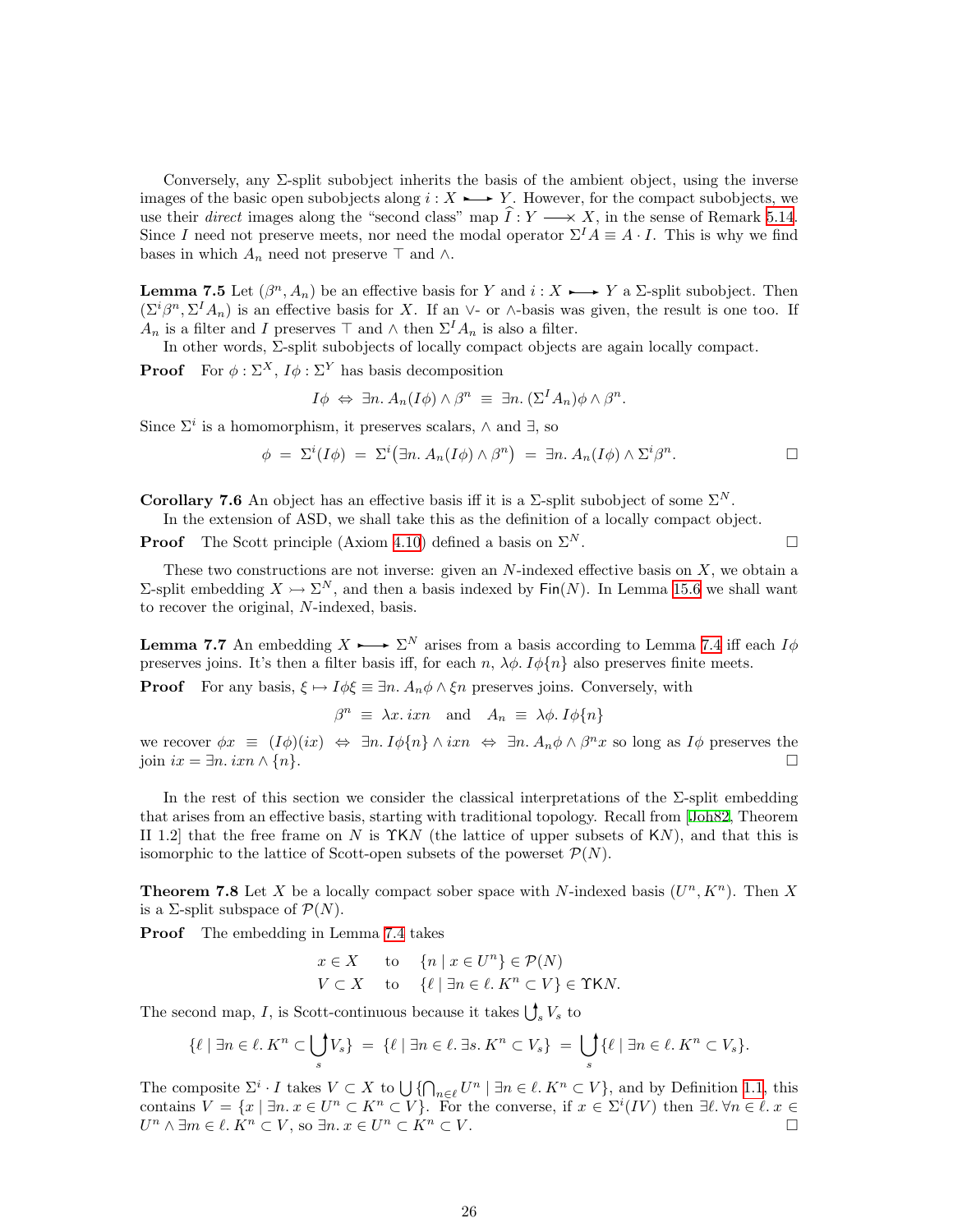Example 7.9 A compact Hausdorff space has a basis determined by a family of disjoint pairs  $(U<sup>n</sup> \notimes V<sub>n</sub>)$  of open subspaces. In this case, the embedding is

$$
x \mapsto \{n \mid x \in U^n\}
$$
  

$$
W \mapsto \{\ell \mid \exists n \in \ell. \ V_n \cup W = X\}
$$

Consider in particular the embedding of  $\mathbb R$  in  $\Sigma^N$ , where N indexes a basis of open and closed intervals (Examples [1.4](#page-2-0) and [6.10](#page-22-2)). This is closely related to one of the first examples that Dana Scott used to show how continuous lattices could be used as a model of computation[[Sco70\]](#page-59-11).

<span id="page-26-0"></span>**Definition 7.10** The *lattice* of *intervals*,  $\mathbb{IR}^{\top}$ , of  $\mathbb{R}$  is the set of convex closed subspaces (including the empty one), ordered by reverse inclusion, and given the Scott topology. The domain of intervals,  $I\mathbb{R} \subset I\mathbb{R}^T$ , consists of the inhabited such subspaces. Amongst these, points of  $\mathbb R$  are identified with the *maximal* elements. Classically, the members of I $\mathbb R$  are of the form  $[r \pm \delta]$ , with  $r \in \mathbb{R}$  and  $0 \leq \delta \leq \infty$ .

Remark 7.11 In ASD, closed subobjects under reverse inclusion correspond to their co-classifiers under the (forward) intrinsic order, and to the "complementary" open subobjects under inclusion. When the closed subobject is convex, the open one is  $\delta \vee v$ , where  $\delta$  is lower and v upper in the arithmeticalorder, so the pair  $(\delta, v)$  is almost a Dedekind cut [[I](#page-60-5)], except that it is disjoint but need not be "located". It has this last property exactly when the closed subobject is a singleton.

Intervals  $[p, q]$  or  $[r \pm \delta]$  with specified endpoints are of this form, but (in ASD and other constructive forms of analysis), not every inhabited convex closed bounded subobject need have endpoints. It does so iff it is also overt[[J\]](#page-60-8). In particular, a directed join in IR of subobjects with endpoints need not itself have them.

It is, however, not necessary to appreciate this issue in order to see the relationship between IR and our representation of R as a  $\Sigma$ -split subobject of  $\Sigma^N$ .

<span id="page-26-1"></span>**Proposition 7.12** In LKSp,  $\mathbb{R} \longrightarrow \mathbb{IR} \longrightarrow \mathbb{IR}^{\top} \longrightarrow \mathbb{R}^{\top} \longrightarrow \mathbb{R}^N$ , where N is the set of pairs, written  $\langle q \pm \epsilon \rangle$ , with  $\epsilon > 0$  and q rational.

(Recall that the  $\longrightarrow$  indicates a *closed* inclusion.)

**Proof** The embedding takes  $r \in \mathbb{R}$  to  $[r \pm 0]$  and then to  $\lambda \langle q \pm \epsilon \rangle$ .  $r \in (q \pm \epsilon)$ , which is (the exponential transpose of) a continuous function. The retraction is defined by intersection:

$$
\begin{array}{cccc}\n\mathbb{IR}^{\top} & & \longrightarrow & \Sigma^{N} \\
C & & \longrightarrow & \lambda(q \pm \epsilon), C \subset (q \pm \epsilon) \\
[r \pm \delta] & & \longrightarrow & \lambda(q \pm \epsilon). q - \epsilon < r - \delta \le r + \delta < q + \epsilon \\
\emptyset & & \longrightarrow & \lambda(q \pm \epsilon). \top \\
\mathbb{R} & & \longrightarrow & \lambda(q \pm \epsilon). (\epsilon = N \infty) \\
\bigcap_{\phi(q \pm \epsilon)} [q \pm \epsilon] & \longleftarrow & \phi\n\end{array}
$$

Any compact interval of the  $T_1$  space  $\mathbb R$  is saturated in the sense of Lemma [5.15](#page-18-4). It is therefore the intersection of its open neighbourhoods, amongst which open intervals suffice. Hence the composite is  $\mathbb{IR}^{\top} \to \Sigma^N \to \mathbb{IR}^{\top}$  is the identity.

The projection  $\mathbb{IR}^{\top} \leftarrow \Sigma^{N}$  is Scott-continuous because it clearly takes directed unions of sets of codes to codirected intersections of compact subspaces. Classically, Lemma [5.17](#page-19-3) showed that such intersections correspond to unions of neighbourhood filters, whilst in ASD they correspond to the unions of the complementary open subobjects  $\delta \vee v$ . Hence the inclusion  $\mathbb{IR}^{\top} \longrightarrow \Sigma^{N}$  is also Scott-continuous.

The inverse image of  $\top$  under  $I\mathbb{R}^{\top} \longrightarrow \Sigma^{N}$  is the open subobject classified by the *inconsistency* predicate

$$
\ln\text{Con}(\phi) \equiv \exists \langle q_1 \pm \epsilon_1 \rangle \langle q_2 \pm \epsilon_2 \rangle \cdot (q_1 + \epsilon_1 < q_2 - \epsilon_2) \wedge \phi \langle q_1 \pm \epsilon_1 \rangle \wedge \phi \langle q_2 \pm \epsilon_2 \rangle.
$$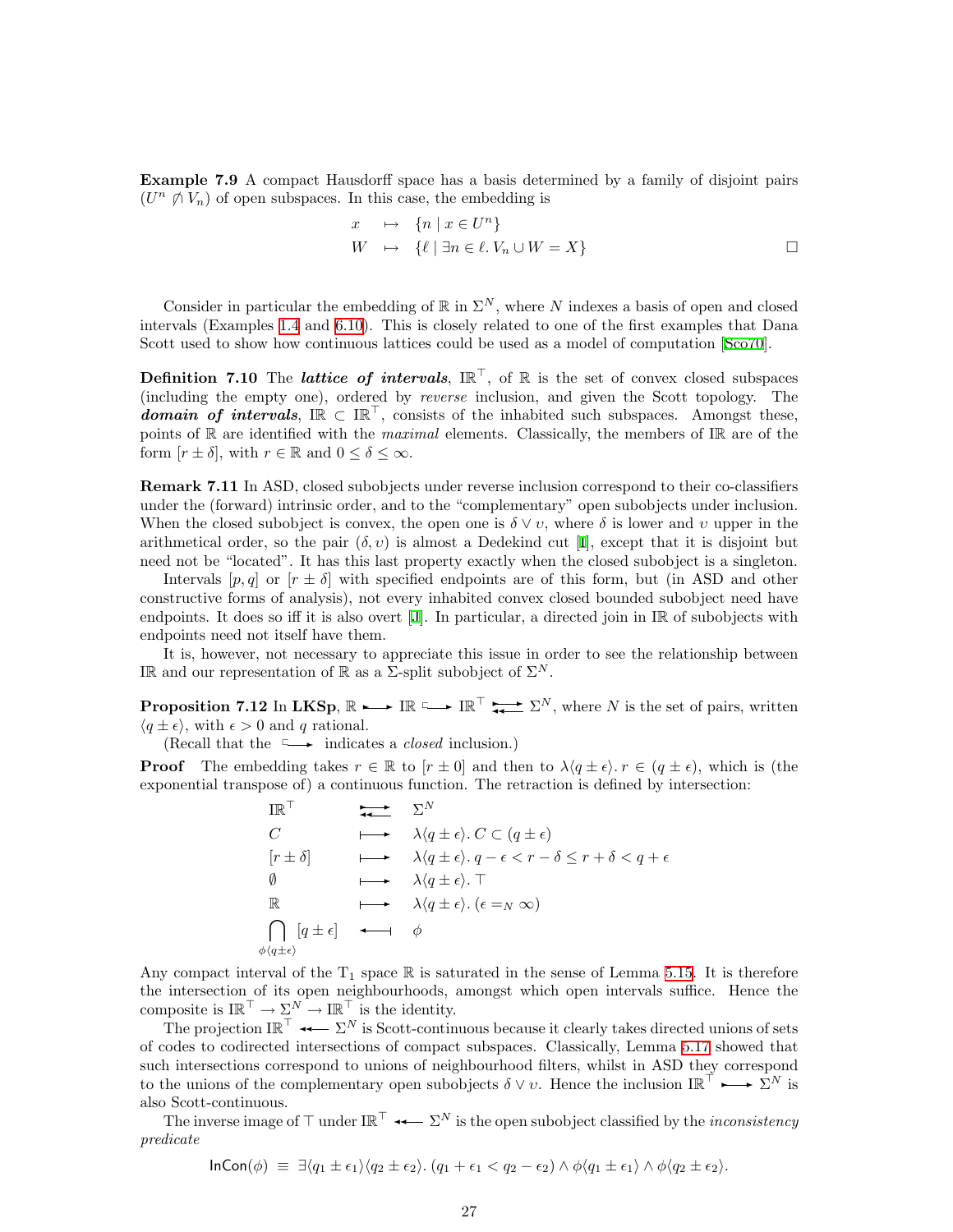The complementary closed subobject of  $\Sigma^N$  is of course not classified, as it's not open, but when we restrict attention to its (overt discrete collection of) finite elements, we find that *consistency* is characterised by the decidable formula

$$
\text{Con}(\ell) \equiv \exists x : \mathbb{Q}. \ \forall \langle q \pm \epsilon \rangle \in \ell. \ x \in \langle q \pm \epsilon \rangle,
$$
\n
$$
\text{InCon}(\lambda \langle q \pm \epsilon \rangle. \ \langle q \pm \epsilon \rangle \in \ell) \ = \ \neg \text{Con}(\ell).
$$

Remark 7.13 The idea behind the domain of intervals is not hard to generalise. Indeed, we may embed any locally compact sober space as a subspace of its continuous preframe of compact saturated subspaces (Theorem [5.18\)](#page-19-2), each point being represented by its saturation in the sense of Lemma [5.15.](#page-18-4) That the image consists of the *maximal* points (excluding  $\emptyset$ ) plainly depends on starting with a  $T_1$ -space, so can't be an essential feature of the construction.

Another interesting aspect of the general construction is the decidable consistency predicate on finite elements. Scott developed these into what became a standard form of domain theory [[Sco82\]](#page-59-12). The subobject of  $\Sigma^N$  that is determined by the consistent elements is closed, but also overt[[F](#page-60-7)].

We shall develop our own construction of the real line *via* Dedekind cuts, and also discuss the interval domain further, in [\[I\]](#page-60-5).

Now we give the localic version of Theorem [7.8](#page-25-0). This result is the most efficient way of establishing the connection between locally compact locales and ASD.

<span id="page-27-0"></span>**Theorem 7.14** Let  $L$  be any  $N$ -based continuous distributive lattice. Then there is a frame homomorphism H and a Scott-continuous function I with  $H \cdot I = id_L$ , as shown:

$$
L \xrightarrow{H} \Upsilon K N
$$

Conversely, any lattice  $L$  that admits such a pair of functions is continuous and distributive. **Proof**  $[\Rightarrow]$  Let  $(\beta^n)$  be a basis for the continuous lattice L and  $A_n \equiv \lambda \phi$ .  $(\beta^n \ll \phi)$ . Let  $H: \Upsilon K N \to L$  be the unique frame homomorphism that extends  $\beta^{(-)}: N \to L$ , so

for 
$$
U \in \Upsilon KN
$$
,  $HU = \bigvee_{\ell \in U} \bigwedge_{n \in \ell} \beta^n \in L$ ,

and define  $I : L \to \Upsilon K N$  by  $I \phi = \{ \ell \mid \exists n \in \ell, \beta^n \ll \phi \}.$  This is Scott-continuous by a similar argument to that in Theorem [7.8,](#page-25-0) with  $\beta^n \prec \phi_s$  instead of  $K^n \subset V_s$ . Then

$$
\beta^{n} \ll H(I\phi) \iff \exists \ell. \beta^{n} \ll \bigwedge_{m \in \ell} \beta^{m} \land \exists m \in \ell. \beta^{m} \ll \phi
$$
  

$$
\iff \exists m. \beta^{n} \ll \beta^{m} \ll \phi \iff \beta^{n} \ll \phi,
$$

from which we deduce  $H(I\phi) = \phi$ , because  $(\beta^n)$  is a basis.

 $[\Leftarrow]$  Conversely, if such a diagram exists then  $I \cdot H$  is a Scott-continuous idempotent on a continuouslattice, so its splitting  $L$  is also continuous [[Joh82,](#page-59-9) Lemma VII 2.3]. As  $H$  preserves joins, it has a right adjoint,  $H \dashv R$ , so id  $\leq R \cdot H \equiv i = j \cdot j$ , and R preserves meets but not necessarily directed joins. Since  $H$  also preserves finite meets, so does  $j$ , and this is a nucleus in the sense of locale theory [\[Joh82,](#page-59-9) Section II 2.2], so its splitting L is a frame.

Any locally compact locale is therefore determined by a Scott-continuous idempotent  $\mathcal E$  on ΥKN. It is not just an idempotent, however, since the surjective part of its splitting must be a frame homomorphism. Since the latter preserves  $\top$  and  $\bot$  by monotonicity, and  $\forall$  as  $\mathcal{E}$  is Scottcontinuous, it is enough to identify the condition on  $\mathcal E$  the ensures preservation of the two binary lattice connectives, which we may treat exactly alike. (This is where Remark [3.4](#page-8-4) came from.)

<span id="page-27-1"></span>**Lemma 7.15** Let I and H be monotone functions between two semilattices, with  $H \cdot I = id$ . Then H preserves  $\wedge$  iff  $E \equiv I \cdot H$  satisfies the equation  $E(\phi \wedge \psi) = E(E\phi \wedge E\psi)$ .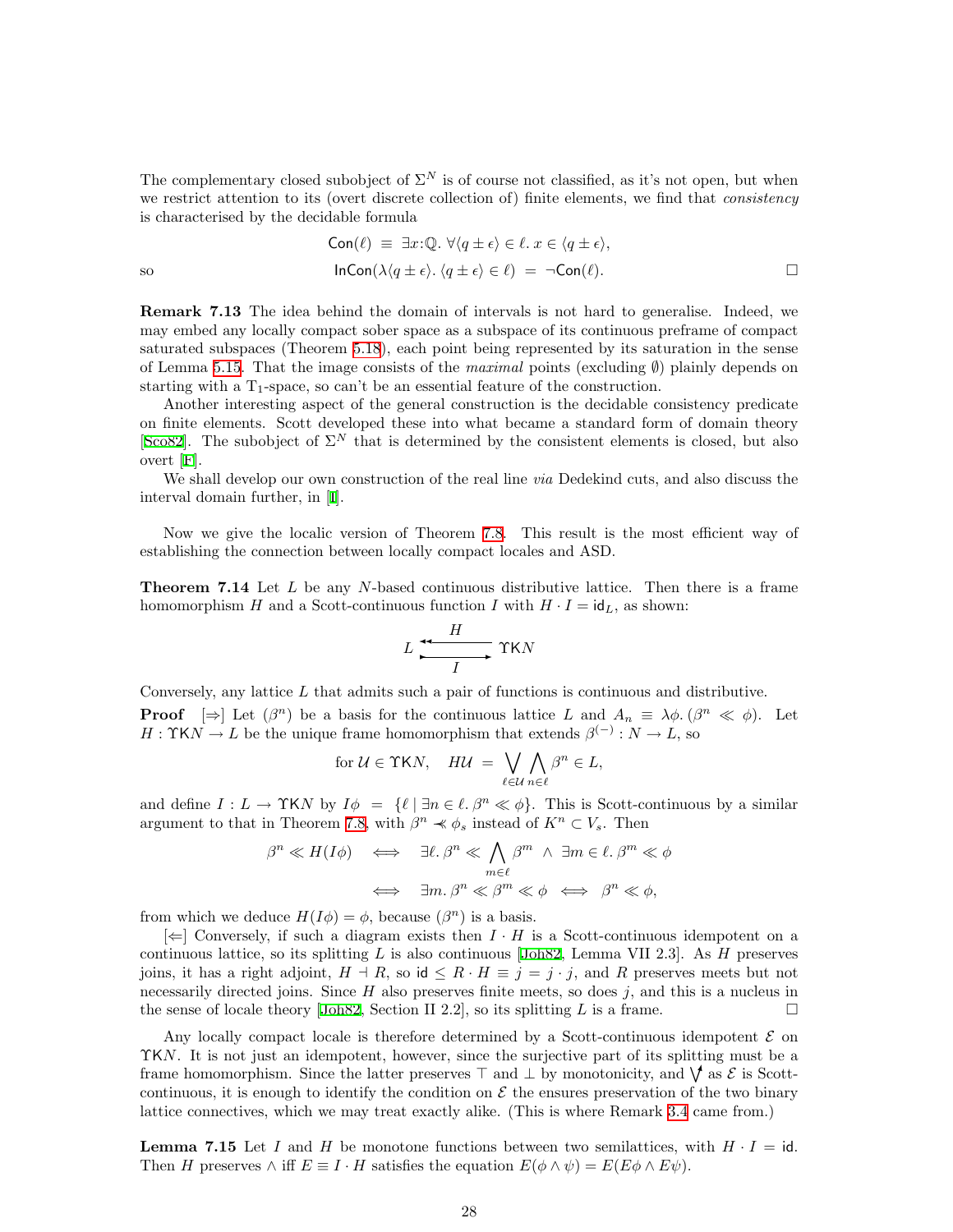<span id="page-28-0"></span>**Proof** If H preserves  $\wedge$  then

$$
E(\phi \land \psi) \equiv I(H(\phi \land \psi))
$$
  
\n
$$
= I(H\phi \land H\psi)
$$
hypothesis  
\n
$$
= I(H \cdot I \cdot H\phi \land H \cdot I \cdot H\psi)
$$
hypothesis  
\n
$$
= I \cdot H(I \cdot H\phi \land I \cdot H\psi)
$$
hypothesis  
\n
$$
\equiv E(E\phi \land E\psi)
$$

For the converse, note first that we have  $H(\phi \wedge \psi) \leq H\phi \wedge H\psi$  and  $I(\phi' \wedge \psi') \leq I\phi' \wedge I\psi'$  by the definition of ∧. Then

$$
I(H\phi \wedge H\psi) = E(I(H\phi \wedge H\psi)) \qquad I = I \cdot H \cdot I = E \cdot I
$$
  
\n
$$
\leq E(I \cdot H\phi \wedge I \cdot H\psi) \qquad \text{above}
$$
  
\n
$$
= E(E\phi \wedge E\psi) \qquad E = I \cdot H
$$
  
\n
$$
= E(\phi \wedge \psi) \qquad \text{hypothesis}
$$
  
\n
$$
H\phi \wedge H\psi \leq H(\phi \wedge \psi) \qquad H \cdot I = id
$$

so  $H(\phi \wedge \psi) \leq H\phi \wedge H\psi \leq H(\phi \wedge \psi)$ .

Corollary 7.16 Any N-based locally compact locale is determined by a Scott-continuous endofunction of the frame  $\Upsilon$ KN (or by a locale endomorphism of  $\Sigma^{\Sigma^{N}}$ ) such that

$$
E(\phi \wedge \psi) = E(E\phi \wedge E\psi) \quad \text{and} \quad E(\phi \vee \psi) = E(E\phi \vee E\psi).
$$

We now have to concentrate on the logical development within abstract Stone duality, and will only return to the connection with traditional topology in Section [17.](#page-54-1) The first task is to show that every definable object has an effective basis, and is therefore a  $\Sigma$ -split subobject of  $\Sigma^N$ . Such subobjects are determined by idempotents  $\mathcal E$  on  $\Sigma^{\Sigma^N}$  satisfying the equation that we have just identified, along with its counterpart for ∨. However, even that characterisation depends on the use of bases (Lemma [10.7ff](#page-36-0)).

### <span id="page-28-1"></span>8 Every definable object has a basis

In Section [6,](#page-19-1) we justified the notion of effective basis in the classical models, *i.e.* for locally compact sober spaces and locales. This section considers the term model, showing by structural recursion that every definable object has an effective basis. We have already dealt with the base cases (N,  $\Sigma^{\mathbb{N}}$ ) in Example [6.7](#page-21-0), and with  $\Sigma$ -split subobjects in Lemma [7.5.](#page-25-1) So we consider binary products first (leaving the reader to define the 1-indexed basis for 1), but devote most of the section to the exponential  $\Sigma^X$ .

<span id="page-28-2"></span>**Lemma 8.1** If X and Y have effective bases then so does  $X \times Y$ , given by Tychonov rectangles. **Proof** We are given  $(\beta^n, A_n)$  and  $(\gamma^m, D_m)$  on X and Y. Then, on  $X \times Y$ , we define

$$
\epsilon^{(n,m)} \equiv \lambda xy. \beta^n x \wedge \gamma^m y
$$
  
\n
$$
F_{(n,m)} \equiv \lambda \theta: \Sigma^{X \times Y} \cdot D_m(\lambda y. A_n(\lambda x. \theta(x, y))),
$$
  
\nThen  
\n
$$
\theta(x, y) \Leftrightarrow \exists n. A_n(\lambda x'. \theta(x', y)) \wedge \beta^n x
$$
  
\n
$$
\Leftrightarrow \exists nm. D_m(\lambda y'. A_n(\lambda x'. \theta(x', y'))) \wedge \gamma^m y \wedge \beta^n x
$$
  
\n
$$
\Leftrightarrow \exists (n, m). F_{(n,m)} \theta \wedge \epsilon^{(n,m)}(x, y)
$$

Notice that the formula for  $F_{(n,m)}$  is not symmetrical in X and Y, though we have learned toexpect properties of binary products to be asymmetrical and problematic [[A](#page-60-1)]. In fact, if  $A_n$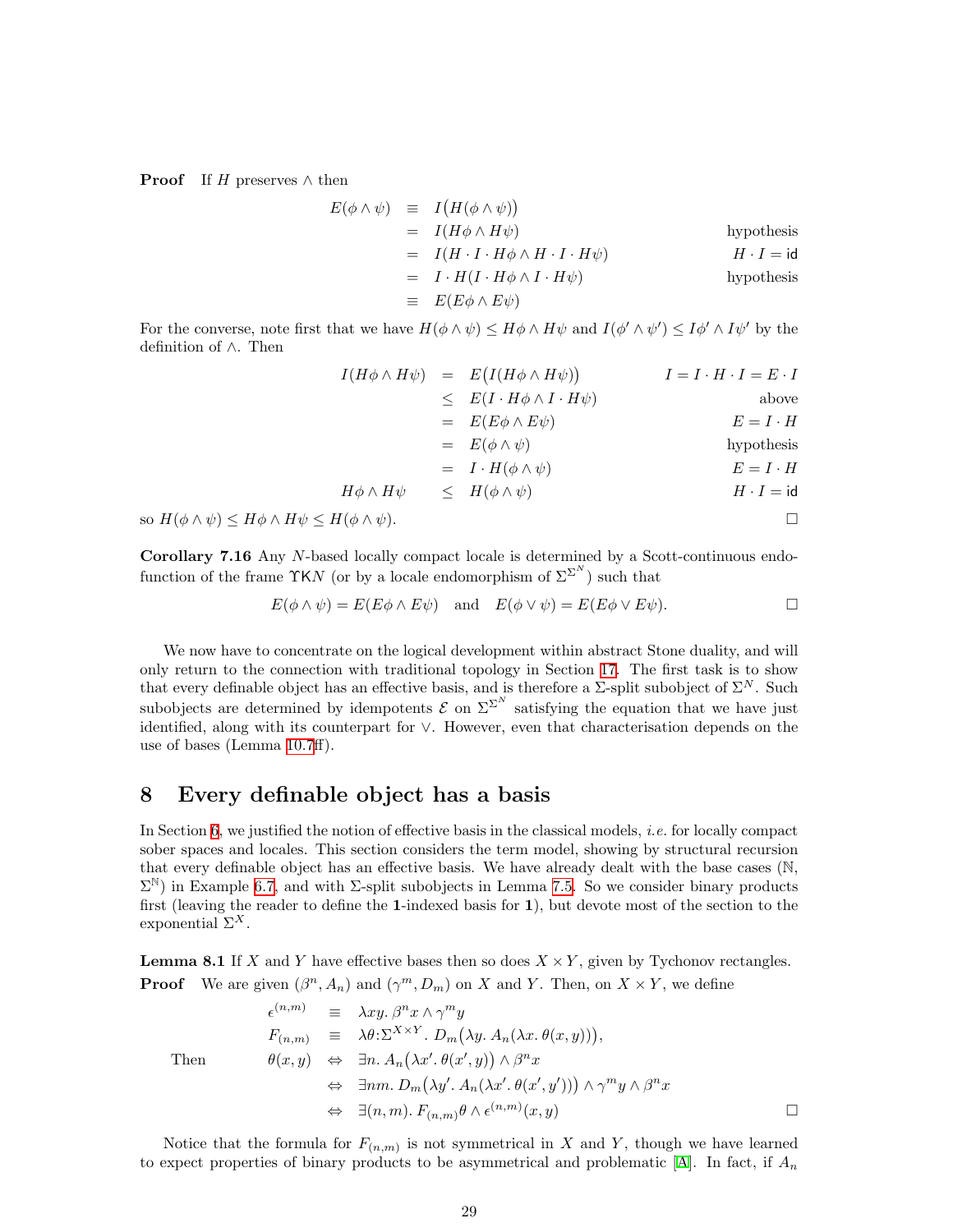and  $D_m$  are filter bases, we have another example of the same problem that held us back in Proposition [5.11](#page-17-0), along with the core of its solution.

<span id="page-29-2"></span>**Lemma 8.2** If  $A : \Sigma^{\Sigma^{X}}$  and  $D : \Sigma^{\Sigma^{Y}}$  both preserve *either*  $\top$  and  $\wedge$  or  $\bot$  and  $\vee$  then

 $A(\lambda x. D(\lambda y. \theta xy)) \Leftrightarrow D(\lambda y. A(\lambda x. \theta xy))$ 

whenever  $\theta$  :  $\Sigma^{X \times Y}$  is a finite union of rectangles.

**Proof** Applying the Phoa principle (Axiom [3.6\)](#page-9-1) to a single rectangle,

$$
A(\lambda x. D(\lambda y. \phi x \wedge \psi y))
$$
  
\n
$$
\Leftrightarrow A(\lambda x. D \bot \vee \phi x \wedge D\psi)
$$
  
\n
$$
\Leftrightarrow A(\lambda x. \phi x \wedge D\psi) \vee (D \bot \wedge A \top)
$$
  
\n
$$
\Leftrightarrow A \bot \vee (D\psi \wedge A\phi) \vee (D \bot \wedge A \top)
$$
  
\n
$$
\Leftrightarrow A \bot \vee (D\psi \wedge A\phi) \vee (D \bot \wedge A \top)
$$
  
\n
$$
\Leftrightarrow A \bot \vee (D\psi \wedge A\phi) \vee (D \bot \wedge A \top)
$$
  
\n
$$
\Leftrightarrow A \bot \vee (D\psi \wedge A\phi) \vee (D \bot \wedge A \top)
$$
  
\n
$$
\Leftrightarrow A \bot \vee (D\psi \wedge A\phi) \vee (D \bot \wedge A \top)
$$

This would have the required symmetry if we had

$$
A(D\bot) \equiv A\bot \vee (D\bot \wedge A\top) \Leftrightarrow (A\bot \wedge D\top) \vee D\bot \equiv D(A\bot).
$$

If  $A\top \Leftrightarrow \top \Leftrightarrow D\top$  then both sides are  $A\bot \vee D\bot$ , whilst if  $A\bot \Leftrightarrow \bot \Leftrightarrow D\bot$  then they are both  $\bot$ . Under either hypothesis, the lattice dual argument shows the similar result

$$
A(\lambda x. D(\lambda y. \phi x \vee \psi y)) \Leftrightarrow D(\lambda y. A(\lambda x. \phi x \vee \psi y))
$$

for a cross. The result uses equational induction [\[E](#page-60-3), §2], but we shall just illustrate this with the case where  $\theta$  is a union of three rectangles,

$$
\theta xy \Leftrightarrow (\phi_1 x \wedge \psi_1 y) \vee (\phi_2 x \wedge \psi_2 y) \vee (\phi_3 x \wedge \psi_3 y).
$$

If A and D preserve  $\perp$  and  $\vee$  then AD $\theta$  is also a union of three terms, to each of which the first part applies.

We may also use distributivity of  $\vee$  over  $\wedge$  to re-express the union  $\theta$  as an intersection of eight crosses,

$$
\theta xy \Leftrightarrow (\phi_1 x \lor \phi_2 x \lor \phi_3 x) \land (\phi_1 x \lor \phi_2 x \lor \psi_3 y) \land \n(\phi_1 x \lor \psi_2 y \lor \phi_3 x) \land (\phi_1 x \lor \psi_2 y \lor \psi_3 y) \land \n(\psi_1 y \lor \phi_2 x \lor \phi_3 x) \land (\psi_1 y \lor \phi_2 x \lor \psi_3 y) \land \n(\psi_1 y \lor \psi_2 y \lor \phi_3 x) \land (\psi_1 y \lor \psi_2 y \lor \psi_3 y).
$$

So if A and D preserve  $\wedge$  then  $AD\theta$  is a conjunction of eight factors, to each of which the second part applies, for example with  $\phi = \phi_1 \vee \phi_2$  and  $\psi = \psi_3$ . In both cases,  $AD\theta \Leftrightarrow DA\theta$  as required.  $\Box$ 

<span id="page-29-0"></span>Remark 8.3 This still awaits Theorem [9.6](#page-33-1) on Scott continuity to extend finite unions of rectangles to infinite ones, but once we have that we may draw the corollaries that

- (a) if X and Y have filter bases then Lemma [8.1](#page-28-2) provides a filter basis for  $X \times Y$ , which is symmetrical in  $X$  and  $Y$ ;
- (b) Proposition [5.11](#page-17-0) yields a bijection between closed and compact subobjects of a compact Haus-dorff object. Moreover, despite the other problems discussed in Section [5](#page-15-4), preserving *finite* meets is enough to characterise  $\square$  modal operators.  $\square$

We shall need to be able to turn any effective basis into a ∨-basis, which we do in the obvious way using finite unions of basic open subobjects. The corresponding *unions* of compact subobjects give rise to *conjunctions* of As by Lemma  $5.7(c)$ . Unfortunately, the result is topologically rather messy, both for products and for objects such as  $\mathbb R$  that we want to construct directly.

<span id="page-29-1"></span>**Lemma 8.4** If X has an effective basis indexed by N then it also has a  $\vee$ -basis indexed by Fin(N). If we were given a filter basis, the result is one too.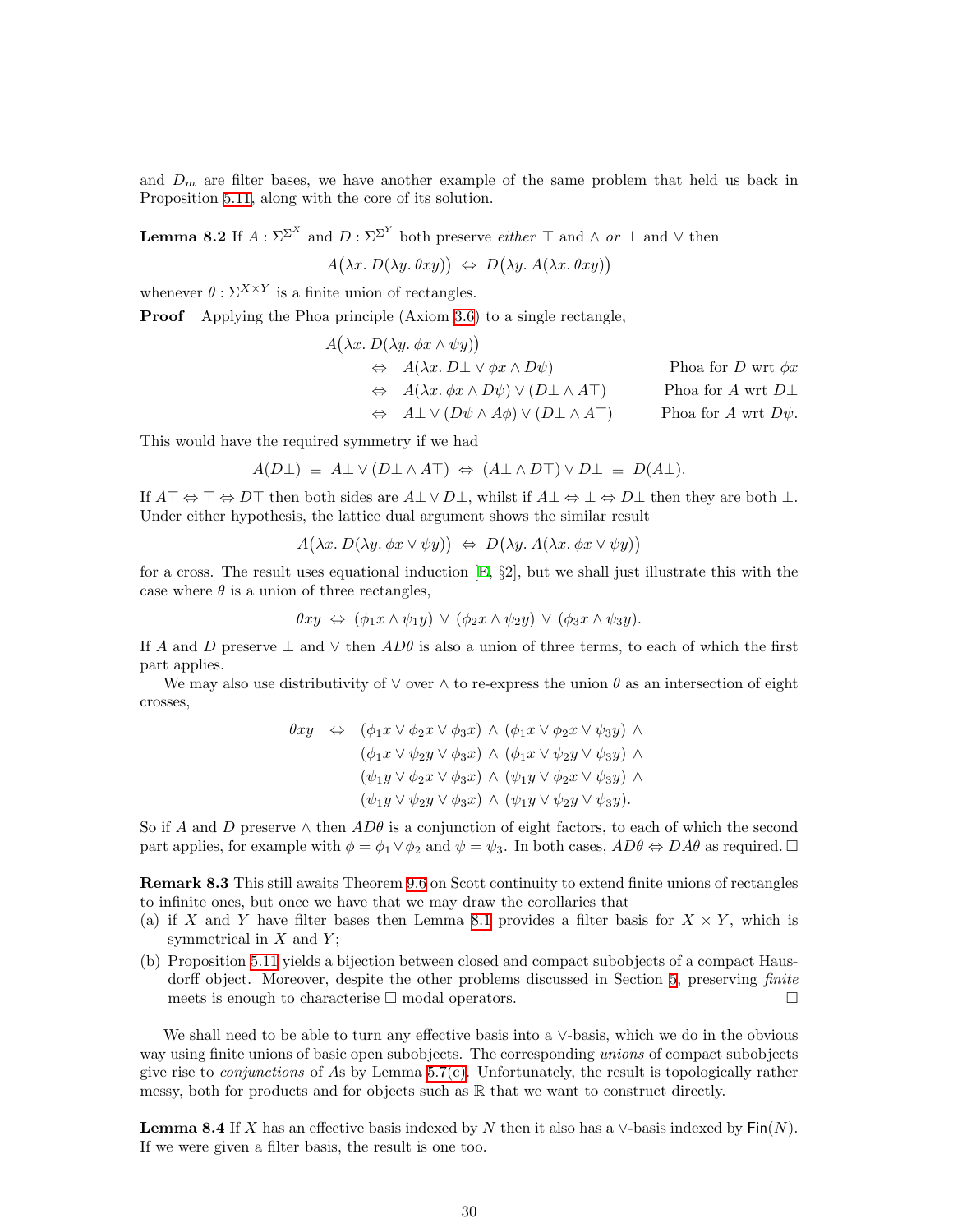**Proof** Given any basis  $(\beta^n, A_n)$ , define

 $\gamma^{\ell} \equiv \lambda x.$   $\exists n \in \ell$ .  $\beta^n x$   $D_{\ell} \equiv \lambda \phi$ .  $\forall n \in \ell$ .  $A_n \phi$ . Then  $\phi = \exists n. A_n \phi \wedge \beta^n \leq \exists \ell. D_\ell \phi \wedge \gamma^\ell$  using singleton lists. Conversely,  $\exists \ell.\ D_\ell \phi \wedge \gamma^\ell = \exists \ell. (\forall n \in \ell.\ A_n \phi) \wedge (\exists m \in \ell.\ \beta^m)$  $= \exists \ell. \exists m \in \ell. (\forall n \in \ell. A_n \phi) \wedge \beta^m$  $\leq \exists \ell. \exists m \in \ell. A_m \phi \wedge \beta^m = \phi.$ 

Then  $(\gamma^{\ell}, D_{\ell})$  is a ∨-basis, using list concatenation for +. The imposed order  $\preccurlyeq$  on Fin(N) is list or subset inclusion,

$$
(\ell \preccurlyeq \ell') \equiv (\ell \subset \ell') \equiv \forall n \in \ell \ldotp n \in \ell'.
$$

Finally, if the  $A_n$  were filters then so are the  $D_\ell$ , since  $\forall m \in \ell$  preserves ∧ and  $\top$ .

<span id="page-30-3"></span>**Remark 8.5** Computationally, it may be better to see this as an embedding  $i: X \rightarrow \Sigma^{\Sigma^N}$  rather than into  $\Sigma^{\text{Fin}N}$ , as this gives a very simple representation of the basis and dual basis. Using the notation  $\pi_\ell \equiv \lambda n$ .  $n \in \ell$  and  $[\ell] \equiv \forall n \in \ell$ .  $\psi n$  from [\[E](#page-60-3)], which also provides a fixed-point equation for  $\exists \ell$ , this is:

$$
ix = \lambda \xi \cdot \exists n. \beta^n x \wedge \xi n
$$
  
\n
$$
I\phi = \lambda \Phi \cdot \exists \ell. \Phi(\lambda n. n \in \ell) \wedge \forall n \in \ell. A_n \phi
$$
  
\n
$$
\gamma^{\ell} x \Leftrightarrow \exists n \in \ell. \beta^n x \Leftrightarrow ix(\lambda n. n \in \ell) \Leftrightarrow ix\pi_{\ell}
$$
  
\n
$$
D_{\ell}\phi \Leftrightarrow \forall n \in \ell. A_n \phi \Leftrightarrow I\phi(\lambda \psi. \forall n \in \ell. \psi n) \Leftrightarrow I\phi[\ell]
$$
  
\n
$$
\phi x \Leftrightarrow \exists \ell. I\phi[\ell] \wedge ix\pi_{\ell}
$$

<span id="page-30-2"></span>**Lemma 8.6** If an  $\wedge$ -basis was given, Lemma [8.4](#page-29-1) yields a lattice basis.

**Proof** We are given  $\beta^1 = \top$  and  $\beta^n \wedge \beta^m = \beta^{n \star m}$ .

Let  $\ell \star \ell'$  be the list (it doesn't matter in what order) of all  $n \star m$  for  $n \in \ell$  and  $m \in \ell'$ . In functional programming notation, this is

 $\ell \star \ell' \equiv$  flatten  $(\text{map } \ell (\lambda n. \text{map } \ell'(\lambda m. n \star m)))$ ,

where map applies a function to each member of a list, returning a list, and flatten turns a list of lists into a simple list. Categorically, map is the effect of the functor List(−) on morphisms, and flatten is the multiplication for the List monad. Using the corresponding notions for K(-),  $\star$  can similarly be defined for finite subsets instead.

Now let

 $\beta^{\ell \star \ell'} \equiv (\exists n \in \ell \ldotp \exists m \in \ell' \ldotp \beta^{n \star m}) = (\gamma^{\ell} \wedge \gamma^{\ell'})$ 

by distributivity in  $\Sigma^X$ , whilst  $\gamma^{\{1\}} \equiv \beta^1$  and  $D_{\{1\}} \equiv A_1$  (where  $\{1\}$  is the singleton *list*) serve for  $\gamma^1$  and  $D_1$ . (This uses equational induction,  $[\dot{E}, \S2]$ .)

<span id="page-30-1"></span>**Remark 8.7** By switching the quantifiers, we may similarly obtain  $\land$ -bases, and turn an  $\lor$ -basis into a lattice basis. In fact, this construction featured in the proof of Theorems [7.8](#page-25-0) and [7.14](#page-27-0). This time the filter property is not preserved, since if  $A_n\phi$  means  $K^n \subset U$  then  $A_\ell\phi$  means that  $\exists n \in \ell$ .  $K^n \subset U$ , which is not the same as testing containment of a single compact subobject. Proposition [12.14](#page-43-1) shows how to define an ∧-basis for a locally compact object in which  $A_{n \star m}$ actually captures the intersection of the compact subobjects.

<span id="page-30-0"></span>**Proposition 8.8** N and  $\Sigma^N$  have effective bases as follows:

| $N_{-}$ | prime                                      | $\beta^n \equiv \{n\} \equiv \lambda m.$ $(n = m)$ $A_n \equiv \eta_N(n) \equiv \lambda \xi.$ $\xi n$ |                                                                                                                |
|---------|--------------------------------------------|-------------------------------------------------------------------------------------------------------|----------------------------------------------------------------------------------------------------------------|
| $N_{-}$ | filter $\vee$                              | $\beta^{\ell} \equiv \lambda m. m \in \ell$                                                           | $A_{\ell} \equiv \lambda \xi$ . $\forall m \in \ell$ . $\xi m$                                                 |
|         | $N$ lattice                                | $\beta^L \equiv \lambda m \forall \ell \in L \ldotp m \in \ell$                                       | $A_L \equiv \lambda \xi$ . $\exists \ell \in L$ . $\forall m \in \ell$ . $\xi m$                               |
|         | $\Sigma^N$ prime $\wedge$                  | $B^{\ell} \equiv A_{\ell}$                                                                            | $\mathcal{A}_{\ell} \equiv \eta_{\Sigma^N} \beta^{\ell} \equiv \lambda \Phi \cdot \Phi(\lambda m. m \in \ell)$ |
|         | $\Sigma^N$ filter lattice $B^L \equiv A_L$ |                                                                                                       | $\mathcal{A}_L \equiv \lambda \Phi$ . $\forall \ell \in L$ . $\Phi(\lambda m, m \in \ell)$                     |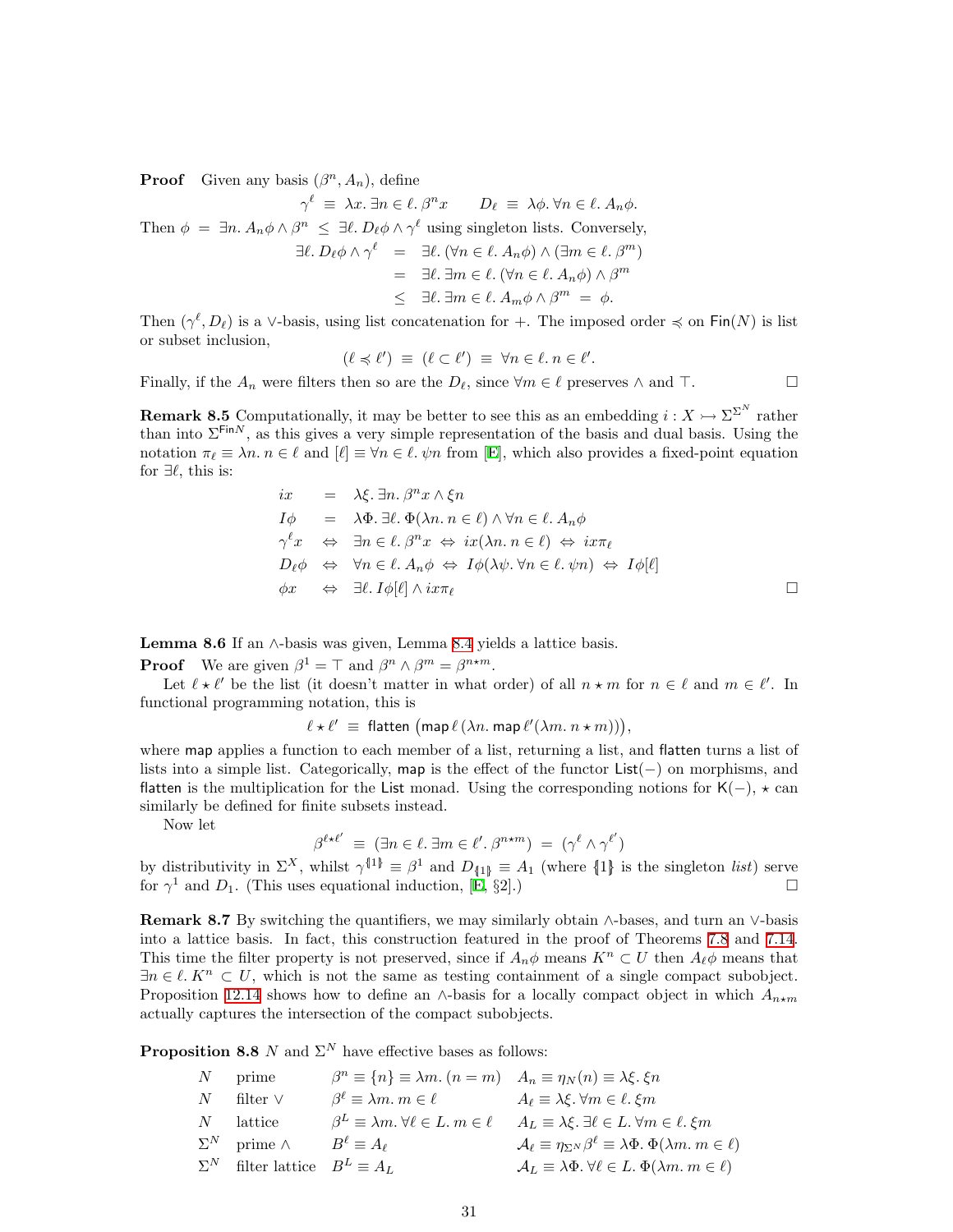indexed by  $n : N, \ell : Fin(N)$  or  $L : Fin(Fin(N))$ . The interchange of sub- and superscripts means that we're reversing the imposed order on these indexing objects (Remark [4.12\)](#page-13-3).  $\Box$ 

The last of these also provides a basis for  $\Sigma^{\Sigma^N}$ , using Axiom [4.10](#page-13-1) twice.

<span id="page-31-0"></span>**Lemma 8.9**  $\Sigma^{\Sigma^{N}}$  has a Fin(FinN)-indexed prime ∧-basis with

$$
\mathcal{B}^L \equiv \mathcal{A}_L \equiv \lambda \Phi. \,\forall \ell \in L. \,\Phi \beta^{\ell} \quad \text{and} \quad \mathbb{A}_L \equiv \eta_{\Sigma^2 N} A_L \equiv \lambda \mathcal{F}. \,\mathcal{F} A_L,
$$

so, using  $\Sigma^3 N$  as a shorthand for a tower of exponentials,  $\Sigma^{\Sigma^{N}} \equiv (((N \to \Sigma) \to \Sigma) \to \Sigma),$ 

 $\mathcal{F}:\Sigma^3 N,~\Phi:\Sigma^{\Sigma^N}~\vdash~\mathcal{F}\Phi~\Leftrightarrow~\exists L\text{:Fin}(\mathsf{Fin} N).~~\mathcal{F}A_L\wedge \forall \ell\in L.~\Phi\beta^\ell.$ 

**Proof** The prime ∧-basis on  $\Sigma^N$  makes  $\Sigma^{\Sigma^N} \triangleleft \Sigma^{\text{Fin}(N)}$  by

$$
\Phi \mapsto \lambda \ell
$$
.  $\Phi \beta^{\ell}$  and  $\lambda \xi$ .  $\exists \ell$ .  $\Psi \ell \wedge \forall n \in \ell$ .  $\xi n \leftrightarrow \Psi$ ,

so  $\Sigma^3 N \triangleleft \Sigma^2$ Fin $(N)$  by

$$
\mathcal{F} \mapsto \lambda \Psi. \ \mathcal{F}(\lambda \xi. \ \exists \ell. \ \Psi \ell \wedge \forall n \in \ell. \ \xi n) \quad \text{and} \quad \lambda \Phi. \ \mathcal{G}(\lambda \ell. \ \Phi \beta^{\ell}) \leftarrow \mathcal{G}.
$$

For any  $\mathcal{F}: \Sigma^3 N$  and  $\Psi: \Sigma^{\text{Fin}(N)}$ , let G be obtained from  $\mathcal F$  in this way, and use the prime ∧-basis on  $\Sigma^{\mathsf{Fin}(N)}$ :

$$
\mathcal{G}\Psi \Leftrightarrow \exists L:\text{FinFin}(N). \ \mathcal{G}(\lambda \ell. \ \ell \in L) \land \forall \ell \in L. \ \Psi \ell
$$
  
\n
$$
\Leftrightarrow \exists L. \ \mathcal{F}(\lambda \xi. \ \exists \ell. \ (\lambda \ell. \ \ell \in L) \ell \land \forall n \in \ell. \ \xi n) \land \forall \ell \in L. \ \Psi \ell
$$
  
\n
$$
\Leftrightarrow \exists L. \ \mathcal{F}(\lambda \xi. \ \exists \ell \in L. \ \forall n \in \ell. \ \xi n) \land \forall \ell \in L. \ \Psi \ell
$$
  
\n
$$
\Leftrightarrow \exists L. \ \mathcal{F}A_L \land \forall \ell \in L. \ \Psi \ell
$$
  
\nso  $\mathcal{F} = \lambda \Phi. \ \mathcal{G}(\lambda \ell. \ \Phi \beta^{\ell}) = \lambda \Phi. \ \exists L. \ \mathcal{F}A_L \land \forall \ell \in L. \ \Phi \beta^{\ell}.$ 

<span id="page-31-1"></span>**Lemma 8.10** If an object X has an effective basis  $(\beta^n, A_n)$  then its topology  $\Sigma^X$  has a prime lattice basis  $(D^L, \lambda F. F \gamma_L)$ , indexed by  $L : Fin(FinN)$ , where

$$
\gamma_L \equiv \lambda x. \exists \ell \in L. \forall n \in \ell. \beta^n x \text{ and } D^L \equiv \lambda \phi. \forall \ell \in L. \exists n \in \ell. A_n \phi.
$$

**Proof** By Lemma [7.4](#page-24-0), there is an embedding  $i: X \rightarrow \Sigma^N$  with  $\Sigma$ -splitting I by

$$
ix \equiv \lambda n \cdot \beta^n x
$$
 and  $I\phi \equiv \Phi \equiv \lambda \xi \cdot \exists n \cdot A_n \phi \wedge \xi n$ , so  $\phi = \lambda x \cdot \Phi(ix)$ .

For  $F : \Sigma^{\Sigma^X}$ , let  $\mathcal{F} \equiv F \cdot \Sigma^i \equiv \lambda \Psi$ .  $F(\lambda x. \Psi(ix)) : \Sigma^3 N$ , so  $\mathcal{F} \cdot I = F \cdot \Sigma^i \cdot I = F$ . Then

$$
F\phi \Leftrightarrow \mathcal{F}(I\phi) \Leftrightarrow \exists L. \mathcal{F}A_L \wedge \forall \ell \in L. I\phi\beta^{\ell}
$$
 Lemma 8.9  

$$
\Leftrightarrow \exists L. \ F(\Sigma^i A_L) \wedge \forall \ell \in L. I\phi\beta^{\ell}
$$

$$
\Leftrightarrow \exists L. \ F\gamma_L \wedge D^L\phi
$$

<span id="page-31-2"></span>since the given formulae are  $\gamma_L = \Sigma^i A_L$  and  $D^L = \lambda \phi$ .  $\forall \ell \in L$ .  $I \phi \beta^{\ell}$ . . — Процессиональные производствование и производствование и производствование и производствование и производс<br>В 1990 году в 1990 году в 1990 году в 1990 году в 1990 году в 1990 году в 1990 году в 1990 году в 1990 году в<br>

**Theorem 8.11** Every definable (or locally compact,  $cf$ . Remark [6.3\)](#page-20-2) object X has a lattice basis, indexed by Fin(FinN), and is a  $\Sigma$ -split subobject of  $\Sigma^{\mathbb{N}}$ . Moreover,  $\Sigma^X$  is *stably* locally compact, as it has a prime lattice basis (*cf.* Proposition [6.16\)](#page-23-5).

<span id="page-31-3"></span>Remark 8.12 This is a "normal form" theorem, and, like all such theorems, it can be misinterpreted. It is a bridge over which we may pass in *either* direction between  $\lambda$ -calculus and a discrete encoding of topology, not an intention to give up the very pleasant synthetic results that we saw in[[C](#page-60-2)]. In particular, we make no suggestion that either arguments in topology or their computational interpretations need go via the list or subset representation (though[[JKM99\]](#page-59-13) seems tohave this in mind). Indeed, subsets may instead be represented by  $\lambda$ -terms [[E\]](#page-60-3). It is simply a method of proof, and is exactly what we need to connect synthetic abstract Stone duality with the older lattice-theoretic approaches to topology, as we shall now show.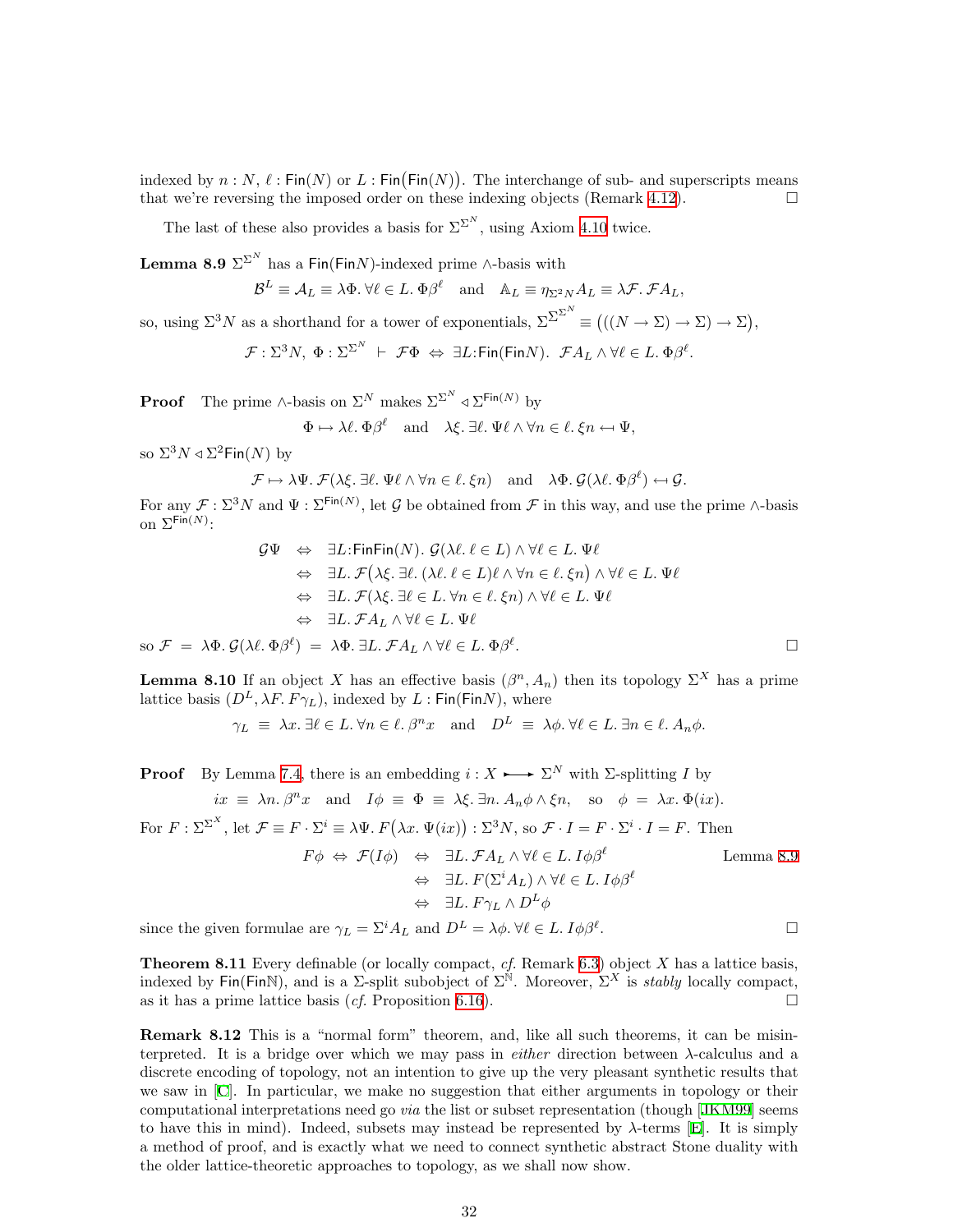### <span id="page-32-1"></span><span id="page-32-0"></span>9 Basic corollaries

Making use of the availability of bases for all definable objects, this section establishes the basic properties that justify the claim that abstract Stone duality is an account of domain theory and general topology, at least in so far as its morphisms are continuous functions. We first prove something that was claimed in Remark [4.8.](#page-12-1)

**Proposition 9.1** Let M be an overt discrete object with effective basis  $(\beta^n, A_n)$  indexed by an overt discrete object N. Then  $M$  is the subquotient of  $N$  by an open partial equivalence relation. **Proof** Write  $n \Vdash x$  for  $n : N$ ,  $x : M \vdash A_n\{x\} \wedge \beta^n x$  (using discreteness of M) and  $N' =$  ${n \mid \exists x \ldotp n \Vdash x} \subset N$ , which is open, using overtness.

Then, using the basis expansion of open  $\{x\}$ ,

$$
\top \Leftrightarrow (x =_M x) \Leftrightarrow \{x\}(x) \Leftrightarrow \exists n. A_n \{x\} \wedge \beta^n x \Leftrightarrow \exists n. n \Vdash x,
$$

so every point  $x : M$  has some code  $n : N'$ . The latter belongs only to x since

$$
n \Vdash x \land n \Vdash y \Leftrightarrow A_n \{x\} \land \beta^n x \land A_n \{y\} \land \beta^n y
$$
  
\n
$$
\Rightarrow A_n \{x\} \land \beta^n y
$$
  
\n
$$
\equiv (\exists n. A_n \{x\} \land \beta^n) y
$$
  
\n
$$
\Leftrightarrow \{x\} y \Leftrightarrow (x =_M y).
$$

Hence  $N' \to \Sigma^M$  by  $n \mapsto \lambda x. n \Vdash x$  factors through  $\{\} : M \longrightarrow \Sigma^M$ , and M is  $N/\sim$  where  $(m \sim n) \equiv (\exists x \ldots m \Vdash x \wedge n \Vdash x)$  $(m \sim n) \equiv (\exists x \ldots m \Vdash x \wedge n \Vdash x)$  $(m \sim n) \equiv (\exists x \ldots m \Vdash x \wedge n \Vdash x)$  [[C\]](#page-60-2).

We leave it as an exercise to define partial equivalence relations on  $List(N)$  whose quotients are List $(M)$  and  $K(M)$ .

<span id="page-32-2"></span>**Corollary 9.2** Every definable overt discrete object is a subquotient of  $\mathbb N$  by an open partial equivalence relation.

This does not restrict how "big" overt discrete objects can be in general models of ASD: for example,  $\aleph_1$  still belongs to the classical model. It simply says that, having required certain base types to be overt discrete, as we did with  $\mathbb N$  in Axiom [4.4](#page-11-2), the additional overt discrete objects that can be constructed from them are no bigger.

**Corollary 9.3** In the free model, if an object  $X$  has a basis indexed by any overt discrete object M then it has one indexed by  $\mathbb N$ .

**Proof** Let  $n : \mathbb{N}, m : M \vdash n \Vdash m$  be the relation defined in the Proposition and  $(\beta^m, A_m)$  the basis on  $X$ . Define

$$
\gamma^n \equiv \lambda x. \exists m. n \Vdash m \wedge \beta^m x \text{ and } D_n \equiv \lambda \phi. \exists m. n \Vdash m \wedge A_m \phi.
$$

So  $\gamma^n = \beta^m$  and  $D_n = A_m$  if  $n \Vdash m$ , but  $\gamma^n = \bot$  and  $D_n = \bot$  if  $n \notin N'$ . Then, using the properties of  $\mathbb{H}$ ,  $(\gamma^n, D_n)$  is an effective basis because

$$
\exists n. D_n \phi \land \gamma^n x \Leftrightarrow \exists nmm'.\ n \Vdash m \land A_m \phi \land n \Vdash m' \land \beta^{m'} x
$$
  

$$
\Leftrightarrow \exists m. A_m \phi \land \beta^m x \Leftrightarrow \phi x
$$

The next goal is Scott continuity, i.e. preservation of directed joins. Recall from Definition [4.13](#page-13-0) that these are defined in terms of a structure  $(S, 0, +)$  that indexes two families

$$
s: S \ \vdash \ \alpha_s: \Sigma \quad \text{and} \quad \phi^s: \Sigma^X.
$$

Lemma 9.4  $\Gamma$ ,  $\ell$ : Fin $(M) \vdash (\forall m \in \ell$ . ∃s:S.  $\alpha_s \wedge \phi^s m) \Leftrightarrow (\exists s : S. \alpha_s \wedge \forall m \in \ell$ .  $\phi^s m)$ .

**Proof** We have to show  $\Rightarrow$ , as  $\Leftarrow$  is easy. For the base case,  $\ell \equiv 0$ , put  $s \equiv 0$ . For the induction step,  $\ell' = m :: \ell$ , suppose by the induction hypothesis that

$$
\alpha_t \wedge \phi^t m \quad \wedge \quad \alpha_s \wedge \forall m \in \ell, \phi^s m
$$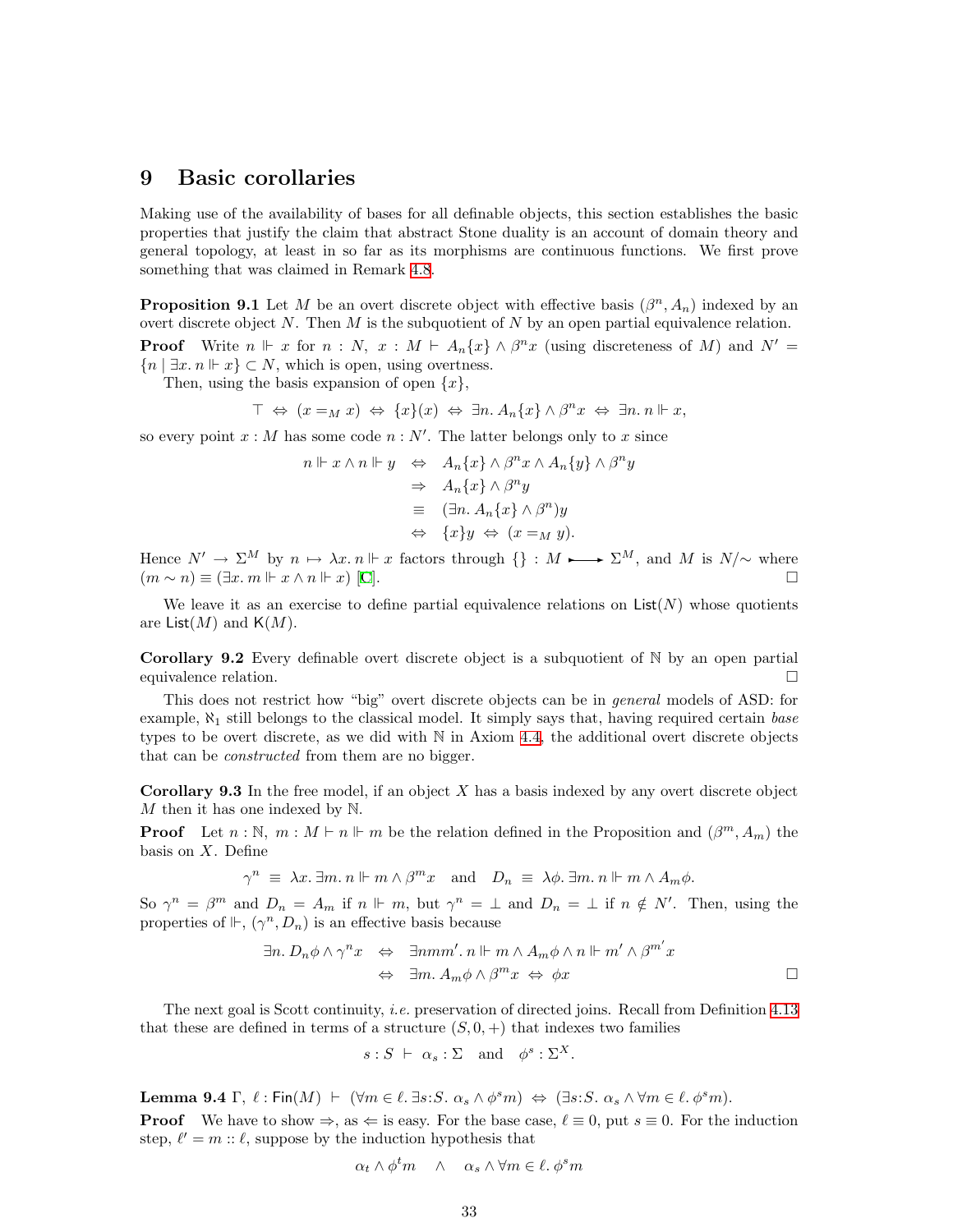Put  $u \equiv s + t : S$ , so  $\alpha_u \Leftrightarrow \alpha_{s+t} \Leftrightarrow \alpha_s \wedge \alpha_t$  and  $\phi^s, \phi^t \leq \phi^u$ , so we have  $\alpha_u \wedge \forall m \in m :: \ell. \phi^u m$ .

This proof is for lists, but a similar induction scheme works for subsets too, cf. [\[Tay99,](#page-59-6) Section 6.5]. Since this equational hypothesis is of the form  $\sigma \Leftrightarrow \top$ , it can be eliminated in favour of an open subobject of the context  $\mathbb{E}, \S 2$ .

<span id="page-33-3"></span>**Lemma 9.5** Any  $\Gamma \vdash \mathcal{F} : \Sigma^3 N$  preserves the directed join  $\Gamma \vdash \exists s. \alpha_s \wedge \Phi^s : \Sigma^{\Sigma^N}$ . **Proof** Using the previous lemma for  $X \equiv \Sigma^N$  and  $M \equiv \text{Fin}N$ ,

$$
\mathcal{F}(\exists s. \alpha_s \land \Phi^s) \Leftrightarrow \exists L. \mathcal{F} A_L \land \forall \ell \in L. \exists s. \alpha_s \land \Phi^s \beta^{\ell} \qquad \text{Lemma 8.9}
$$
  

$$
\Leftrightarrow \exists L. \mathcal{F} A_L \land \exists s. \alpha_s \land \forall \ell \in L. \Phi^s \beta^{\ell}
$$
  

$$
\Leftrightarrow \exists s. \alpha_s \land \exists L. \mathcal{F} A_L \land \forall \ell \in L. \Phi^s \beta^{\ell}
$$
  

$$
\Leftrightarrow \exists s. \alpha_s \land \mathcal{F}\Phi^s \qquad \text{Lemma 8.9 } \Box
$$

<span id="page-33-1"></span>**Theorem 9.6** Any  $\Gamma \vdash F : \Sigma^{\Sigma^X}$  preserves the directed join  $\exists s. \alpha_s \wedge \phi^s : \Sigma^X$ . Proof Making the same substitutions as in Lemma [8.10,](#page-31-1)

$$
F(\lambda x. \exists s. \alpha_s \land \phi^s x) \Leftrightarrow \mathcal{F} \cdot I(\lambda x. \exists s. \alpha_s \land \Phi^s(ix))
$$
  
\n
$$
\Leftrightarrow (\mathcal{F} \cdot I \cdot \Sigma^i)(\exists s. \alpha_s \land \Phi^s)
$$
  
\n
$$
\Leftrightarrow \exists s. \alpha_s \land (\mathcal{F} \cdot I \cdot \Sigma^i)\Phi^s
$$
 Lemma 9.5  
\n
$$
\Leftrightarrow \exists s. \alpha_s \land F\phi^s
$$
 similarly  $\Box$ 

**Corollary 9.7** All  $F : \Sigma^Y \to \Sigma^X$  preserve directed joins.

We can now see the construction in Lemma [8.10](#page-31-1) as a composite, of Lemma [8.4](#page-29-1) twice and the following result. In order to apply  $F : \Sigma^{\Sigma^X}$  to the basis decomposition of  $\phi : \Sigma^X$ , the decomposition must be a directed join.

<span id="page-33-2"></span>**Lemma 9.8** If X has a ∨-basis then  $\Sigma^X$  has a prime ∧-basis.

**Proof** For  $F : \Sigma^{\Sigma^X}$  and  $\phi : \Sigma^X$ , since the ∨-basis gives a directed join,

 $F\phi \Leftrightarrow F(\exists n. A_n \phi \wedge \beta^n) \Leftrightarrow \exists n. A_n \phi \wedge F\beta^n.$ 

This is the decomposition of F with respect to the prime  $\wedge$ -basis with

$$
B^n \equiv A_n \quad \text{and} \quad A_n \equiv \lambda F. \, F\beta^n.
$$

Notice that it reverses the imposed order on the indexing object.

We can also go up to the second exponential with just one level of lists.

<span id="page-33-4"></span>**Lemma 9.9** Let  $(\beta^n, A_n)$  be a ∨-basis for X. Then

$$
\mathcal{B}^{\ell} \equiv \lambda F. \,\forall n \in \ell. \, F\beta^{n} \quad \text{and} \quad \mathbb{A}_{\ell} \equiv \lambda \mathcal{F.} \,\mathcal{F}(\lambda \phi. \,\exists n \in \ell. \, A_{n}\phi)
$$

define a prime ∧-basis for  $\Sigma^{\Sigma^{X}}$ , *i.e.* we have a basis decomposition

$$
\mathcal{F}: \Sigma^3 X \ \vdash \ \mathcal{F} \ = \ \lambda F. \ \exists \ell. \ \mathcal{F}(\lambda \phi. \ \exists n \in \ell. \ A_n \phi) \land \forall n \in \ell. \ F\beta^n.
$$

**Proof**  $(A_n, \lambda F, F\beta^n)$  is a basis and  $(\lambda \phi, \exists n \in \ell, A_n\phi, \lambda F, \forall n \in \ell, F\beta^n)$  an ∨-basis for  $\Sigma^X$  by Lemmas [9.8](#page-33-2) and [8.4.](#page-29-1) Finally, Lemma 9.8 gives the prime ∧-basis for  $\Sigma^{\Sigma^X}$ . — Первый профессиональный профессиональный софийский софийский софийский софийский софийский софийский софий<br>В софийский софийский софийский софийский софийский софийский софийский софийский софийский софийский софийски

As a corollary, we have another result similar to Corollary [9.2](#page-32-2), although this one does restrict the size of overt discrete compact objects. Such objects are called **Kuratowski finite**: see [\[E](#page-60-3)] for more detail. Beware that even finiteness is not the same as being a numeral, for example a Möbius band has a finite set of edges that is locally equal to 2, but this set is not a numeral.

<span id="page-33-0"></span>**Theorem 9.10** An object  $N$  is overt discrete compact iff it is listable, and therefore a quotient of a numeral by an open equivalence relation.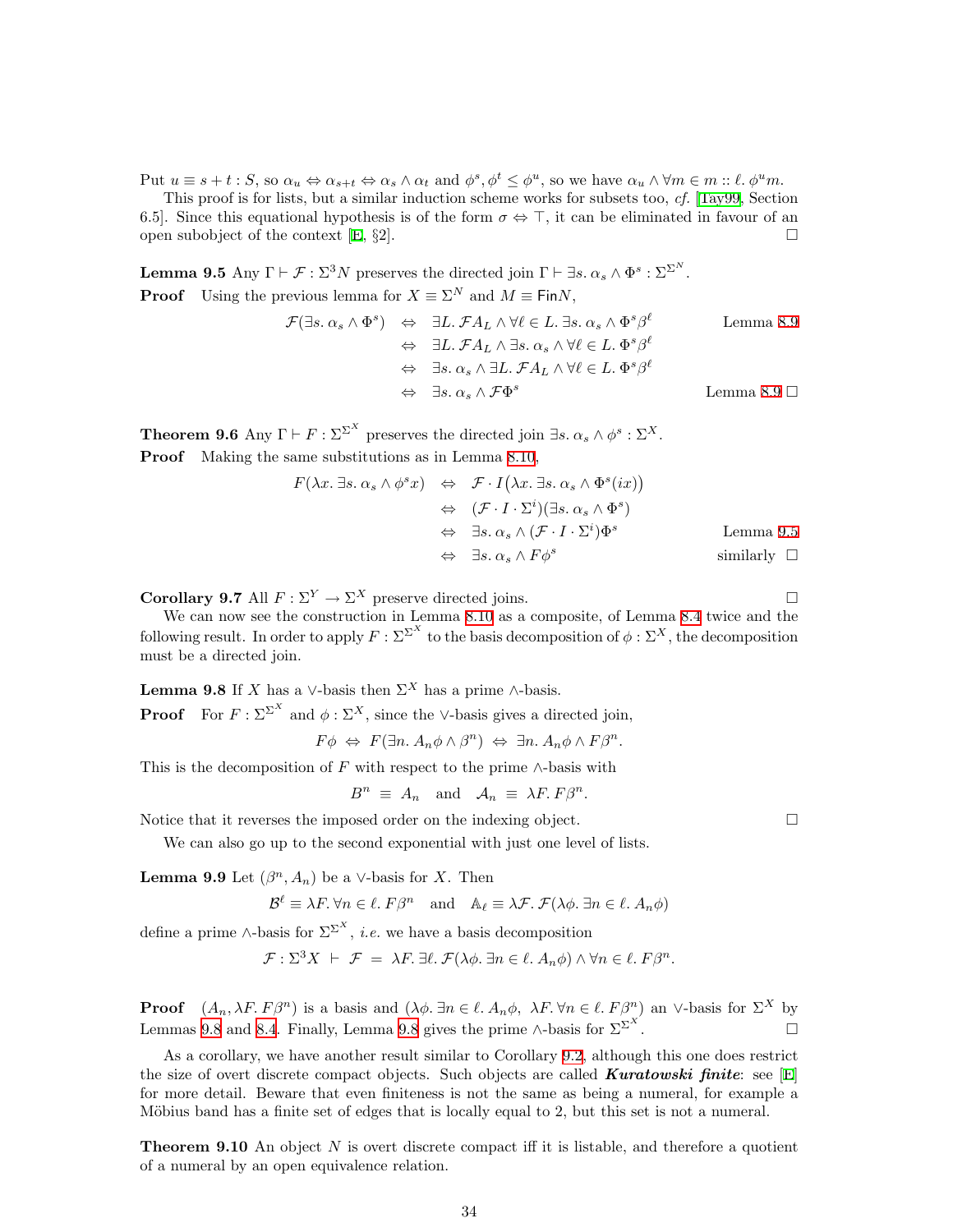<span id="page-34-0"></span>**Proof** Expanding the quantifier  $\forall_N$  using the filter ∨-basis for N indexed by ListN,

$$
\forall_N \phi \Leftrightarrow \exists \ell. \forall n. \, n \in \ell \land \forall m \in \ell. \, \phi m,
$$

so  $\top \Leftrightarrow \forall_N \top \Leftrightarrow \exists \ell. \forall n. n \in \ell.$  The numeral is (the length of)  $\ell$ , though we require the Existence Property (cf. Remark [4.11](#page-13-2)) to pin down its order and so make it a quotient of a numeral.  $\square$ 

As another corollary, we can complete the business of Proposition [5.11](#page-17-0) and Lemma [8.2](#page-29-2).

<span id="page-34-2"></span>**Theorem 9.11** Let  $A: \Sigma^Y \to \Sigma^X$  and  $B: \Sigma^V \to \Sigma^U$ . (a) If A and B both preserve  $\top$  and  $\wedge$  then the squares

$$
\Sigma^{X} \xleftarrow{A} \Sigma^{Y} \qquad X \xrightarrow{\widehat{A}} Y
$$
\n
$$
\Sigma^{U} \Sigma^{X \times U} \xleftarrow{A^{U}} \Sigma^{Y \times U} \qquad X \times U \xrightarrow{A \times U} Y \times U \qquad U
$$
\n
$$
B \qquad B^{X} \qquad ? \qquad B^{Y} \qquad B \times X \qquad ? \qquad B \times Y \qquad \beta
$$
\n
$$
\Sigma^{V} \qquad \Sigma^{X \times V} \xleftarrow{A^{V}} \Sigma^{Y \times V} \qquad X \times V \xrightarrow{A \times V} Y \times V \qquad V
$$

commute. Hence  $\times$  is a symmetric monoidal structure in the category whose objects are those of S and whose morphisms  $\hat{A}: X \longrightarrow Y$  $\hat{A}: X \longrightarrow Y$  $\hat{A}: X \longrightarrow Y$  are the A that preserve  $\top$  and  $\wedge$ , cf. [A, Section 3]. In particular, these maps commute with  $\forall K$ , for any compact K.

(b) If instead A and B both preserve  $\perp$  and  $\vee$  then again the squares commute, so  $\times$  is a symmetric monoidal structure in that category too, and these maps commute with  $\exists_N$ , for any overt N.

**Proof** Lemma [8.2](#page-29-2) and Theorem [9.6](#page-33-1). □

Corollary 9.12 Closed and compact subobjects coincide in any compact Hausdorff object, whilst open and overt ones agree in any overt discrete object.

#### <span id="page-34-1"></span>10 Primes and nuclei

In this section we prove the finitary lattice-theoretic characterisations of primes and nuclei that we announced in Remark [3.4](#page-8-4).

Since homomorphisms of the four lattice connectives also preserve directed joins, we might expect them to be frame homomorphisms. However, they only preserve joins indexed by *overt* objects, not "arbitrary" ones. On the other hand, objects and inverse image maps are defined in Abstract Stone Duality as algebras and homomorphisms for the monad corresponding to  $\Sigma^{(-)}$  $\Sigma^{(-)}$ , rather than for an infinitary algebraic theory.

We actually consider "Curried" homomorphisms.

**Definition 10.1** The term  $\Gamma \vdash P : \Sigma^{\Sigma^X}$  is **prime** [\[A,](#page-60-1) Definition 8.1] if

$$
\Gamma, \mathcal{F}: \Sigma^3 X \vdash \mathcal{F}P \Leftrightarrow P(\lambda x. \mathcal{F}(\lambda \phi. \phi x)).
$$

Axiom [3.3\(b\)](#page-8-2) says that we may then introduce  $a =$  focus P such that  $P = \lambda \phi$ .  $\phi a$ .

Plainly if  $P \equiv \lambda \phi$ .  $\phi a$  for some a then

$$
P\top \Leftrightarrow \top, \qquad P(\phi \wedge \psi) \Leftrightarrow \phi a \wedge \psi a \Leftrightarrow P\phi \wedge P\psi
$$

and similarly for  $\perp$  and  $\vee$ . We know that frame homomorphisms (as defined *externally* using infinitary lattices) agree with Eilenberg–Moore homomorphisms in the case of the classical models [[A](#page-60-1), [B\]](#page-60-0). Now we can use bases to prove a similar result for the internal finitary lattice structure in our category. This means that we can import at least some of the familiar lattice-theoretic arguments about topology into our category.

**Theorem 10.2**  $P : \Sigma^{\Sigma^X}$  is prime iff it preserves  $\top$ ,  $\bot$ ,  $\wedge$  and  $\vee$ .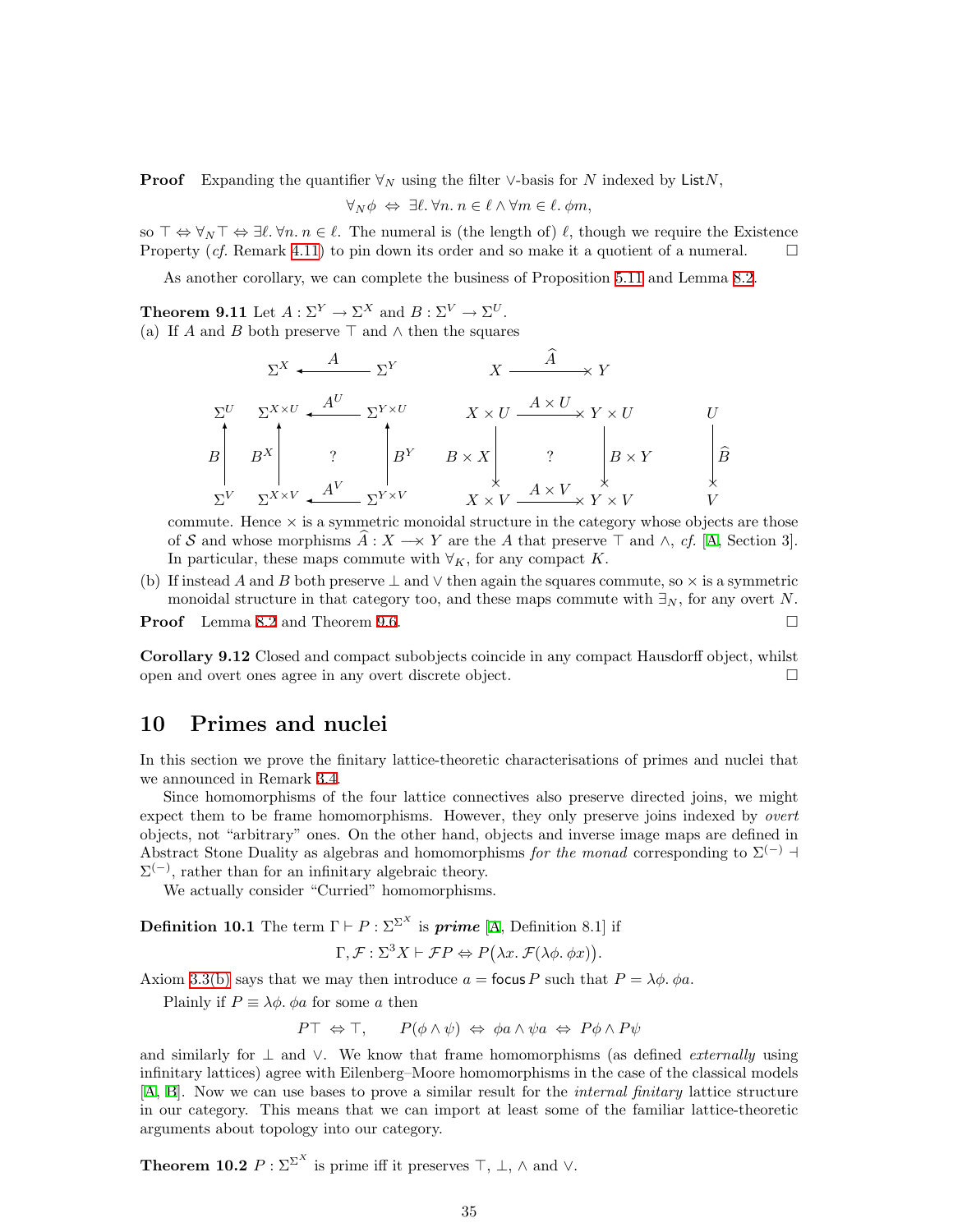**Proof**  $\Rightarrow$  Put  $\mathcal{F} \equiv \lambda F$ .  $F \phi \wedge F \psi$ , so  $\mathcal{F}P \Leftrightarrow P \phi \wedge P \psi$ , whilst

 $P(\lambda x. \mathcal{F}(\lambda \phi. \phi x)) \Leftrightarrow P(\lambda x. \phi x \wedge \psi x) \Leftrightarrow P(\phi \wedge \psi).$ 

The other connectives are handled in the same way.

 $\left[\leftarrow\right]$  First note that, using Axiom [3.6](#page-9-1) for P and α, and P $\perp \Leftrightarrow \perp$ ,

 $P(\alpha \wedge \phi) \Leftrightarrow P \perp \vee \alpha \wedge P \phi \Leftrightarrow \alpha \wedge P \phi.$ 

Second, P commutes with  $\exists$  by Theorem [9.11\(](#page-34-2)b), so

$$
\mathcal{F}P \Leftrightarrow \exists \ell. \mathcal{F}(\lambda \phi. \exists n \in \ell. A_n \phi) \land \forall n \in \ell. P\beta^n \qquad \text{Lemma 9.9}
$$
\n
$$
\Leftrightarrow \exists \ell. \mathcal{F}(\lambda \phi. \exists n \in \ell. A_n \phi) \land P(\forall n \in \ell. \beta^n) \qquad P \text{ preserves } \land, \top
$$
\n
$$
\Leftrightarrow \exists \ell. P(\mathcal{F}(\lambda \phi. \exists n \in \ell. A_n \phi) \land \forall n \in \ell. \beta^n) \qquad \text{above}
$$
\n
$$
\Leftrightarrow P(\exists \ell. \mathcal{F}(\lambda \phi. \exists n \in \ell. A_n \phi) \land \forall n \in \ell. \beta^n)
$$
\n
$$
\Leftrightarrow P(\lambda x. \exists \ell. \mathcal{F}(\lambda \phi. \exists n \in \ell. A_n \phi) \land \forall n \in \ell. (\lambda \phi. \phi x) \beta^n)
$$
\n
$$
\Leftrightarrow P(\lambda x. \mathcal{F}(\lambda \phi. \phi x)). \qquad \text{Lemma 9.9 } \square
$$

<span id="page-35-1"></span>**Corollary 10.3**  $H : \Sigma^X \to \Sigma^Y$  is an Eilenberg–Moore homomorphism iff it is a lattice homomorphism. In this case, it is of the form  $H = \Sigma^f$  for some unique  $f: Y \to X$ .

We have in particular a way of introducing *points* of an object by finitary lattice-theoretic arguments. By this method we can derive a familiar domain-theoretic result, but beware that, as the objects of our category denote locally compact objects and not merely domains, the order by no means characterises the objects and morphisms.

<span id="page-35-0"></span>Theorem 10.4 Every object has and every morphism preserves directed joins.

**Proof** [\[Joh82,](#page-59-9) Lemma II 1.11] Let  $\Gamma$ ,  $s : S \vdash a_s : X$  be a directed family in X with respect to the intrinsic order (Definition [3.7\)](#page-9-0), then

$$
\Gamma, \; s : S \; \vdash \; \lambda \phi. \; \phi a_s : \Sigma^{\Sigma^X}
$$

is a directed family of primes. But primes are characterised lattice-theoretically, and the property is preserved by directed joins (Theorem [9.6](#page-33-1) for  $\mathcal{F}$ ), so

$$
\Gamma \ \vdash \ P \ \equiv \ \lambda \phi. \ \exists s. \ \phi a_s : \Sigma^{\Sigma^X}
$$

is also prime, and  $P = \lambda \phi$ .  $\phi a$ , where  $a \equiv$  focus  $P : X$ .

I claim that this is the join of the given family. By Definition [3.7,](#page-9-0) the order relation  $a_s \leq x a$ means  $\lambda \phi$ .  $\phi a_s \leq \lambda \phi$ .  $\phi a \equiv P$ , which we have by the definition of P, whilst similarly if  $\Gamma$ , s: S  $\vdash$  $a_s \leq b$  then  $\lambda \phi$ .  $\phi a_s \leq \lambda \phi$ .  $\phi b$  so  $P \leq \lambda \phi$ .  $\phi b$  as P is the join, and then  $a \leq b$ .

By a similar argument, given  $f : X \to Y$ , we have  $f(a_s) \leq_Y fa$  since  $\psi : \Sigma^Y$  provides  $\psi \cdot f : \Sigma^X$ , and if  $f(a_s) \leq b$  then  $f(a) \leq b$ , so f preserves the join.

**Corollary 10.5** Suppose that an object X has a least element  $\perp$  in its intrinsic order. Then any  $f: X \to X$  has a least fixed point, namely

$$
a \equiv \text{focus}(\lambda \phi, \exists n. \phi a_n), \text{ where } a_0 \equiv \bot \text{ and } a_{n+1} \equiv fa_n.
$$

Finally, we show that the equations in Lemma [7.15](#page-27-1) that characterised the Scott-continuous functions E that are of the form  $I \cdot \Sigma^i$  for a  $\Sigma$ -split sublocale are also valid for  $\Sigma$ -split subobjects in abstract Stone duality.

**Definition 10.6** Recall from [\[B](#page-60-0), Definition 4.3] that  $E : \Sigma^X \to \Sigma^X$  is called a *nucleus* if

$$
\mathcal{F}: \Sigma^3 X + E(\lambda x. \mathcal{F}(\lambda \phi. \phi x)) = E(\lambda x. \mathcal{F}(\lambda \phi. E \phi x)) : \Sigma^X.
$$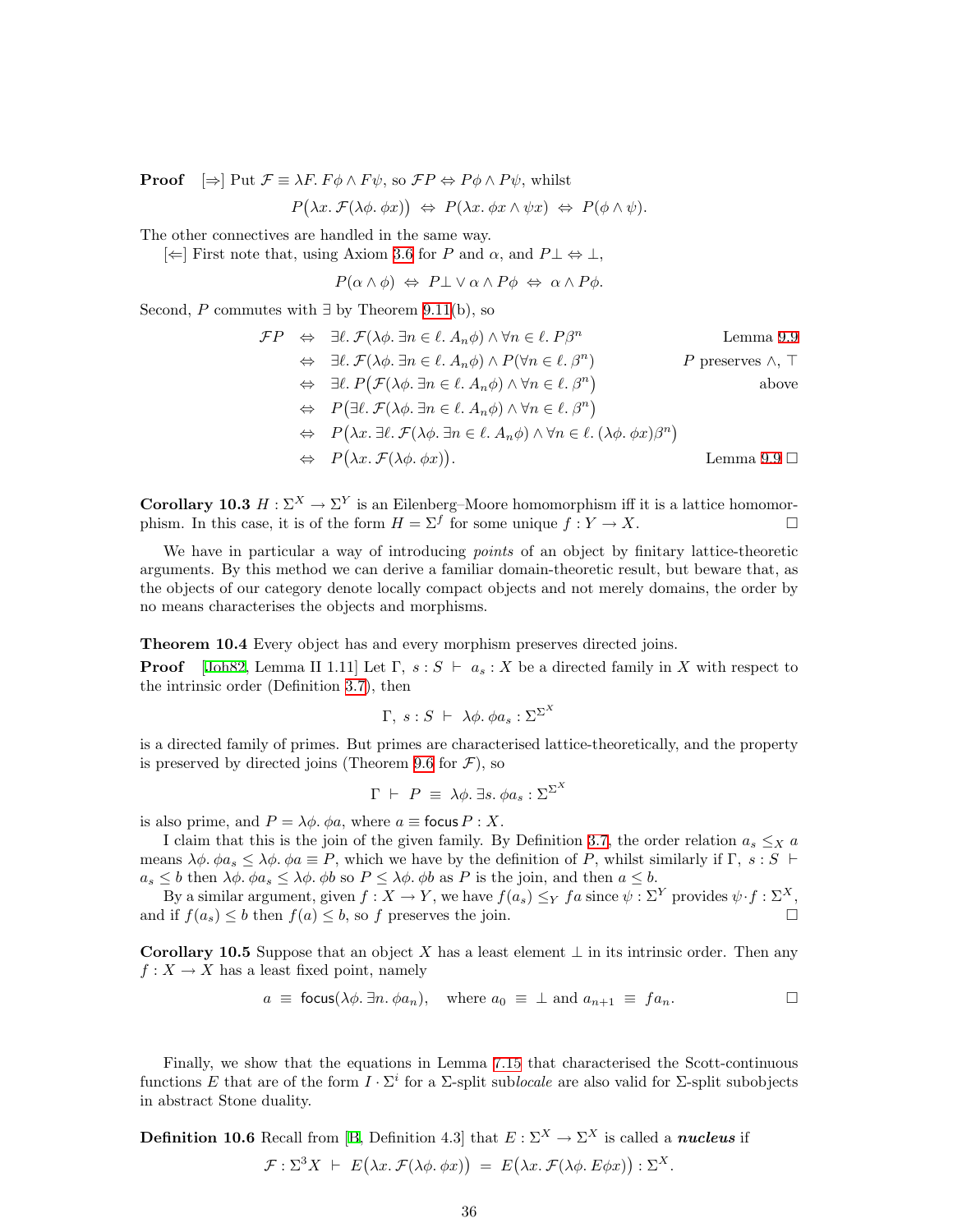(This equation arises from Beck's monadicity theorem, and is applicable without assuming any lattice structure on  $\Sigma$ .)

<span id="page-36-0"></span>**Lemma 10.7** If  $E$  is a nucleus then

 $\phi, \psi : \Sigma^{X} \vdash E(\phi \wedge \psi) = E(E\phi \wedge E\psi)$  and  $E(\phi \vee \psi) = E(E\phi \vee E\psi)$ .

**Proof** Putting  $\mathcal{F} \equiv \lambda F$ .  $F \phi \wedge F \psi$ ,

$$
E(\lambda x. \mathcal{F}(\lambda \phi. \phi x)) = E(\lambda x. \phi x \wedge \psi x) = E(\phi \wedge \psi) \qquad LHS
$$

$$
E(\lambda x. \mathcal{F}(\lambda \phi. E \phi x)) = E(\lambda x. E \phi x \wedge E \psi x) = E(E \phi \wedge E \psi), \quad RHS
$$

are equal. The argument for  $\vee$  is the same.

For the converse, first observe that the equations allow us to insert or remove Es as we please in any sub-term of a lattice expression, so long as  $E$  is applied to the whole expression. In particular,  $E\phi = E(E\phi)$  and  $E(\phi \vee \psi \vee \theta) = E(E\phi \vee E\psi \vee \theta)$  (sic).

<span id="page-36-1"></span>**Lemma 10.8** Although we needn't have  $E\top = \top$  or  $E\bot = \bot$ , we may extend the binary ∨-formula to finite (possibly empty) sets  $\ell : Fin(N):$ 

$$
E(\exists n \in \ell \, \alpha_n \wedge \phi^n) \ = \ E(\exists n \in \ell \, \alpha_n \wedge E\phi^n),
$$

where  $n : N \vdash \alpha_n : \Sigma$  and  $\phi^n : \Sigma^X$ . Similarly but more simply, from the ∧-equation,  $E(\forall n \in \ell, \phi^n) = E(\forall n \in \ell, E\phi^n).$ 

**Proof** The base case of the induction,  $\ell \equiv 0$ , is  $E \perp E \perp$ , and the next case is

$$
E(\alpha \wedge \phi) = E \bot \vee \alpha \wedge E \phi = E \bot \vee \alpha \wedge E(E\phi) = E(\alpha \wedge E\phi)
$$

by the Phoa principle. For the induction step[[E](#page-60-3), §2],

$$
E(\exists n \in m :: \ell.\ \alpha_n \wedge \phi^n)
$$
  
\n
$$
= E((\exists n \in \ell.\ \alpha_n \wedge \phi^n) \vee (\alpha_m \wedge \phi^m))
$$
  
\n
$$
= E(E(\exists n \in \ell.\ \alpha_n \wedge \phi^n) \vee E(\alpha_m \wedge \phi^m))
$$
  
\n
$$
= E(E(\exists n \in \ell.\ \alpha_n \wedge E\phi^n) \vee E(\alpha_m \wedge E\phi^m))
$$
ind. hyp.  
\n
$$
= E((\exists n \in \ell.\ \alpha_n \wedge E\phi^n) \vee (\alpha_m \wedge E\phi^m))
$$
V-equation  
\n
$$
= E(\exists n \in m :: \ell.\ \alpha_n \wedge E\phi^n)
$$

<span id="page-36-2"></span>**Lemma 10.9** The  $\exists$  equation extends by Scott continuity (Proposition [9.6](#page-33-1)).

**Proof**  
\n
$$
E(\exists n: N. \alpha_n \wedge \phi^n) = E(\exists \ell: \text{Fin} N. \exists n \in \ell. \alpha_n \wedge \phi^n)
$$
\n
$$
= \exists \ell. E(\exists n \in \ell. \alpha_n \wedge \phi^n)
$$
\n
$$
= \exists \ell. E(\exists n \in \ell. \alpha_n \wedge E\phi^n)
$$
\n
$$
= E(\exists n: N. \alpha_n \wedge E\phi^n)
$$
\n
$$
= E(\exists n: N. \alpha_n \wedge E\phi^n)
$$
\n
$$
= \text{similarly } \Box
$$

<span id="page-36-3"></span>**Theorem 10.10**  $E$  is a nucleus iff it satisfies

 $\phi, \psi : \Sigma^{X} \vdash E(\phi \wedge \psi) = E(E\phi \wedge E\psi)$  and  $E(\phi \vee \psi) = E(E\phi \vee E\psi).$ 

**Proof** We expand  $\mathcal{F} : \Sigma^3 X$  in the defining equation for a nucleus

$$
E(\lambda x. \mathcal{F}(\lambda \phi. E \phi x)) = E(\exists L. \mathcal{F} A_L \land \forall \ell \in L. E\beta^{\ell}) \qquad \text{Proposition 9.8}
$$
  
\n
$$
= E(\exists L. \mathcal{F} A_L \land E(\forall \ell \in L. E\beta^{\ell})) \qquad \text{Lemma 10.9}
$$
  
\n
$$
= E(\exists L. \mathcal{F} A_L \land E(\forall \ell \in L. \beta^{\ell})) \qquad \text{Lemma 10.8}
$$
  
\n
$$
= E(\exists L. \mathcal{F} A_L \land \forall \ell \in L. \beta^{\ell}) \qquad \text{Lemma 10.9}
$$
  
\n
$$
= E(\lambda x. \mathcal{F}(\lambda \phi. \phi x)) \qquad \text{Proposition 9.8 } \square
$$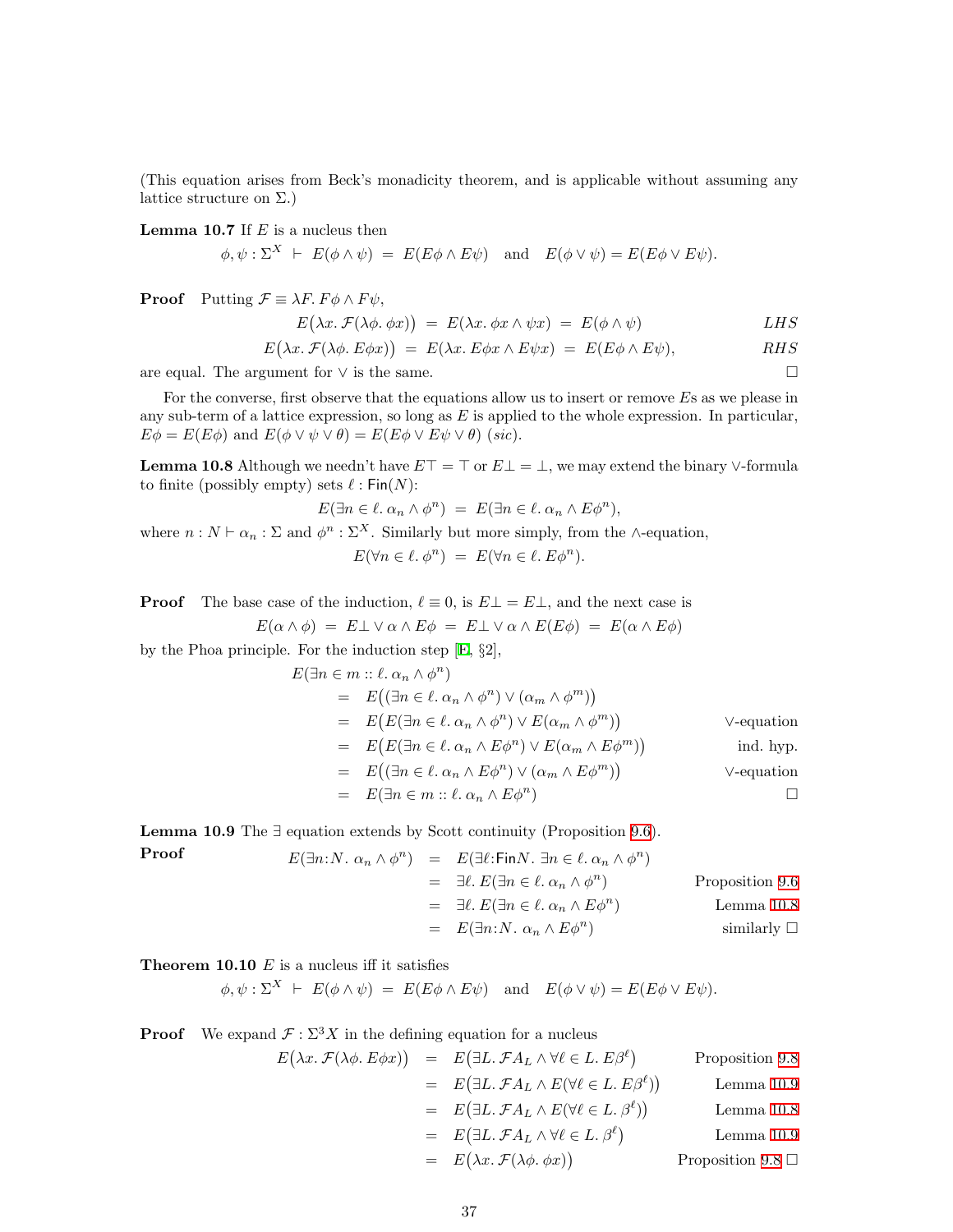#### <span id="page-37-1"></span><span id="page-37-0"></span>11 The way-below relation

We now introduce the last  $(g)$  of our abstract characterisations of local compactness in the Introduction. Recall from Section [2](#page-5-0) that any continuous distributive lattice carries a binary relation (written  $\ll$  and called "way-below") such that

$$
\frac{1}{\alpha} \ll \gamma \quad \frac{\alpha \ll \gamma \quad \beta \ll \gamma}{\alpha \lor \beta \ll \gamma} \quad \frac{\alpha' \leq \alpha \ll \beta \leq \beta'}{\alpha' \ll \beta'} \quad \frac{\alpha \ll \gamma}{\exists \beta. \ \alpha \ll \beta \ll \gamma}
$$
\n
$$
\frac{\alpha \ll \beta \quad \beta \ll \phi \quad \beta \ll \psi}{\alpha \ll (\phi \land \psi)} \quad \frac{\alpha' \leq \alpha \ll \beta \leq \beta'}{\alpha \ll \beta' \lor \gamma'} \quad \frac{\alpha \ll \gamma}{\beta' \ll \beta \quad \gamma' \ll \gamma}
$$

<span id="page-37-3"></span>**Notation 11.1** We define a new relation  $n \prec m$  as  $A_n \beta^m$ .

This is an open binary relation (term of type  $\Sigma$  with two free variables) on the overt discrete object N of indices of a basis, not on the lattice  $\Sigma^X$ . It is an "imposed" structure on N in the sense of Remark [4.5](#page-11-3).

For most of the results of this section, we shall require  $(\beta^n, A_n)$  to be an ∨-basis for X.

Examples 11.2 (Not all of these are  $\vee$ -bases.)

- (a) Let  $\beta^n$  classify  $U^n \subset X$ , and  $A_n = \lambda \phi$ .  $(K^n \subset \phi)$  in a locally compact sober space. Then  $n \prec m$  means that  $K^n \subset U^m$ . This is consistent with Notation [1.3](#page-1-4) if we identify the basis element *n* with the pair  $(U^n \subset K^n)$ .
- (b) Let  $A_n = \lambda \phi$ .  $(\beta^n \ll \phi)$  in a continuous lattice. Then  $n \ll m$  means that  $\beta^n \ll \beta^m$ , cf. Definition [2.3](#page-5-2).
- (c) In the interval basis on R in Example [6.10](#page-22-2),  $\langle q, \delta \rangle \prec \langle p, \epsilon \rangle$  means that  $[q, \delta] \subset (p, \epsilon)$ , *i.e.*  $p-\epsilon$  $q - \delta \leq q + \delta < p + \epsilon$ .
- (d) In the basis of disjoint pairs of opens,  $(U^n \notimes V_n)$ , for a compact Hausdorff space in Exam-ple [6.11,](#page-22-0)  $n \prec m$  means that  $V_n \cup U^m = X$ .
- (e) In the prime basis  $({n}, \eta n)$  for N in Example [6.7\(a\)](#page-21-1),  $n \prec m$  just when  $n = m$ .
- (f) In the Fin(N)-indexed filter ∨-basis on N in Proposition [8.8](#page-30-0),  $\ell \prec \ell'$  iff  $\ell \subset \ell'$ .
- (g) In the prime ∧-basis on  $\Sigma^N$  in Example [6.7\(b\)](#page-21-2), on the other hand,  $\ell \prec \ell'$  iff  $\ell' \subset \ell$ .
- (h) More generally, in the prime ∧-basis on  $\Sigma^X$  derived from an ∨-basis on X in Lemma [9.8](#page-33-2),  $(n \prec_{\Sigma} x m)$  iff  $(m \prec_{X} n)$ .
- (i) In the  $\text{Fin}(\text{Fin}(N))$ -indexed filter lattice basis on  $\Sigma^N$  in Proposition [8.8,](#page-30-0)

$$
L \prec R \equiv \mathcal{A}_L B^R \Leftrightarrow R \subset^{\sharp} L \equiv \forall \ell \in L. \ \exists \ell' \in R. \ (\ell' \subset \ell),
$$

where  $R \subset \mathbb{Z}$  L is known as the *upper order* on subsets induced by the relation  $\subset$  on elements.

- (j) In the prime ∧-basis on  $\Sigma^{\Sigma^N}$  in Lemma [8.9](#page-31-0),  $L \ll R$  iff  $L \subset \nightharpoonup^{\sharp} R$ .
- (k) In the ∨-basis on  $\Sigma^{\Sigma^X}$  derived from an ∨-basis on X in Lemma [9.9,](#page-33-4)

$$
(\ell \prec_{\Sigma^2 X} \ell') \iff (\ell \prec^{\sharp}_X \ell').
$$

(l) Any stably locally compact object X has a filter lattice basis  $(N, 0, 1, +, \star, \star)$  such that the opposite  $(N, 1, 0, \star, +, \star)$  is the basis of another such object, known as its **Lawson dual** (Proposition [12.14](#page-43-1)).

<span id="page-37-2"></span>Our first result just restates the assumption of an ∨-basis, cf. Lemmas [1.9](#page-4-1) and [2.6](#page-6-3):

**Lemma 11.3** 0  $\prec p$ , whilst  $n + m \prec p$  iff both  $n \prec p$  and  $m \prec p$ .

**Proof**  $A_0\beta^p \Leftrightarrow \top$  and  $A_{n+m}\beta^p \Leftrightarrow A_n\beta^p \wedge A_m\beta^p$ .

In a continuous lattice,  $\alpha \ll \beta$  implies  $\alpha \leq \beta$ , but we have no similar property relating  $\prec \ll$  to  $\prec$ . We shall see the reasons for this in Section [13](#page-44-1). But we do have two properties that carry most of the force of  $\alpha \ll \beta \Rightarrow \alpha \leq \beta$ . We call them *roundedness*. The second also incorporates many of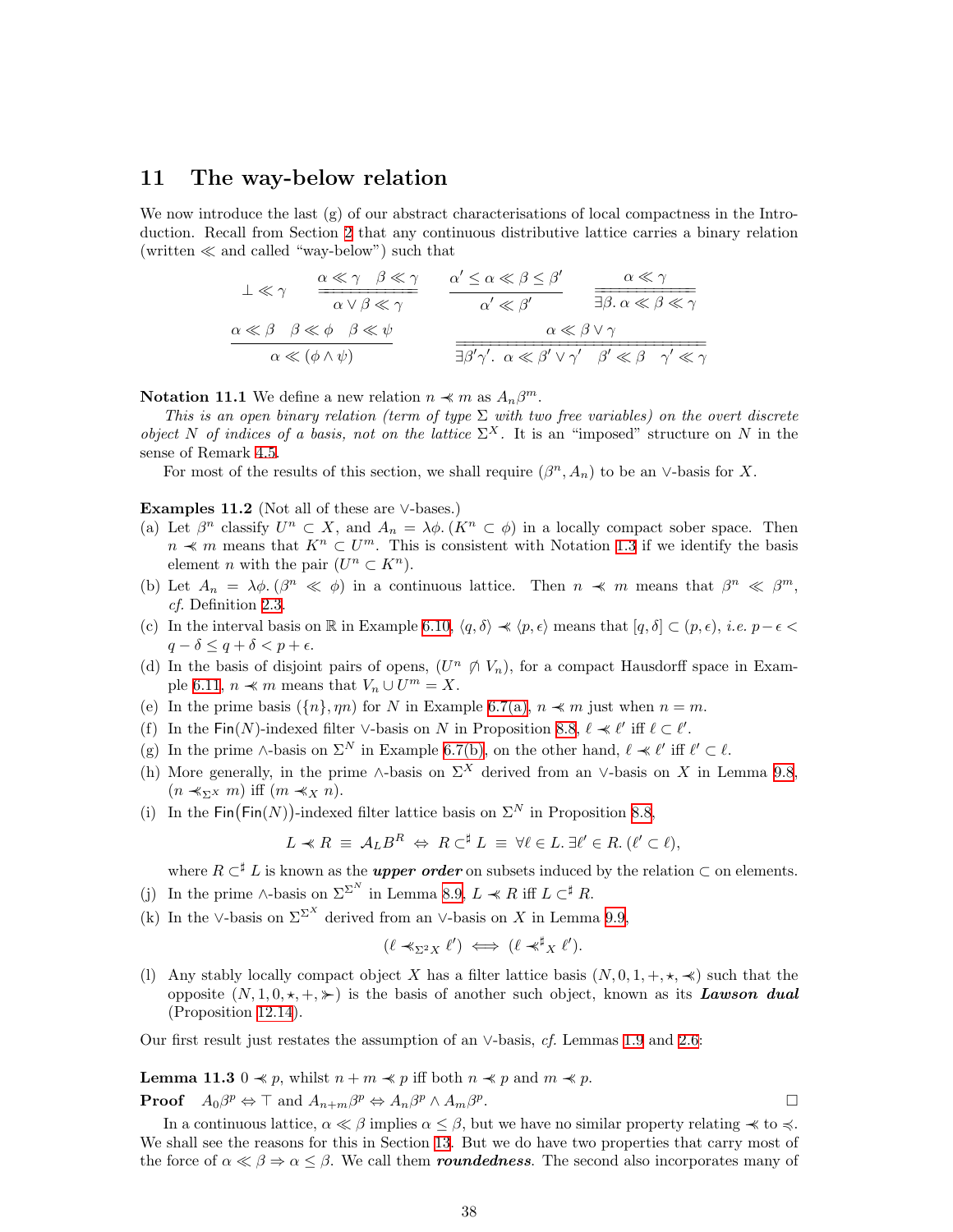the uses of directed joins and Scott continuity into a notation that will become increasingly more like discrete mathematics than it resembles the technology of traditional topology.

<span id="page-38-6"></span>**Lemma 11.4**  $\beta^n = \exists m \ (m \prec n) \land \beta^m$  and  $A_m = \exists n \ A_n \land (m \prec n)$ .

**Proof** The first is simply the basis expansion of  $\beta^n$ . For the second, we apply  $A_m$  to the basis expansion of  $\phi$ , so

$$
A_m \phi \Leftrightarrow \exists n. A_n \phi \wedge A_m \beta^n \Leftrightarrow (\exists n. A_n \wedge A_m \beta^n) \phi,
$$

<span id="page-38-2"></span>since  $A_n$  preserves directed joins (Theorem [9.6\)](#page-33-1).

**Corollary 11.5** If  $m \prec n$  then  $\beta^m \leq \beta^n$  and  $A_m \geq A_n$ .

<span id="page-38-5"></span>**Corollary 11.6** If  $m \ll n$ ,  $A_{m'} \ge A_m$  and  $\beta^n \le \beta^{n'}$ , then  $m' \ll n'$ . **Proof**  $(m \prec n) \equiv A_m \beta^n \Rightarrow A_{m'} \beta^{n'} \equiv (m' \prec n')$  $\Box$ 

<span id="page-38-3"></span>Corollary 11.7 The relation  $\prec$  satisfies transitivity and the *interpolation lemma*:

 $(m \nless n) \Leftrightarrow (\exists k.\, m \nless k \nless n).$ 

**Proof**  $A_m \beta^n \Leftrightarrow (\exists k. A_k \wedge m \prec k) \beta^n \Leftrightarrow \exists k. A_k \beta^n \wedge m \prec k.$ 

Now we consider the interaction between  $\prec$  and the lattice structures  $(\top, \bot, \wedge, \vee)$  and  $(1, 0, +, \star)$ . Of course, for this we need a lattice basis.

<span id="page-38-0"></span>Lemma 11.8 As directed joins,

$$
\phi \wedge \psi = \exists pq. \ \beta^{p \star q} \wedge A_p \phi \wedge A_q \psi \quad \text{and} \quad \phi \vee \psi = \exists pq. \ \beta^{p+q} \wedge A_p \phi \wedge A_q \psi.
$$

**Proof** The first is the Frobenius law, since  $\beta^{p \star q} = \beta^p \wedge \beta^q$ . The second uses Lemma [4.17](#page-14-2): we obtain the expression

$$
\phi \vee \psi = \exists p. \, A_p \phi \wedge (\beta^p \vee \psi)
$$

from the basis expansion  $\phi = \exists p. A_p \phi \wedge \beta^p$  by adding  $\psi$  to the 0th term (since  $A_0 \phi \Leftrightarrow \top$  and  $\beta^0 = \perp$ ) and, harmlessly,  $A_p \phi \wedge \psi$  to the other terms. Similarly,

 $\beta^p \vee \psi = \exists q. A_q \psi \wedge (\beta^p \vee \beta^q) = \exists q. A_q \psi \wedge \beta^{p+q}.$ 

The joins are directed because because  $A_0\phi \wedge A_0\psi \Leftrightarrow \top$  and

$$
(A_{p_1}\phi \wedge A_{q_1}\psi) \wedge (A_{p_2}\phi \wedge A_{q_2}\psi) \Leftrightarrow (A_{p_1+p_2}\phi \wedge A_{q_1+q_2}\psi).
$$

<span id="page-38-1"></span>**Lemma 11.9** For a lattice basis,  $A_n \top \Leftrightarrow (n \ll 1), A_n \bot \Leftrightarrow (n \ll 0)$  and

$$
A_n(\phi \land \psi) \Leftrightarrow \exists pq. (n \preceq p \star q) \land A_p \phi \land A_q \psi
$$
  

$$
A_n(\phi \lor \psi) \Leftrightarrow \exists pq. (n \preceq p+q) \land A_p \phi \land A_q \psi
$$

**Proof** The first two are  $A_n\beta^1$  and  $A_n\beta^0$ . The other two are  $\exists pq$ .  $A_n(\beta^{p*q}) \wedge A_p\phi \wedge A_q\psi$  and  $\exists pq. A_n(\beta^{p+q}) \wedge A_p \phi \wedge A_q \psi$ , which are  $A_n$  applied to the directed joins in Lemma [11.8.](#page-38-0)

<span id="page-38-4"></span>**Proposition 11.10** The lattice basis  $(\beta^n, A_n)$  is a filter basis iff  $1 \prec 1$  and

$$
\cfrac{m \prec p \star q}{m \prec p \qquad m \prec q}
$$

**Proof**  $(n \ll 1) \Leftrightarrow A_n \beta^1 \Leftrightarrow A_n \top$ , but recall that  $n \ll 1$  for all  $n$  iff  $1 \ll 1$ .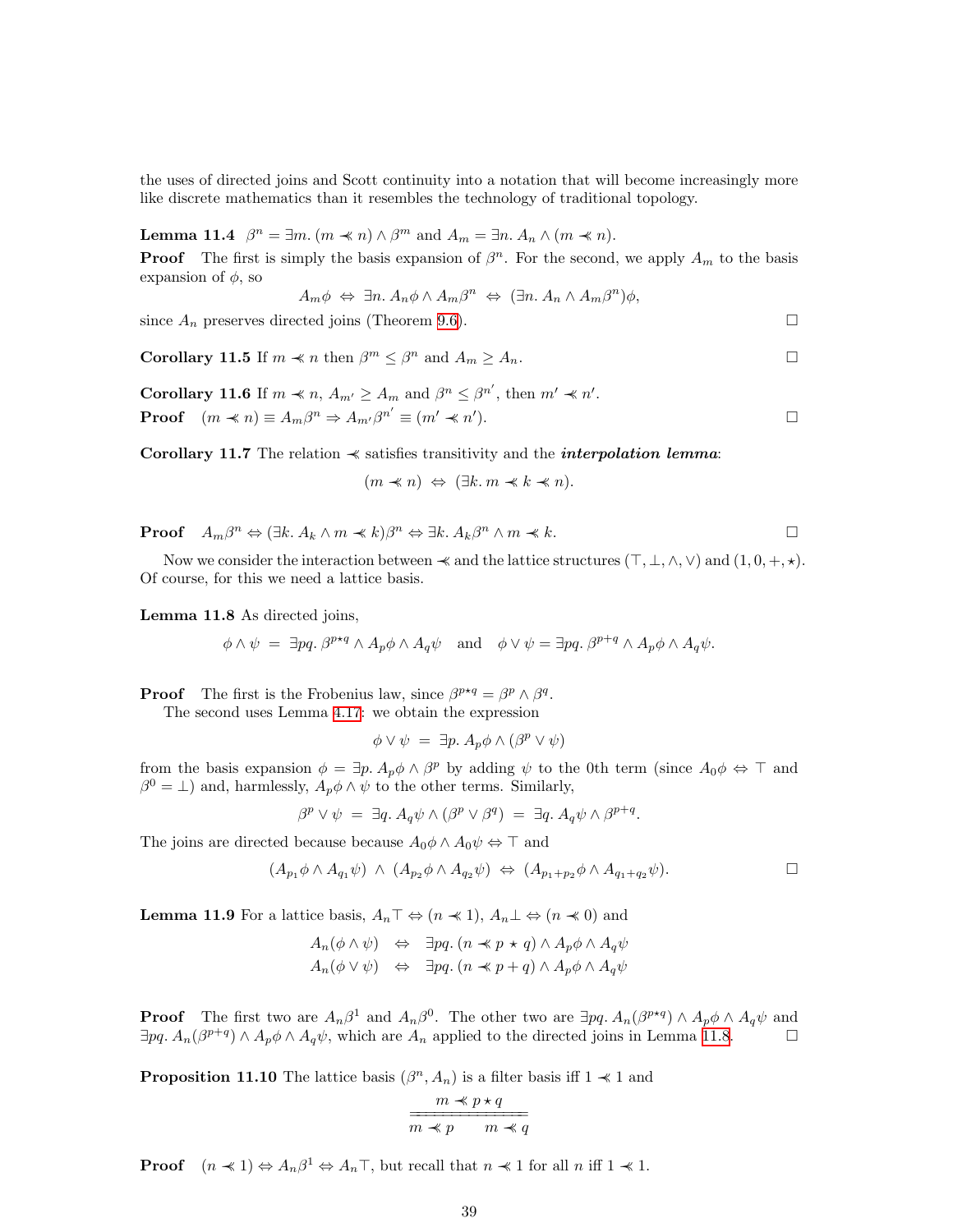The displayed rule is  $A_m\beta^p \wedge A_m\beta^q \Leftrightarrow A_m\beta^{p*q} \equiv A_m(\beta^p \wedge \beta^q)$ . Given this, by the Frobenius law and Lemma [11.9,](#page-38-1)

$$
A_m \phi \land A_m \psi \Leftrightarrow \exists pq. \ A_p \phi \land A_q \psi \land A_m \beta^p \land A_m \beta^q
$$
  
\n
$$
\Leftrightarrow \exists pq. \ A_p \phi \land A_q \psi \land (m \prec p) \land (m \prec q)
$$
  
\n
$$
\Leftrightarrow \exists pq. \ A_p \phi \land A_q \psi \land (m \prec p \star q)
$$
  
\n
$$
\Leftrightarrow A_m(\phi \land \psi)
$$

If we don't have a filter basis, we have to let n "slip" by  $n \ll m$ , cf. Lemma [2.8:](#page-6-4)

<span id="page-39-0"></span>Lemma 11.11 For any lattice basis,

$$
\frac{n \prec p \prec q}{\exists m. \ (n \prec m) \ \land \ (m \prec p) \ \land \ (m \prec q)}
$$

**Proof** Downwards, interpolate  $n \prec m \prec p$ ,  $q \leq p$ , q, then  $m \prec p$ , q by monotonicity. Conversely, using Corollary [11.5,](#page-38-2) if  $\mathcal{A}_n \beta^m \Leftrightarrow \top$  and  $\beta^m \leq \beta^{p \star q}$  then  $A_n \beta^{p \star q} \Leftrightarrow \top$ .

The corresponding result for  $\vee$  is our version of the Wilker property, cf. Proposition [1.10](#page-4-2) and Lemma [2.7](#page-6-1).

#### <span id="page-39-1"></span>Lemma 11.12

$$
\frac{n \prec p + q}{\exists p'q'. (n \prec p' + q') \land (p' \prec p) \land (q' \prec q)}
$$

**Proof** Lemma [11.9](#page-38-1) with  $\phi \equiv \beta^p$  and  $\psi \equiv \beta^q$ 

We shall summarise these rules in Definition [14.1.](#page-46-2)

There are special results that we have in the cases of overt and compact objects. We already know that  $1 \ll 1$  iff the object is compact (*cf.* Lemma [6.5\)](#page-20-0), but the lattice dual characterisation of overtness cannot be  $0 \nless 0$ , as that always happens.

**Lemma 11.13** If  $X$  is overt then

$$
(n \prec m) \Rightarrow (n \prec 0) \vee (\exists y. \beta^m y) \text{ but } (n \prec 0) \wedge (\exists x. \beta^n x) \Leftrightarrow \bot.
$$

**Proof**  $\phi x \Rightarrow \exists y \, \phi y$  so, using the Phoa principle (Axiom [3.6](#page-9-1)),

$$
A_n \phi \Rightarrow A_n(\lambda x. \exists y. \phi y) \Leftrightarrow A_n \bot \vee \exists y. \phi y \wedge A_n \top \Rightarrow (n \prec 0) \vee \exists y. \phi y.
$$

Putting  $\phi \equiv \beta^m$ ,  $m,$   $(n \ll m) \equiv A_n \beta^m \Rightarrow (n \ll 0) \lor \exists y. \beta^m y,$ whilst  $(n \ll 0) \land \exists x. \beta^n x \Leftrightarrow \exists x. A_n \beta^0 \land \beta^n x \Rightarrow \exists x. \exists n. A_n \bot \land \beta^n x \Leftrightarrow \exists x. \bot x \Leftrightarrow \bot.$ 

By a similar argument, we have Johnstone's "Townsend–Thoresen Lemma" [\[Joh84\]](#page-59-14),

$$
(n \prec p + q) \Rightarrow (n \prec p) \vee (\exists y. \beta^q y).
$$

Corollary 11.14 Given a compact overt object, it's decidable whether it's empty or inhabited, cf. Corollary [5.8.](#page-17-1)

**Proof** As  $(1 \ll 1) \Leftrightarrow \top$ , the Lemma makes  $(1 \ll 0)$  and  $\exists x. \beta^1 x \equiv \exists x. \top$  complementary.  $\square$ Compact overt subobjects are, in fact, particularly well behaved in discrete[[E\]](#page-60-3) and Hausdorff [[J\]](#page-60-8) objects.

Sections [13](#page-44-1)[–16](#page-51-1) are devoted to proving that the rules above for  $\prec$  are complete, in the sense that from any *abstract basis*  $(N, 0, 1, +, \star, \star)$  satisfying them we may recover an object of the category. This proof is very technical, so in the next section we consider a special case, in which the lattice structure plays a much lighter role.

.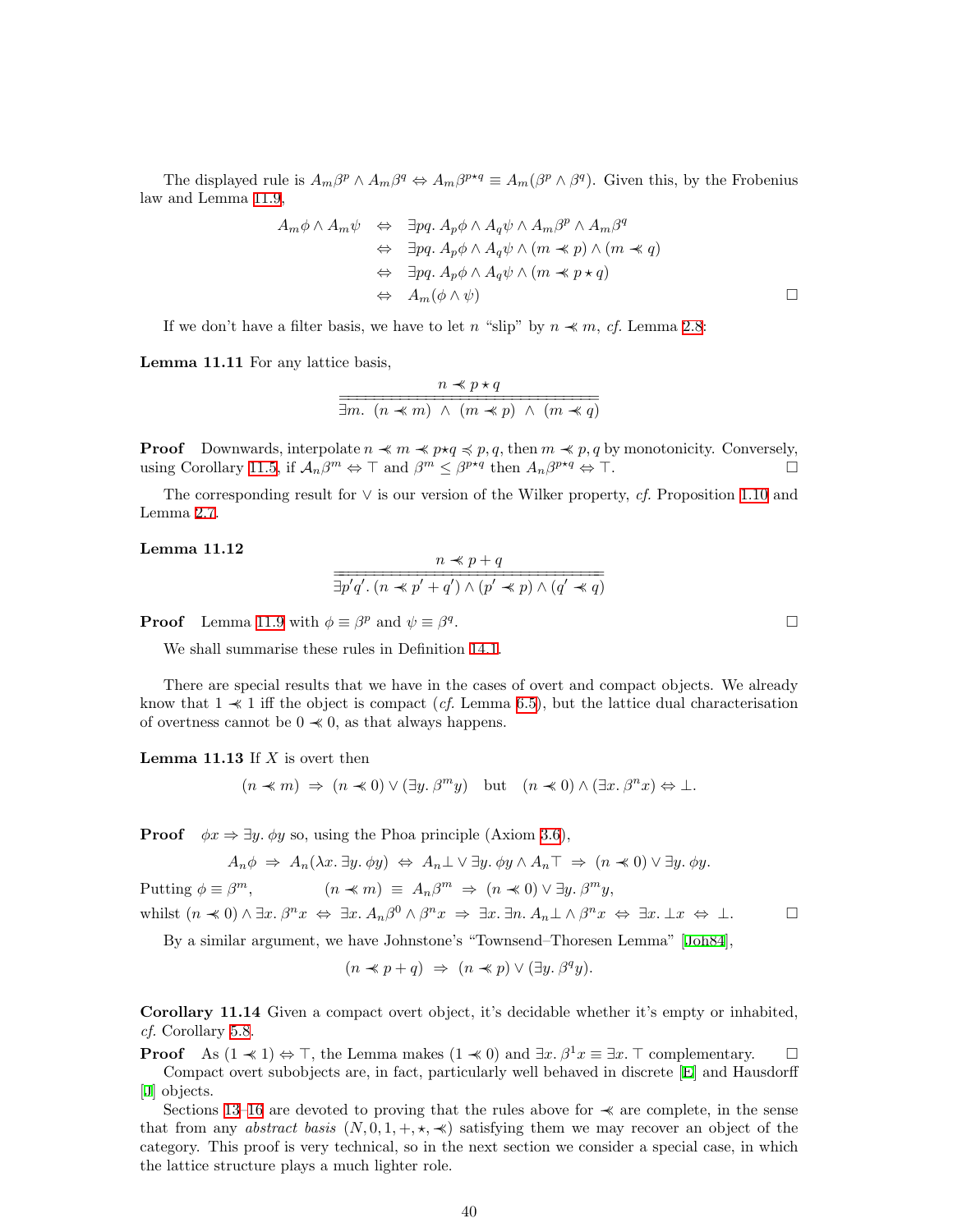### <span id="page-40-1"></span><span id="page-40-0"></span>12 Domain theory in ASD

In this section we provide the basic tools for implementing domain theory within ASD. Denotational semantics can then be developed in the usual way using this, allowing programming languages such as Gordon Plotkin's PCF [\[Plo77\]](#page-59-7) to be interpreted in ASD, and with them the programs required in Definitions [1.5,](#page-2-1) [1.6](#page-2-2) and [2.3](#page-5-2) for computable bases and functions. The difference is that classical domain theory leads to the dead end of set theory, whilst ASD can be translated back into programming languages.

However, the denotational semantics of programming languages will have to wait for a separate investigation. In this section we merely provide a few results that connect ASD with the *topological* aspects of domain theory such as[[JKM99,](#page-59-13) [JKM01](#page-59-5), [JS96](#page-59-1)] that rely on manipulation of bases (in the sense of that subject).

We first characterise the objects that have prime bases in our sense, and are *continuous* depos in the classical setting. The following results are essentially those of [\[Smy77](#page-59-15),  $\S2$ ], where  $\triangleleft$ is called an R-structure. However, whereas Michael Smyth imposed a separate theory of recursion on the existing set-based theory of continuous dcpos, recursion is intrinsic to ASD. We also form the domain of rounded ideals using our own technology, which was developed in [\[B](#page-60-0)].

<span id="page-40-3"></span>**Definition 12.1** A directed interpolative relation  $n, m : N \vdash (n \triangleleft m) : \Sigma$  on an overt discrete object  $N$  is an open relation that satisfies:

- (a) transitivity and interpolation:  $n, m : N \vdash (n \triangleleft m) \Leftrightarrow \exists k. (n \triangleleft k) \wedge (k \triangleleft m);$
- (b) extrapolation downwards:  $n : N \vdash \exists k. (k \triangleleft n) \Leftrightarrow \top;$
- (c) directedness:  $n, r, s : N \vdash (r \triangleleft n) \land (s \triangleleft n) \Leftrightarrow \exists k. (r \triangleleft k) \land (s \triangleleft k) \land (k \triangleleft n)$ .
- A rounded ideal for  $(N, \triangleleft)$  is a predicate  $\Gamma \vdash \xi : \Sigma^N$  that is
- (a) rounded: Γ,  $n : N \vdash \xi n \Leftrightarrow \exists k. (n \triangleleft k) \wedge \xi k;$
- (b) inhabited:  $\Gamma \vdash \exists k. \xi k \Leftrightarrow \top;$
- (c) an ideal:  $\Gamma$ ,  $r, s : N \vdash \xi r \wedge \xi s \Rightarrow \exists k. (r \triangleleft k) \wedge (s \triangleleft k) \wedge \xi k$ .

**Lemma 12.2** For each  $n : N$ ,  $\bigcup_{n=1}^{\infty} n \equiv \lambda k \cdot k \leq n$  is a rounded ideal.

We shall see that the  $\downarrow n$  provide the "basic points"  $p_n$  (*cf.* Definition [1.5](#page-2-1)) of continuous and algebraic dcpos. In fact, the situation is summed up by the next result, whose converse we shall prove in Theorem [12.11](#page-42-1).

<span id="page-40-2"></span>**Proposition 12.3** If  $X$  has an  $N$ -indexed prime basis, so

$$
\phi x \Leftrightarrow \exists n. \phi p_n \wedge \beta^n x,
$$

then  $\triangleright$  is a directed interpolative relation, and  $x : X \vdash \xi \equiv \lambda n$ .  $\beta^n x$  is a rounded ideal, with

$$
x = \bigvee \{p_n \mid \xi n\}.
$$

Beware that  $\prec$  and  $\triangleleft$  have opposite senses, following the conventions for continuous lattices, cf. the use of  $\ll$  for compact and open subspaces in Notation [1.3](#page-1-4): we think of  $\triangleleft$  as relating points. Thus  $m \succ n$  and  $m \triangleleft n$  mean that  $A_m \ll A_n$  and  $p_m \ll p_n$ , but  $\beta^n \ll \beta^m$ .

Proof We have already proved these properties when ≺ arises from a filter ∨-basis. An ∨-basis was needed in order to use Scott continuity for  $A_n$ , but in this case  $A_n \equiv \lambda \phi$ .  $\phi p_n$  preserves finite joins too, so directedness is redundant. Briefly,

- (a) the basis expansion of  $(n \ll m) \equiv \beta^m p_n$  gives transitivity and interpolation, as in Corollary [11.7;](#page-38-3)
- (b) that of  $(\lambda x. \top)p_n$  gives extrapolation; whilst

(c) that of  $(\beta^r \wedge \beta^s) p_n$  gives directedness, as in Proposition [11.10.](#page-38-4)

The directed join is focus( $\lambda \phi$ . –) applied to the basis expansion, as in Theorem [10.4.](#page-35-0)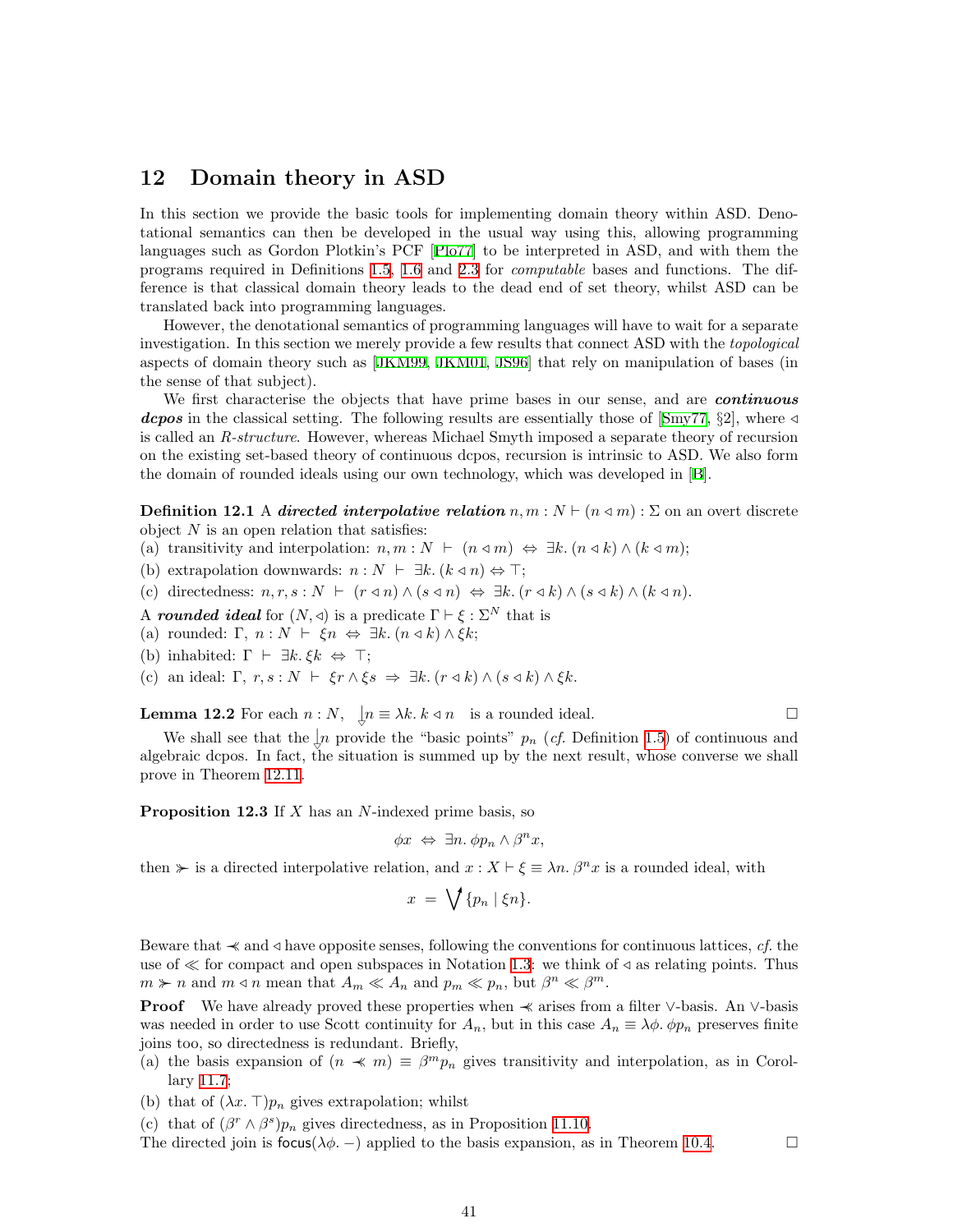Examples 12.4 Here again are the prime bases that we have encountered.

- (a) Equality or any open equivalence relation on an overt discrete object is a directed interpolative relation, whose rounded ideals are the equivalence classes.
- (b)  $\Sigma^N$  is the object of (rounded) ideals for list or subset inclusion in Fin(N).
- (c) If X has an N-indexed ∨-basis,  $\prec_X$  is a directed interpolative relation on N, and  $\Sigma^X$  is the object of rounded ideals for this (recall from Lemma [9.8](#page-33-2) that  $\prec_{\Sigma} x$  is  $\succcurlyeq \chi$ ).
- <span id="page-41-0"></span>(d) In the case of an N-indexed *filter lattice* basis (so  $X$  is stably locally compact), the opposite relation  $(\succ x)$  is also directed interpolative, because

 $\exists k. A_n \beta^k \Leftrightarrow A_n \beta^1 \Leftrightarrow A_n \top \Leftrightarrow \top \qquad A_n \beta^r \wedge A_n \beta^s \Leftrightarrow A_n(\beta^r \wedge \beta^s) \Leftrightarrow A_n(\beta^{r+s}).$ 

(e) Classically, the rounded ideals for  $\triangleright$  are in order-reversing bijection with the compact satu-rated subspaces of X (Theorem [5.18\)](#page-19-2).  $\square$ 

Lemma 12.5 Any *reflexive* transitive relation is directed interpolative, and then all ideals are rounded.

#### Examples 12.6

- (a) If the way-below relation  $\prec$  of the space X in Proposition [12.3](#page-40-2) is reflexive then X is called an *algebraic dcpo*, and the  $p_n$  are its so-called *finite* or *compact* elements.
- <span id="page-41-1"></span>(b) The space X is a continuous lattice iff it has a basis  $(N, 4)$  that's a semilattice, *i.e.* the extrapolative and directed conditions are strengthened to a least element and binary joins respectively, instead of the  $\arctan/$ interpolant k.
- (c) In a **Scott domain**, the join is conditional: the join  $r + s$  exists in N whenever there is some upper bound  $n$ . Any Scott domain is a closed subspace of a continuous lattice, but if they are to form a cartesian closed category, they must also be *overt* [\[F\]](#page-60-7). Indeed, the basis N is overt in the formulation of this section. Instead of a conditional join, we may add a formal top element to  $N$ , or, equivalently, specify what part of an enlarged basis is to define the required domainby means of a *decidable consistency predicate*, cf. Proposition [7.12](#page-26-1) [[Sco82\]](#page-59-12).
- <span id="page-41-2"></span>(d) With pushouts (joins of pairs that are bounded below) but not necessarily a least element, we have a class of objects that includes the overt discrete ones and is closed under  $\Sigma^{(-)}$ , sums and products. The structure of this subcategory is simple enough to be axiomatised directly in terms of overt discrete objects, *i.e.* from an arithmetic universe  $[E]$ . On the other hand, thewhole category S may be recovered from it by the monadic construction in  $[B]$  $[B]$ .
- (e) In an **L-domain**, the conditional joins in (c) are replaced by joins within the lower subset  $\downarrow n$ .
- (f) If you are familiar with the characterisation of SFP or bifinite domains, and their continuous generalisations, you will be able to see how to encode them and their bases in ASD. Maybe this could provide a way of making the results about them more constructive, and identifying the largest cartesian closed category of locally compact objects[[Jun90\]](#page-59-16).

In the classical theory, a domain is recovered from its basis as the (continuous or algebraic) dcpo of (rounded) ideals, with the Scott topology. We can prove the corresponding result within ASD.

**Lemma 12.7** For any directed interpolative relation  $(N, \triangleleft)$ ,

 $\Phi : \Sigma^{\Sigma^N}, \ \xi : \Sigma^N \ \vdash \ \mathcal{E} \Phi \xi \ \equiv \ \exists n. \ \Phi(\downarrow n) \wedge \xi n$ 

is a nucleus on  $\Sigma^N$ .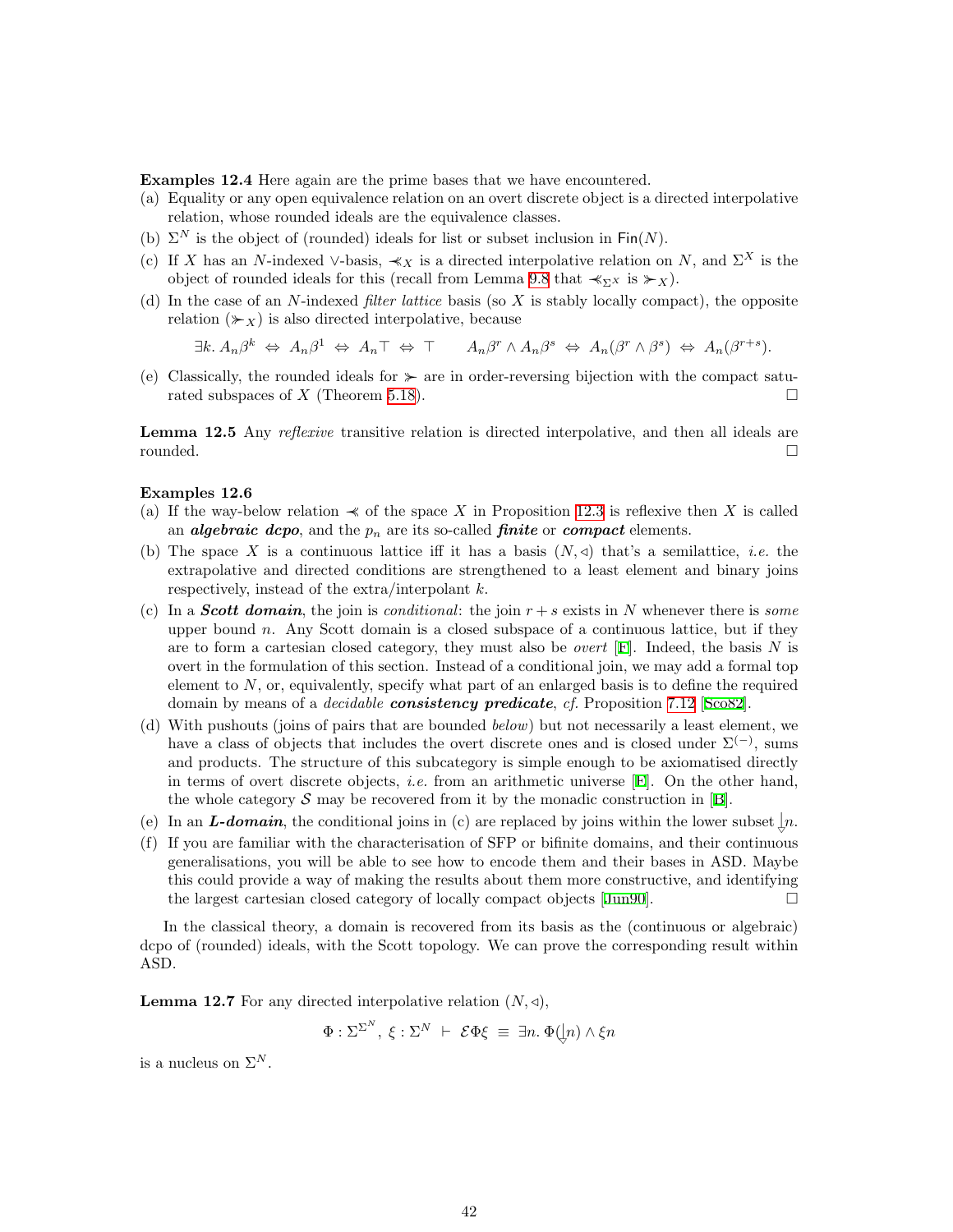**Proof** We have a directed union

$$
(\n\downarrow n) \Leftrightarrow \lambda m. \exists k. (m \triangleleft k \triangleleft n) \Leftrightarrow \exists k. (\n\downarrow k) \wedge (k \triangleleft n)
$$

by the extrapolation and directedness conditions, so by Theorem [9.6](#page-33-1) and the definition of  $\mathcal{E}$ ,

$$
\Phi([n) \Leftrightarrow \exists k. \Phi([k) \wedge (k \triangleleft n) \Leftrightarrow \mathcal{E}\Phi([n).
$$

Hence we deduce the equations for a nucleus in Theorem [10.10](#page-36-3),

$$
\mathcal{E}(\Phi \odot \Psi)\xi \equiv \exists n. (\Phi(\downarrow n) \odot \Psi(\downarrow n)) \wedge \xi n \equiv \exists n. (\mathcal{E}\Phi(\downarrow n) \odot \mathcal{E}\Psi(\downarrow n)) \wedge \xi n \equiv \mathcal{E}(\mathcal{E}\Phi \odot \mathcal{E}\Psi)\xi.
$$

<span id="page-42-0"></span>**Definition 12.8** We have defined  $\mathcal{E}$  from entirely abstract data (a directed interpolative relation) but have shown (via Theorem [10.10\)](#page-36-3) that it satisfies the characteristic property of the composite  $\Sigma^i \cdot I$  that arises from a  $\Sigma$ -split subobject.

Now, it was exactly the purpose of the monadic calculus [\[B,](#page-60-0) §8] that, in this situation, we do have an object, called  $X = \{ \Sigma^N \mid \mathcal{E} \}$  there, that has such a  $\Sigma$ -split inclusion. That is, the calculus provides  $i: \{\Sigma^N \mid \mathcal{E}\} \rightarrow \Sigma^N$  and I formally. Then  $\Gamma \vdash \xi: \Sigma^N$  is **admissible**, *i.e.* an element of the new subobject, if

$$
\Gamma, \ \Phi : \Sigma^{\Sigma^N} \ \vdash \ \mathcal{E} \Phi \xi \Leftrightarrow \Phi \xi.
$$

The idea of this is that  $\mathcal E$  "normalises" open subobjects  $\Phi$  of  $\Sigma^N$  by restricting and re-expanding them, and it is only the elements of the subobject being defined whose membership of all such  $\Phi$ remains unchanged in this process.

In this case, the calculus allows us to introduce  $x \equiv \text{admit } \xi : X$  such that  $\xi = ix$ .

<span id="page-42-3"></span>**Lemma 12.9**  $\xi : \Sigma^N$  is *admissible* iff it is a rounded ideal.

**Proof** Putting  $\Phi \equiv \lambda \theta$ ,  $\theta n$ ,  $\Phi \equiv \lambda \theta$ .  $\top$  and  $\Phi \equiv \lambda \theta$ ,  $\theta r \wedge \theta s$ , we deduce that  $\xi$  is a rounded ideal. Conversely, if  $\xi$  is a rounded ideal then

 $\forall m \in \ell$ .  $\xi m \Leftrightarrow \exists k. (\forall m \in \ell, m \triangleleft k) \wedge \xi k$ 

by equational induction on  $\ell$ . Then, using the prime ∧-basis on  $\Sigma^N$ ,

$$
\Phi\xi \Leftrightarrow \exists \ell. \Phi(\lambda m. m \in \ell) \land \forall m \in \ell. \xi m
$$
  
\n
$$
\Phi(\underline{k}) \Leftrightarrow \exists \ell. \Phi(\lambda m. m \in \ell) \land \forall m \in \ell. m \triangleleft k
$$
  
\n
$$
\Phi\xi \Leftrightarrow \exists \ell. \Phi(\lambda m. m \in \ell) \land \exists k. (\forall m \in \ell. m \triangleleft k) \land \xi k
$$
  
\n
$$
\Leftrightarrow \exists k. \Phi(\underline{k}) \land \xi k \equiv \mathcal{E}\Phi\xi.
$$

<span id="page-42-1"></span>**Corollary 12.10**  $\downarrow$ *n* is admissible, because it is a rounded ideal.

**Theorem 12.11** Any directed interpolative relation  $(N, \triangleleft)$  is the opposite of the way-below relation for a prime basis on its object of rounded ideals.

**Proof** Let  $X = \{\Sigma^N | \mathcal{E}\}\longrightarrow \Sigma^N$  in the notation of [\[B](#page-60-0), Section 8]. Now I claim that

$$
p_n \equiv \text{admit}(\downarrow n) \text{ and } \beta^n \equiv \lambda x \cdot i x n \equiv \Sigma^i(\lambda \xi, \xi n)
$$

define a prime basis. Since  $\xi \equiv ix$  is admissible, we have the basis expansion,

$$
\begin{array}{rcl}\n\phi x & \Leftrightarrow I\phi(ix) & \Leftrightarrow \mathcal{E}(I\phi)(ix) & \Leftrightarrow \exists n. I\phi(\downarrow n) \land ixn \\
& \Leftrightarrow \exists n. I\phi(ip_k) \land \beta^n x \\
& \Leftrightarrow \exists n. \phi p_k \land \beta^n x.\n\end{array}
$$

<span id="page-42-2"></span> ${}^{6}$ It is directed in the existential sense of Definition [2.1\(a\),](#page-5-5) not in the canonical one of Definition [4.13](#page-13-0) needed for Theorem [9.6](#page-33-1). An N–N choice principle is needed for open (recursively enumerable) relations that amounts to sequentialising non-deterministic programs. This will be justified and applied to other questions arising from this paper in future work[[G–\]](#page-60-9).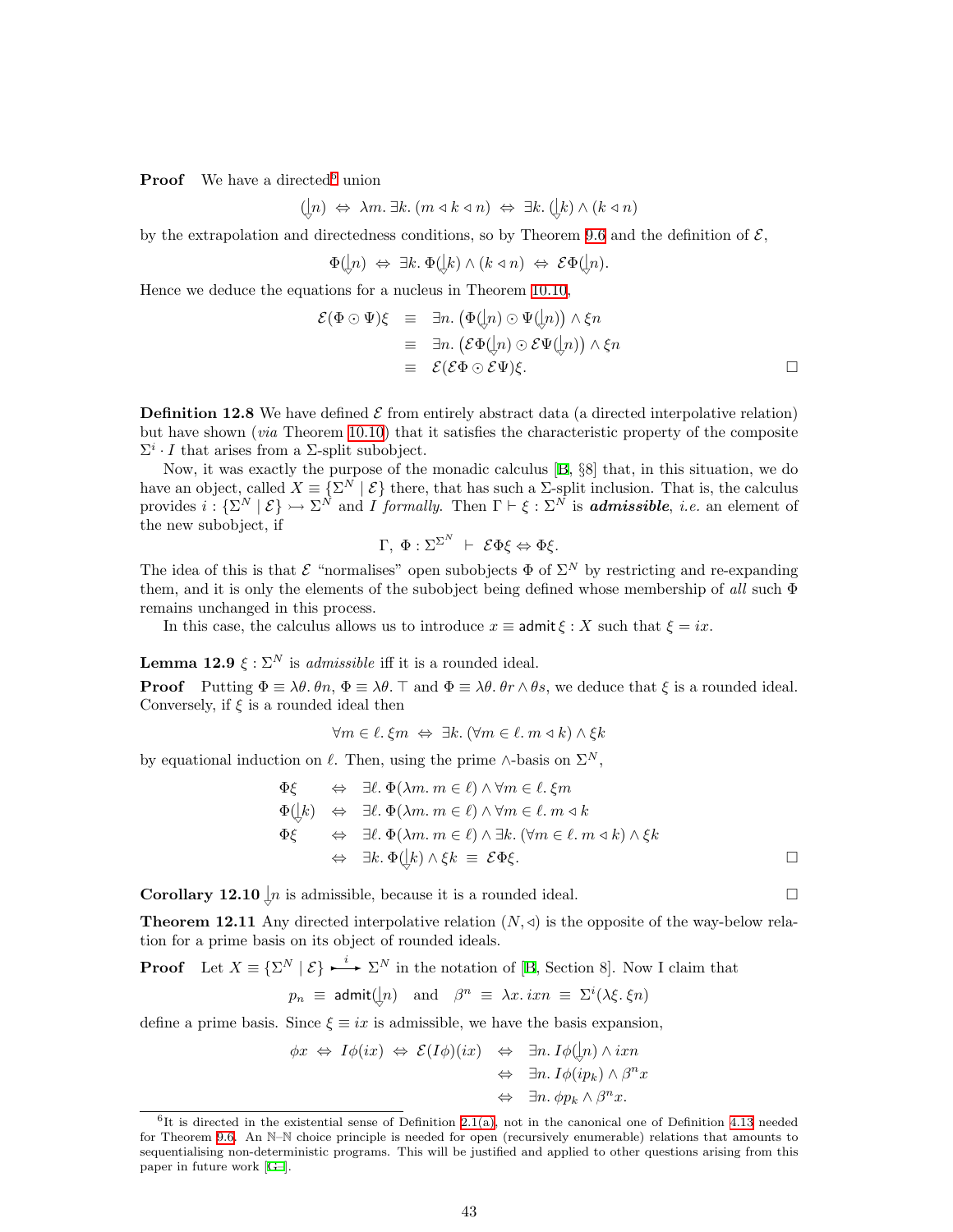Finally,  $(n \prec m) \Leftrightarrow A_n \beta^m \Leftrightarrow \beta^m p_n \Leftrightarrow i(\text{admit}(\lfloor n))m \Leftrightarrow (\lfloor n)m \Leftrightarrow (m \triangleleft n)$ .

We leave domain theory aside there and return to topology.

**Remark 12.12** Jung and Sünderhauf characterise *stably* locally compact spaces using a system of rules that they call a *strong proximity lattice* [[JS96](#page-59-1), Section 5]. These axioms are very similar to those in Section [11,](#page-37-1) except that theirs are lattice dual, whereas ours are not. In particular, they prove the dual Wilker property (Corollary [5.19\)](#page-19-4), albeit using Choice. If  $(N, 0, 1, +, \star, \star)$ is an abstract basis satisfying these axioms then so too is  $(N, 1, 0, \star, +, \star)$ . The corresponding object, which is known as the **Lawson dual**, classically has the same points as the given one, but the opposite specialisation order, whilst the open subobjects of one correspond to the compact saturated subobjects of the other.

<span id="page-43-0"></span>Example 12.13 Let ≺≺ be the way-below relation for a filter lattice basis on a stably locally compact space X. The object  $\mathcal{P}^{\sharp} X$  of rounded ideals for  $\ast$  (Example [12.4\(d\)](#page-41-0)) is called the **Smyth** or upper powerdomain of X and is Lawson dual to the topology  $\Sigma^X$ .

Lawson duality goes way beyond the purposes of this paper, but we can achieve the dual Wilker property by defining a new basis.

<span id="page-43-1"></span>**Proposition 12.14** Any stably locally compact object, *i.e.* one that has a filter  $\land$ -basis  $(N, 0, 1, +, \star, \star)$ , has another such basis indexed by  $\text{Fin}(N)$  that also satisfies the dual Wilker property,

$$
\frac{p \star q \prec n}{\exists p'q'. (p' \star q' \prec n) \land (p \prec p') \land (q \prec q')}.
$$

This can be extended to a new filter lattice basis with the same property by Lemma [8.4](#page-29-1)ff. **Proof** We define a new version of  $\star$ , called  $\times$ , by

 $A_{p\times q} \equiv \exists p'q'. A_{p'\star q'} \wedge (p \prec p') \wedge (q \prec q').$ 

This construction, unlike Remark [8.7](#page-30-1), preserves the filter property, and is also idempotent.

$$
A_{p \times q} \top \Leftrightarrow \exists p' q'. A_{p' \star q'} \top \wedge (p \prec p') \wedge (q \prec q')
$$
  
\n
$$
\Leftrightarrow (p \prec 1) \wedge (q \prec 1) \Leftrightarrow \top
$$
  
\n
$$
A_{p \times q} = \exists p'' q''. A_{p'' \star q''} \wedge (p \prec p'') \wedge (q \prec q'')
$$
  
\n
$$
= \exists p' q' p'' q''. A_{p'' \star q''} \wedge (p \prec p' \prec p'') \wedge (q \prec q' \prec q'')
$$
 interpolation  
\n
$$
= \exists p' q'. A_{p' \times q'} \wedge (p \prec p') \wedge (q \prec q')
$$
interpolation  
\n
$$
= \exists p' q'. A_{p' \times q'} \wedge (p \prec p') \wedge (q \prec q')
$$

We deduce the dual Wilker property by applying the last equation to  $\beta^n$ . Now, as the  $A_n$  preserve ∧,

$$
A_{p\times q}(\phi \wedge \psi) \Leftrightarrow \exists p'''q'''. A_{p''' \star q'''}(\phi \wedge \psi) \wedge (p \prec p''') \wedge (q \prec q''')
$$
  

$$
\Leftrightarrow \exists p'''q'''. A_{p''' \star q'''}\phi \wedge A_{p''' \star q'''}\psi \wedge (p \prec p''') \wedge (q \prec q''')
$$
  

$$
\Rightarrow A_{p\times q}\phi \wedge A_{p\times q}\psi \Leftrightarrow \exists p'q'p''q''. A_{p' \star q'}\phi \wedge A_{p'' \star q''}\psi
$$
  

$$
\wedge (p \prec p') \wedge (p \prec p'') \wedge (q \prec q') \wedge (q \prec q'').
$$

For the converse, we put  $p''' \equiv p' \star p''$  and  $q''' \equiv q' \star q''$  and need

 $A_{p'\star q'}\phi \Rightarrow A_{p'\star p''\star q'\star q''}\phi$  and  $(p \prec p') \wedge (p \prec p'') \Rightarrow (p \prec p' \star p'')$ ,

which we have from contravariance of  $A_p$  and the fact that we had an ∧-basis. The new operation  $\times$  can be defined for more factors in the same way, using recursion and equational induction.  $\square$ 

General locally compact objects are a good deal more complicated than domains. The extension of the earlier results of this section rely heavily on the "lattice" structure  $(0, 1, +, \star)$ , which we investigate next.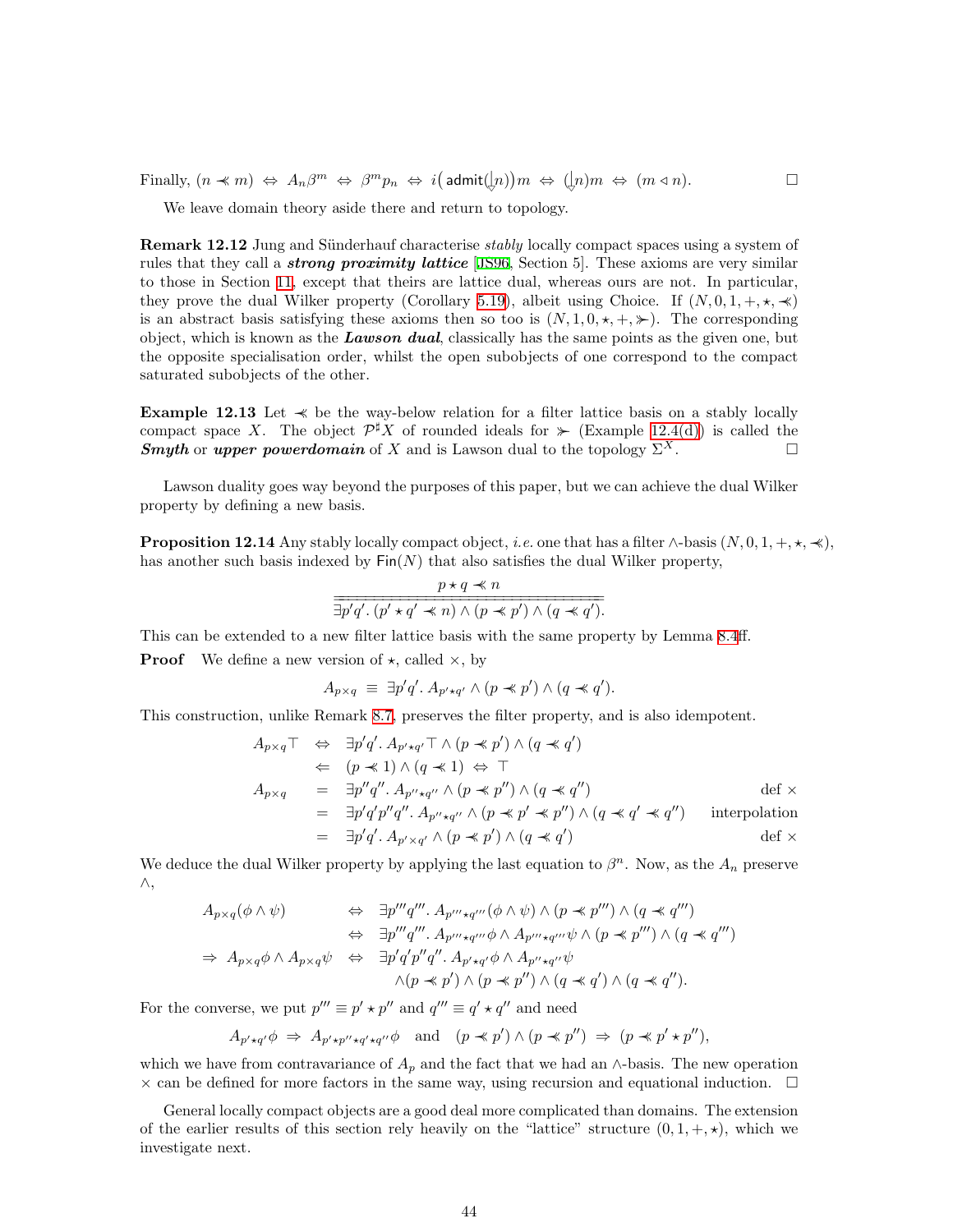### <span id="page-44-1"></span><span id="page-44-0"></span>13 The lattice basis on Sigma N

In the next section we shall show that the properties of ≺≺ listed in Section [11](#page-37-1) are sufficient to reconstruct the object  $X$  and its basis. To do this, however, we need some more technical information about the lattice basis on  $\Sigma^N$ , and about the free distributive lattice on N.

**Remark 13.1** When an object X has an N-indexed basis  $(\beta^n, A_n)$  there is an embedding  $X \rightarrow \Sigma^N$ , given by Lemma [7.4.](#page-24-0) This structure may be summed up by the diagram,



in which  $\{-\}$  means the singleton *list*, the map J on the right is defined by

$$
J\phi \equiv \lambda \xi. \exists n. \phi n \wedge \xi n,
$$

and  $J\phi$  preserves  $\vee$ ,  $\perp$  and  $\exists$ . We define  $\mathcal E$  from  $\prec$  using the lattice basis  $(B^L, \mathcal A_L)$  on  $\Sigma^N$ .

<span id="page-44-2"></span>**Remark 13.2** These results may be seen as **presentation** of the algebra  $\Sigma^X$ . In this, N is the set of generators and  $DL(N)$  is the free (imposed) distributive lattice on them, which we construct in Proposition [13.8](#page-45-1) below. Then there are homomorphisms



as  $B^{(-)}$  takes the imposed list operations 0, 1, + and  $\star$  to the intrinsic structure  $\perp$ ,  $\top$ ,  $\vee$  and  $\wedge$ in  $\Sigma^{\Sigma^{N}}$ , whilst  $\Sigma^{i}$  preserves the latter in  $\Sigma^{X}$ . The relation  $\prec$  encodes the system of "equations" that distinguishes the particular algebra  $\Sigma^X$  from the generic one  $\Sigma^{\Sigma^N}$  that is freely generated by  $N$ .

This explains why  $n \prec m$  does not imply  $n \leq m$  in our system, whereas  $\alpha \ll \beta$  implies  $\alpha \leq \beta$ in a continuous lattice. Topologically, we already saw the point in Remarks [1.8](#page-3-0) and [6.15](#page-23-6): many distinct codes may in principle represent the same open or compact subobject. To put this the other way round, since equality (or containment) of open subobjects is not computable, we cannot deduce equality (or comparison) of codes from semantic coincidence of subobjects.

Remark 13.3 The triangle



illustrates the comparison between the monad that captures the imposed  $(0, 1, +, \star)$  distributive lattice structure and the one in Axiom [3.3](#page-8-3) based on  $\Sigma^{(-)}$  +  $\Sigma^{(-)}$ . The upward maps are the units of these monads. We leave the interested student to construct the multiplication map of the DL-monad as a list program, cf. flatten in Lemma [8.6.](#page-30-2)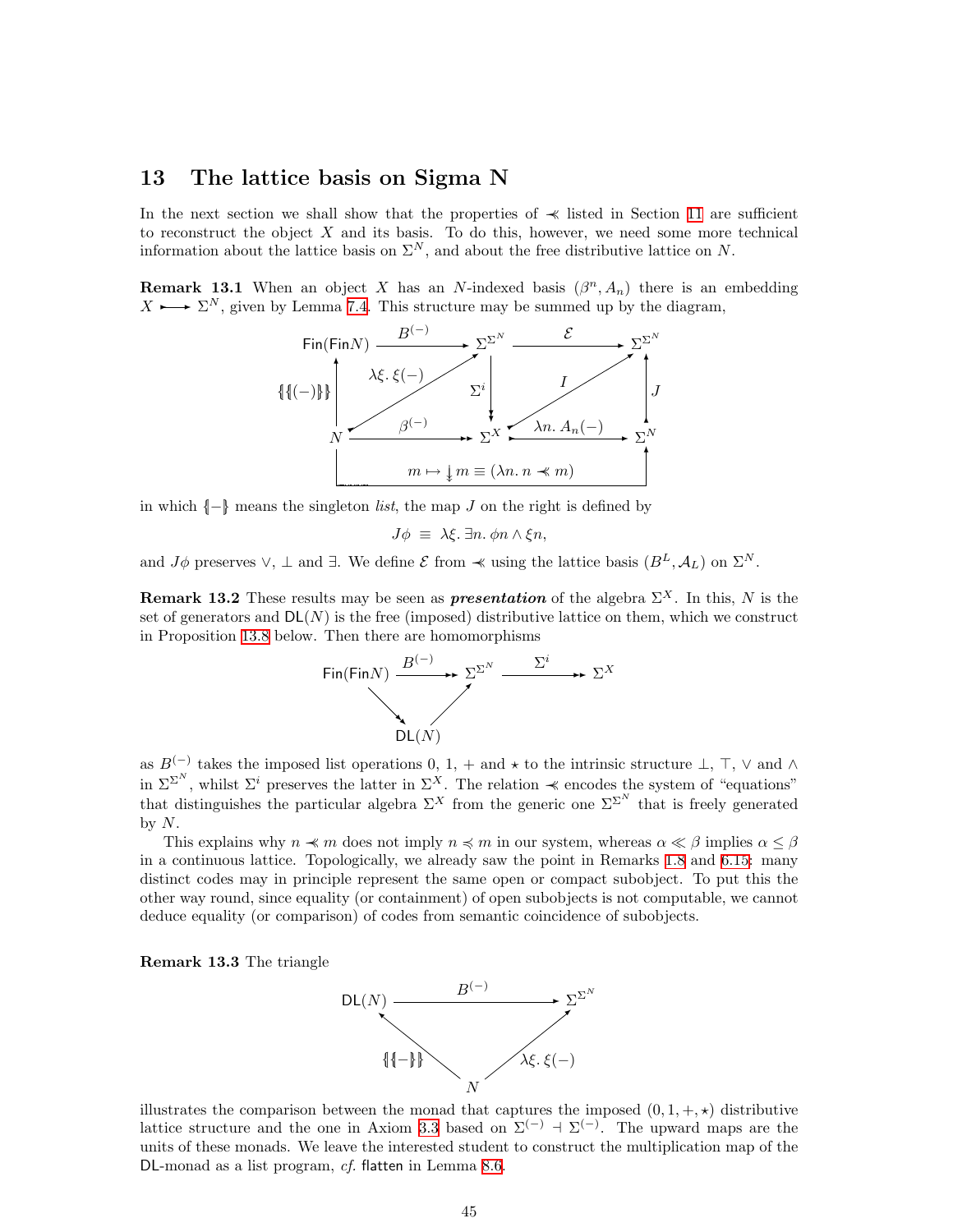We are not quite justified in saying that the  $\Sigma^{\Sigma^{(-)}}$  monad defines the intrinsic  $(\bot, \top, \vee, \wedge)$ distributive lattice structure. Corollary [10.3](#page-35-1) said that the homomorphisms are the same, but I have not been able to show that every object whose intrinsic order is that of a distributive lattice is an algebra for the monad, *i.e.* of the form  $\Sigma^X$  for some object X.

Notation 13.4 Recall from Proposition [8.8](#page-30-0) that the basis on  $\Sigma^N$  is

$$
B^L \xi \equiv \exists \ell \in L. \forall m \in \ell. \xi m \text{ and } A_L \Phi \equiv \forall \ell \in L. \Phi(\lambda m. m \in \ell),
$$

from which we obtain the way-below relation

$$
\mathcal{A}_L B^R \equiv (R \subset^{\sharp} L) \equiv \forall \ell \in L. \ \exists \ell' \in R. \ (\ell' \subset \ell).
$$

The list of lists  $R+S$  is given by concatenation, whilst  $R\star S$  and  $B^{R\star S}$  were defined in Lemma [8.6](#page-30-2).

<span id="page-45-3"></span>**Lemma 13.5**  $(B^L, \mathcal{A}_L)$  is a lattice basis:

$$
B1 = \top \quad B_0 = \bot \quad B^{R \star S} = B^R \land B^S \quad B^{R+S} = B^R \lor B^S
$$

$$
\mathcal{A}_0 \Phi \Leftrightarrow \top \quad \mathcal{A}_L \bot \Leftrightarrow (L = 0) \quad \mathcal{A}_{R+S} = \mathcal{A}_R \land \mathcal{A}_S.
$$

<span id="page-45-2"></span>**Lemma 13.6**  $(B^L, \mathcal{A}_L)$  is a filter basis:  $A\top \Leftrightarrow \top$  and  $\mathcal{A}_L(\Phi \wedge \Psi) \Leftrightarrow \mathcal{A}_L \Phi \wedge \mathcal{A}_L \Psi$ .

Proof  
\n
$$
\mathcal{A}_{L}(\Phi \wedge \Psi) \iff \forall \ell \in L. (\Phi \wedge \Psi)(\lambda m. m \in \ell)
$$
\n
$$
\Leftrightarrow \forall \ell \in L. \Phi(\lambda m. m \in \ell) \wedge \Psi(\lambda m. m \in \ell)
$$
\n
$$
\Leftrightarrow (\forall \ell \in L. \Phi(\lambda m. m \in \ell)) \wedge (\forall \ell \in L. \Psi(\lambda m. m \in \ell))
$$
\n
$$
\Leftrightarrow \mathcal{A}_{L} \Phi \wedge \mathcal{A}_{L} \Psi
$$

The Wilker condition says that we can split the list into the two parts that satisfy the respective disjuncts.

<span id="page-45-4"></span><span id="page-45-1"></span>**Lemma 13.7** 
$$
\mathcal{A}_L(\Phi \vee \Psi) \Leftrightarrow \exists L_1L_2. (L = L_1 + L_2) \wedge \mathcal{A}_{L_1}\Phi \wedge \mathcal{A}_{L_2}\Psi.
$$

**Proposition 13.8** We write  $L \cong R$  if both  $R \subset \nmid L$  and  $L \subset \nmid R$ . This is an open congruence for the imposed structure on  $\text{Fin}(FinN)$ , and the free imposed distributive lattice  $DL(N)$  is its quotient [\[C](#page-60-2), Section 10].  $\Box$ 

**Remark 13.9** So far we have not used any of the structure on  $N$  itself. Since we have a lattice basis for  $X$ , by definition

$$
\beta^{(-)}: N \to \Sigma^X
$$

takes the imposed structure  $(0, 1, +, \star)$  on N to the intrinsic structure  $(\bot, \top, \vee, \wedge)$  on  $\Sigma^X$ . Associated with this imposed structure is an imposed order relation  $\preccurlyeq$ , which  $\beta^{(-)}$  takes to  $\leq$ , but with respect to which the dual basis  $A_{(-)}$  is contravariant.

<span id="page-45-0"></span>**Definition 13.10** We define  $\leq$  from + and  $\star$  as the least relation such that

$$
0 \preccurlyeq n \preccurlyeq n \preccurlyeq 1 \qquad (k \star n) + (k \star m) \preccurlyeq k \ast (n + m)
$$
\n
$$
\frac{n \preccurlyeq k \preccurlyeq m}{n \preccurlyeq m} \qquad \frac{k \preccurlyeq m \quad k \preccurlyeq n}{k \preccurlyeq m \star n} \qquad \frac{n \preccurlyeq k \quad m \preccurlyeq k}{n + m \preccurlyeq k}
$$

and again we write  $n \cong m$  when both  $n \preccurlyeq m$  and  $m \preccurlyeq n$ .

**Proposition 13.11** The relation  $\cong$  is an open congruence on N whose quotient is an imposed distributive lattice.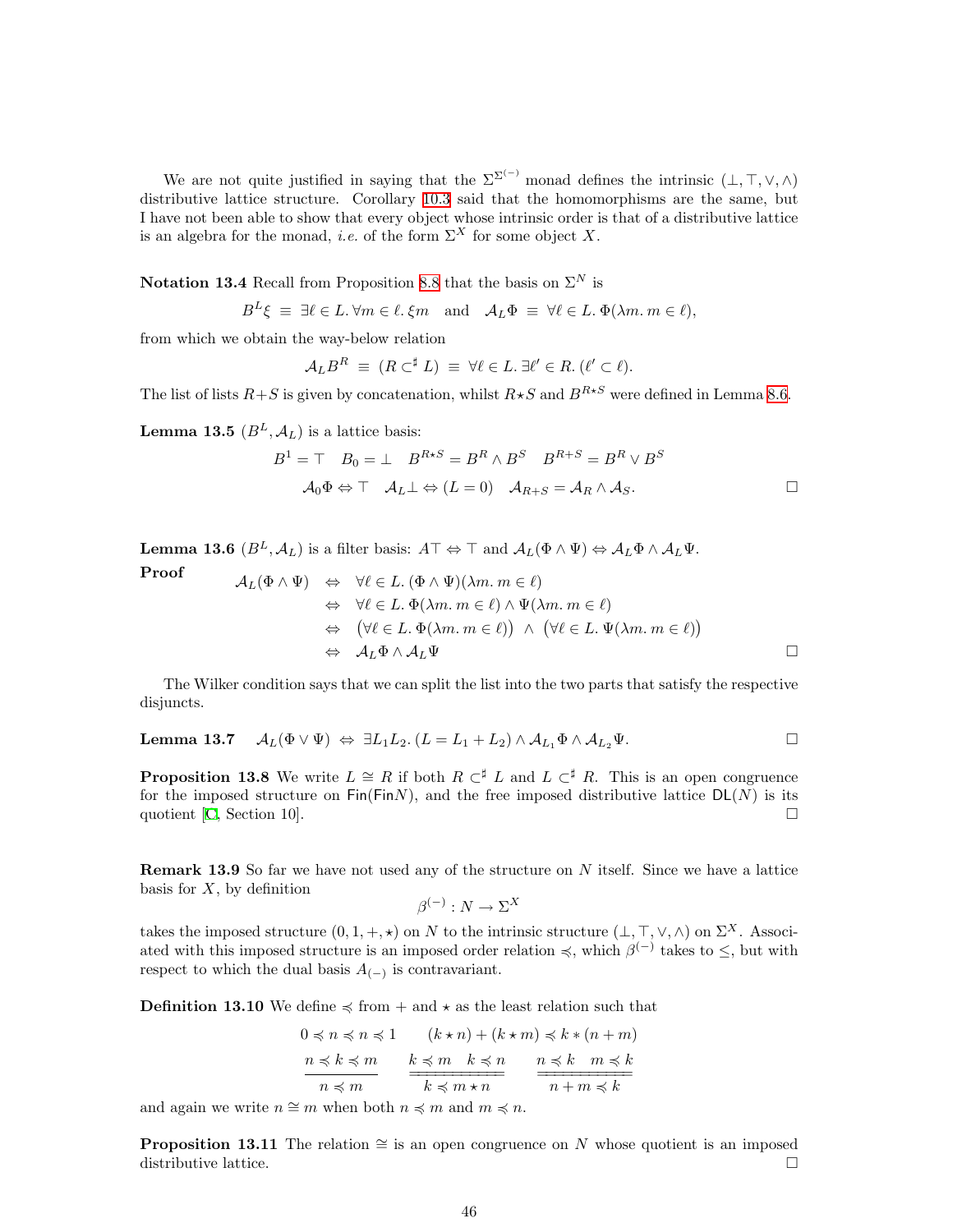<span id="page-46-0"></span>Notation 13.12 Returning to  $Fin(FinN)$ , L is regarded as a *formal* sum of products of elements of  $N$  (additive normal form). This may be "evaluated" by means of the operation

$$
ev: \mathsf{Fin}(\mathsf{Fin} N) \to N.
$$

This is defined for lists by a generalisation of Lemma [8.6.](#page-30-2) A similar construction works for Kuratowski-finite subsets instead, except that then N has actually to satisfy the equations for a distributive lattice up to equality, and not just up to  $\cong$  (*cf.* Notation [4.9\)](#page-12-2). The map

$$
\mathsf{DL}(N) \equiv \mathsf{Fin}(\mathsf{Fin} N)/(\cong) \xrightarrow{\text{ev}/(\cong)} N/(\cong)
$$

<span id="page-46-4"></span>is the structure map of the distributive lattice, regarded as an algebra for the DL-monad.

**Proposition 13.13** The map ev : Fin(FinN)  $\rightarrow$  N is a homomorphism in the sense that  $ev0 = 0$ and  $ev1 = 1$  by construction, whilst

$$
\operatorname{ev}(R+S) \cong (\operatorname{ev} R) + (\operatorname{ev} S)
$$
 and  $\operatorname{ev}(R \star S) \cong (\operatorname{ev} R) \star (\operatorname{ev} S)$ .

Proof This is a standard piece of universal algebra, which again we leave as a student exercise. The + equation is proved by list induction, using associativity and commutativity of + up to  $\cong$ . The equation for  $\star$  is more difficult, as we have to take apart the inner lists, and use distributivity.

 $\Box$ 

<span id="page-46-3"></span>**Lemma 13.14** 
$$
A_L B^L \Leftrightarrow \top
$$
 but

$$
\begin{array}{rcl} \mathcal{A}_L B^R & \Leftrightarrow & (R\subset ^\sharp L) & \Leftrightarrow & \forall \ell \in L \, . \, \exists \ell' \in R \, . \, (\ell'\subset \ell) & \Rightarrow & (\mathrm{ev} L \preccurlyeq \mathrm{ev} R) \\ & \mathcal{A}_L (\lambda\xi,\xi n) & \Leftrightarrow & \forall \ell \in L \, . \, n \in \ell & \Rightarrow & (\mathrm{ev} L \preccurlyeq n) \\ & \mathcal{A}_L (\lambda\xi,\xi n \wedge \xi m) & \Leftrightarrow & \forall \ell \in L \, . \, n \in \ell \wedge m \in \ell & \Rightarrow & (\mathrm{ev} L \preccurlyeq n \star m) \\ & \mathcal{A}_L (\lambda\xi,\xi n \vee \xi m) & \Leftrightarrow & \forall \ell \in L \, . \, n \in \ell \vee m \in \ell & \Rightarrow & (\mathrm{ev} L \preccurlyeq n+m) \end{array}
$$

with equality in the cases  $L \equiv \{\{k\}\}\$  and  $L \equiv R$ .

**Proof** In the expansion of  $A<sub>L</sub>B<sup>R</sup>$ , the products in L are of longer strings than those in R. The other three results follow by putting  $R \equiv \{\{n\}\}\,$ ,  $\{\{n, m\}\}\,$  and  $\{\{n\}\,\}$ ,  $\{m\}\,\}$ ,

**Remark 13.15** The foregoing discussion of ≅ is the price that we pay for not requiring  $(N, 0, 1, +, \star)$ to satisfy the equations for a distributive lattice in Remark [1.8.](#page-3-0) If, like[[JS96\]](#page-59-1), we had done so, we would have instead paid the same price to construct the basis for  $\Sigma^X$ . This is indexed by the free distributive lattice on  $N^{\mathsf{op}}$  quâ  $\star$ -semilattice, *i.e.* with new joins but using the old ones as meets. What we have bought for this price is the flexibility of switching amongst various kinds of basis (Definition [6.6\)](#page-21-3), when we needed or  $diam't$  need them, throughout the paper.

The reason why it is unnecessary to form the quotient of N or Fin(FinN) by the congruence  $\cong$ is that we never deal with their elements up to equality. The things that matter are the rules

$$
\frac{n \cong n' \quad n \prec k}{n' \prec k} \qquad \frac{k \prec n \quad n \cong n'}{k \prec n'}
$$

which are examples of Corollary [11.5.](#page-38-2) Indeed the relation  $\preccurlyeq$  itself is only needed to avoid the extra rules that relate + and  $\star$  to  $\prec$ , which appear in [\[JS96,](#page-59-1) Lemma 7].

# <span id="page-46-1"></span>14 From the basis to the space

We are now able to show that any "abstract" basis satisfying the conditions of Section [11](#page-37-1) actually arises from some definable object. As in Section [12,](#page-40-1) we have to define a nucleus  $\mathcal{E}: \Sigma^{\Sigma^N} \to \Sigma^{\Sigma^N}$ and (in the next section) characterise its admissible terms in the sense of Definition [12.8.](#page-42-0)

<span id="page-46-2"></span>**Definition 14.1** An **abstract basis** is an overt discrete object N with elements  $0, 1 \in N$ , binary operations  $+, \star : N \times N \to N$  and an open binary relation  $\prec : N \times N \to \Sigma$  such that

$$
0 \prec 0 \qquad \frac{n \prec p \quad m \prec p}{n+m \prec p} \qquad \frac{m' \prec m \quad m \prec n \quad n \prec n'}{m' \prec n'} \qquad \frac{n \prec m}{n \prec k \prec m}
$$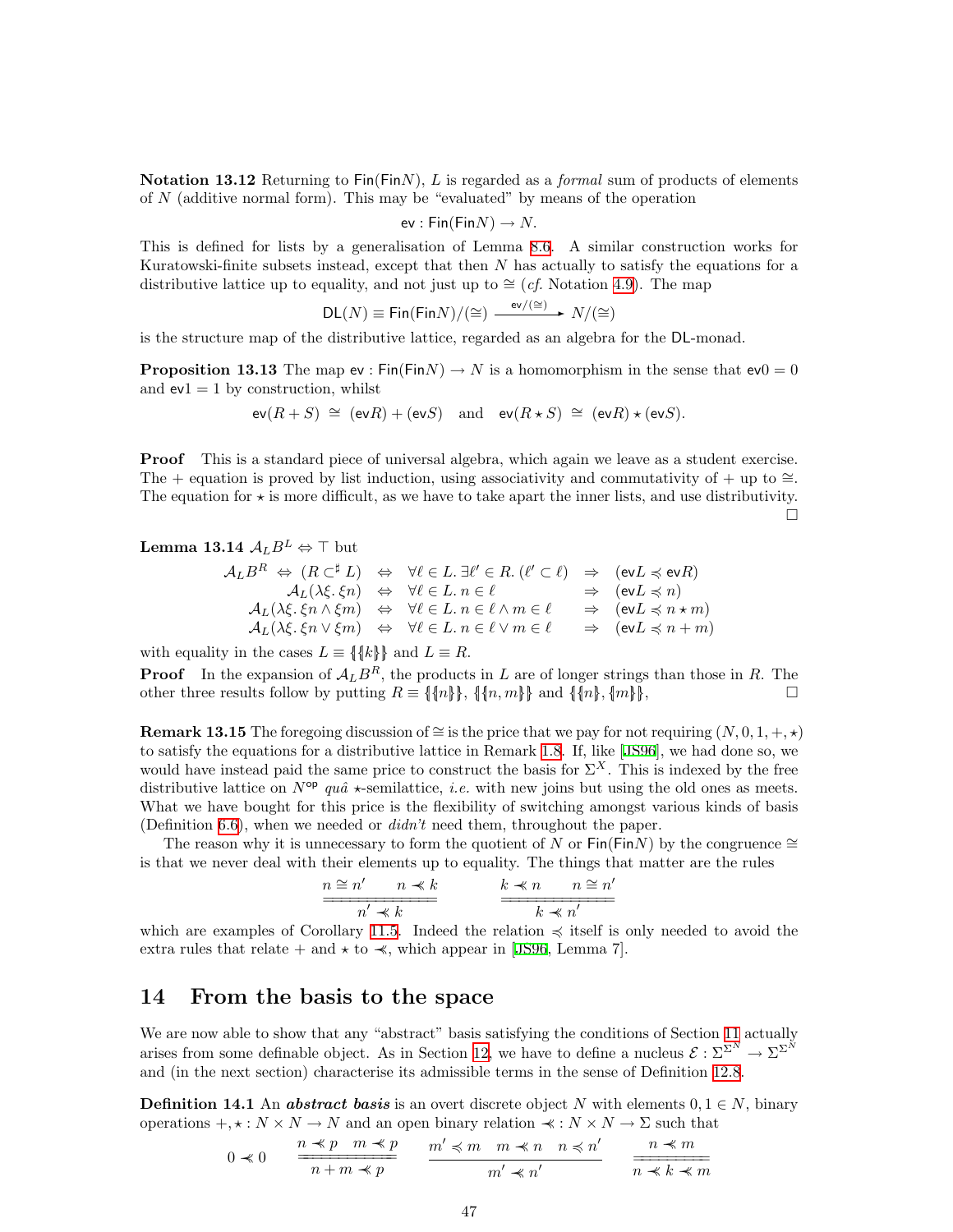$$
\begin{array}{c}\nn \prec m \quad m \prec p \quad m \prec q \\
\hline\nn \prec p \star q\n\end{array}\n\qquad\n\begin{array}{c}\nn \prec p + q \\
\hline\nn \prec p' + q' \quad p' \prec p \quad q' \prec q\n\end{array}
$$

<span id="page-47-0"></span>where  $\preccurlyeq$  is defined from  $+$  and  $\star$  by Definition [13.10](#page-45-0).

#### Notation 14.2

$$
\mathcal{E} \equiv \lambda \Phi. \lambda \xi. J(\lambda n. \exists L. (n \ll \text{ev} L) \land \mathcal{A}_L \Phi) \xi \n\equiv \lambda \Phi. \lambda \xi. \exists n. \exists L. \xi n \land (n \ll \text{ev} L) \land \mathcal{A}_L \Phi.
$$

We have to show that this satisfies the equations in Theorem [10.10,](#page-36-3)

$$
\Phi, \Psi : \Sigma^{\Sigma^N} \vdash \mathcal{E}(\Phi \wedge \Psi) = \mathcal{E}(\mathcal{E}\Phi \wedge \mathcal{E}\Psi) \text{ and } \mathcal{E}(\Phi \vee \Psi) = \mathcal{E}(\mathcal{E}\Phi \vee \mathcal{E}\Psi).
$$

This is made a little easier by the fact that we need only test these equations for *basic*  $\Phi \equiv B^R$ and  $\Psi \equiv B^S$ :

<span id="page-47-2"></span>**Lemma 14.3** 
$$
\frac{R, S: \text{Fin}(\text{Fin}(N) \ \vdash \ \mathcal{E}(\mathcal{E}B^R \odot \mathcal{E}B^S) = \mathcal{E}(B^R \odot B^S)}{\Phi, \Psi : \Sigma^{\Sigma^N} \ \vdash \ \mathcal{E}(\mathcal{E}\Phi \odot \mathcal{E}\Psi) = \mathcal{E}(\Phi \odot \Psi).
$$

**Proof** We use the lattice basis expansion  $\Phi = \exists R \cdot A_R \Phi \wedge B^R$ .

Note first that the combined expansion using distributivity (Lemma [11.8](#page-38-0)),

$$
\Phi\odot\Psi\ =\ \exists RS.\ \mathcal{A}_R\Phi\wedge\mathcal{A}_S\Psi\wedge(B^R\odot B^S),
$$

is directed in  $\langle R, S \rangle$ , so  $\mathcal E$  preserves the join by Theorem [9.6](#page-33-1) and  $\mathcal E\Phi = \exists R. \mathcal A_R \Phi \wedge \mathcal E B^R$ . Using distributivity, directedness and Scott continuity again, we have

$$
\mathcal{E}\Phi \odot \mathcal{E}\Psi = \exists RS. \mathcal{A}_R \Phi \wedge \mathcal{A}_S \Psi \wedge (\mathcal{E}B^R \odot \mathcal{E}B^S) \qquad \text{distributivity}
$$
  
\n
$$
\mathcal{E}(\mathcal{E}\Phi \odot \mathcal{E}\Psi) = \exists RS. \mathcal{A}_R \Phi \wedge \mathcal{A}_S \Psi \wedge \mathcal{E}(\mathcal{E}B^R \odot \mathcal{E}B^S) \qquad \text{directedness}
$$
  
\n
$$
= \exists RS. \mathcal{A}_R \Phi \wedge \mathcal{A}_S \Psi \wedge \mathcal{E}(B^R \odot B^S) \qquad \text{hypothesis}
$$
  
\n
$$
= \mathcal{E}(\Phi \odot \Psi) \qquad \Box
$$

<span id="page-47-1"></span>Next we need to evaluate the expression  $A_L(\mathcal{E}B^R)$ .

**Lemma 14.4** 
$$
\mathcal{E}B^R = J(\lambda n. n \preceq \text{ev}R).
$$
  
\n**Proof**  
\n
$$
\mathcal{E}B^R = J(\lambda n. \exists L. n \preceq \text{ev}L \wedge A_L B^R)
$$
\n
$$
\leq J(\lambda n. \exists L. n \preceq \text{ev}L \preceq \text{ev}R)
$$
\n
$$
= J(\lambda n. n \preceq \text{ev}R)
$$
\nDefinition 14.1  
\nDefinition 14.1

<span id="page-47-3"></span>but the  $\leq$  is an equality, as we may put  $L \equiv R$  in the other direction.

**Lemma 14.5** Since, by hypothesis,  $\prec$  satisfies  $0 \prec k$  and (*cf.* Lemma [11.3\)](#page-37-2)

$$
\frac{n \prec k \qquad m \prec k}{n+m \prec k} \qquad \qquad \frac{m \star n \prec n \qquad n \prec r}{m \star n \prec r}
$$

we have  $A_L(\mathcal{E}B^R) \Rightarrow (\text{ev}L \preccurlyeq \text{ev}R)$ , with equality in the case  $L \equiv \{\{k\}\}.$ 

**Proof** The reason for the inequality is that, whereas  $B^{(-)}$ : Fin(FinN)  $\to$  DL(N)  $\to \Sigma^{\Sigma^N}$  sends + to  $\vee$  and  $\star$  to  $\wedge$ ,  $\mathcal{A}_{(-)}$  only takes + to  $\wedge$ , not necessarily  $\star$  to  $\vee$ .

$$
\mathcal{A}_{L}(\mathcal{E}B^{R}) \Leftrightarrow \forall \ell \in L \, \mathcal{E}B^{R}(\lambda m. m \in \ell) \qquad \text{def } \mathcal{A}_{L}
$$
\n
$$
\Leftrightarrow \forall \ell \in L \, J(\lambda n. n \prec \text{evR})(\lambda m. m \in \ell) \qquad \text{Lemma 14.4}
$$
\n
$$
\Leftrightarrow \forall \ell \in L \, \exists n \in \ell \, n \prec \text{evR} \qquad \text{def } J
$$
\n
$$
\Rightarrow \forall \ell \in L \, \mu \ell \prec \text{evR} \qquad \qquad \star \text{ rule}
$$
\n
$$
\Leftrightarrow \text{evL} \prec \text{evR} \qquad 0, + \text{rules}
$$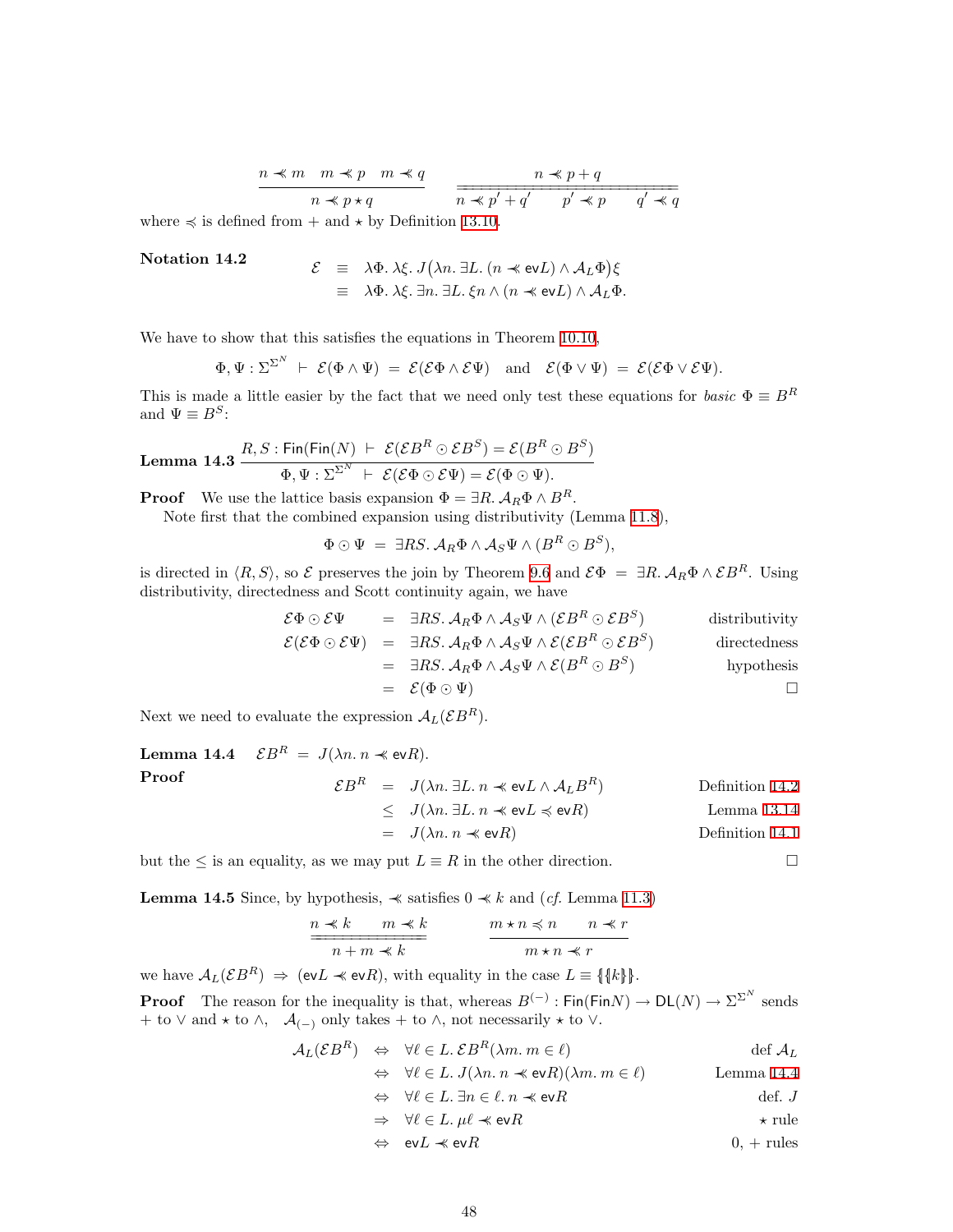Here  $\mu \ell$  is the "product" of  $\ell$ , in the sense of 1 and  $\star$  (written fold  $\star$  1  $\ell$  in functional programming notation), so  $n \in \ell \Rightarrow \mu \ell \preccurlyeq n$ . Then evL is the sum of these products (Definition [13.10](#page-45-0)). Equality holds when  $L \equiv \{\{k\}\}\$  since  $\ell = \{k\}$  and  $evL = \mu \ell = k$ .

Equipped with formulae for  $\mathcal{E}B^R$  and  $\mathcal{A}_L(\mathcal{E}B^R)$ , we can now verify the two equations. Their proofs are almost the same, illustrating once again the lattice duality that we get by putting directed joins into the background. Unfortunately, they're not quite close enough for us to use  and give just one proof. First, however, we give the similar but slightly simpler argument for idempotence, although it is easily seen to be implied by either of the other results.

**Proposition 14.6** If  $\prec$  satisfies the transitive and interpolation rules,

$$
\frac{n \ll r}{n \ll m \ll r}
$$

*cf.* Corollary [11.7,](#page-38-3) then  $\mathcal{E}$  is idempotent:  $\mathcal{E}(\mathcal{E}\Phi) = \mathcal{E}\Phi$ .

**Proof** By (a simpler version of) Lemma [14.3](#page-47-2), it's enough to consider  $\Phi \equiv B^R$ ,

$$
\mathcal{E}(\mathcal{E}B^R) = J(\lambda n. \exists L. (n \ll \text{ev}L) \land A_L(\mathcal{E}B^R))
$$
 Notation 14.2  
\n
$$
\leq J(\lambda n. \exists m. (n \ll m) \land (m \ll \text{ev}R))
$$
Lemma 14.5  
\n
$$
= J(\lambda n. n \ll \text{ev}R)
$$
hypothesis

$$
= \mathcal{E}B^R
$$
 Lemma 14.4

where  $m \equiv \text{ev}L$ . However, the  $\leq$  is an equality as we may use  $L \equiv \{\{m\}\}\$  in Lemma [14.4](#page-47-1) to prove ≥.

**Proposition 14.7** Since  $\prec$  obeys the rule linking it with  $\star$ ,

$$
\frac{n \ll r \star s}{n \ll m \quad m \ll r \quad m \ll s}
$$

(cf. Lemma [11.11](#page-39-0))  $\mathcal E$  satisfies the ∧-equation,  $\mathcal E(\Phi \wedge \Psi) = \mathcal E(\mathcal E \Phi \wedge \mathcal E \Psi)$ . **Proof** By Lemma [14.3](#page-47-2), it's enough to consider  $\Phi \equiv B^R$  and  $\Psi \equiv B^S$ . With  $m \equiv \text{ev}L$ ,  $r \equiv \text{ev}R$ and  $s \equiv \text{ev}S$ ,

$$
\mathcal{E}(EB^R \wedge EB^S) = J(\lambda n. \exists L. (n \ll \text{ev}L) \wedge A_L(EB^R \wedge EB^S))
$$
Notation 14.2  
\n
$$
= J(\lambda n. \exists L. (n \ll \text{ev}L) \wedge A_L(EB^R) \wedge A_L(EB^S))
$$
Lemma 13.6  
\n
$$
\leq J(\lambda n. \exists m. (n \ll m) \wedge (m \ll r) \wedge (m \ll s))
$$
Lemma 14.5  
\n
$$
= J(\lambda n. n \ll r \star s)
$$
hypothesis  
\n
$$
= J(\lambda n. n \ll \text{ev}(R \star S))
$$
Lemma 13.13  
\n
$$
= EB^{R \star S} = \mathcal{E}(B^R \wedge B^S)
$$
 Lemmas 14.4 & 13.5

To make the  $\leq$  an equality, we use  $L \equiv \{\{m\}\}\$ in Lemma [13.14](#page-46-3).

**Proposition 14.8** If  $\prec$  satisfies the Wilker rule linking it with  $+$ ,

$$
\frac{n \ll r + s}{n \ll p + q \quad p \ll r \quad q \ll s}
$$
  
(cf. Lemma 11.12) then  $\mathcal{E}$  satisfies the  $\vee$ -equation,  $\mathcal{E}(\Phi \vee \Psi) = \mathcal{E}(\mathcal{E}\Phi \vee \mathcal{E}\Psi)$ .  
**Proof** With  $r \equiv \text{ev}R$ ,  $s \equiv \text{ev}S$ ,  $p \equiv \text{ev}L_1$ ,  $q \equiv \text{ev}L_2$  and  $L = L_1 + L_2$ ,  

$$
\mathcal{E}(\mathcal{E}B^R \vee \mathcal{E}B^S) = J(\lambda n. \exists L. (n \ll \text{ev}L) \wedge A_L(\mathcal{E}B^R \vee \mathcal{E}B^S))
$$
Notation 14.2  

$$
= J(\lambda n. \exists L_1 L_2. (n \ll \text{ev}L_1 + \text{ev}L_2) \wedge A_{L_1}(\mathcal{E}B^R) \wedge A_{L_2}(\mathcal{E}B^S))
$$
13.7  

$$
\leq J(\lambda n. \exists pq. (n \ll p + q) \wedge (p \ll r) \wedge (q \ll s))
$$
Lemma 14.5  

$$
= J(\lambda n. n \ll r + s)
$$
hypothesis  

$$
= J(\lambda n. n \ll \text{ev}(R + S))
$$
Lemma 13.13  

$$
= \mathcal{E}B^{R+S} = \mathcal{E}(B^R \vee B^S)
$$
 Lemmas 14.4 & 13.5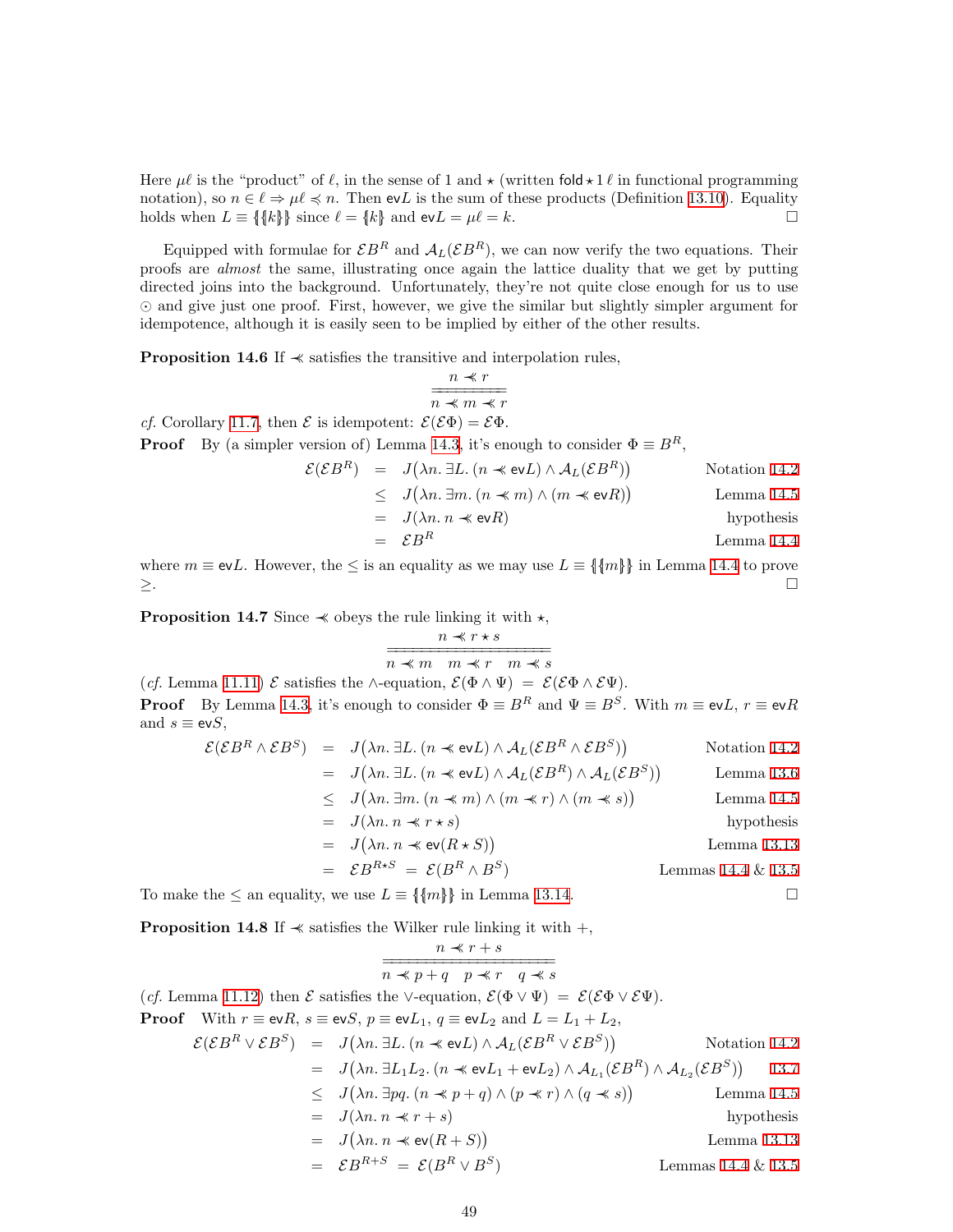<span id="page-49-0"></span>Again the  $\leq$  becomes an equality, using  $L_1 \equiv \{\{p\}\}\,$ ,  $L_2 \equiv \{\{q\}\}\$ and  $L \equiv L_1 + L_2$  in Lemma [13.14](#page-46-3).  $\Box$ 

**Theorem 14.9**  $\mathcal{E}$  is a nucleus on  $\Sigma^N$  in the sense of [\[B](#page-60-0), Section 8].

# <span id="page-49-1"></span>15 The points of the new space

Now we can characterise the (parametric) points of the object that we constructed from an abstract basis in the previous section. Then we define a lattice basis on it, just as we did for continuous dcpos in Theorem [12.11](#page-42-1).

Notation 15.1 We are again in the situation of Definition [12.8](#page-42-0), that we have defined a nucleus E from an abstract basis, so the monadic calculus [\[B](#page-60-0), §8] provides a subobject  $i: \{\Sigma^N \mid \mathcal{E}\} \rightarrow \Sigma^N$ with  $\Sigma$ -splitting I. As in Lemma [12.9](#page-42-3), the next task is to characterise its elements, *i.e.* those  $\Gamma \vdash \xi : \Sigma^N$  that are **admissible:** 

$$
\Gamma, \; \Phi : \Sigma^{\Sigma^N} \; \vdash \; \Phi \xi \; \Leftrightarrow \; \mathcal{E} \Phi \xi.
$$

<span id="page-49-3"></span>**Lemma 15.2** If  $\Gamma \vdash \xi : \Sigma^N$  is admissible then it is *rounded* in the sense that

 $Γ, n : N \vdash \xi n \Leftrightarrow \exists m. \xi m \land m \prec n.$ 

**Proof** Consider  $\Phi \equiv \lambda \xi$ .  $\xi n$ , so  $\mathcal{A}_L \Phi \Rightarrow (\text{ev} L \preccurlyeq n)$  by Lemma [13.14](#page-46-3). Then

$$
\xi n \Leftrightarrow \Phi \xi \Leftrightarrow \mathcal{E} \Phi \xi \Leftrightarrow \exists m. \exists L. \xi m \land (m \prec \text{ev} L) \land A_L \Phi \qquad \text{Notation 14.2}
$$
  

$$
\Rightarrow \exists m. \exists L. \xi m \land (m \prec \text{ev} L \preceq n) \qquad \text{above}
$$
  

$$
\Rightarrow \exists m. \xi m \land (m \prec n) \qquad \text{monotonicity}
$$

where  $\Rightarrow$  is actually equality, as we may put  $L \equiv \{\{n\}\}\$ in Lemma [13.14](#page-46-3) to obtain  $\Leftarrow$ .

<span id="page-49-2"></span>**Lemma 15.3** If  $\Gamma \vdash \xi : \Sigma^N$  is admissible then it is a lattice homomorphism in the sense that

$$
\xi 0 \Leftrightarrow \bot \qquad \xi 1 \Leftrightarrow \top \qquad \xi (n+m) \Leftrightarrow \xi n \vee \xi m \qquad \xi (n \star m) \Leftrightarrow \xi n \wedge \xi m.
$$

**Proof** Consider  $\Phi = \lambda \xi$ .  $\xi n \odot \xi m$ , so  $A_L \Phi \Rightarrow (\text{ev}[L \preccurlyeq n \odot m])$  by Lemma [13.14](#page-46-3). Then

$$
\xi n \odot \xi m \Leftrightarrow \Phi \xi \Leftrightarrow \mathcal{E} \Phi \xi
$$
  
\n
$$
\Leftrightarrow \exists k. \exists L. \xi k \land (k \prec \text{ev}L) \land \mathcal{A}_L \Phi
$$
  
\n
$$
\Rightarrow \exists k. \exists L. \xi k \land (k \prec \text{ev}L \preceq n \odot m)
$$
  
\n
$$
\Rightarrow \exists k. \xi k \land (k \prec n \odot m) \Leftrightarrow \xi(n \odot m)
$$
  
\n
$$
\Rightarrow \text{roundedness}
$$

with equality by  $L \equiv \{\{n \odot m\}\}\$  in Lemma [13.14](#page-46-3). Similarly, for the constants, consider  $\Phi \equiv \lambda \xi$ . T, so  $A_L \Phi \Leftrightarrow \top \Leftrightarrow (ev \Lambda \preceq 1)$ , and  $\Phi \equiv \lambda \xi$ .  $\bot$ , so  $A_L \Phi \Leftrightarrow \forall \ell \in L$ .  $\bot \Leftrightarrow (L = 0)$ .

Notice that it is the fact that  $\xi$  is *rounded* (for  $\prec$ ), rather than a homomorphism (for 0, 1, +,  $\star$ ), that distinguishes the particular object X from the ambient  $\Sigma^N$  into which it is embedded, cf. Remark [13.2](#page-44-2).

**Lemma 15.4** If  $\Gamma \vdash \xi : \Sigma^N$  is a rounded lattice homomorphism then it is admissible.

**Proof**  $\Phi \xi \quad \Leftrightarrow \quad \exists L. \mathcal{A}_L \Phi \wedge B^L$ lattice basis on  $\Sigma^N$  $\Leftrightarrow \exists L. \mathcal{A}_L \Phi \wedge \mathcal{E}(\text{ev} L)$  $\Leftrightarrow \exists L. \exists n. \mathcal{A}_L \Phi \wedge \xi n \wedge (n \prec \text{ev} L)$  rounded  $\Leftrightarrow$   $\mathcal{E}\Phi\mathcal{E}$  Definition [14.2](#page-47-0)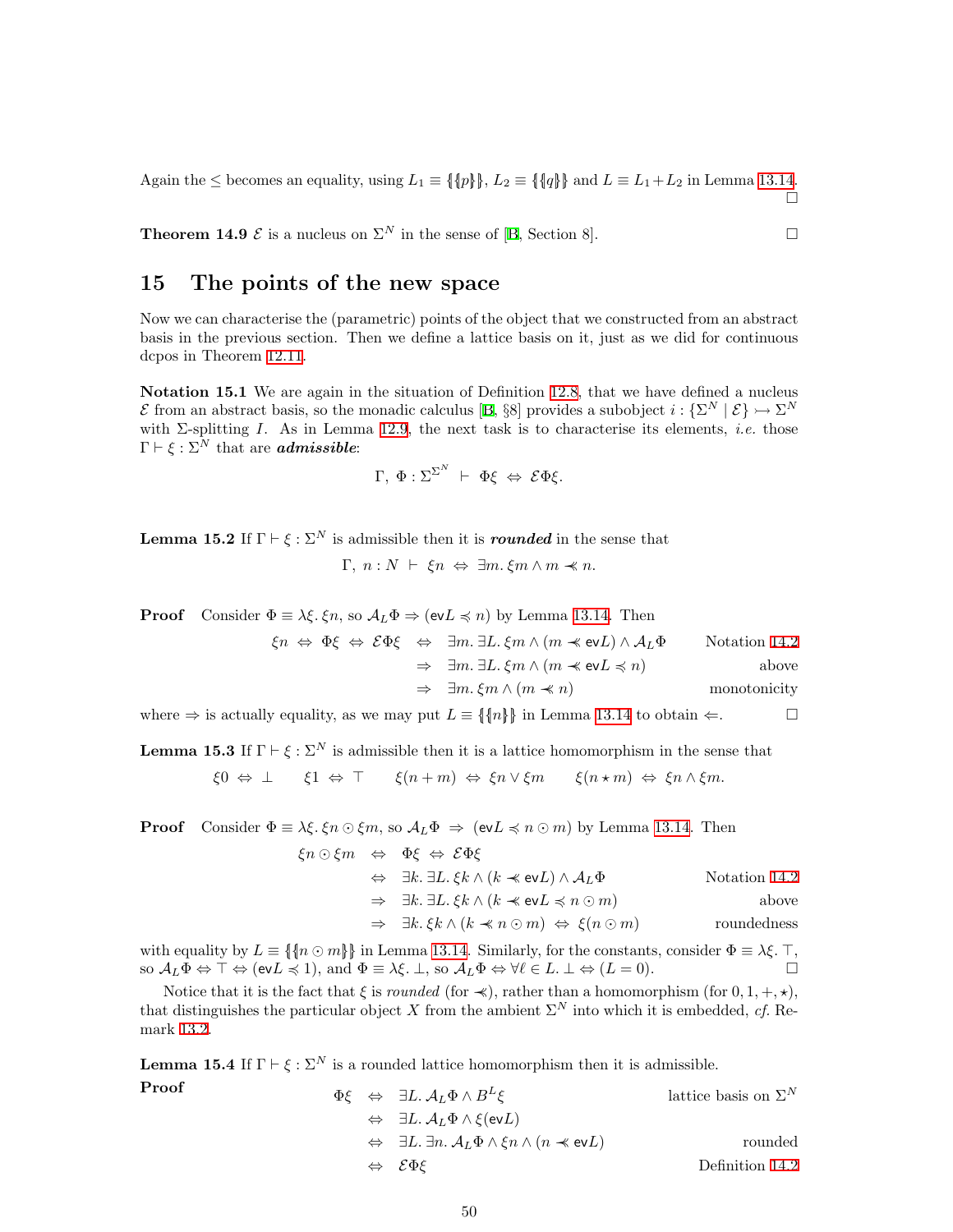where the second step exploits the definition of  $B<sup>L</sup>$  (Lemma [13.5\)](#page-45-3) and evL when  $\xi$  is a homomor- $\Box$ 

<span id="page-50-0"></span>**Remark 15.5** Hence the rounded *lattice* homomorphisms  $\xi : \Sigma^N$  are the points of X, whilst the rounded *filters* (∧-homomorphisms) correspond to its *compact saturated subspaces*, at least when X is a classical stably locally compact space (Example [12.13\)](#page-43-0).

<span id="page-50-1"></span>**Lemma 15.6**  $\beta^n \equiv \lambda x$ . ixn and  $A_n \equiv \lambda \phi$ . I $\phi\{n\}$  provide an effective basis for X.

**Proof** First note that  $\xi \mapsto J\phi\xi$  preserves joins in  $\xi$ , and therefore so do  $\xi \mapsto \mathcal{E}\Phi\xi$  and  $\xi \mapsto I\phi\xi$ , as required by Lemma [7.7](#page-25-2), so we recover

$$
ix = \lambda n \cdot \beta^n x
$$
 and  $I\phi = \lambda \xi \cdot \exists n \cdot A_n \phi \wedge \xi n$ .

For the basis expansion, let  $\phi : \Sigma^X$  and  $x : X$ . Then  $\xi \equiv ix : \Sigma^N$  is admissible, and  $\phi = \Sigma^i \Phi$ , where  $\Phi \equiv I \phi : \Sigma^{\Sigma^N}$ .

|                   | $\exists n. A_n \phi \wedge \beta^n x \Leftrightarrow \exists n. I \phi \{n\} \wedge i x n$ | defs $\beta^n$ , $A_n$                                                          |
|-------------------|---------------------------------------------------------------------------------------------|---------------------------------------------------------------------------------|
|                   | $\Leftrightarrow \ \exists n. (I \cdot \Sigma^i) \Phi\{n\} \wedge \xi n$                    | defs $\Phi$ , $\xi$                                                             |
|                   | $\Leftrightarrow \exists n. \, \mathcal{E}\Phi\{n\} \wedge \xi n$                           | defs $i, I$                                                                     |
|                   | $\Leftrightarrow$ $\mathcal{E}\Phi\mathcal{E}$                                              | $\mathcal{E}\Phi$ preserves $\xi \Leftrightarrow \exists n. \{n\} \wedge \xi n$ |
|                   | $\Leftrightarrow \Phi \xi$                                                                  | $\xi$ admissible                                                                |
|                   | $\Leftrightarrow$ $(I\phi)(ix)$                                                             | defs $\Phi$ , $\xi$                                                             |
| $\Leftrightarrow$ | $\phi x$                                                                                    | $\{\}\eta$ [B, Section 8]. $\Box$                                               |

Corollary 15.7  $x = \text{focus}(\exists n \cdot A_n \wedge \xi n)$ .

This is the generalisation of  $x = \sqrt{\{p_n | \xi_n\}}$  in domain theory (Proposition [12.3\)](#page-40-2), and the version in ASD of  $\{x\} = \bigcap K\{x\} \prec K$  in Theorem [5.18](#page-19-2). The predicate  $\xi n$  means  $x \in U^n \subset K^n$ in the spatial setting, cf. Definition [1.1.](#page-1-3)

**Theorem 15.8** ( $\beta^n$ ,  $A_n$ ) is a lattice basis, and its way-below relation is  $\prec$ . **Proof** Since  $x : X \vdash \xi \equiv ix \equiv \lambda n \cdot \beta^n x : \Sigma^N$  is admissible, and therefore a homomorphism by Lemma [15.3](#page-49-2), we have

$$
\beta^0 \;=\; \lambda x.\perp, \quad \beta^1 \;=\; \lambda x.\top \quad \text{and} \quad \beta^{n\odot m} \;=\; \beta^n \odot \beta^m.
$$

Next we check the equations on  $A_n$  for an ∨-basis. Let  $\phi$ :  $\Sigma^X$  and  $\Phi = I\phi$ :  $\Sigma^{\Sigma^N}$ . Then  $\mathcal{E}\Phi = I \cdot \Sigma^i \cdot I\phi = I\phi = \Phi$ , so

$$
A_n \phi \Leftrightarrow I \phi \{n\} \Leftrightarrow \Phi \{n\} \Leftrightarrow \mathcal{E} \Phi \{n\}.
$$

Finally,

Hence  $A_0 \phi \qquad \Leftrightarrow \ \mathcal{E} \Phi \{0\}$  $\Leftrightarrow$  ∃L.  $(0 \prec \text{ev} L) \land A_L \Phi$  Notation [14.2](#page-47-0)  $\Leftarrow$   $(0 \nless 0) \land \mathcal{A}_0 \Phi \Leftrightarrow \top$  $A_n \phi \wedge A_m \phi \Leftrightarrow \mathcal{E} \Phi\{n\} \wedge \mathcal{E} \Phi\{m\}$  $\Leftrightarrow \exists L_1L_2. (n \prec \text{ev}L_1) \wedge (m \prec \text{ev}L_2) \wedge A_{L_1} \Phi \wedge A_{L_2} \Phi$  Def. [14.2](#page-47-0)  $\Rightarrow \exists L_1L_2. (n+m \ll \text{ev}L_1+\text{ev}L_2) \land \mathcal{A}_{L_1+L_2}\Phi$  Lemma [13.5](#page-45-3)  $\Rightarrow$  ∃L.  $(n + m \prec \text{ev} L) \land A_L \Phi$  Lemma [13.13](#page-46-4)  $\Leftrightarrow$   $\mathcal{E}\Phi\{n+m\} \Leftrightarrow A_{n+m}\phi$  Notation [14.2](#page-47-0) using distributivity,  $L = L_1 + L_2$  and Lemma [13.6.](#page-45-2) But  $A_{n+m}\phi \Rightarrow A_n\phi$ , so we have equality.  $\{m \Leftrightarrow I(\lambda x. \, ixm)\{n\} \Leftrightarrow (I \cdot \Sigma^i)(\lambda \xi. \, \xi m)\{n\}$  Lemma [15.6](#page-50-1)  $\Leftrightarrow$   $\mathcal{E}(\lambda \xi, \xi m)$ {n}  $\Leftrightarrow$  ∃L.  $(n \nless \text{ev} L) \land A_L(\lambda \xi, \xi m)$  Notation [14.2](#page-47-0)

$$
\Rightarrow \exists L. (n \prec \text{ev}L \preccurlyeq m)
$$
 Lemma 13.14  

$$
\Rightarrow (n \prec m)
$$
 monotonicity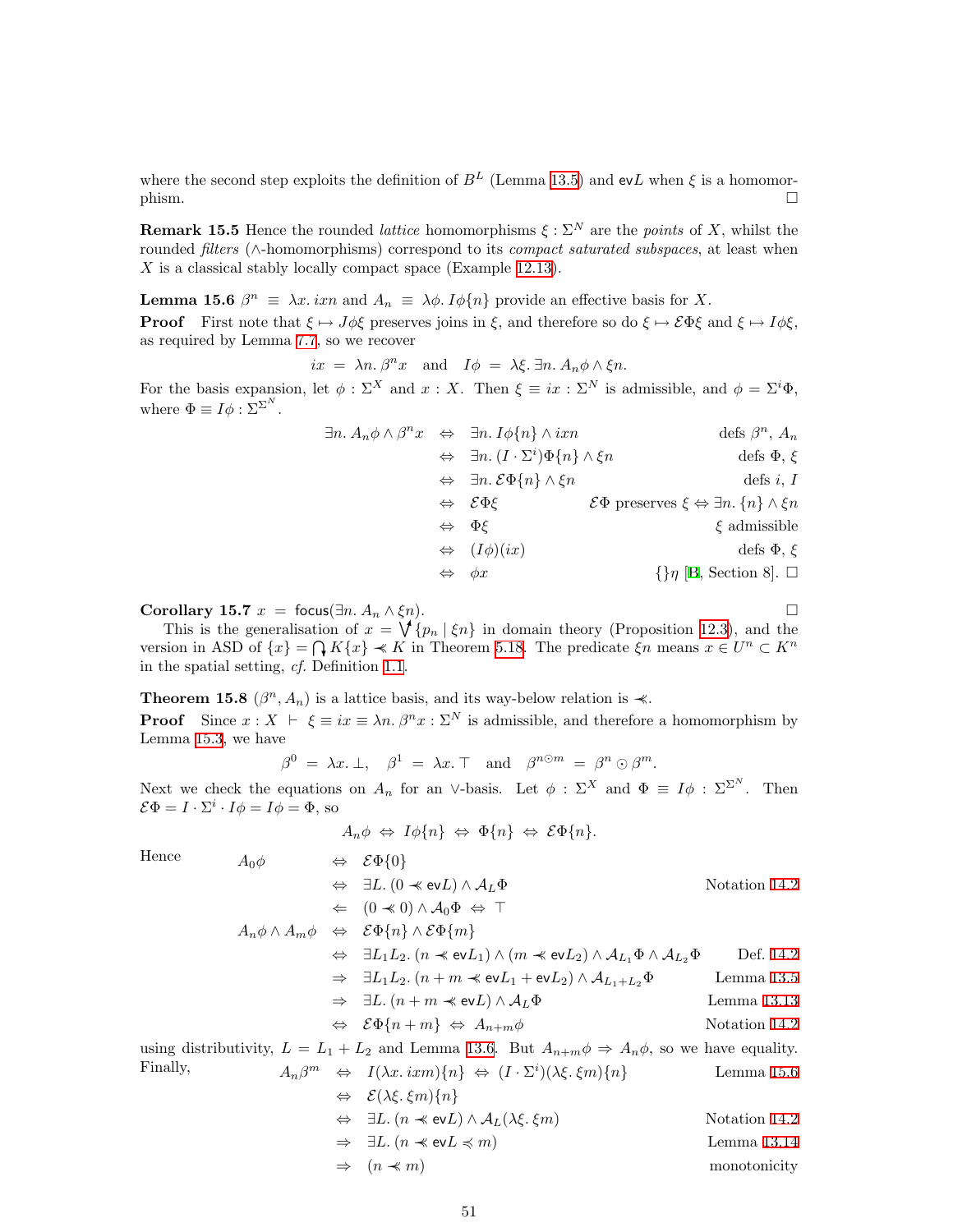<span id="page-51-0"></span>where we also obtain  $\Leftarrow$  by putting  $L \equiv \{\{m\}\}\$ in Lemma [13.14.](#page-46-3)

**Corollary 15.9** If the object X and its lattice basis  $(\beta^n, A_n)$  had been given, and  $\prec$  and E derived from them, this construction would recover X and  $(\beta^n, A_n)$  up to unique isomorphism. In particular, if we had started with a filter lattice basis, we would get it back.  $\Box$ 

We have shown that the notion of "abstract basis" is a complete axiomatisation of the waybelow relation, and is therefore the formulation of the consistency requirements in Definitions [1.5](#page-2-1) and [2.3](#page-5-2), without using a classically defined topological space or locale as a reference.

This completes the proof of the equivalence amongst the characterisations of local compactness that we listed in the Introduction

In Lemmas [15.2ff](#page-49-3), we have also characterised points  $x : X$  as rounded lattice homomorphisms  $\xi : \Sigma^N$ . We shall replace the predicate  $\xi m$  by a binary relation  $\hat{H}_n^m$  in the next section, in order to generalise from points of X to continuous functions  $Y \to X$ .

#### <span id="page-51-1"></span>16 Morphisms as matrices

The analogy between bases for topology and bases for linear algebra in Section [6](#page-19-1) can also be applied to morphisms. In this section we identify the abstract conditions satisfied by the relation

$$
fK^n \, \subset \, U^m \quad \text{or} \quad K^n \, \subset \, f^*U^m
$$

that was used in Definitions [1.6](#page-2-2) and [2.3.](#page-5-2) Like ≺≺, this is a binary relation between the two overt discrete objects of codes.

As this condition is an observable property of the function, it determines an open subobject of the set of functions  $X \to Y$ , and such properties form a sub-basis of the **compact–open topology**. If X is locally compact then this object is the exponential  $Y^X$  in both traditional topology and locale theory, and the conditions below are those listed in [\[Joh82,](#page-59-9) Lemma VII 4.11]. Unfortunately, there need not be a corresponding dual basis of compact subobjects to make  $Y^X$  locally compact.

In our notation, the relation  $fK^n \subset U^m$  is  $A_n(\Sigma^f \beta^m)$ . Clearly this question can easily be generalised to  $A_n(H\beta^m)$ , in which we replace f by the "second class" map  $\hat{H}$  (Notation [5.13\)](#page-18-2).

<span id="page-51-3"></span>**Notation 16.1** Let  $(\beta^n, A_n)$  and  $(\gamma^m, D_m)$  be ∨-bases for objects X and Y respectively. Then any first or second class morphism  $\widehat{H} : X \longrightarrow Y$  in  $\mathsf{H}\mathcal{S}$  (that is,  $H : \Sigma^Y \to \Sigma^X$  in  $\mathcal{S}$ ) has a **matrix**,

$$
\widehat{H}_n^m \equiv A_n(H\gamma^m) : \Sigma,
$$

<span id="page-51-2"></span>which generalises the representation of y : Y via  $H\psi \equiv \psi x$  as  $\xi \equiv iy \equiv \lambda y$ .  $\gamma^m y$  in Lemmas [15.2](#page-49-3)ff.

**Lemma 16.2** *H* is recovered from  $\widehat{H}_n^m$  as  $H\psi = \exists mn. D_m\psi \wedge \widehat{H}_n^m \wedge \beta^n$ .

Proof  
\n
$$
H\psi = H(\exists m. D_m \psi \wedge \gamma^m)
$$
\n
$$
= \exists m. D_m \psi \wedge H\gamma^m
$$
\n
$$
= \exists m. D_m \psi \wedge \exists n. A_n (H\gamma^m) \wedge \beta^n
$$
\n
$$
= \exists m. D_m \psi \wedge \exists n. A_n (H\gamma^m) \wedge \beta^n
$$
\n
$$
= \exists m. D_m \psi \wedge \widehat{H}_n^m \wedge \beta^n
$$
\n
$$
= \langle \beta^n, A_n \rangle \text{ basis for } X \text{ definition } \square
$$

<span id="page-51-4"></span>**Lemma 16.3** The matrix is directed in  $n$ , cf. Lemma [11.3:](#page-37-2)

$$
\widehat{H}_0^m \Leftrightarrow \top \quad \text{and} \quad \widehat{H}_{n+p}^m \Leftrightarrow \widehat{H}_n^m \wedge \widehat{H}_p^m.
$$

**Proof** These are  $A_0\phi \Leftrightarrow \top$  and  $A_{n+p}\phi \Leftrightarrow A_n\phi \wedge A_p\phi$  with  $\phi = H\gamma^m$ . They hold because  $(\beta^n, A_n)$  is an ∨-basis (Definition [6.6](#page-21-3)(a)).

**Lemma 16.4** The matrix is monotone in  $m$ ,  $cf$ . Lemma [11.6](#page-38-5):

$$
(n' \preccurlyeq_X n) \wedge \widehat{H}_n^m \wedge (m \preccurlyeq_Y m') \Rightarrow \widehat{H}_{n'}^{m'}.
$$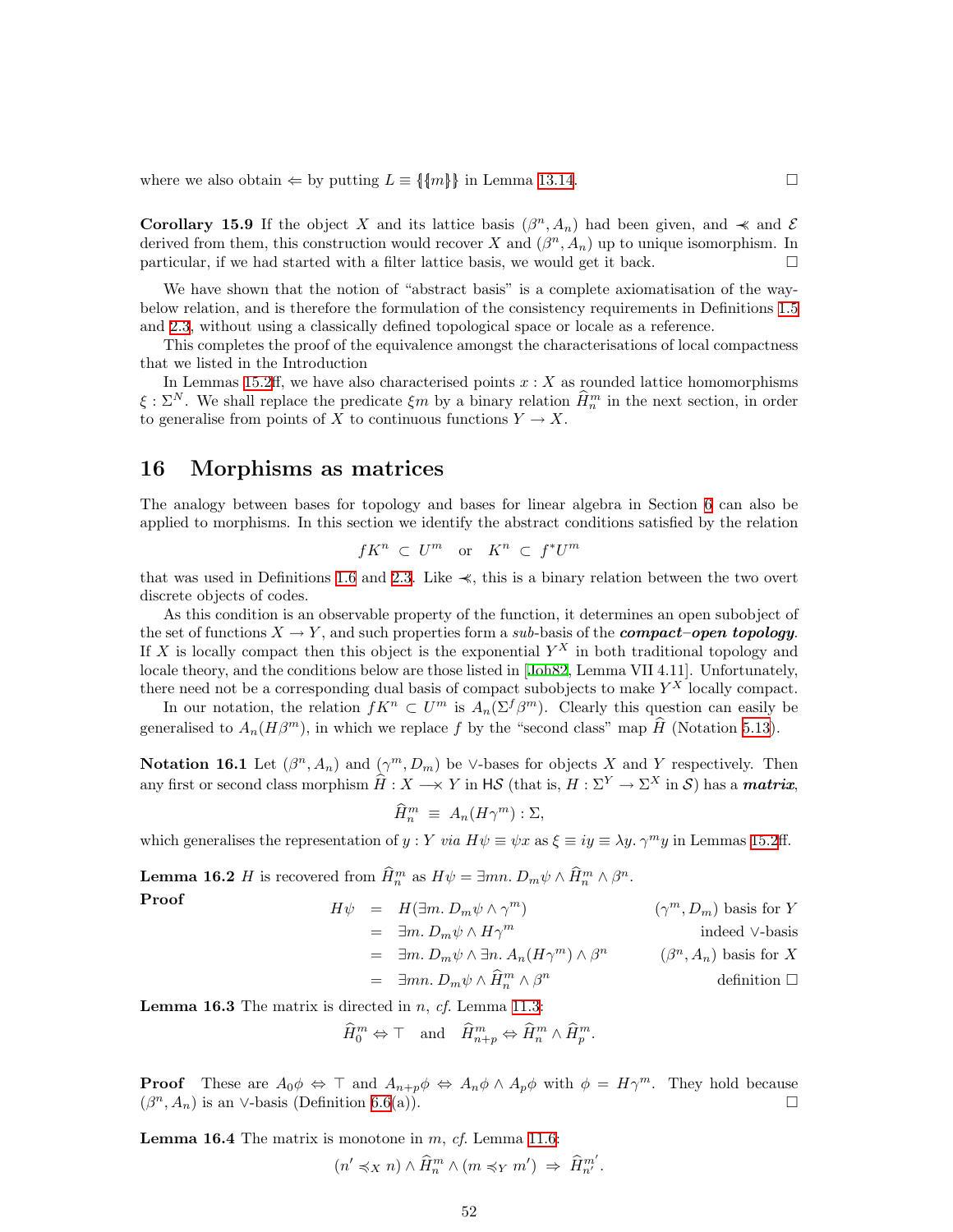<span id="page-52-0"></span>**Proof**  $A_n \leq A_{n'}$  (though we already had this from directedness) and  $\gamma^m \leq \gamma^{m'}$ 

**Lemma 16.5** The matrix is rounded, respecting  $\preccurlyeq$  on both sides, *cf.* Lemmas [11.7](#page-38-3) & [15.2:](#page-49-3)  $\exists m'. (m' \preccurlyeq_Y m) \land \widehat{H}_n^{m'} \Leftrightarrow \widehat{H}_n^m \Leftrightarrow \exists n'. \widehat{H}_{n'}^m \land (n \preccurlyeq_X n').$ 

Proof  
\n
$$
\hat{H}_{n}^{m'} \Leftrightarrow A_{n}(H\gamma^{m'})
$$
\n
$$
\Leftrightarrow A_{n}(H(\exists m. D_{m}\gamma^{m'} \wedge \gamma^{m})) \qquad (\gamma^{m}, D_{m}) \text{ basis for } Y
$$
\n
$$
\Leftrightarrow \exists m. D_{m}\gamma^{m'} \wedge A_{n}(H\gamma^{m}) \qquad \text{indeed, V-basis}
$$
\n
$$
\Leftrightarrow \exists m. (m \prec m') \wedge \hat{H}_{n}^{m}
$$
\n
$$
\hat{H}_{n'}^{m} \Leftrightarrow A_{n'}(H\gamma^{m})
$$
\n
$$
\Leftrightarrow A_{n'}(\exists n. A_{n}(H\gamma^{m}) \wedge \beta^{n}) \qquad (\beta^{n}, A_{n}) \text{ basis for } X
$$
\n
$$
\Leftrightarrow \exists n. A_{n}(H\gamma^{m}) \wedge A_{n'}\beta^{n} \qquad \text{indeed, V-basis}
$$
\n
$$
\Leftrightarrow \exists n. \hat{H}_{n}^{m} \wedge (n' \prec n) \qquad \Box
$$

. — П

<span id="page-52-1"></span>**Lemma 16.6** Suppose  $n, m : N \vdash \rho(n, m) : \Sigma$  satisfies the foregoing properties, *i.e.* 

$$
\rho(0,k) \qquad \frac{\rho(n,k) \quad \rho(m,k)}{\rho(n+m,k)} \qquad \frac{n \ll n' \quad \rho(n',m)}{\rho(n,m)} \qquad \frac{\rho(n,m') \quad m' \ll m}{\rho(n,m)}
$$

and define  $H: X \longrightarrow Y$  by  $H\psi \equiv \exists mn. D_m \psi \wedge \rho(n,m) \wedge \beta^n$ . Then  $\rho(n,m) \Leftrightarrow A_n(H\gamma^m)$ . **Proof** Since  $\rho$  respects  $\prec$  on the right,

$$
H\gamma^m = \exists m'n. D_{m'}\gamma^m \wedge \rho(n,m') \wedge \beta^n
$$
  
= 
$$
\exists m'n. (m' \preceq m) \wedge \rho(n,m') \wedge \beta^n
$$
  
= 
$$
\exists n. \rho(n,m) \wedge \beta^n.
$$

Then, since  $\rho$  also respects  $\prec$  on the left and  $A_n$  preserves the join, which is directed because  $\rho$ respects  $0$  and  $+$ ,

$$
A_n(H\gamma^m) \Leftrightarrow A_n(\exists n'. \rho(n', m) \land \beta^{n'})
$$
  
\n
$$
\Leftrightarrow \exists n'. \rho(n', m) \land A_n\beta^{n'}
$$
  
\n
$$
\Leftrightarrow \exists n'. \rho(n', m) \land n \prec n' \Leftrightarrow \rho(n, m).
$$

Lemma 16.7 id $_m^m \Leftrightarrow A_n(\mathrm{id}\beta^m) \Leftrightarrow (n \prec m) \Leftrightarrow \widehat{\mathcal{E}}_n^m$ .

**Proof** The relationship with  $\mathcal E$  follows from Lemma [14.5](#page-47-3). The unit laws were given by Lemma [16.5,](#page-52-0) *cf.* the Karoubi completion, which splits idempotents in any category.  $\Box$ 

**Lemma 16.8** 
$$
\widehat{K \cdot H}_n^k \Leftrightarrow \exists m. \widehat{K}_m^k \wedge \widehat{H}_n^m
$$
.  
\n**Proof**  
\n $\widehat{K \cdot H}_n^k \Leftrightarrow A_n(H(K\epsilon^k))$   
\n $\Leftrightarrow A_n(\exists mn'. D_m(K\epsilon^k) \wedge \widehat{H}_n^m \wedge \beta^{n'})$   
\n $\Leftrightarrow \exists mn'. D_m(K\epsilon^k) \wedge \widehat{H}_n^m \wedge A_n\beta^{n'}$   
\n $\Leftrightarrow \exists mn'. D_m(K\epsilon^k) \wedge \widehat{H}_n^m \wedge (n \prec n')$   
\n $\Leftrightarrow \exists m. D_m(K\epsilon^k) \wedge \widehat{H}_n^m$   
\n $\Leftrightarrow \exists m. \widehat{K}_m^k \wedge \widehat{H}_n^m$ ,\n\det K

53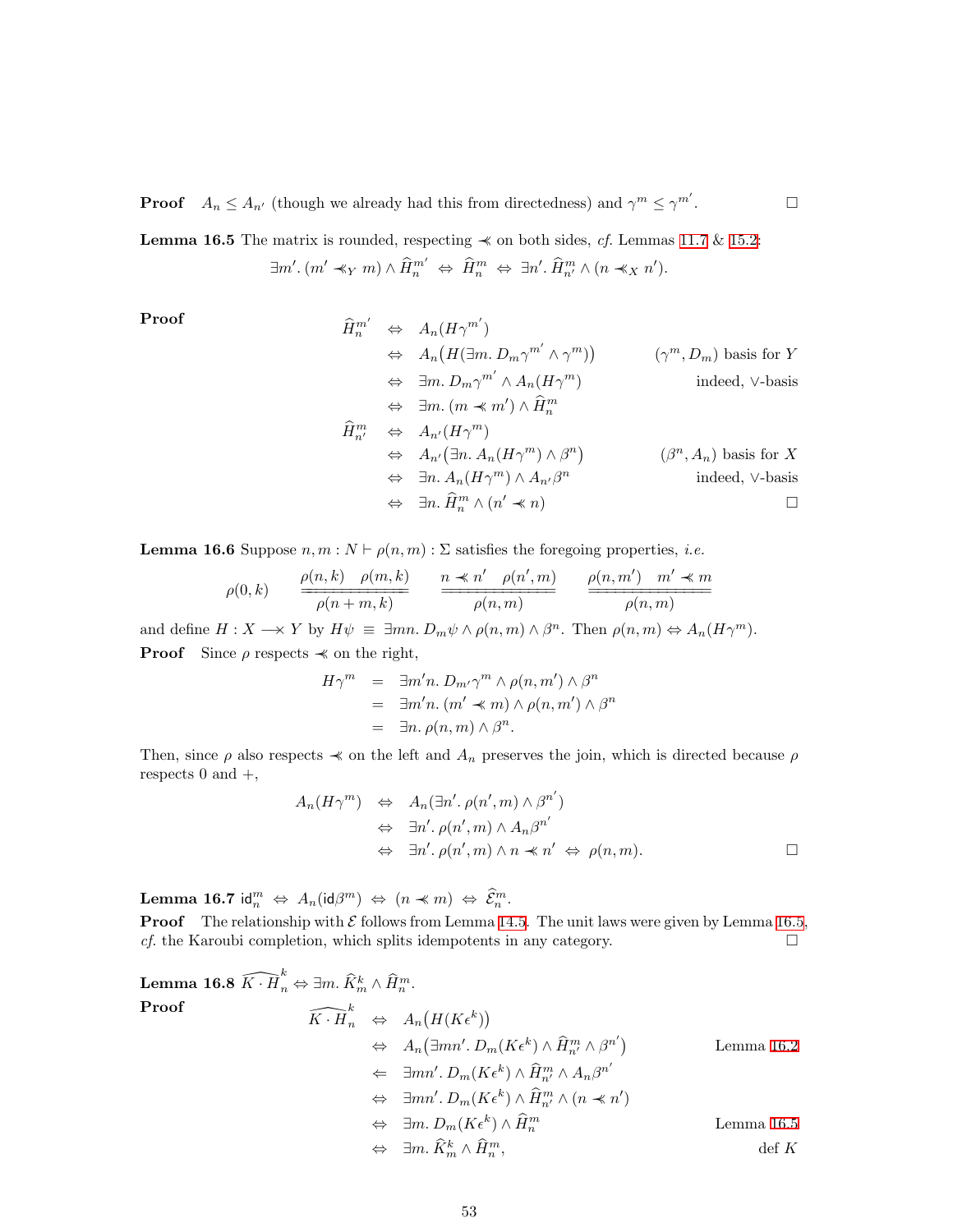although  $\Leftarrow$  is actually  $\Leftrightarrow$  as we have an ∨-basis. (We draw attention to this because [\[I\]](#page-60-5) uses the natural ∧-basis on  $\mathbb{R}$ , and therefore the weaker result about composition.)  $\Box$ 

**Theorem 16.9 HS** (Notation [5.13](#page-18-2)) is equivalent to the category whose

- (a) objects are abstract bases  $(N, 0, 1, +, \star, \star)$  (Definition [14.1](#page-46-2));
- (b) morphisms are  $\rho(n,m)$  satisfying the conditions in Lemma [16.6;](#page-52-1)
- (c) identity is ≺≺;
- (d) composition is relational.

The definition of  $\text{H}\mathcal{S}$  in [\[A\]](#page-60-1) was essentially taken from Hayo Thielecke's work on "computational" effects" [\[Thi97\]](#page-59-17), which was in turn based on the Kleisli category for the monad. It was therefore motivated by more syntactic considerations than ours. From a semantic point of view, it would have been more natural to have split the idempotents. In the classical models, the category would then be the opposite of that of all continuous (but not necessarily distributive) lattices and Scott-continuous maps (cf. Example [12.6\(b\)](#page-41-1)). In this result, we would drop the  $\prec +$  and  $\prec \prec$  rules from Definition [14.1](#page-46-2) of an abstract basis.

In order to characterise first class maps, by Corollary [10.3](#page-35-1) we have to consider preservation of the lattice connectives,  $cf.$  Lemmas [15.3](#page-49-2)ff. For this, the target object Y must have a lattice basis.

**Lemma 16.10**  $H\top = \top$  iff  $\widehat{H}_n^1 \Leftrightarrow (n \ll 1)$ , and  $H\bot = \bot$  iff  $\widehat{H}_n^0 \Leftrightarrow (n \ll 0)$ .

**Proof** If  $H\top = \top$  then  $\widehat{H}_n^1 \equiv A_n(H\gamma^1) \equiv A_n(H\top) \Leftrightarrow A_n \top \equiv A_n\beta^1 \equiv (n \ll 1)$  by Notation [16.1](#page-51-3), Definition [6.6](#page-21-3), and Notation [11.1](#page-37-3).

Conversely,  $H\top \equiv H\gamma^1 \equiv \exists n. \hat{H}_n^1 \wedge \beta^n \Leftrightarrow \exists n. A_n \top \wedge \beta^n \equiv \top$  by Definition [6.6,](#page-21-3) Lemma [16.5](#page-52-0) and Definition [6.2](#page-20-3).

We may substitute  $\perp$  and 0 for  $\top$  and 1 in the same argument.

Similarly we are able on this occasion to handle  $\land$  and  $\lor$  simultaneously (Remark [4.15\)](#page-14-3).

<span id="page-53-0"></span>**Lemma 16.11**  $H(\phi \odot \psi) = H\phi \odot H\psi$  iff  $\widehat{H}_n^{s \odot t} \Leftrightarrow \exists mp \ldotp \widehat{H}_m^s \land \widehat{H}_p^t \land (n \prec m \odot p)$ , both when  $\odot$  is  $\wedge$  or  $\star$  and when it is  $\vee$  or  $+$ .

**Proof** If  $H(\phi \odot \psi) = H\phi \odot H\psi$  then

$$
\hat{H}_n^{s \odot t} \qquad \Leftrightarrow \quad A_n(H\beta^{s \odot t}) \Leftrightarrow A_n(H(\beta^s \odot \beta^t))
$$
\n
$$
\Leftrightarrow \quad A_n(H\beta^s \odot H\beta^t) \qquad \text{hypothesis}
$$
\n
$$
\Leftrightarrow \quad \exists mp. \ A_m(H\beta^s) \land A_p(H\beta^t) \land (n \ll m \odot p) \qquad \text{Lemma 11.9}
$$
\n
$$
\Leftrightarrow \quad \exists mp. \ \hat{H}_m^s \land \hat{H}_p^t \land (n \ll m \odot p)
$$

Conversely, using distributivity,

$$
H\phi \odot H\psi = (\exists mu. D_m\phi \land \hat{H}_u^m \land \beta^u) \odot (\exists pv. D_p\psi \land \hat{H}_v^p \land \beta^v) \qquad \text{Lemma 16.2}
$$

= 
$$
\exists mpuv. D_m \phi \wedge D_p \psi \wedge \hat{H}_u^m \wedge \hat{H}_v^p \wedge \beta^{u\odot v}
$$
 Lemma 4.17

$$
= \exists kmpuv. \ D_m \phi \wedge D_p \psi \wedge \widehat{H}_u^m \wedge \widehat{H}_v^p \wedge (k \prec u \odot v) \wedge \beta^k \qquad \text{L. 11.4}
$$

$$
= \quad \exists km p. \ D_m \phi \wedge D_p \psi \wedge \widehat{H}_k^{m \odot p} \wedge \beta^k \qquad \text{hypothesis}
$$

$$
= \quad \exists nkmp. \ D_m \phi \wedge D_p \psi \wedge (n \prec m \odot p) \wedge \widehat{H}_k^n \wedge \beta^k \qquad \text{Lemma 16.5}
$$

$$
= \quad \exists nk. \ D_n(\phi \odot \psi) \land \widehat{H}_k^n \land \beta^k \qquad \text{Lemma 11.9}
$$

$$
= H(\phi \odot \psi) \qquad \qquad \text{Lemma 16.2 } \Box
$$

<span id="page-53-1"></span>**Definition 16.12** An **abstract matrix** is a binary relation  $\hat{H}_n^m$  such that

$$
\widehat{H}^m_0 \qquad \frac{\widehat{H}^m_n \quad \widehat{H}^m_p}{\widehat{H}^m_{n+p}} \qquad \frac{n' \preccurlyeq_X n \quad \widehat{H}^m_n \quad m \preccurlyeq_Y m'}{\widehat{H}^{m'}_{n'}} \qquad \frac{\widehat{H}^{m'}_{n'}}{n' \preccurlyeq_X n \quad \widehat{H}^m_n \quad m \preccurlyeq_Y m'}
$$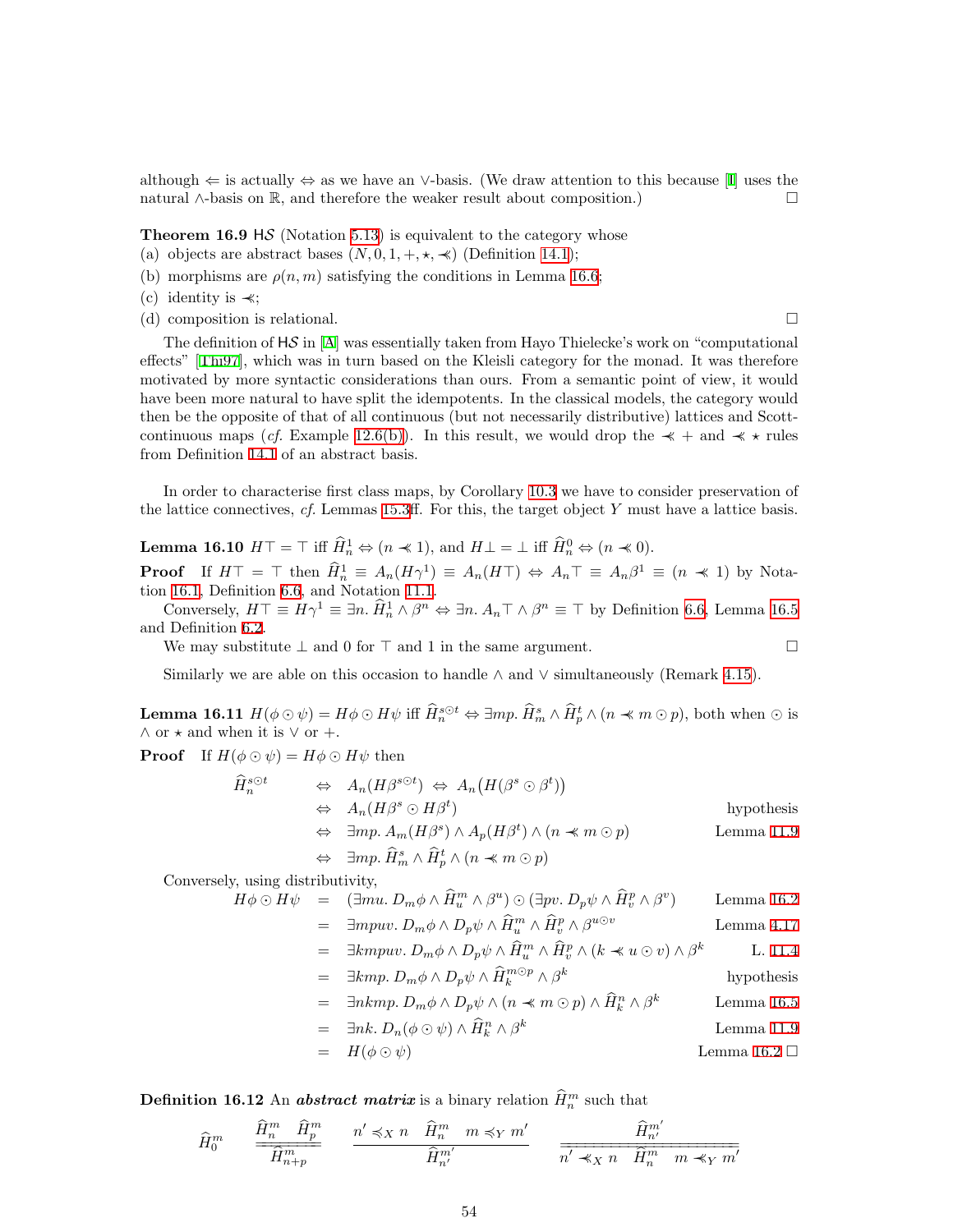<span id="page-54-0"></span>
$$
\frac{n \prec 0}{\widehat{H}_n^0} \qquad \frac{n \prec 1}{\widehat{H}_n^1} \qquad \frac{\widehat{H}_n^{s \star t}}{\widehat{H}_m^s \qquad \widehat{H}_p^t \qquad n \prec m \prec p} \qquad \frac{\widehat{H}_n^{s+t}}{\widehat{H}_m^s \qquad \widehat{H}_p^t \qquad n \prec m + p}
$$

**Theorem 16.13**  $S$  is equivalent to the category whose

- (a) objects are abstract lattice bases  $(N, 0, 1, +, \star, \prec);$
- (b) morphisms are abstract matrices;
- (c) identity is  $\prec$ ;
- (d) composition is relational.

Jung and Sünderhauf characterised continuous functions between stably locally compact spaces in a similar way[[JS96](#page-59-1)].

Remark 16.14 We shall speculate on the possible computational applications of matrices for continuous functions in the next section, but let's say something here about the analogy with linear algebra that we have used. Really, this has been much more useful that we had any right to expect, since neither  $S$  nor H $S$  (the "first" and "second class" maps) is a symmetric monoidal closed category.

However, by Theorem [9.11](#page-34-2), stably locally compact objects and the  $\hat{A}: X \longrightarrow Y$  for which A preserves  $\top$  and  $\land$  do define such a category. In fact, they provide a model of linear logic with involutive negation and an "of course" operator given by the Smyth powerdomain  $\mathcal{P}^{\sharp}$  (Example [12.13\)](#page-43-0):

<span id="page-54-2"></span>**Proposition 16.15** Let X be a stably locally compact space. The HS-maps  $\hat{A}$  :  $\Gamma \rightarrow X$  for which  $A: \Sigma^X \to \Sigma^{\Gamma}$  preserves  $\top$  and  $\wedge$  correspond bijectively and naturally to S-maps  $\Gamma \to \mathcal{P}^{\sharp} X$ .

**Proof** Both correspond to terms  $\Gamma \vdash \xi \equiv \lambda n$ .  $A\beta^n : \Sigma^N$  that are rounded filters (∧-homomorphisms) for  $\prec_X$  or ideals for  $\succcurlyeq_X$ .

Since they also preserve directed joins, such  $A$  are known as **preframe homomorphisms**; for more on their relationship to the Smyth powerdomain, see [\[Vic88](#page-59-18), 11.2.5] and [\[JKM01](#page-59-5)]. For a similar investigation of join-preserving maps and the Hoare or lower powerdomain  $\mathcal{P}^{\flat}X$  in ASD, presumably we would first need to identify the "stably locally overt" objects to which the analogous construction may be applied.

### <span id="page-54-1"></span>17 Relating the classical and term models

We promised to translate each step of the logical development into topological language, but we haven't done this since the end of Section [7](#page-23-1). We shall now show how the "coding" provides the link between the classical and computational models (Remark [3.1](#page-7-1)), and then how abstract matrices themselves describe exact computation for the reals and locally compact objects in general.

**Remark 17.1** On the one hand, we know from the classical proof for **LKSp** in [\[A,](#page-60-1) Theorem 5.12]and the intuitionistic one for  $LKLoc$  in [[B](#page-60-0), Theorem 3.11] that these categories are models of the calculus in Sections [3–](#page-7-0)[4,](#page-10-1) *i.e.* that there are interpretation functors  $[-] : \mathcal{S} \to \mathbf{L}$ KSp and  $\llbracket - \rrbracket : \mathcal{S} \to \mathbf{LKLoc}$ . In the light of Theorem [8.11](#page-31-2), that every object of S is a  $\Sigma$ -split subobject of  $\Sigma^{\mathbb{N}}$ , the converse part of Theorem [7.14](#page-27-0) provides another proof in the localic setting.

In this paper we have sought the "inverse" of this functor. Since the classical models are of course richer, they have to be constrained in order to obtain something equivalent to the computational one (Remark [3.1\)](#page-7-1). This constraint was in the form of a computable basis, as in Definitions [1.5](#page-2-1) and [2.3](#page-5-2). Nevertheless, as we saw in the case of  $\mathbb{R}$  (Example [1.4](#page-2-0)), such bases may already be familiar to us from traditional considerations.

There is no need to verify the consistency conditions that we set out in Sections [11](#page-37-1) and [14](#page-46-1). They follow automatically from the existence of the classical space, which serves as a reference as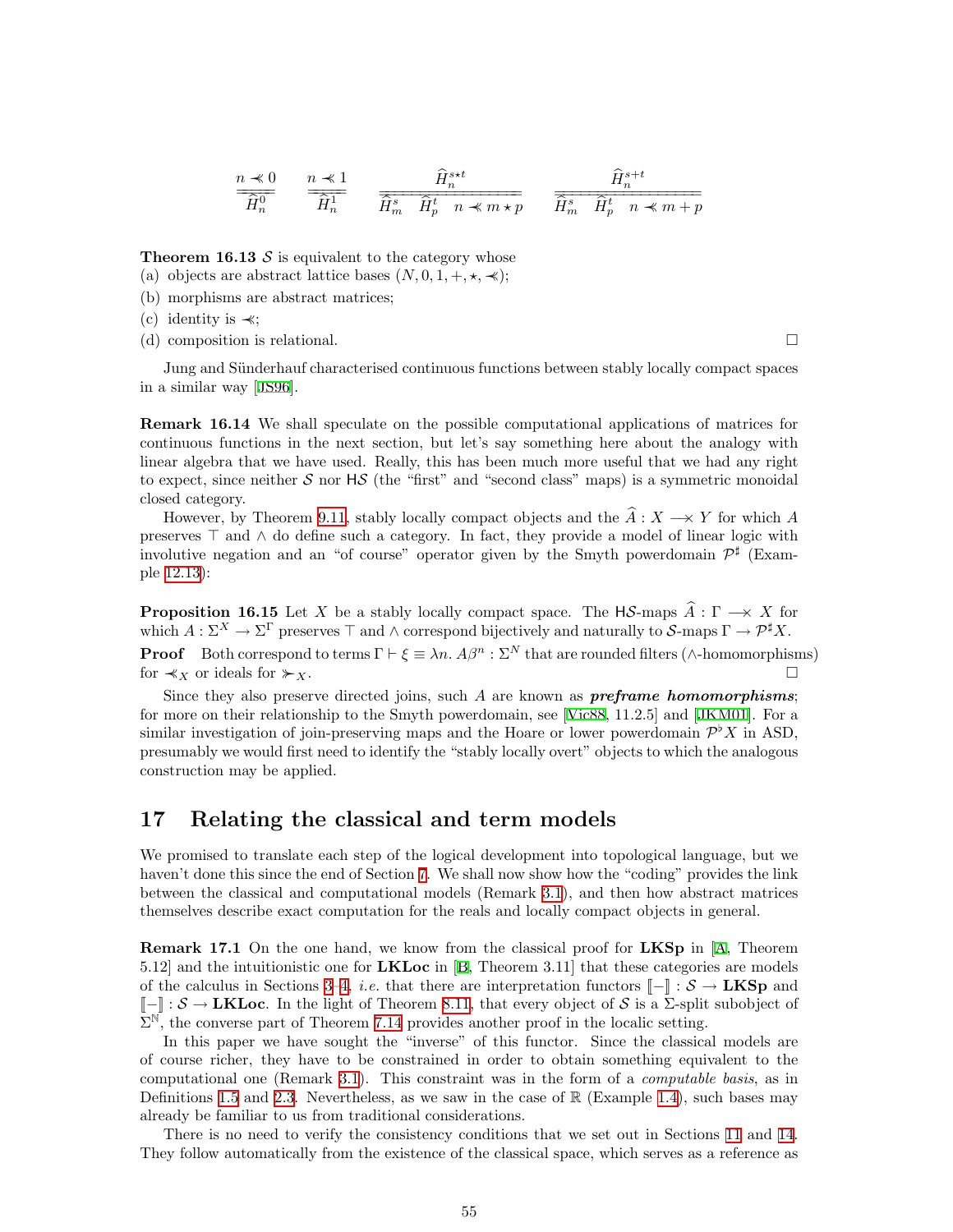in Remark [1.7.](#page-3-1) So long as  $\star$ , + and  $\prec$  are defined by programs, which can be translated into our  $\lambda$ -calculus, we already have an abstract basis.

Examples 17.2 At this point let us recall the various ways in which a lattice basis can be defined on a locally compact sober space or locale.

- (a) In a stably locally compact sober space (which is, in particular, compact in the global sense), we may choose a sublattice of compact subspaces  $K<sup>n</sup>$  and corresponding sublattice of open ones  $U^n$ , such that  $U^n \subset K^n$  and the basis expansion is satisfied. Then the indexing set N, together with the operations  $+$  and  $\star$  on codes corresponding to unions and intersections of open–compact pairs, and the relation  $n \ll m$  given by  $K^n \subset U^m$ , define an abstract basis, so long as these operations are computable. In the corresponding lattice filter basis in the λ-calculus,  $\beta^n$  and  $A_n$  classify  $U^n$  and the Scott-open filter  $\mathcal{F}_n \equiv \{V \mid K^n \subset V\}.$
- (b) In a compact Hausdorff space, the compact subspaces  $K<sup>n</sup>$  are the complements of open subspaces  $V_n$ , which may be chosen from the same sublattice as the  $U^n$ , but with  $U^n \not\cap V_n$ .
- (c) In particular, finite unions of open or of closed rational intervals provide this structure for the closed real unit interval [0, 1].
- (d) R is not globally compact, though binary intersections of compact subspaces are compact. The lattice basis may be defined in the same way as for  $[0, 1]$ , with the single exception of  $A_1 \equiv \lambda \phi$ .  $\perp$ , which does not preserve  $\top$ .
- (e) Let  $(N, 4)$  be a recursively enumerable directed interpolative relation (Definition [12.1](#page-40-3)). Then Theorem [12.11](#page-42-1) defines an object in  $S$ , whose classical interpretation is the continuous dcpo of rounded ideals of  $(N, \triangleleft)$ ; it is algebraic iff  $\triangleleft$  is reflexive.
- (f) The reflexive order  $\preccurlyeq$  defined from any imposed distributive lattice  $(N, 0, 1, +, \star)$  by Defini-tion [13.10](#page-45-0) satisfies the conditions on  $\prec$  for an abstract basis, and so defines an object of S whose classical interpretation is the coherent space whose compact open subspaces are indexed  $by N$ .
- $(g)$  Given a locally compact locale, we choose a sublattice N that provides a basis for the corresponding continuous distributive lattice L, with inclusion  $\beta^{(-)}$  :  $N \to L$ . Then define  $(n \prec m) \equiv (\beta^n \ll \beta^m)$ . This is a lattice basis, but only a filter basis in the stably locally compact case.
- (h) Finally, in the case of a non-stably locally compact sober space, we only have a ∪-semilattice N of compact subspaces  $K<sup>n</sup>$ , and therefore a (filter) ∨-basis  $(\beta<sup>n</sup>, A<sub>n</sub>)$ . Remark [8.7](#page-30-1) turned this into a lattice basis  $(\beta^{\ell}, A_{\ell})$  indexed by  $\textsf{Fin}(N)$ , by defining

$$
\beta^{\ell} x \equiv \forall n \in \ell \, x \in U^{n} \quad \text{and} \quad A_{\ell} \phi \equiv \exists n \in \ell \, K^{n} \subset V,
$$

where  $\phi$  classifies V as usual. Then  $\beta^{\ell}$  simply classifies the intersection of the basic open subspaces as in the stably locally compact case, but  $A_\ell$  is a logical disjunction, not a union of subspaces, cf. Lemma [5.7\(e\).](#page-16-6) Then

$$
\ell \prec \ell' \Leftrightarrow \exists n \in \ell. \ \forall m \in \ell'. K^n \subset U^m,
$$

but this is not a filter basis.

**Remark 17.3** Section [14](#page-46-1) showed that the abstract basis is inter-definable with the nucleus  $\mathcal{E}$ . These are interpreted both in the computational model  $S$  and in the classical ones **LKSp** and **LKLoc.** This means that the idempotent  $\llbracket \mathcal{E} \rrbracket$  on  $\Upsilon$ KN is the one that defines the  $\Sigma$ -split embedding of the original space in  $\mathcal{P}(\mathbb{N})$ , as in Theorems [7.8](#page-25-0) and [7.14.](#page-27-0)

Hence any classically defined locally compact sober space or locale that has a computable basis may be "imported" into abstract Stone duality as an object, whose interpretation in the classical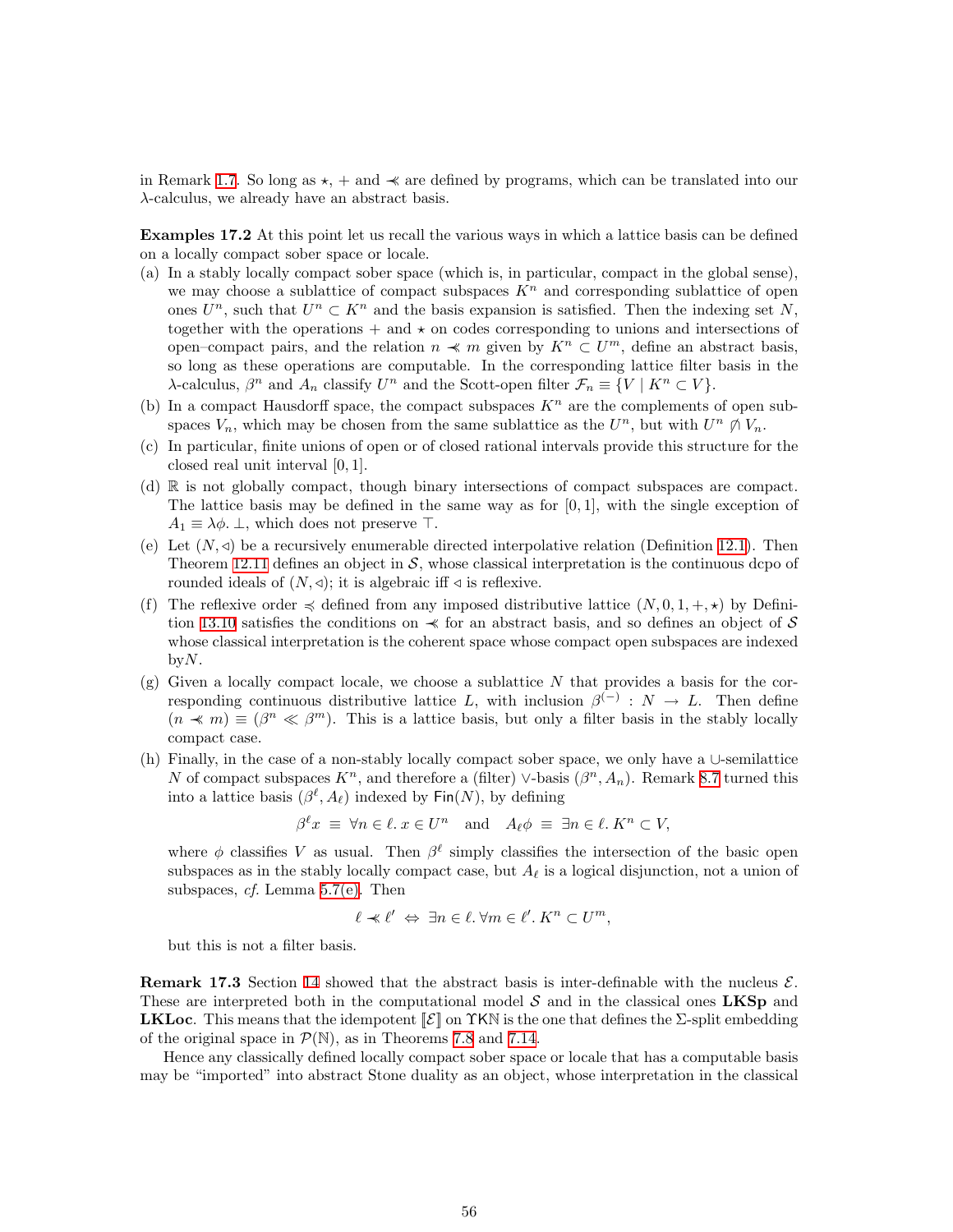model is homeomorphic to the given space. Summing this up diagrammatically,



Remark 17.4 Having fixed computational bases for two classically defined spaces or locales, X and Y, we may look at continuous functions  $f : X \to Y$ . By the basis property, any such map is determined by the relation

$$
fK^n \, \subset \, V^m
$$

as n and m range over the bases for X and Y respectively. If this relation is recursively enumerable (Definition [1.6](#page-2-2)) then the corresponding program may be translated into our  $\lambda$ -calculus. Just as we saw for abstract bases, the resulting term satisfies Definition [16.12](#page-53-1) for an abstract matrix, because its interpretation agrees with a continuous function. Between the objects whose denotations are X and Y there is therefore a term whose denotation is  $f$ .

In particular, computationally equivalent bases for the same space give rise to an isomorphism between the objects of  $\mathcal{S}$ . In the case of morphisms, extensionally equivalent terms give rise to the same  $(fK^n \subset V^m)$ -relations, and therefore to the same continuous functions. However, programs may be extensionally equivalent for some deep mathematical reason, or as a result of the stronger logical principles in the classical situation, without being provably equivalent within our calculus. This is the reason why we required the computable aspects of the definitions in the Introduction to be accompanied by actual programs.

This completes the proof of our main result:

**Theorem 17.5** Abstract Stone duality, *i.e.* the free model  $S$  of the axioms in Sections [3](#page-7-0) and [4](#page-10-1), is equivalent to the category of computably based locally compact locales and computably continuous functions.  $\Box$ 

<span id="page-56-0"></span>Remark 17.6 An obvious lacuna in this result arises from the difference between sober spaces and locales: we are relying on the axiom of choice within the classical models to say that the two are the same. Recall [\[Joh82,](#page-59-9) Theorem VII 4.3] that, using excluded middle, the crucial requirement is to find, for any  $\phi \not\leq \psi : L$  in a distributive continuous lattice,

(a) some (Scott open) filter  $A : \Sigma^L$  for which  $A\phi \Leftrightarrow \top$  but  $A\psi \Leftrightarrow \bot$ , and then

(b) using Zorn's lemma, enlarge  $A$  to a maximal such filter  $P$ , which is prime.

For stage (a), we would like to show, more generally, that every object (which we know carries a lattice basis) also has a filter ∨-basis. The idea, due to Jimmie Lawson [\[GHK](#page-58-2)<sup>+</sup>80, §I 3.3], is to iterate the interpolation property  $[G]$ . This can be shown with the aid of a weaker choice principle that merely extracts a total function from a non-deterministic one.

For stage (b), since any space has a N-indexed lattice basis, we only need to consider  $\Sigma^{\mathbb{N}}$ , and not *general* distributive continuous lattices. The filter A provides a rounded filter (semilattice homomorphism)  $\xi_0 : \Sigma^{\mathbb{N}}$  such that  $I\phi\xi \Leftrightarrow \top$  but  $I\psi\xi \Leftrightarrow \bot$ , which we enlarge to a rounded *lattice* homomorphism  $\xi$  (Lemmas [15.2ff](#page-49-3)) with the same values on  $\phi$  and  $\psi$ . To do this, we may replace Zorn's Lemma by an argument that uses excluded middle but not Choice: we build up  $\xi$  from  $\xi_0$ by adding each number  $0, 1, 2, \ldots$  in turn if it generates a proper filter.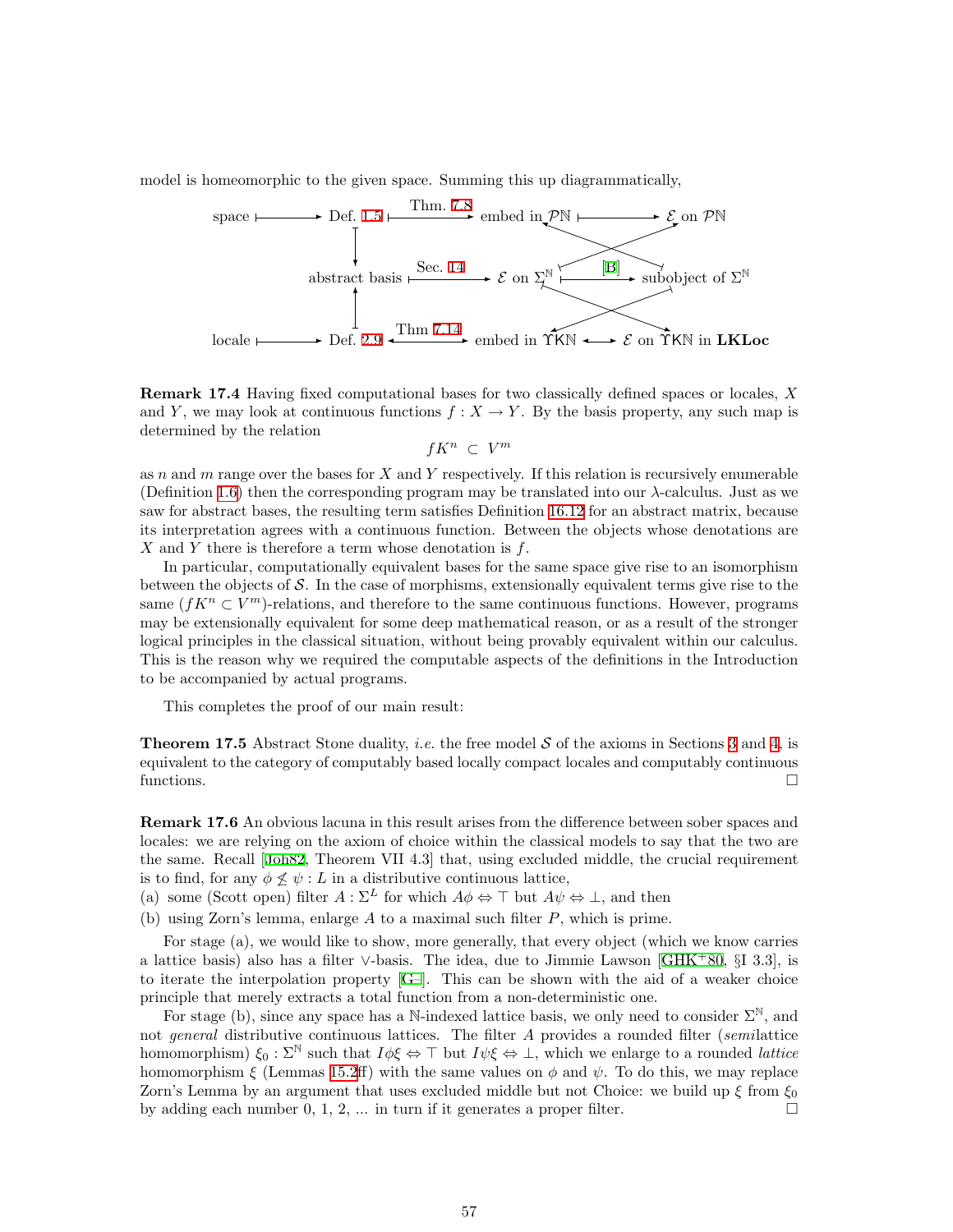**Remark 17.7** Let's review what we've achieved by way of a *type theory* for topology.

- (a) The original idea of abstract Stone duality was that the non-computable unions could be eliminated from general topology by expressing the category of "frames" by a monadic adjunction over its opposite category of "spaces" rather than over sets.
- (b) Beck's theorem says that this is equivalent to the, perhaps less friendly, condition that the functor  $\Sigma^{(-)}$  reflect invertibility and "create Σ-split coequalisers".
- (c) In[[B\]](#page-60-0) we saw that the latter can be interpreted as (certain) subobjects, and that the data for such subobjects could be encapsulated in a single morphism  $\mathcal{E}$ , called a "nucleus".
- (d) This was further developed, in Section 8 of that paper, into a  $\lambda$ -calculus similar to comprehension in set theory. However, the data defining a subobject remained arcane: terms satisfying the equation defining a nucleus could only be found with considerable expert ingenuity.
- (e) In Theorem [10.10](#page-36-3) of this paper we reformulated the λ-equation in a much simpler way using the lattice connectives.
- (f) The notion of abstract basis in this paper puts the construction within the grasp of anyone who has a knowledge of open and compact subspaces in topology.

<span id="page-57-0"></span>**Remark 17.8** Let us consider the computational meaning of the matrix  $\widehat{H}_n^m$  when  $H \equiv \Sigma^f$  for some continuous function  $f : \mathbb{R} \to \mathbb{R}$ . In order to have a lattice basis, the indices n and m must range over (finite) unions of intervals, although by Lemma [16.3](#page-51-4), n need only denote a single closed interval. The matrix therefore encodes the predicate

$$
f[x_0 \pm \delta] \subset \bigcup_j (y_j \pm \epsilon_j),
$$

as an ASD term of type  $\Sigma$ , the union being finite. Suppose that we have a real input value x that we know to lie in the interval  $[x_0 \pm \delta]$ , and we require  $f(x)$  to within  $\epsilon$ .

We substitute the rational values  $x_0$ ,  $\delta$  and  $\epsilon_j \equiv \epsilon$  in the predicate, leaving  $(y_j)$  indeterminate. Recall from Remark [3.5](#page-8-5) and[[A](#page-60-1), Remark 11.3] that any such term may be translated into a λ-Prolog program. Such a program permits substitution of values for any subset of the free variables, and is executed by resolving unification problems, which result in values of (or at least constraints on) the remaining variables. In this case, we obtain (nondeterministically) some finite set  $(y_i)$ .

In the language of real analysis, we are seeking to cover the compact interval  $f[x_0 \pm \delta]$  with (finitely many) open intervals of size  $\epsilon$ , centred on the  $y_i$ . The Wilker property (Lemma [16.11](#page-53-0)) then provides

$$
[x_0 \pm \delta] \subset \bigcup_j (x_j \pm \delta')
$$
 with  $f[x_j \pm \delta'] \subset (y_j \pm \epsilon).$ 

Responsibility now passes back to the supplier of the input value x to choose which of the  $x_j$  is nearest, and the corresponding  $y_j$  is the required approximation to the result  $f(x)$ . This discussion is taken up again in [\[I](#page-60-5), [J](#page-60-8)].

Remark 17.9 This illustrates the way in which we would expect to use abstract Stone duality for computations with objects such as  $\mathbb R$  that we regard, from a mathematical point of view, as "base" types" (though of course only 1, N and  $\Sigma$  are actually base types of our  $\lambda$ -calculus). Where higher types, such as continuous or differentiable function-spaces, can be shown to be locally compact, they too have bases and matrices, but it would be an example of the mis-use of normalisation theorems (Remark [8.12](#page-31-3)) to insist on reducing everything to matrix form. We would expect to use higher-type λ-terms of our calculus to encode higher-order features of analysis, for example in the calculus of variations. Of course, much preliminary work with R itself needs to be done before we see what can be done in such subjects [\[I,](#page-60-5) [J\]](#page-60-8).

Remark 17.10 The manipulations that we have done since introducing the abstract way-below relation have all required *lattice* bases. The naturally occurring basis on an object such as  $\mathbb{R}$ , on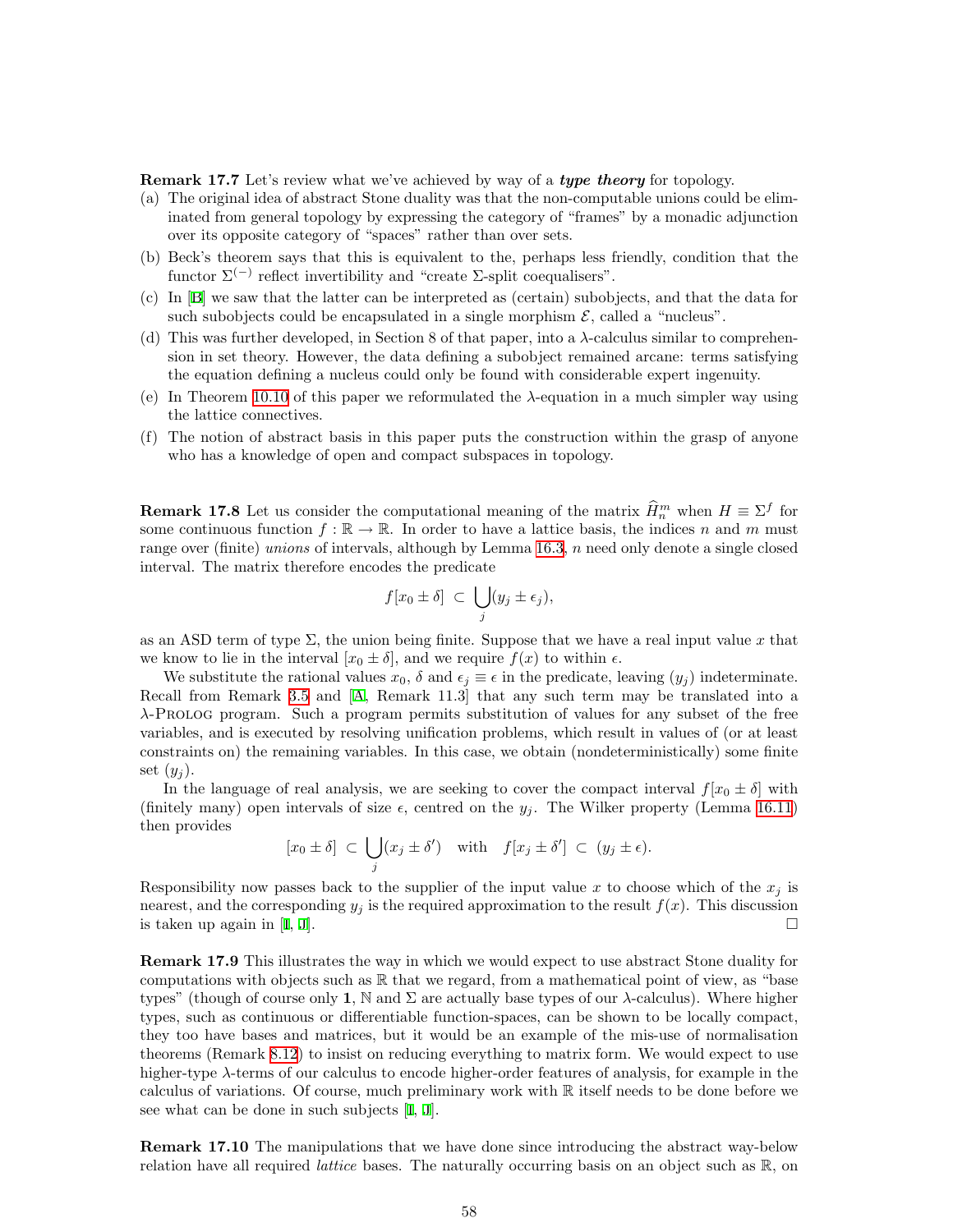the other hand, is often just an ∧-basis. This didn't matter in Sections [14](#page-46-1)[–16](#page-51-1), as they were only concerned with the theoretical issue of the consistency of the abstract basis. We have just seen, however, that the "matrices" in Section [16](#page-51-1) encapsulate actual computation, in which the base types are those of the indices of the bases. The lists used in Lemma [8.4](#page-29-1) would then be a serious burden.

There is a technical issue here that is intrinsic to topology. In locale theory, which is based on an algebraic theory of finite meets distributing over arbitrary unions of "opens", it is often necessary to specify when two such expressions are equal, which may be reduced to the question of when an intersection is contained in a union of intersections. This coverage relation is an important part of the technology of locale theory [\[Joh82,](#page-59-9) Section II 2.12], whilst it was chosen as the focus of the axiomatisation of Formal Topology.

Remark 17.11 The question of whether, using abstract Stone duality, we can develop a technically more usable approach than these warrants separate investigation, led by the examples. Since, in a locally compact object, we may consider coverages of compact subobjects, the covering families of open subobjects need only be finite. Jung, Kegelmann and Moshier have exploited this idea to develop a Gentzen-style sequent calculus [\[JKM99](#page-59-13)].

As this finiteness comes automatically, maybe we don't need to force it by using lists. To put this another way, as the lists act disjunctively, we represent them by their membership predicates (Remark [8.5](#page-30-3)). That is, we replace the matrix  $\hat{H}_m^n$  with the predicate

$$
m: M, \ \xi: \Sigma^N \ \vdash \ A_m \cdot H(\lambda y. \ \exists n. \ \xi n \wedge \beta^n y) : \Sigma,
$$

where N need no longer have +. In Remark [17.8](#page-57-0) above, we could add the constraint that  $\xi$  only admits intervals of size  $\epsilon$ .

Remark 17.12 Another striking feature of the matrix description is that it reduces the topological theory to an entirely discrete one. The latter may be expressed in an arithmetic universe, which is a category with finite limits, stable disjoint coproducts, stable effective quotients of equivalence relations and a List functor [\[E\]](#page-60-3).

Once again, we need to see this normalisation theorem in reverse. It appears that any arithmetic universe may conversely be embedded as the full subcategory of overt discrete objects in a model of abstract Stone duality. Example [12.6\(d\)](#page-41-2) shows that we can do this by modelling a much simpler structure than that of abstract bases and matrices for general locally compact spaces. The differences in logical strength amongst models of ASD are therefore measured by the overt discrete objects that they contain.

Such a construction would enable topological, domain-theoretic and  $\lambda$ -calculus reasoning to be applied to problems in discrete algebra and logic. Topologically, it would strongly vindicate Marshall Stone's dictum, *always topologise*, whilst computationally it would provide continuationpassing translations of discrete problems, and of type theories for inductive types.

### References

- <span id="page-58-1"></span>[Bar81] Henk Barendregt. The Lambda Calculus: its Syntax and Semantics. Number 103 in Studies in Logic and the Foundations of Mathematics. North-Holland, 1981. Second edition, 1984.
- <span id="page-58-4"></span>[Bou66] Nicolas Bourbaki. *Topologie Générale*. Hermann, 1966. English translation, "General" Topology", distrubuted by Springer-Verlag, 1989.
- <span id="page-58-0"></span>[CS88] John Horton Conway and Neil Sloane. Sphere Packings, Lattices and Groups. Number 290 in Grundlehren der Mathematischen Wissenschaften. Springer-Verlag, 1988.
- <span id="page-58-2"></span>[GHK<sup>+</sup>80] Gerhard Gierz, Karl Heinrich Hoffmann, Klaus Keimel, Jimmie Lawson, Michael Mislove, and Dana Scott. A Compendium of Continuous Lattices. Springer-Verlag, 1980. Second edition, Continuous Lattices and Domains, published by Cambridge University Press, 2003.
- <span id="page-58-3"></span>[Har40] G. H. Hardy. A Mathematician's Apology. Cambridge University Press, 1940. Frequently reprinted.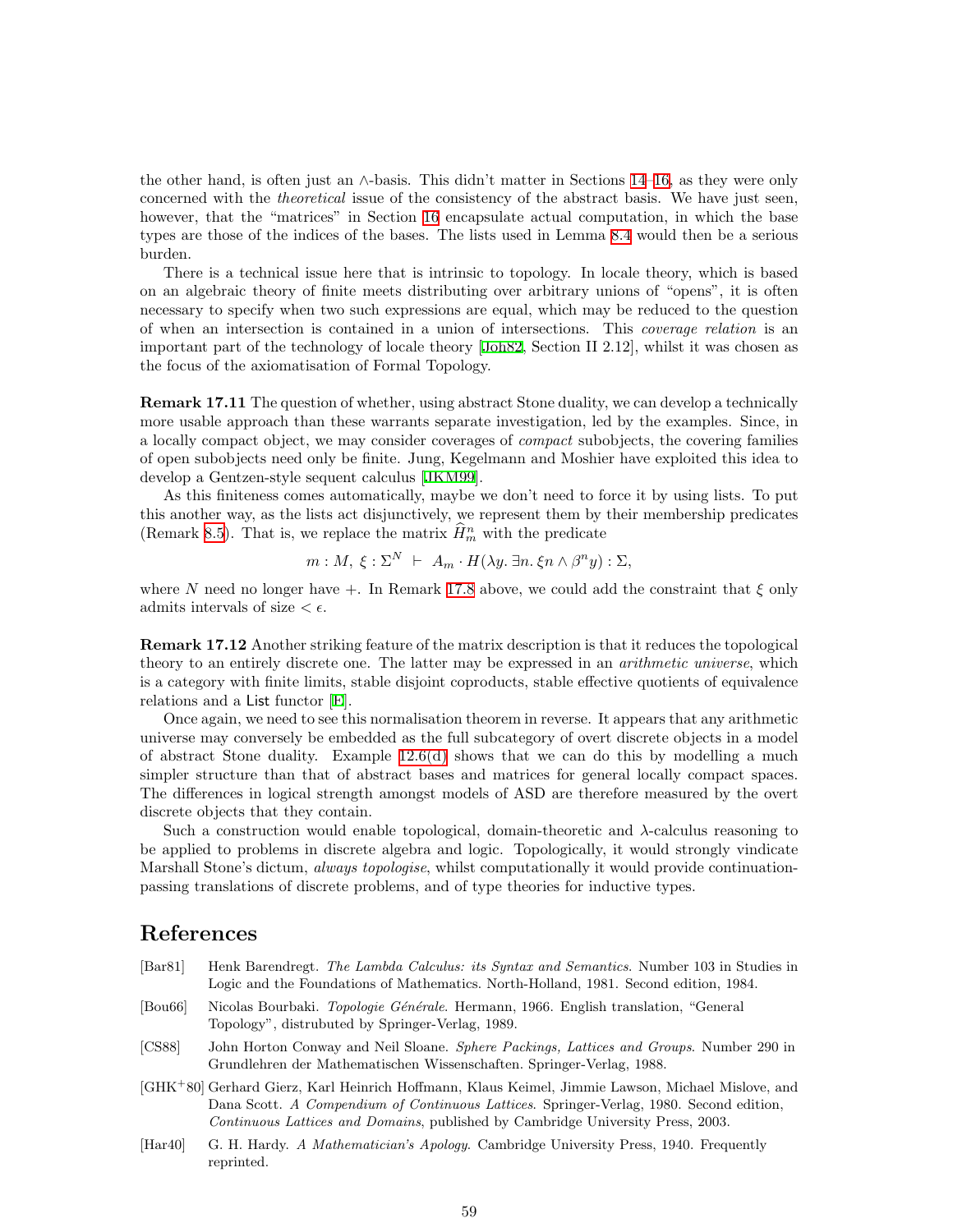- <span id="page-59-4"></span>[HL78] Karl Hofmann and Michael Lawson. Spectral theory of continuous lattices. Transactions of the American Mathematical Society, 246:285–310, 1978.
- <span id="page-59-0"></span>[HM81] Karl Hofmann and Michael Mislove. Local compactness and continuous lattices. In Bernhard Banaschewski and Rudolf-Eberhard Hoffmann, editors, Continuous Lattices, volume 871 of Springer Lecture Notes in Mathematics, pages 209–248, 1981.
- <span id="page-59-13"></span>[JKM99] Achim Jung, Mathias Kegelmann, and Andrew Moshier. Multi lingual sequent calculus and coherent spaces. Fundamenta Informaticae, 37(4):369–412, 1999.
- <span id="page-59-5"></span>[JKM01] Achim Jung, Mathias Kegelmann, and Andrew Moshier. Stably compact spaces and closed relations. Electronic Notes in Theoretical Computer Science, 45, 2001. MFPS 17.
- <span id="page-59-9"></span>[Joh82] Peter Johnstone. Stone Spaces. Number 3 in Cambridge Studies in Advanced Mathematics. Cambridge University Press, 1982.
- <span id="page-59-14"></span>[Joh84] Peter Johnstone. Open locales and exponentiation. Contemporary Mathematics, 30:84–116, 1984.
- <span id="page-59-10"></span>[Joh85] Peter Johnstone. Vietoris locales and localic semi-lattices. In R.-E. Hoffmann and K. H. Hoffmann, editors, Continuous Lattices and their Applications, number 101 in Pure and Applied Mathematics, pages 155–180. Marcel Dekker, 1985.
- <span id="page-59-1"></span>[JS96] Achim Jung and Philipp Sünderhauf. On the duality of compact vs. open. In S. Andima, R.C. Flagg, G. Itzkowitz, P. Misra, Y. Kong, and R.D. Kopperman, editors, Papers on general topology and applications: Eleventh Summer Conference at University of Southern Maine, volume 806 of Annals of the New York Academy of Sciences, pages 214–230, 1996.
- <span id="page-59-16"></span>[Jun90] Achim Jung. The classification of continuous domains. In Logic in Computer Science, pages 35–40. IEEE Computer Society Press, 1990.
- <span id="page-59-3"></span>[Kel55] John Kelley. General Topology. Van Nostrand, 1955. Reprinted by Springer-Verlag, Graduate Texts in Mathematics, 27, 1975.
- <span id="page-59-7"></span>[Plo77] Gordon Plotkin. LCF considered as a programming language. Theoretical Computer Science, 5:223–255, 1977.
- <span id="page-59-11"></span>[Sco70] Dana Scott. Outline of a mathematical theory of computation. In 4th Annual Princeton Conference on Information Sciences and Systems, pages 169–176, 1970. Superseded by Oxford technical report PRG-2.
- <span id="page-59-12"></span>[Sco82] Dana Scott. Domains for denotational semantics. In M. Nielson and E. M. Schmidt, editors, Automata, Languages and Programming: Proceedings 1982. Springer-Verlag, 1982. Lecture Notes in Computer Science 140.
- <span id="page-59-15"></span>[Smy77] Michael Smyth. Effectively given domains. Theoretical Computer Science, 5:257–274, 1977.
- <span id="page-59-8"></span>[Tay91] Paul Taylor. The fixed point property in synthetic domain theory. In Gilles Kahn, editor, Logic in Computer Science 6, pages 152–160. IEEE, 1991.
- <span id="page-59-6"></span>[Tay99] Paul Taylor. Practical Foundations of Mathematics. Number 59 in Cambridge Studies in Advanced Mathematics. Cambridge University Press, 1999.
- <span id="page-59-17"></span>[Thi97] Hayo Thielecke. Categorical Structure of Continuation Passing Style. PhD thesis, University of Edinburgh, 1997. Also available as technical report ECS-LFCS-97-376.
- <span id="page-59-18"></span>[Vic88] Steven Vickers. Topology Via Logic, volume 5 of Cambridge Tracts in Theoretical Computer Science. Cambridge University Press, 1988.
- <span id="page-59-2"></span>[Wil70] Peter Wilker. Adjoint product and hom functors in general topology. Pacific Journal of Mathematics, 34:269–283, 1970.

The papers on abstract Stone duality may be obtained from [www.cs.man.ac.uk/](http://www.cs.man.ac.uk/~pt/ASD/index.pdf)∼pt/ASD